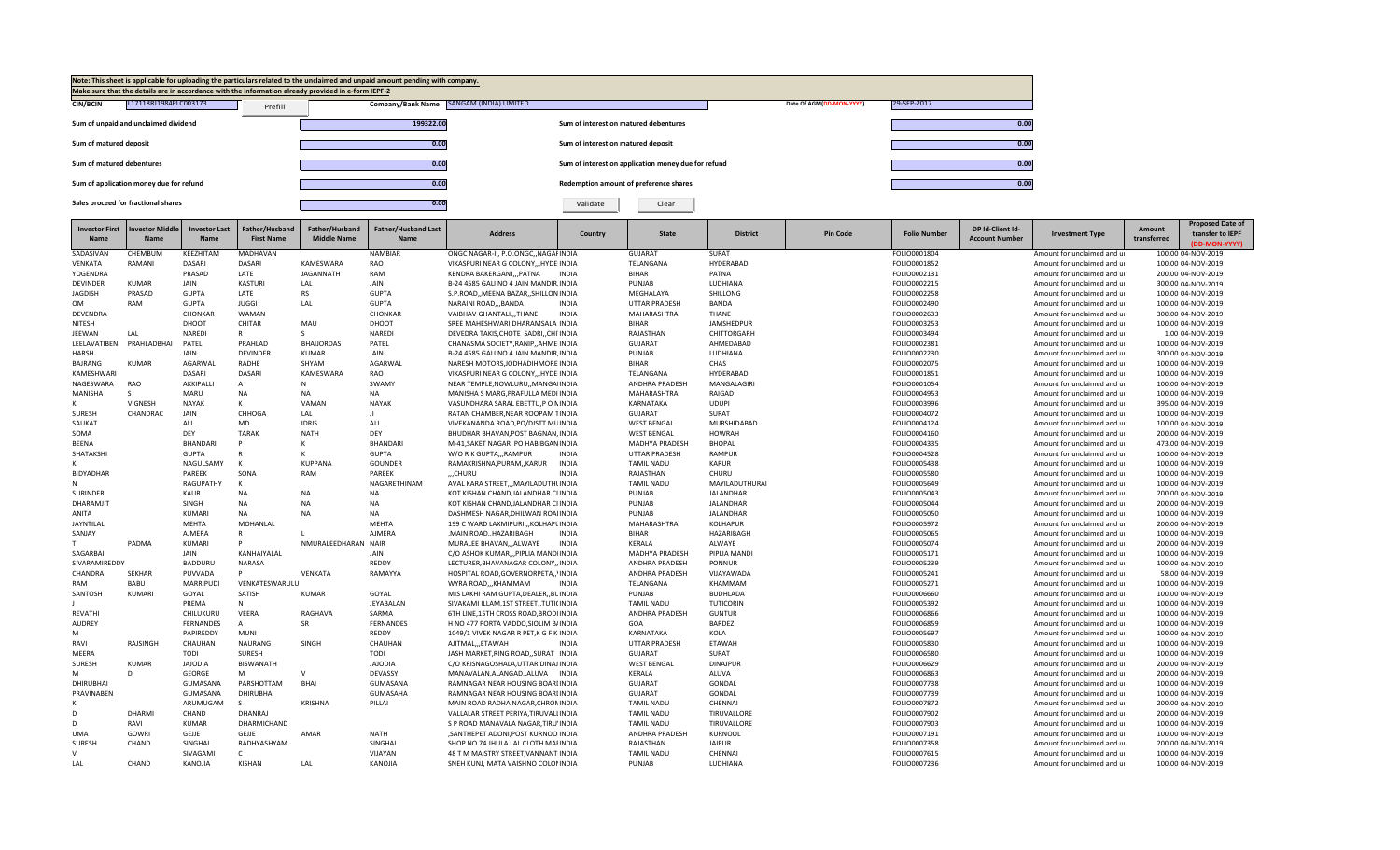| SEGU                       |                     | SANTHA          | <sub>S</sub>        | SUBRAMANYA          | <b>MCHEETY</b>    | 87 D.NO., JAVALI STREET, PALAMANIINDIA                                          | ANDHRA PRADESH                       | PALAMANFR                         | FOLIO0008177                 | Amount for unclaimed and ur                                | 100.00 04-NOV-2019                       |
|----------------------------|---------------------|-----------------|---------------------|---------------------|-------------------|---------------------------------------------------------------------------------|--------------------------------------|-----------------------------------|------------------------------|------------------------------------------------------------|------------------------------------------|
| <b>SUDHIR</b>              |                     | <b>MODUNURI</b> | M                   | USURYANARAYANA RAJU |                   | OPP RURAL BANK, A P, W G DT<br>INDIA                                            | ANDHRA PRADESH                       | WEST GODAVARI DIST                | FOLIO0008219                 | Amount for unclaimed and ur                                | 100.00 04-NOV-2019                       |
| RAMAIAH                    |                     | CHIMAKURTHY     | CHIMAKURTHY         |                     | BASAVAIAH         | ,S C RLY DIVL OFFICE, VIJAYAWADA, 'INDIA                                        | ANDHRA PRADESH                       | VIJAYAWADA                        | FOLIO0008224                 | Amount for unclaimed and ur                                | 200.00 04-NOV-2019                       |
|                            | KSUSEELA            | LAKSHMI         | T                   | KSREENIVASAN        | <b>UNNITHAN</b>   | T C 28/41 LAKSHMI BHAVAN, KOTA1INDIA                                            | RAJASTHAN                            | KOTATALAI                         | FOLIO0008313                 | Amount for unclaimed and ur                                | 200.00 04-NOV-2019                       |
| PUSHP                      | LATA                | SHARMA          | <b>RAMESH</b>       | CHANDRA             | SHARMA            | C/O SHIV SHANKER, DHOLI PYAU, JAIINDIA                                          | RAJASTHAN                            | <b>JAIPUR</b>                     | FOLIO0009419                 | Amount for unclaimed and ur                                | 200.00 04-NOV-2019                       |
| YOGENDRA                   | <b>KUMAR</b>        | JAIN            | <b>INDRA</b>        | SEN                 | JAIN              | JAIN AUSHADHI BHANDAR, S P ROAIINDIA                                            | <b>UTTAR PRADESH</b>                 | MATHURA                           | FOLIO0009430                 | Amount for unclaimed and ur                                | 100.00 04-NOV-2019                       |
|                            | PADMANABHA          | <b>NAYAK</b>    |                     | S                   | <b>NAYAK</b>      | AMRUIT NT ROAD,,,SHIMOGA<br><b>INDIA</b>                                        | KARNATAKA                            | SHIMOGA                           | FOLIO0009579                 | Amount for unclaimed and ur                                | 100.00 04-NOV-2019                       |
| <b>JAYESH</b>              | CHAMANLAL           | VORA            | CHAMANLAL           |                     | KABABHAI          | RANJEET NAGAR,,,NAGOUR<br><b>INDIA</b>                                          | RAJASTHAN                            | <b>NAGOUR</b>                     | FOLIO0009692                 | Amount for unclaimed and ur                                | 100.00 04-NOV-2019                       |
| MUHAMMADHU!JUSAB           |                     | GHUMRA          | <b>JUSAB</b>        | HAJIHASAM           | <b>GHUMRA</b>     | GARIARA WAD, RING ROAD, , SURAT INDIA                                           | GUJARAT                              | SURAT                             | FOLIO0009697                 | Amount for unclaimed and ur                                | 100.00 04-NOV-2019                       |
| JASMER                     |                     | SINGH           | <b>BABURAM</b>      |                     |                   | WPN/FIT NO. 42 SAN, C/O 52 APO,, INDIA                                          | DELHI                                | DELHI                             | FOLIO0009735                 | Amount for unclaimed and ur                                | 100.00 04-NOV-2019                       |
| RAM                        | <b>KISHOR</b>       | YADAV           | RAMSHARAN           |                     | YADAV             | 92 SQN AIR FORCE, C\O 52 APO,, INDIA                                            | DELHI                                | DELHI                             | FOLIO0009736                 | Amount for unclaimed and ur                                | 100.00 04-NOV-2019                       |
|                            |                     |                 |                     | M                   |                   |                                                                                 |                                      |                                   |                              |                                                            |                                          |
| SAROJ                      | <b>BALA</b>         | <b>MOHANTY</b>  | $\mathbf{L}$        |                     | <b>MOHANTY</b>    | 72 R K PURAM, SECTOR X, NEW DELINDIA                                            | DFLHI                                | DELHI                             | FOLIO0009767                 | Amount for unclaimed and ur                                | 100.00 04-NOV-2019                       |
|                            |                     | <b>RUBINSON</b> | P                   | M                   | JOY               | OLD STREET CHETPET, MADRAS TANINDIA                                             | <b>TAMIL NADU</b>                    | CHENNAI                           | FOLIO0008037                 | Amount for unclaimed and ur                                | 100.00 04-NOV-2019                       |
| HARI                       | KISHAN              | SHARMA          | <b>BHAGWAN</b>      | DASS                | SHARMA            | PUNJAB NATIONAL BANK, KOTWALI INDIA                                             | RAJASTHAN                            | CHITTORGARH                       | FOLIO0008648                 | Amount for unclaimed and ur                                | 200.00 04-NOV-2019                       |
| <b>MOHINDER</b>            | SINGH               | SODHI           | <b>HARBANS</b>      |                     | SINGH             | PHASE 3A SECTOR 35, MOHALI, DIST INDIA                                          | PUNJAB                               | MOHALI                            | FOLIO0007066                 | Amount for unclaimed and ur                                | 100.00 04-NOV-2019                       |
|                            | N                   | RAMESH          | к                   | SN                  | <b>MURTHY</b>     | NO. 715, 10TH CROSS, M C LAYANT, INDIA                                          | KARNATAKA                            | BANGALORE                         | FOLIO0009607                 | Amount for unclaimed and ur                                | 100.00 04-NOV-2019                       |
| RAKESH                     |                     | <b>GUPTA</b>    | м                   | C.                  | <b>GUPTA</b>      | 3 G 7, MALVIYA NAGAR, JAIPUR, JAIP INDIA                                        | RAJASTHAN                            | <b>JAIPUR</b>                     | FOLIO0008893                 | Amount for unclaimed and ur                                | 200.00 04-NOV-2019                       |
| KAMLA                      | DEVI                | <b>GUPTA</b>    | м                   | C.                  | <b>GUPTA</b>      | 3 G 7, MALVIYA NAGAR, JAIPUR, JAIP INDIA                                        | RAJASTHAN                            | <b>JAIPUR</b>                     | FOLIO0008894                 | Amount for unclaimed and ur                                | 200.00 04-NOV-2019                       |
| SEEMA                      |                     | <b>GUTPA</b>    | M                   | C.                  | <b>GUPTA</b>      | 3 G 7. MALVIYA NAGAR JAIPUR JAIP INDIA                                          | RAJASTHAN                            | <b>JAIPUR</b>                     | FOLIO0008895                 | Amount for unclaimed and ur                                | 200.00 04-NOV-2019                       |
| ANJU                       |                     | JANGID          | LAXMI               | <b>NARAYAN</b>      | JANGID            | C/O LAXMI NARAYAN JANGID MALLINDIA                                              | RAJASTHAN                            | <b>UDAIPUR</b>                    | FOLIO0009054                 | Amount for unclaimed and ur                                | 100.00 04-NOV-2019                       |
|                            |                     | JAIN            | M                   | KHEMCHAND           | JAIN              | , VELACHERY ROAD, SAIDAPET MADFINDIA                                            | <b>TAMIL NADU</b>                    | SAIDAPET                          | FOLIO0008171                 | Amount for unclaimed and ur                                | 100.00 04-NOV-2019                       |
|                            |                     |                 | <b>NA</b>           | <b>NA</b>           | <b>NA</b>         | A-105, 9 SECTOR, GURGAON<br><b>INDIA</b>                                        | HARYANA                              | <b>GURGAON</b>                    | FOLIO0009464                 | Amount for unclaimed and ur                                | 100.00 04-NOV-2019                       |
| SAFDAR                     | AHMED               | SHEIG           | KHADER              | <b>MOHIDDIN</b>     | SHEIK             | SREE LAXMI, NARSIMHASWAMY CO INDIA                                              | TELANGANA                            | SECUNDERABAD                      | FOLIO0009976                 | Amount for unclaimed and ur                                | 100.00 04-NOV-2019                       |
|                            | G                   | <b>HEGDE</b>    | G                   | R                   | <b>HEGDE</b>      |                                                                                 | MAHARASHTRA                          |                                   |                              |                                                            |                                          |
|                            |                     |                 |                     |                     |                   | SOUTH EASTERN ROADWAYS, 72(2), INDIA                                            |                                      | BASTI                             | FOLIO0009999                 | Amount for unclaimed and ur                                | 100.00 04-NOV-2019                       |
| MANGALA                    |                     | SHINDE          | SAMBHAJI            |                     | SHINDE            | SUCHAK APARTMENT, NEAR WASANINDIA                                               | MAHARASHTRA                          | <b>THANE</b>                      | FOLIO0010018                 | Amount for unclaimed and ur                                | 100.00 04-NOV-2019                       |
| YAKUB                      | s                   | KAPASI          | SULATAN             | <b>BHAI</b>         | <b>KAPASI</b>     | OPP S B S MAIN BRANCH, , SHAHJAI INDIA                                          | UTTAR PRADESH                        | SHAHJAHANPUR                      | FOLIO0010087                 | Amount for unclaimed and ur                                | 200.00 04-NOV-2019                       |
| RAM                        | PRASAD              | VERMA           | <b>HARIDAS</b>      |                     |                   | UNION BANK OF INDIA, STATION RCINDIA                                            | <b>UTTAR PRADESH</b>                 | TUNDLA                            | FOLIO0010163                 | Amount for unclaimed and ur                                | 100.00 04-NOV-2019                       |
| <b>GURUPADA</b>            |                     | <b>KUNDU</b>    | LATE                | INDRANARAYAN        | KONDU             | SAHARPURA,,,DHANBAD<br><b>INDIA</b>                                             | Jharkhand                            | Dhanbad                           | FOLIO0010204                 | Amount for unclaimed and ur                                | 100.00 04-NOV-2019                       |
| KAMALA                     | DFVI                | <b>JAIN</b>     | LILAMCHAND          |                     |                   | JAIN TRADERS SARAFA BAZAR,,,SURINDIA                                            | <b>GUJARAT</b>                       | SURAT                             | FOLIO0009850                 | Amount for unclaimed and ur                                | 100.00 04-NOV-2019                       |
| <b>BAL</b>                 | <b>KRISHAN</b>      | MAHAJAN         | DESRAJ              |                     | <b>MAHAJAN</b>    | INDHRA COLONY GALI NO 1,,,PATH, INDIA                                           | PUNJAB                               | PATHANKOT                         | FOLIO0010214                 | Amount for unclaimed and ur                                | 100.00 04-NOV-2019                       |
| SAJJAN                     |                     | <b>KUMAR</b>    | PARTAP              |                     | SINGH             | UPS SECTION, 272 SU, AF,, C/O 56 AFINDIA                                        | DELHI                                | DELHI                             | FOLIO0009886                 | Amount for unclaimed and ur                                | 300.00 04-NOV-2019                       |
| <b>SHIV</b>                | <b>NATH</b>         | RAVI            | MUNESHWAR           |                     | SINGH             | MUNESHWAR SINGH, B.C. PATEL HICINDIA                                            | <b>BIHAR</b>                         | <b>NALANDA</b>                    | FOLIO0010225                 | Amount for unclaimed and ur                                | 200.00 04-NOV-2019                       |
| PADMAVATHI                 |                     | <b>SIMHADRI</b> | <b>KRISHNA</b>      |                     | RAO               | W/O KRISHNA RAO G.E.O. SUJATHAINDIA                                             | ANDHRA PRADESH                       | VISHAKHAPATNAM                    | FOLIO0009910                 | Amount for unclaimed and ur                                | 100.00 04-NOV-2019                       |
| SIRIGIREDDY                | RAMAMOHAN           | REDDY           | SIRIGIREDDY         | NARAYANA            | REDDY             | ,AGADUR SO PULIVENDULA,,CUDD.INDIA                                              | ANDHRA PRADESH                       | <b>KADAPA</b>                     | FOLIO0009913                 | Amount for unclaimed and ur                                | 100.00 04-NOV-2019                       |
| SANGITA                    |                     | SINHA           | SANJAY              | KUMAR               | SINHA             | TARALAY NEW JAKKANPUR,,, PATANINDIA                                             | <b>GUJARAT</b>                       | PATAN                             | FOLIO0010307                 | Amount for unclaimed and ur                                | 100.00 04-NOV-2019                       |
| <b>KRISHNA</b>             |                     | RANJAN          | HARI                | NARAYAN             | AGRAWAL           | BHCHHAWAN GOPALI,,, BHOJPUR INDIA                                               | <b>BIHAR</b>                         | <b>BHOJPUR</b>                    | FOLIO0010315                 | Amount for unclaimed and ur                                | 100.00 04-NOV-2019                       |
| KAMINI                     |                     |                 | KAMAL               |                     |                   |                                                                                 |                                      |                                   |                              |                                                            |                                          |
|                            |                     | RANJAN          |                     |                     | RANJAN            | BHCHHAWAN GOPALI, BHOJPUR INDIA                                                 | <b>BIHAR</b>                         | <b>BHOJPUR</b>                    | FOLIO0010316                 | Amount for unclaimed and ur                                | 100.00 04-NOV-2019                       |
| <b>MANISH</b>              |                     | AGRAWAL         | ARUN                | <b>KRISHNA</b>      | DAS               | C/O A K DAS, STATION ROAD, , PATN/INDIA                                         | <b>BIHAR</b>                         | PATNA                             | FOLIO0010332                 | Amount for unclaimed and ur                                | 100.00 04-NOV-2019                       |
| SATISH                     | CHANDRA             | ROY             | BRAJ                | <b>KISHOR</b>       | ROY               | ISLAMPUR, DISTT NALANDA, ISLAMIINDIA                                            | <b>BIHAR</b>                         | <b>ISLAMPUR</b>                   | FOLIO0010333                 | Amount for unclaimed and ur                                | 100.00 04-NOV-2019                       |
| SANDEEP                    |                     | <b>KUMAR</b>    | MADAN               | <b>MOHAN</b>        | LAL               | RAJBHANSHI NAGAR,,,DARBHANGAINDIA                                               | <b>BIHAR</b>                         | DARBHANGA                         | FOLIO0010338                 | Amount for unclaimed and ur                                | 100.00 04-NOV-2019                       |
| <b>JAGTAR</b>              |                     | SINGH           | -S                  | DALIP               | SINGH             | INCOME TAX OFFICER, TAGORE NACINDIA                                             | PUNJAB                               | LUDHIANA                          | FOLIO0010415                 | Amount for unclaimed and ur                                | 200.00 04-NOV-2019                       |
| RAJESH                     | KUMAR               | SINGH           | LAKSHMESHWAR        | PRASAD              | SINGH             | SINGH TRADING AGENCY, BARA BAZINDIA                                             | MEGHALAYA                            | SHILLONG                          | FOLIO0010436                 | Amount for unclaimed and ur                                | 200.00 04-NOV-2019                       |
| <b>BUDHIMATI</b>           |                     | SINGH           | LAKSHMESHWAR        | PRASAD              | SINGH             | SINGH TRADING AGENCY, BARA BAZINDIA                                             | MEGHALAYA                            | SHILLONG                          | FOLIO0010437                 | Amount for unclaimed and ur                                | 200.00 04-NOV-2019                       |
| GANGA                      | <b>DFVI</b>         | CHANDAK         | LATE                | SITARAM             | CHANDAK           | C/O C M ENTERPRISES, 4TH LANE, ,, EINDIA                                        | KARNATAKA                            | <b>BANGALORE</b>                  | FOLIO0010557                 | Amount for unclaimed and ur                                | 200.00 04-NOV-2019                       |
| MADAN                      | LAL                 | CHANDAK         | LATE                | SITARAM             | CHANDAK           | C/O C M ENTERPRISES, 4TH LANE, ,, EINDIA                                        | KARNATAKA                            | BANGALORE                         | FOLIO0010558                 | Amount for unclaimed and ur                                | 200.00 04-NOV-2019                       |
| <b>BHAGWAT</b>             | DEVI                | CHANDAK         | MADAN               | LAL                 | CHANDAK           | C/O C M ENTERPRISES, 4TH LANE, ,, EINDIA                                        | KARNATAKA                            | BANGALORE                         | FOLIO0010559                 | Amount for unclaimed and ur                                | 200.00 04-NOV-2019                       |
| PAWAN                      | <b>KUMAR</b>        | CHANDAK         | <b>MADAN</b>        | LAL                 | CHANDAK           | C/O C M ENTERPRISES.4TH LANEEINDIA                                              | KARNATAKA                            | <b>BANGALORE</b>                  | FOLIO0010560                 | Amount for unclaimed and ur                                | 200.00 04-NOV-2019                       |
| PRAKASH                    | <b>KUMAR</b>        | CHANDAK         | <b>MADAN</b>        | LAL                 | CHANDAK           | C/O C M ENTERPRISES, 4TH LANE, ,, EINDIA                                        | KARNATAKA                            | BANGALORE                         | FOLIO0010561                 | Amount for unclaimed and ur                                | 200.00 04-NOV-2019                       |
| PRABHA                     | KUMARI              | CHANDAK         | MADAN               | LAL                 | CHANDAK           | C/O C M ENTERPRISES, 4TH LANE, ,, EINDIA                                        | KARNATAKA                            | BANGALORE                         | FOLIO0010562                 | Amount for unclaimed and ur                                | 200.00 04-NOV-2019                       |
| SUSHILA                    | DEBI                | BHUWANIA        | PAWAN               | <b>KUMAR</b>        | BHUWANIA          | SCHEME VII M 1ST FLOOR,, ULTADA INDIA                                           |                                      |                                   | FOLIO0010569                 |                                                            |                                          |
| PRAVINPURI                 | M                   | GOSWAMI         | MANEKPURI           |                     | GOSWAMI           | STREET NO 2, TA PALANPUR BK,, PALINDIA                                          | <b>WEST BENGAL</b><br><b>GUJARAT</b> | KOLKATA<br>PALANPUR               |                              | Amount for unclaimed and ur                                | 100.00 04-NOV-2019                       |
|                            |                     |                 |                     |                     |                   |                                                                                 |                                      |                                   | FOLIO0010690                 | Amount for unclaimed and ur                                | 200.00 04-NOV-2019                       |
| VINABEN                    |                     | GOSWAMI         | PRAVINPURI          |                     | GOSWAMI           | STREET NO 2, TA PALANPUR BK,, PALINDIA                                          | GUJARAT                              | PALANPUR                          | FOLIO0010691                 | Amount for unclaimed and ur                                | 100.00 04-NOV-2019                       |
| KANUBHAI                   | MOHANLAL            | <b>BHAVSAR</b>  | MOHANLAL            |                     | <b>MORARDAS</b>   | BHAVSARWADA KHADIYA CHOWK,, INDIA                                               | MADHYA PRADESH                       | <b>INDORE</b>                     | FOLIO0010737                 | Amount for unclaimed and ur                                | 200.00 04-NOV-2019                       |
| DEVJIBHAI                  | <b>JESHINGBHAI</b>  | PATEL           | <b>JESHINGBHAI</b>  | <b>MOTIBHAI</b>     | PATEL             | TA MODASA, DIST SABARKANTHA,, NINDIA                                            | <b>GUJARAT</b>                       | <b>MODASA</b>                     | FOLIO0010826                 | Amount for unclaimed and ur                                | 100.00 04-NOV-2019                       |
| DILIPKUMAR                 |                     | PATEL           | BAVALAL             |                     | PATEL             | G H COLONEY, SARASPUR, , AHMEDAINDIA                                            | GUJARAT                              | AHMEDABAD                         | FOLIO0010864                 | Amount for unclaimed and ur                                | 100.00 04-NOV-2019                       |
| RAJESH                     | S                   | RAHUL           | S                   | -S                  | RAHUL             | KALPTARU APPARTMENT, B/H PATE INDIA                                             | <b>GUJARAT</b>                       | AHMEDABAD                         | FOLIO0011001                 | Amount for unclaimed and ur                                | 100.00 04-NOV-2019                       |
| <b>BANGARA</b>             | RAJUNALLAPA         | RAJU            | N                   | VSURYANARAYANA RAJU |                   | KALAWACHARLA,E G DIST,, KALAWAINDIA                                             | ANDHRA PRADESH                       | KALAWACHARLA                      | FOLIO0009936                 | Amount for unclaimed and ur                                | 100.00 04-NOV-2019                       |
| <b>NAMRATA</b>             | <b>NITIN</b>        | CHORDIA         | <b>NITIN</b>        | S.                  | CHORDIA           | AMOL ONKAR NAGER,,,JALGAON INDIA                                                | MAHARASHTRA                          | <b>JALGAON</b>                    | FOLIO0011305                 | Amount for unclaimed and ur                                | 100.00 04-NOV-2019                       |
| GOUTAM                     | CHAND               | SHAH            | DEVICHAND           |                     |                   | SHAHI BAUGH,,,AHMEDABAD<br><b>INDIA</b>                                         | <b>GUJARAT</b>                       | AHMEDABAD                         | FOLIO0012780                 | Amount for unclaimed and ur                                | 100.00 04-NOV-2019                       |
| VIRENDRA                   | <b>KUMAR</b>        | VIJAY           | GHANSHYAM           |                     |                   | BEHIND THE CHARBHUJA TEMPLE,,, INDIA                                            | RAJASTHAN                            | <b>TONK</b>                       | FOLIO0011661                 | Amount for unclaimed and ur                                | 200.00 04-NOV-2019                       |
| PARAS                      | YESHWANT            | CHOUDHARY       | YESHWANT            | GOVIND              | CHOUDHARY         | ANAND BHUVAN MANGALWADI, 1S INDIA                                               | MAHARASHTRA                          | MUMBAI                            | FOLIO0012448                 | Amount for unclaimed and ur                                | 100.00 04-NOV-2019                       |
| RAIFNDRA                   | PRASAD              | MAHESHWARI      | RAM                 | NARAYAN             | <b>MAHESHWARI</b> | RAJARAM ROAD.ICHALKARANJI.DIS INDIA                                             | MAHARASHTRA                          | <b>ICHALKARANJI</b>               | FOLIO0012471                 | Amount for unclaimed and ur                                | 100.00 04-NOV-2019                       |
| SUNITA                     |                     | <b>KABRA</b>    | NA                  | <b>NA</b>           | <b>NA</b>         | RAJARAM ROAD,, POST.,, ICHALKAR/INDIA                                           | MAHARASHTRA                          | ICHALKARANJI                      | FOLIO0012472                 | Amount for unclaimed and ur                                | 200.00 04-NOV-2019                       |
| м                          | <b>RSHIVA</b>       | <b>MURTHY</b>   | M                   | RAMA                | RAO               |                                                                                 | KARNATAKA                            | SHIMOGA                           | FOLIO0013607                 |                                                            |                                          |
| M                          | HARISCHANDRA SHETTY |                 | M                   | <b>GUNAPALA</b>     | SHETTY            | KARAGADI HANIYA POST,,,SHIMOG.INDIA<br>,BETKERI ROAD,,MOODBIDRI<br><b>INDIA</b> | KARNATAKA                            | <b>MOODBIDRI</b>                  |                              | Amount for unclaimed and ur<br>Amount for unclaimed and ur | 200.00 04-NOV-2019<br>200.00 04-NOV-2019 |
|                            |                     |                 |                     |                     |                   |                                                                                 |                                      |                                   | FOLIO0013618                 |                                                            |                                          |
|                            | CVIJAY              | <b>KUMAR</b>    | S                   |                     | CHANNAVEERAPPA    | MRITUNJAY NIWAS, MAJESTIC CIRCLINDIA                                            | ANDHRA PRADESH                       | <b>CHITTOR</b>                    | FOLIO0012039                 | Amount for unclaimed and ur                                | 100.00 04-NOV-2019                       |
| SAVITHA                    |                     | MORE            | ASHOK               |                     |                   | APPAJI COMPOUND, DESH PUNDER INDIA                                              | ANDHRA PRADESH                       | HUBLI                             | FOLIO0012053                 | Amount for unclaimed and ur                                | 100.00 04-NOV-2019                       |
|                            |                     |                 |                     |                     |                   |                                                                                 |                                      |                                   |                              |                                                            |                                          |
|                            |                     | SHARMA          | KALU                | RAM                 | SHARMA            | JANTA CLINUIC, KAPASAN, CHITTOR(INDIA                                           | RAJASTHAN                            | CHITTORGARH                       | FOLIO0012237                 | Amount for unclaimed and ur                                | 100.00 04-NOV-2019                       |
| <b>MOHAMMED</b><br>HULASHI | <b>JAHIR</b>        | KHAN<br>DEVI    | MOHAMMED<br>BANDMAL | JARIF               | KHAN<br>LUNKFD    | GOVT. SECONDARY SCHOOL, RUPAI- INDIA<br>NILESHKUMAR SHANTILAL, AZAD CHINDIA     | RAJASTHAN<br>MAHARASHTRA             | <b>BHILWARA</b><br><b>JALGAON</b> | FOLIO0012333<br>FOLIO0012811 | Amount for unclaimed and ur<br>Amount for unclaimed and ur | 100.00 04-NOV-2019<br>100.00 04-NOV-2019 |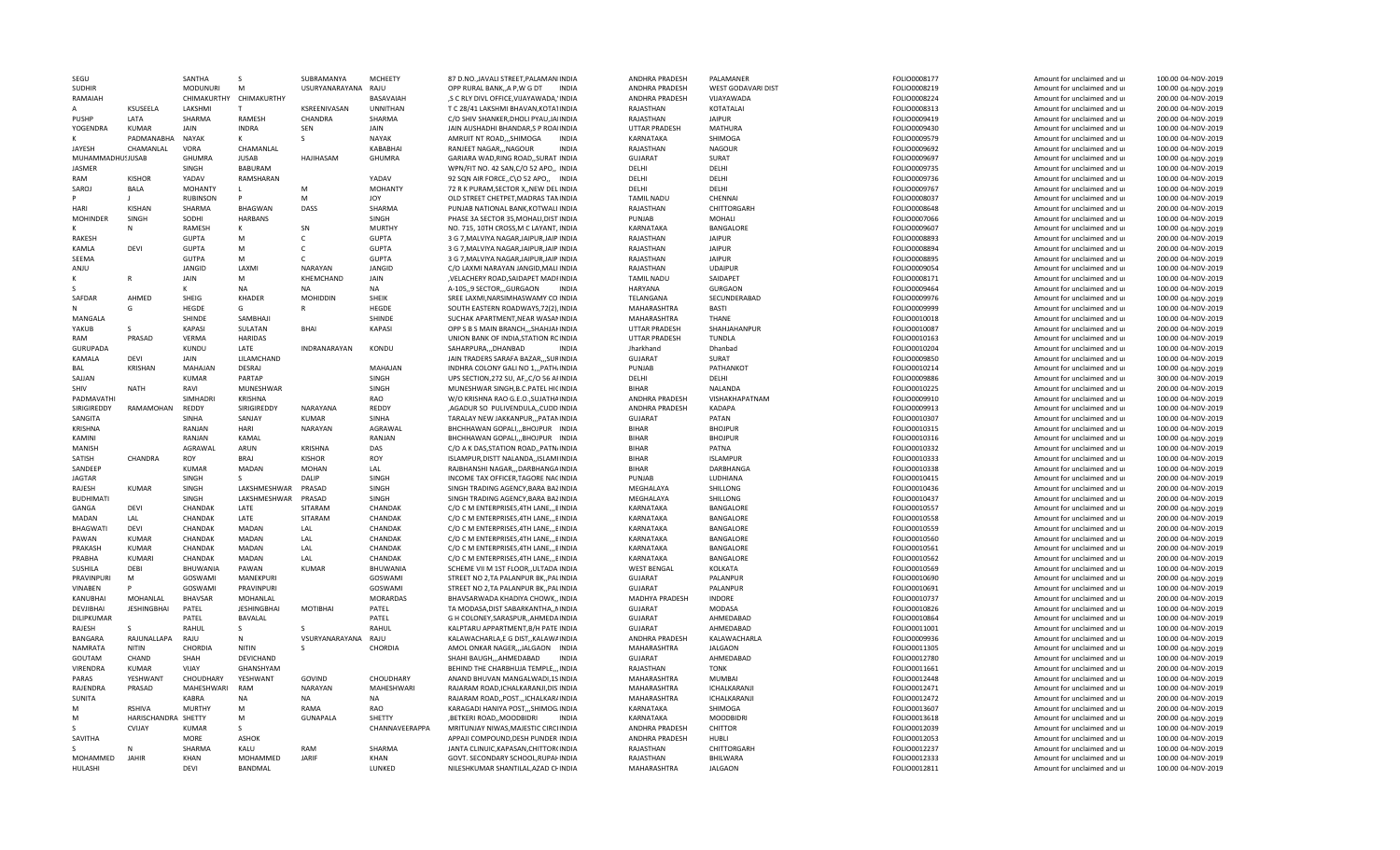| SANTOSH          |                       | GAUTAM            | <sub>S</sub>                              |                        | GAUTAM           | GOVT COLLEGE, NILOKHER, , KARNAL INDIA                                       | HARYANA                                | KARNAL             | FOLIO0014448                 | Amount for unclaimed and ur                                | 200.00 04-NOV-2019                       |
|------------------|-----------------------|-------------------|-------------------------------------------|------------------------|------------------|------------------------------------------------------------------------------|----------------------------------------|--------------------|------------------------------|------------------------------------------------------------|------------------------------------------|
|                  | K                     | VAID              | BK                                        | LM                     | VAID             | CENTRAL ACADEMY,,,PANIPAT<br><b>INDIA</b>                                    | HARYANA                                | PANIPAT            | FOLIO0014454                 | Amount for unclaimed and ur                                | 100.00 04-NOV-2019                       |
| SALMA            |                       | PARVEEN           | <b>MD</b>                                 |                        | RAHMATULLAH      | MD RAHMATULLAH, SOUTH SHIBPUINDIA                                            | <b>WEST BENGAL</b>                     | <b>HOWRAH</b>      | FOLIO0013943                 | Amount for unclaimed and ur                                | 200.00 04-NOV-2019                       |
| BIMLA            | DEVI                  | DALMIA            | SITARAM                                   |                        | DALMIA           | C/O SITARAM DALMIA.NEW ROAD IINDIA                                           | <b>BIHAR</b>                           | PATNA              | FOLIO0014024                 | Amount for unclaimed and ur                                | 200.00 04-NOV-2019                       |
|                  |                       | BHATI             | <b>RAGHUBIR</b>                           |                        | SINGH            | PO DADRI,,,GHAZIABAD<br><b>INDIA</b>                                         | <b>UTTAR PRADESH</b>                   | GHAZIABAD          | FOLIO0014360                 | Amount for unclaimed and ur                                | 100.00 04-NOV-2019                       |
| SURYAKANT        |                       | KOTHARI           | PRANJIVAN                                 |                        | DAS              | GEB COLONY, TA THASRA, THASRA INDIA                                          | <b>GUJARAT</b>                         | <b>THASRA</b>      | FOLIO0014562                 | Amount for unclaimed and ur                                | 100.00 04-NOV-2019                       |
| VASUMATI         | н                     | <b>SUKHADIA</b>   | HASMUKHLAL                                |                        | SUKHADIA         | 520 HARINAGAR 3-OPP BRC GATE, AINDIA                                         | <b>GUJARAT</b>                         | <b>SURAT</b>       | FOLIO0013742                 | Amount for unclaimed and ur                                | 100.00 04-NOV-2019                       |
| TEJABHAI         |                       | TADHA             | LAKHABHAI                                 |                        |                  | SHYAM SOCIETY,,,SURAT<br><b>INDIA</b>                                        | <b>GUJARAT</b>                         | SURAT              | FOLIO0013874                 | Amount for unclaimed and ur                                | 200.00 04-NOV-2019                       |
| LAKSHMI          | <b>RAMESH</b>         | BUKKAPATNAM B     |                                           |                        | RAMESH           | SRI B RAMESH, CENTNAL BANK OF IIINDIA                                        | ORISSA                                 | BHUBANESHWAR       | FOLIO0015043                 | Amount for unclaimed and ur                                | 100.00 04-NOV-2019                       |
| VARGHESE         | PM                    | VAMIAN            | P                                         | <b>OMATHEW</b>         | VAIDIAN          | KONNAVILAYIL PO,,,COCHIN<br><b>INDIA</b>                                     | KERALA                                 | COCHIN             | FOLIO0015050                 | Amount for unclaimed and ur                                | 150.00 04-NOV-2019                       |
| KALEEM           | AHMED                 | KHAN              | LATE                                      | IQBALAHMED             | KHAN             | MUFFAR HOUSE, NOOR MEHAL ROAINDIA                                            | Madhya Pradesh                         | UJJAIN             | FOLIO0014120                 | Amount for unclaimed and ur                                | 200.00 04-NOV-2019                       |
| SAYEEDA          |                       | KHAN              | <b>NAZIR</b>                              |                        | KHAN             | KAPADIA NAGAR, KURLA W,, MUMB. INDIA                                         | MAHARASHTRA                            | <b>MUMBAI</b>      | FOLIO0014686                 | Amount for unclaimed and ur                                | 100.00 04-NOV-2019                       |
| MANOJ            | DALICHAND             | OSWAL             | DALICHAND                                 | VARDICHAND             | OSWAL            | GANDHI CHOWK,,,SANGLI<br><b>INDIA</b>                                        | MAHARASHTRA                            | SANGLI<br>NARNAUL  | FOLIO0014688                 | Amount for unclaimed and ur                                | 100.00 04-NOV-2019                       |
| DURGAPERSHAD     |                       | RATWANI           | MUSADDI<br>NA                             | <b>NA</b>              | LAL<br><b>NA</b> | MUSADDILAL DURGA PERSHAD, BALINDIA                                           | <b>HARYANA</b><br>DELHI                | DELHI              | FOLIO0014262                 | Amount for unclaimed and ur                                | 200.00 04-NOV-2019                       |
| ZUBIN<br>LALIT   | <b>MOHAN</b>          | <b>MOHANTY</b>    | LATE                                      | KB                     | <b>MOHANTY</b>   | 74 POLO ROAD, DELHI CANTT,, N DEIINDIA                                       | DELHI                                  | DELHI              | FOLIO0014276<br>FOLIO0014281 | Amount for unclaimed and ur<br>Amount for unclaimed and ur | 100.00 04-NOV-2019                       |
| SARASAM          |                       | RAMAKRISHNAN S    |                                           |                        | RAMAKRISHNAN     | Q NO 103 R K PURAM, SEC XI,, N DELINDIA<br>KANAGAMOOLAM NEW STREET, VAINDIA  | <b>TAMIL NADU</b>                      | NEGEROOIL          | FOLIO0014311                 | Amount for unclaimed and ur                                | 100.00 04-NOV-2019<br>100.00 04-NOV-2019 |
| ς.               |                       | RAMAKRISHNAN R    |                                           |                        |                  | SANKARASINTHAMONY KANAGAMOOLAM NEW STREET, V/INDIA                           | <b>TAMIL NADU</b>                      | NAGEROOIL          | FOLIO0014312                 | Amount for unclaimed and ur                                | 100.00 04-NOV-2019                       |
| NARESH           |                       | <b>KUMAR</b>      | <b>UMRAO</b>                              |                        | SINGH            | GANDHI NAGAR, KHANDSA ROAD,, CINDIA                                          | <b>HARYANA</b>                         | <b>GURGAON</b>     | FOLIO0014411                 | Amount for unclaimed and ur                                | 200.00 04-NOV-2019                       |
| RAJESH           |                       | <b>KUMAR</b>      | <b>SURINDER</b>                           |                        | <b>KUMAR</b>     | DDA S MIG FLATS, LONI ROAD CHITFINDIA                                        | DELHI                                  | DELHI              | FOLIO0014416                 | Amount for unclaimed and ur                                | 100.00 04-NOV-2019                       |
| M                |                       |                   | RAMANATHAN MUTHUKARUPPAN                  |                        |                  | POOSARI KADU STREET, SURAMPAT INDIA                                          | ANDHRA PRADESH                         | <b>GUNTUR</b>      | FOLIO0014947                 | Amount for unclaimed and ur                                | 100.00 04-NOV-2019                       |
|                  |                       | MALARURHI         | G                                         |                        | SIVAMANI         | SIVA FIBRE PRODUCTS,,,NAGPUR INDIA                                           | MAHARASHTRA                            | <b>NAGPUR</b>      | FOLIO0014949                 | Amount for unclaimed and ur                                | 200.00 04-NOV-2019                       |
|                  |                       | BASKARAN          | P                                         | $\vee$                 | RAMASAMY         | SOUTH VENUGOPALAPURAM,,,MANNDIA                                              | <b>TAMIL NADU</b>                      | MANJAKUPPAM        | FOLIO0014956                 | Amount for unclaimed and ur                                | 200.00 04-NOV-2019                       |
| A                | MOHAMED               | <b>JAFFAR</b>     | M                                         | <b>ABDUL</b>           | KAREEM           | 42 INDIRA NAGAR, UTHAMA,, PALAYINDIA                                         | <b>TAMIL NADU</b>                      | PALAYAM            | FOLIO0015163                 | Amount for unclaimed and ur                                | 200.00 04-NOV-2019                       |
|                  |                       | <b>JEYARAJ</b>    | $\mathsf{V}$                              | LG                     | PAULRAJAN        | 12 JALANI STTUTICORIN<br><b>INDIA</b>                                        | <b>TAMIL NADU</b>                      | <b>TUTICORIN</b>   | FOLIO0015166                 | Amount for unclaimed and ur                                | 200.00 04-NOV-2019                       |
| SUDHAKAR         |                       | VUDUTHA           | JAGADEESWARAIAH                           |                        |                  | , BIBINAGAR DIST NALGONDA, A P, BIINDIA                                      | ANDHRA PRADESH                         | BIBINAGAR          | FOLIO0015190                 | Amount for unclaimed and ur                                | 100.00 04-NOV-2019                       |
| CHANDRAMOULI     |                       | PULIGILLA         | VENKATESHAM                               |                        |                  | H NO 4-324 PATELPURA, DIST MEDAINDIA                                         | ANDHRA PRADESH                         | SIDDIPET           | FOLIO0015192                 | Amount for unclaimed and ur                                | 315.00 04-NOV-2019                       |
| $\mathsf{R}$     | MANGALA               | <b>GOWRI</b>      | N                                         |                        | RADHAKRISHNAN    | LAKSHMI VILAS, NORTH PET, , SATHY INDIA                                      | <b>TAMIL NADU</b>                      | SATHYAMANGALAM     | FOLIO0015211                 | Amount for unclaimed and ur                                | 200.00 04-NOV-2019                       |
| N                |                       | KAMALAVENI        | M                                         | <b>NATARAJA</b>        | <b>MURTHY</b>    | R S ROAD, PERUNDURAI T K,, PERIYA INDIA                                      | <b>TAMIL NADU</b>                      | PERIYAR            | FOLIO0015212                 | Amount for unclaimed and ur                                | 100.00 04-NOV-2019                       |
| KALU             | RAM                   | <b>KARWA</b>      | <b>GOPIKISHAN</b>                         |                        | <b>KARWA</b>     | KALURAM DEVI DAYAL, NOHAR, , JAII INDIA                                      | RAJASTHAN                              | <b>JAIPUR</b>      | FOLIO0015347                 | Amount for unclaimed and ur                                | 200.00 04-NOV-2019                       |
| DURGAMBA         |                       | <b>BATTINA</b>    | RAMA                                      | <b>MOHANARAO</b>       | $\mathsf{A}$     | PWD QUARTERS, VENKATE SWARAPINDIA                                            | TELANGANA                              | HYDERABAD          | FOLIO0015060                 | Amount for unclaimed and ur                                | 100.00 04-NOV-2019                       |
| VIJAYA           | BHASKARAVARM, POTHURI |                   | <b>VENKATA</b>                            | <b>KRISHNAM</b>        | RAJU             | CHINA KOTHA LANKA PO MUMMI INDIA                                             | ANDHRA PRADESH                         | MUMMIDIVARAM       | FOLIO0015082                 | Amount for unclaimed and ur                                | 100.00 04-NOV-2019                       |
| RAM              | <b>BHAROS</b>         | SWARNKAR          | <b>BHAGWAN</b>                            | LAL                    | SWARNKAR         | RAM BHAROSI SWARNKAR BUS STAINDIA                                            | RAJASTHAN                              | DAUSA              | FOLIO0015407                 | Amount for unclaimed and ur                                | 200.00 04-NOV-2019                       |
| SEETHARAMAYYAV   |                       | $\mathsf{V}$      | APPA                                      |                        | RAO              | PRATHAPNAGAR,,,KAKINADA<br><b>INDIA</b>                                      | ANDHRA PRADESH                         | KAKINADA           | FOLIO0015090                 | Amount for unclaimed and ur                                | 100.00 04-NOV-2019                       |
| <b>HANSHABEN</b> |                       | GAJIPARA          | <b>HARSUKH</b>                            |                        |                  | OPP CO-OP SOCIETY, NEAR JAMADAINDIA                                          | <b>GUJARAT</b>                         | BHAVNAGAR          | FOLIO0015511                 | Amount for unclaimed and ur                                | 100.00 04-NOV-2019                       |
| <b>JANAK</b>     |                       | GAJIPARA          | JAGJIVAN                                  |                        |                  | OPP CO-OP SOCIETY, NEAR JAMADAINDIA                                          | <b>GUJARAT</b>                         | BHAVNAGAR          | FOLIO0015512                 | Amount for unclaimed and ur                                | 100.00 04-NOV-2019                       |
| <b>KISHOR</b>    |                       | GAJIPARA          | CHUNILAL                                  |                        |                  | OPP CO-OP SOCIETY, JAMADAR WAIINDIA                                          | GUJARAT                                | BHAVNAGAR          | FOLIO0015513                 | Amount for unclaimed and ur                                | 100.00 04-NOV-2019                       |
| <b>INDIRA</b>    | <b>NAND</b>           | LAL               | NANDLAL                                   |                        |                  | OPP CO-OP SOCIETY, JAMADAR WAIINDIA                                          | <b>GUJARAT</b>                         | BHAVNAGAR          | FOLIO0015514                 | Amount for unclaimed and ur                                | 100.00 04-NOV-2019                       |
| <b>JAGJIVAN</b>  | ANAND                 | <b>BHAI</b>       | ANANDBHAI                                 |                        |                  | OPP CO-OP SOCIETY, JAMADAR WAIINDIA                                          | <b>GUJARAT</b>                         | BHAVNAGAR          | FOLIO0015515                 | Amount for unclaimed and ur                                | 100.00 04-NOV-2019                       |
| <b>NIRMALA</b>   |                       | <b>KISHORBHAI</b> | <b>KISHOR</b>                             |                        |                  | OPP CO-OP SOCIETY JAMADAR WAIINDIA                                           | <b>GUJARAT</b>                         | BHAVNAGAR          | FOLIO0015516                 | Amount for unclaimed and u                                 | 100.00 04-NOV-2019                       |
| <b>HARSUKH</b>   |                       | <b>GAJIPARA</b>   | CHUNILAL                                  |                        |                  | OPP CO-OP SOCIETY, JAMADAR WAIINDIA                                          | <b>GUJARAT</b>                         | BHAVNAGAR          | FOLIO0015517                 | Amount for unclaimed and ur                                | 100.00 04-NOV-2019                       |
| <b>JASHVANT</b>  |                       | PATEL             | JAYANTILAL                                |                        |                  | KHALAVAD PLOT, KHIJDA STREET, , DIINDIA                                      | GUJARAT                                | DHORAJI            | FOLIO0015525                 | Amount for unclaimed and ur                                | 300.00 04-NOV-2019                       |
| <b>JAYANTI</b>   | LALV                  | PATEL             | VRAJLAL                                   |                        |                  | KHALAVAD PLOT, KHIJDA STREET, , DIINDIA                                      | <b>GUJARAT</b>                         | DHORAJI            | FOLIO0015526                 | Amount for unclaimed and ur                                | 300.00 04-NOV-2019                       |
| <b>HINABEN</b>   | $\mathsf{V}$          | PATEL             | VIRENDRA                                  |                        |                  | KHALAVAD PLOT, KHIJDA STREET, , DIINDIA                                      | <b>GUJARAT</b>                         | DHORAJI            | FOLIO0015527                 | Amount for unclaimed and ur                                | 300.00 04-NOV-2019                       |
| PAWAN            | <b>KUMAR</b>          | AGRAWAL           | KHEMCHAND                                 |                        | AGRAWAL          | KUMAR MEDICAL AGENCY,,,SAMBAINDIA                                            | ORISSA                                 | SAMBALPUR          | FOLIO0015111                 | Amount for unclaimed and ur                                | 200.00 04-NOV-2019                       |
| CHHAYA           |                       | KHANDALIKAR       | ANIL                                      |                        | <b>RAO</b>       | 104 GANDHI ROAD,,,PANDHARPUR INDIA                                           | MAHARASHTRA                            | PANDHARPUR         | FOLIO0015119                 | Amount for unclaimed and ur                                | 100.00 04-NOV-2019                       |
| RAJENDRA         |                       | PATEL             | JAYANTILAL                                |                        |                  | VANTHALI GATEJUNAGARH<br><b>INDIA</b>                                        | <b>GUJARAT</b>                         | <b>JUNAGARH</b>    | FOLIO0015528                 | Amount for unclaimed and ur                                | 300.00 04-NOV-2019                       |
| ANWER            | <b>HUSSAIN</b>        | ALI               | A                                         | <b>HUNNUR</b>          | SAHEB            | NO 21/225, PALEM PAPAIAH STREETINDIA                                         | ANDHRA PRADESH                         | KANDUKUR           | FOLIO0015544                 | Amount for unclaimed and ur                                | 200.00 04-NOV-2019                       |
|                  | LEKHRAJ               | <b>JAIN</b>       | BALAKRISHNAN SUBRAMANIAN<br><b>JUGRAI</b> |                        | <b>JAIN</b>      | PLOT 11 G BLOCK 1ST STREET 5,AV INDIA                                        | <b>TAMIL NADU</b>                      | CHENNAI            | FOLIO0015546                 | Amount for unclaimed and ur                                | 200.00 04-NOV-2019                       |
|                  | SAGARDEEP             | JAIN              | PRAKASH                                   |                        |                  | LIG COLONY, 1ST STREET, NEW WASINDIA<br>NO 123 PALAYAKAR STREET, AYANA INDIA | <b>TAMIL NADU</b><br><b>TAMIL NADU</b> | CHENNAI<br>CHENNAI | FOLIO0015548<br>FOLIO0015551 | Amount for unclaimed and ur<br>Amount for unclaimed and ur | 10.00 04-NOV-2019<br>158.00 04-NOV-2019  |
| S                | ASHOKKUMAR            | JAIN              | R                                         | S                      | JAIN             | NO 123 PALAYAKAR STREET, AYANA INDIA                                         |                                        |                    |                              |                                                            |                                          |
|                  |                       | VANDHANA          |                                           | C                      | JAIN             | NO 123 PALAYAKAR STREET, AYANA INDIA                                         | <b>TAMIL NADU</b><br><b>TAMIL NADU</b> | CHENNAI<br>CHENNAI | FOLIO0015552<br>FOLIO0015553 | Amount for unclaimed and ur<br>Amount for unclaimed and ur | 100.00 04-NOV-2019<br>100.00 04-NOV-2019 |
|                  | <b>KULDEEP</b>        | JAIN              | PRAKASHJI                                 |                        |                  | NO 123 PALAYAKAR STREET, AYANA INDIA                                         | <b>TAMIL NADU</b>                      | CHENNAI            | FOLIO0015554                 | Amount for unclaimed and ur                                | 100.00 04-NOV-2019                       |
|                  | SALAMCHAND            | JAIN              | RANGLALJI                                 |                        |                  | NO 123 PALAYAKAR STREET, AYANA INDIA                                         | <b>TAMIL NADU</b>                      | CHENNAI            | FOLIO0015555                 | Amount for unclaimed and ur                                | 100.00 04-NOV-2019                       |
| <b>ARCHANA</b>   |                       | KABARA            | SHANKER                                   | LAL                    | MAHESHWARI       | D/O SHANKER LAL MAHESHWARI, PINDIA                                           | RAJASTHAN                              | AJMER              | FOLIO0012262                 | Amount for unclaimed and ur                                | 100.00 04-NOV-2019                       |
| SREEVANI         |                       | MANNEM            | M                                         | NAGESH                 | REDDY            | Z P COLONY, , NELLORE<br><b>INDIA</b>                                        | ANDHRA PRADESH                         | NELLORE            | FOLIO0015571                 | Amount for unclaimed and ur                                | 100.00 04-NOV-2019                       |
| RAMAKRISHNA      |                       |                   | MUNISONAPPA                               |                        |                  | <b>J F CIVILSIMOGA</b><br><b>INDIA</b>                                       | KARNATAKA                              | SIMOGA             | FOLIO0015576                 | Amount for unclaimed and ur                                | 100.00 04-NOV-2019                       |
| THOMAS           |                       | PINTO             | SIMON                                     |                        | PINTO            | LAZAR ROAD LAYOUT, FRAZER TOW INDIA                                          | KARNATAKA                              | BANGALORE          | FOLIO0015577                 | Amount for unclaimed and ur                                | 100.00 04-NOV-2019                       |
| ALICE            |                       | PINTO             | <b>THOMAS</b>                             |                        | PINTO            | LAZAR ROAD LAYOUT, FRAZER TOW INDIA                                          | KARNATAKA                              | BANGALORE          | FOLIO0015578                 | Amount for unclaimed and ur                                | 100.00 04-NOV-2019                       |
| <b>GURVINDER</b> |                       | KAUR              | <b>NA</b>                                 | <b>NA</b>              | <b>NA</b>        | VAIBHAV NAGAR, NEAR LODO WALINDIA                                            | PUNJAB                                 | <b>JALANDHAR</b>   | FOLIO0014891                 | Amount for unclaimed and ur                                | 100.00 04-NOV-2019                       |
| SARLA            |                       | <b>GANDHI</b>     | NA                                        | NA                     | <b>NA</b>        | ADAMPUR JALANDHAR<br><b>INDIA</b>                                            | PUNJAB                                 | JALANDHAR          | FOLIO0014892                 | Amount for unclaimed and ur                                | 200.00 04-NOV-2019                       |
| PRITPAL          |                       | SINGH             | NA                                        | <b>NA</b>              | <b>NA</b>        | TEH & DIST-JALANDHARJALANDH.INDIA                                            | <b>PUNJAB</b>                          | <b>JALANDHAR</b>   | FOLIO0014900                 | Amount for unclaimed and ur                                | 100.00 04-NOV-2019                       |
| P                | RAMACHANDRA MURTHY    |                   | LATE                                      | PCHANDRASEKHARA SASTRY |                  | V B MAIN ROAD, YELAHANKA NEW 1INDIA                                          | KARNATAKA                              | BANGALORE          | FOLIO0015586                 | Amount for unclaimed and ur                                | 200.00 04-NOV-2019                       |
| B.               | SANDHYA               | <b>BAI</b>        | $\mathsf{R}$                              |                        | BABU             | DOOR NO. 1316/2, 2ND CROSS ROAINDIA                                          | KARNATAKA                              | KOLAR              | FOLIO0015590                 | Amount for unclaimed and ur                                | 200.00 04-NOV-2019                       |
| VASANTH          |                       | <b>KUMAR</b>      | GHEESU                                    |                        | LAL              | RAMESH JEWELLERY MART,,,HASSAINDIA                                           | KARNATAKA                              | HASSAN             | FOLIO0015593                 | Amount for unclaimed and ur                                | 200.00 04-NOV-2019                       |
| ANEES            |                       | <b>KHAISER</b>    | <b>MOHAMFD</b>                            |                        | ATHAULLA         | ANEES KHAISER, S M ROAD,, CHIKM/INDIA                                        | KARNATAKA                              | CHIKMANGALUR       | FOLIO0015595                 | Amount for unclaimed and ur                                | 100.00 04-NOV-2019                       |
| SARITA           |                       | AGARWAL           | N                                         |                        | AGARWAL          | C/O PRIME INDUSTRIES, 1ST. FLOORINDIA                                        | KARNATAKA                              | <b>BANGALORE</b>   | FOLIO0015597                 | Amount for unclaimed and ur                                | 200.00 04-NOV-2019                       |
| VENKATA          | BHANOJIRAO            | GADU              | G                                         |                        | PADMANABHAM      | C/O G PADMANABHAM, DOOR NO SINDIA                                            | ANDHRA PRADESH                         | VIZIANAGARAM       | FOLIO0015147                 | Amount for unclaimed and ur                                | 100.00 04-NOV-2019                       |
| <b>VFNKATA</b>   | BHANOJIRAO            | GADU              | G.                                        |                        | PADMANABHAM      | C/O G PADMANABHAM, DOOR NO SINDIA                                            | ANDHRA PRADESH                         | VIZIANAGARAM       | FOLIO0015148                 | Amount for unclaimed and ur                                | 100.00 04-NOV-2019                       |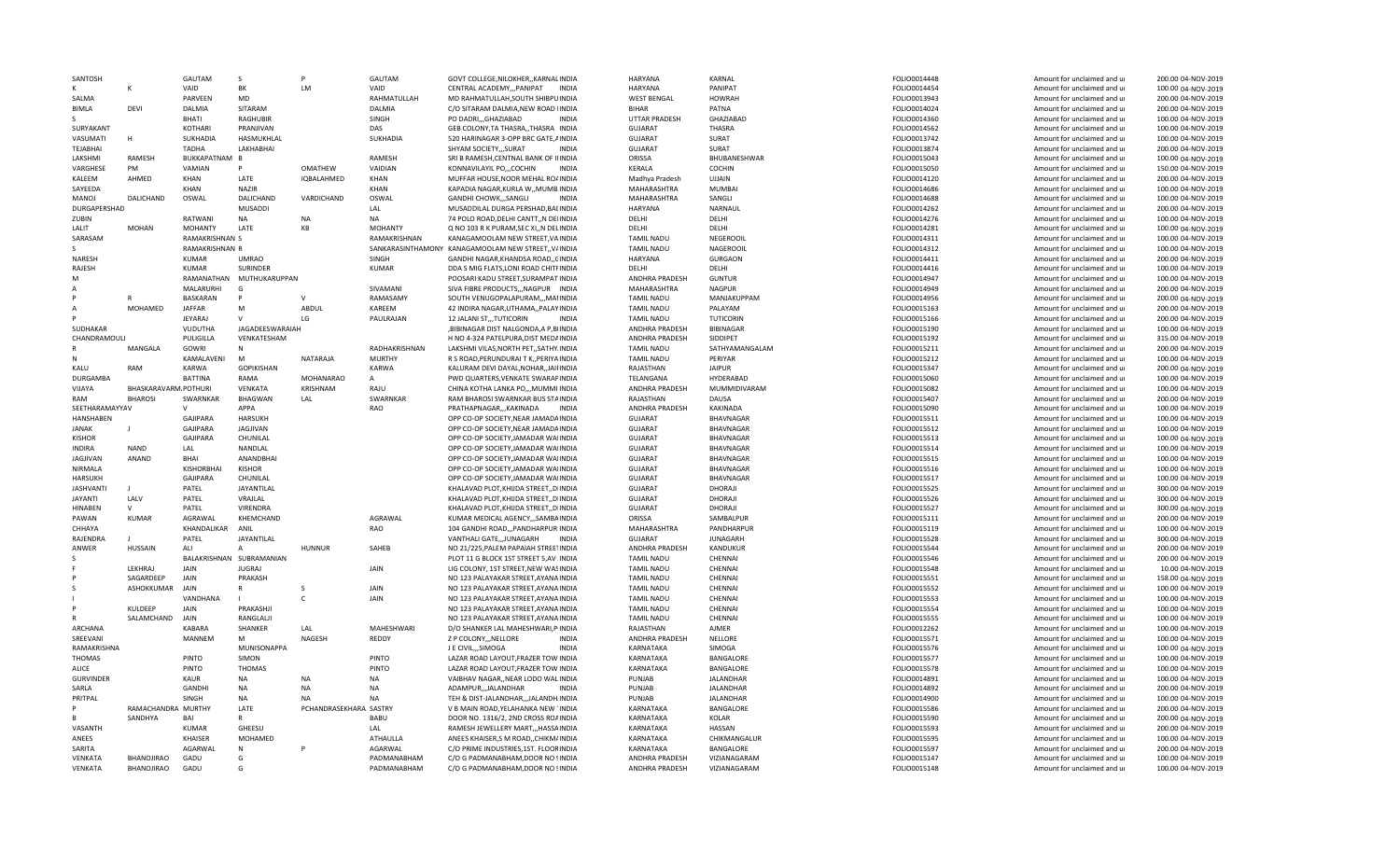| KAMALA            | DEVI               | AVULA                  |                        | BABU                     | RAO                    | H NO 36-2, MAHAKALESHWAR COLCINDIA                                            | Madhya Pradesh         | <b>BHOPAL</b>          | FOLIO0015688                 | Amount for unclaimed and ur                                | 200.00 04-NOV-2019                       |
|-------------------|--------------------|------------------------|------------------------|--------------------------|------------------------|-------------------------------------------------------------------------------|------------------------|------------------------|------------------------------|------------------------------------------------------------|------------------------------------------|
| ADI               | REDDY              | EDA                    | RAMAKRISHNA            | PRASAD                   | REDDY                  | S/O E K R PRASAD REDDY, ASHOK N/INDIA                                         | KERALA                 | TRIVENDRAM             | FOLIO0015699                 | Amount for unclaimed and ur                                | 100.00 04-NOV-2019                       |
| KIRAN             | KUMAR              | CHERUKU                | NARASIMHA              |                          | REDDY                  | 545 SANJAY COLONY,,,BIKANER INDIA                                             | RAJASTHAN              | <b>BIKANER</b>         | FOLIO0015702                 | Amount for unclaimed and ur                                | 100.00 04-NOV-2019                       |
| <b>VENKATA</b>    | RAMANA             | SEELA                  | KRISHNA                | <b>MOORTHY</b>           | SEELA                  | STATE BANK OF INDIA.MAIN BRANCINDIA                                           | RAJASTHAN              | PALI                   | FOLIO0015703                 | Amount for unclaimed and ur                                | 100.00 04-NOV-2019                       |
| SREENIVASA        | CHARYRAMADU GU     |                        | NAGABUSHANA            | CHARY                    | RAMAGUDU               | GOUTHAM NAGAR COLLONY, H N-6 INDIA                                            | ANDHRA PRADESH         | ANAND                  | FOLIO0015706                 | Amount for unclaimed and ur                                | 100.00 04-NOV-2019                       |
|                   | VS                 | MUTHUVALE              | M                      |                          | SHUNMUGOVALE           | 16 SOUTH RAJA STREET, ,TUTICORINIDIA                                          | <b>TAMIL NADU</b>      | TUTICORIN              | FOLIO0015168                 | Amount for unclaimed and ur                                | 100.00 04-NOV-2019                       |
| ROOPA             | $\varsigma$        | <b>BHASKAR</b>         | SINGIRI                |                          | <b>BHASKAR</b>         | ADI KRUPA I FLOOR, UTTARADI MUTINDIA                                          | KARNATAKA              | BANGALORE              | FOLIO0015605                 | Amount for unclaimed and ur                                | 100.00 04-NOV-2019                       |
| SHRIPAD           |                    | BHAT                   | PARAMESHWARA           |                          | BHAT                   | S N HEGDE D NO 468 13THA-CROSSINDIA                                           | Guiarat                | BHAVNAGAR              | FOLIO0015608                 | Amount for unclaimed and ur                                | 100.00 04-NOV-2019                       |
|                   |                    | <b>INDIRA</b>          | $\mathsf{C}$           |                          | <b>SURESH</b>          | 77 KOUNDINYA 6TH FLOOR,, GOUNIINDIA                                           | <b>BIHAR</b>           | PATNA                  | FOLIO0015611                 | Amount for unclaimed and ur                                | 100.00 04-NOV-2019                       |
| <b>BHARAT</b>     |                    | PATEL                  | MAGANLAL               |                          | PATEL                  | 6150 BISCAYNE BLYD, MIAMI FL 331 UNITED STATES OF ANNA                        |                        | <b>NA</b>              | FOLIO0016805                 | Amount for unclaimed and ur                                | 200.00 04-NOV-2019                       |
| GOPAL             | A                  | SWARNKAR               | <b>BHAGWAN</b>         | LAL                      | SWARNKAR               | GOPAL LAL SWARNKAR BUS STOP,,, INDIA                                          | RAJASTHAN              | DAUSA                  | FOLIO0015406                 | Amount for unclaimed and ur                                | 200.00 04-NOV-2019                       |
| SARUP             | CHAND              | DHIR                   | LATE                   | <b>CL</b>                | DHIR                   | H NO 1013 BLOCK-10, WEA ABDULA INDIA                                          | DELHI                  | DELHI                  | FOLIO0016491                 | Amount for unclaimed and ur                                | 100.00 04-NOV-2019                       |
| SHIVALEELA        | VISWANATH          | SAVAKAR                | VISHWANATH             | <b>GURUSHIDHAPPA</b>     | SAVAD                  | R G SAVADKAR ADARSH, ATHANI, BIINDIA                                          | KARNATAKA              | BELGAUM                | FOLIO0016613                 | Amount for unclaimed and ur                                | 100.00 04-NOV-2019                       |
| <b>BASANT</b>     | KUMAR              | <b>KASHYAP</b>         | <b>GHAMANDI</b>        |                          | RAMA                   | KEDAR KUNJ NO 2,,, PATNA<br><b>INDIA</b>                                      | <b>BIHAR</b>           | PATNA                  | FOLIO0016623                 | Amount for unclaimed and ur                                | 200.00 04-NOV-2019                       |
|                   |                    |                        |                        |                          |                        | <b>INDIA</b>                                                                  | <b>BIHAR</b>           |                        |                              |                                                            |                                          |
| <b>KUNTI</b>      |                    | KASHYAP                | <b>BASANT</b>          | KUMAR                    | <b>KASHYAP</b>         | KEDAR KUNJ NO 2,,, PATNA                                                      |                        | PATNA                  | FOLIO0016624                 | Amount for unclaimed and ur                                | 300.00 04-NOV-2019                       |
|                   |                    | <b>BHATTATHIRIPADK</b> |                        | KKRISHNAN                | BHATTATHIRIPAD         | PO & DAPPALLUY DEVANKHLANGAIINDIA                                             | KERALA                 | COCHIN                 | FOLIO0016638                 | Amount for unclaimed and ur                                | 200.00 04-NOV-2019                       |
| <b>BHAGWAN</b>    | DASK               | KRIPALANI              | KUNDAN                 | DASK                     | KRIPLANI               | BLOCK N 1/713 TELEFORD GARDEN HONG KONG                                       | <b>NA</b>              | NA                     | FOLIO0016714                 | Amount for unclaimed and ur                                | 1000.00 04-NOV-2019                      |
| MAHESH            |                    | <b>KARNA</b>           |                        |                          | KARNA                  | SHEELAS FASHION P O BOX 402, HEI CAYMAN ISLANDS                               | <b>NA</b>              | NA                     | FOLIO0016751                 | Amount for unclaimed and ur                                | 200.00 04-NOV-2019                       |
| RAMACHANDRA REDDY |                    | GOLLAPUDI              | G                      | <b>NARWYAN</b>           | REDDY                  | G N R REDDY C/O GWUFF INGENEILZAMBIA                                          | <b>NA</b>              | <b>NA</b>              | FOLIO0017119                 | Amount for unclaimed and ur                                | 600.00 04-NOV-2019                       |
|                   | MANJUNATH          | KAMATH                 |                        | <b>VITTALDAS</b>         | KAMATH                 | C/O ALYOUSEF INTERNATIONAL, PO OMAN                                           | <b>NA</b>              | <b>NA</b>              | FOLIO0016788                 | Amount for unclaimed and ur                                | 600.00 04-NOV-2019                       |
| RAM               |                    | PRAKASH                | PRAN                   |                          | <b>SUKH</b>            | HOUSE NO.5/21 ASHOK NAGAR, HIINDIA                                            | HARYANA                | <b>HISSAR</b>          | FOLIO0015633                 | Amount for unclaimed and ur                                | 100.00 04-NOV-2019                       |
| <b>SAMPAT</b>     | LAL                | CHAPLOT                | SH                     | VL                       | CHAPLOT                | 265 BHUPALPURA, O-ROAD, , UDAIPUNDIA                                          | RAJASTHAN              | <b>UDAIPUR</b>         | FOLIO0017277                 | Amount for unclaimed and ur                                | 100.00 04-NOV-2019                       |
| CHANDU            | GUL                | PUNJWANI               | <b>NA</b>              | <b>NA</b>                | <b>NA</b>              | 3334 VISTA LAKE DR SUGAR LAND, TUNITED STATES OF ANNA                         |                        | NA                     | FOLIO0016954                 | Amount for unclaimed and ur                                | 500.00 04-NOV-2019                       |
| KOPPU             | CHAND              | BASHA                  | к                      | KHAJA                    | MEAH                   | POST BOX NO 2490, HAIL KIOOGDOISAUDI ARABIA                                   |                        | <b>NA</b>              | FOLIO0016966                 | Amount for unclaimed and ur                                | 200.00 04-NOV-2019                       |
| SAROJ             | <b>DEEPAK</b>      | SHAH                   | <b>DEEPAK</b>          | CHHABILDAS               | SHAH                   | 211. MAHESH NAGAR SHRI GANGAINDIA                                             | RAIASTHAN              | SRI GANGANAGAR         | FOLIO0016395                 | Amount for unclaimed and u                                 | 100.00 04-NOV-2019                       |
| PRITIMA           | <b>HITENDRA</b>    | SHAH                   | <b>HITENDRA</b>        | CHHABILDAS               | SHAH                   | 211, MAHESH NAGAR,,, SHRI GANGAINDIA                                          | RAJASTHAN              | SRI GANGANAGAR         | FOLIO0016397                 | Amount for unclaimed and ur                                | 200.00 04-NOV-2019                       |
| SHOYEB            |                    | <b>KHODA</b>           | YAKUB                  |                          | <b>KHODA</b>           | AT PONADIAD<br><b>INDIA</b>                                                   | <b>GUJARAT</b>         | <b>NADIAD</b>          | FOLIO0017385                 | Amount for unclaimed and ur                                | 400.00 04-NOV-2019                       |
| PRITHVI           |                    | RAJ                    | LATE                   | <b>MRUTTAM</b>           | CHAND                  | MABATI ROLLING MILLS LTD, PO BO KENYA                                         | <b>NA</b>              | <b>NA</b>              | FOLIO0016700                 | Amount for unclaimed and ur                                | 700.00 04-NOV-2019                       |
|                   |                    | RAMALINGAM             |                        |                          | SWAMINATHAN            | P O BOX 26, RABIGH 21911, K S A, RASAUDI ARABIA                               | <b>NA</b>              | <b>NA</b>              | FOLIO0016705                 | Amount for unclaimed and ur                                | 200.00 04-NOV-2019                       |
| KEERTI            |                    | WADHAWAN               | <b>MOHAN</b>           | LAL                      | WADMAWAN               | UNICEF POST BOX NO 1169, ADDIS / ETHIOPIA                                     | <b>NA</b>              | <b>NA</b>              | FOLIO0017115                 | Amount for unclaimed and ur                                | 200.00 04-NOV-2019                       |
| MOTI              | LAL                | <b>MUNDRA</b>          | RAJMAL                 |                          | <b>MUNDRA</b>          | 3, HIRAN MAGRI, SCHOOL MARG, UINDIA                                           | RAJASTHAN              | <b>UDAIPUR</b>         | FOLIO0017313                 | Amount for unclaimed and ur                                | 100.00 04-NOV-2019                       |
| PRAKASA           | <b>RAOP</b>        |                        | CHENNAIAH              |                          | SETTY                  | C/O ADDALA D S.NO 7 WOOD THOFUNITED KINGDOM                                   | <b>NA</b>              | <b>NA</b>              | FOLIO0016970                 | Amount for unclaimed and ur                                | 200.00 04-NOV-2019                       |
| PARAMJEET         | SINGH              | <b>BEDI</b>            | MAJ                    | GS                       | <b>BEDI</b>            | BIETILA VEIEN 14,9800 VADSQ,, NOI UNITED KINGDOM                              | <b>NA</b>              | NA                     | FOLIO0016698                 | Amount for unclaimed and ur                                | 1000.00 04-NOV-2019                      |
| <b>SURFSH</b>     | KUMAR              | AGARWAL                | SH                     | RAMDATT                  | AGARWAL                | TYNDI ROAD,,,,DHANBAD<br><b>INDIA</b>                                         | <b>BIHAR</b>           | DHANBAD                | FOLIO0017620                 | Amount for unclaimed and ur                                | 200.00 04-NOV-2019                       |
| <b>TARAK</b>      | <b>NATH</b>        | DAS                    |                        |                          | DAS                    | QASCO ENERGY DEPTT W & G, POSTQATAR                                           | <b>NA</b>              | <b>NA</b>              | FOLIO0016994                 | Amount for unclaimed and ur                                | 200.00 04-NOV-2019                       |
| VANITA            | KAMALNATH          | SHENOY                 | KAMALNAIN              |                          | SHENOY                 | MUSCAT FINANCE CO LTD, P BOX 310MAN                                           | <b>NA</b>              | <b>NA</b>              | FOLIO0017000                 | Amount for unclaimed and ur                                | 200.00 04-NOV-2019                       |
| <b>MOHAMOOD</b>   |                    |                        | <b>NA</b>              | <b>NA</b>                | <b>NA</b>              | POST BOX NO. 31153, DOHA QATAR QATAR                                          | <b>NA</b>              | <b>NA</b>              | FOLIO0017070                 | Amount for unclaimed and ur                                | 200.00 04-NOV-2019                       |
| ABDUL             |                    | HAMEED                 | ABDUL                  |                          | HAKEEM                 | DISPENSAR ASSA MORIYA, ALRASS KSAUDI ARABIA                                   | <b>NA</b>              | <b>NA</b>              | FOLIO0016682                 | Amount for unclaimed and ur                                | 200.00 04-NOV-2019                       |
|                   |                    | KRISHNAN               | $\vee$                 | $\mathcal{S}$            | VENKATRAMAN            | 11/33 FORSTER STREET, WEST RYDE AUSTRALIA                                     | <b>NA</b>              | <b>NA</b>              | FOLIO0017072                 | Amount for unclaimed and ur                                | 200.00 04-NOV-2019                       |
|                   | CHANDRA            | KAANTHA                | <b>NA</b>              | <b>NA</b>                | <b>NA</b>              | II FLOOR 26TH B CROSS, 5TH BLOCK INDIA                                        | KARNATAKA              | BANGALORE              | FOLIO0018278                 | Amount for unclaimed and ur                                | 100.00 04-NOV-2019                       |
| INDERBETHAL       | SINGH              | THAKRAL                | KARTAR                 | SINGH                    | THAKRAL                | 6/F HONGKONG PACIFIC CENTRE, 28 HONG KONG                                     |                        | NA                     | FOLIO0017125                 | Amount for unclaimed and ur                                | 100.00 04-NOV-2019                       |
|                   |                    | SADANANDAN             | <b>NA</b>              | <b>NA</b>                | <b>NA</b>              | P O BOX NO 270 ALDHAFRA ADCO / UNITED ARAB EMIRAT NA                          |                        | <b>NA</b>              | FOLIO0018559                 | Amount for unclaimed and ur                                | 200.00 04-NOV-2019                       |
|                   | SURESH             | KUMAR                  | <b>NA</b>              | <b>NA</b>                | <b>NA</b>              | C/O GAJENDRA TEX,11 GODOWN S INDIA                                            | <b>TAMIL NADU</b>      | CHENNAI                | FOLIO0019011                 | Amount for unclaimed and ur                                | 100.00 04-NOV-2019                       |
| SURESH            |                    | LAL                    | SHIVAGOBIND            |                          | PRASAD                 |                                                                               | <b>BIHAR</b>           | JAMSHEDPUR             |                              |                                                            |                                          |
|                   |                    |                        |                        |                          |                        | 12 BARADWARI FLATS, SAKCHI, JAMINDIA                                          |                        |                        | FOLIO0016621                 | Amount for unclaimed and ur                                | 200.00 04-NOV-2019                       |
| RAJESH            |                    | AGARWAL                | <b>BISWANATH</b>       |                          | AGARWALLA              | C/O ANAND, TAXI STAND,, CALCUTT/INDIA                                         | <b>WEST BENGAL</b>     | KOLKATA                | FOLIO0016622                 | Amount for unclaimed and ur                                | 300.00 04-NOV-2019                       |
| SANJAY            | <b>MANOHAR</b>     | GADRE                  | <b>NA</b>              | <b>NA</b>                | <b>NA</b>              | PANCHARATNA MANPADA ROAD, OINDIA                                              | MAHARASHTRA            | <b>THANE</b>           | FOLIO0019215                 | Amount for unclaimed and ur                                | 150.00 04-NOV-2019                       |
| <b>UNIOD</b>      |                    | AJMERA                 | <b>NA</b>              | <b>NA</b>                | <b>NA</b>              | N/1 MLA FLATS BAJAJ NAGARJAIFINDIA                                            | RAJASTHAN              | <b>JAIPUR</b>          | FOLIO0018730                 | Amount for unclaimed and ur                                | 315.00 04-NOV-2019                       |
| MANGAL            | <b>BAJRAO</b>      | PATIL                  | <b>NA</b>              | NA                       | <b>NA</b>              | TAL-WALWA, DIST-SANGLI, AT POST, INDIA                                        | MAHARASHTRA            | SANGLI                 | FOLIO0019091                 | Amount for unclaimed and ur                                | 100.00 04-NOV-2019                       |
| NILAM             |                    | DEVI                   | <b>NA</b>              | <b>NA</b>                | <b>NA</b>              | W/O VINOD KUMAR, IMALITAL DALIINDIA                                           | <b>BIHAR</b>           | PATNA                  | FOLIO0019115                 | Amount for unclaimed and ur                                | 100.00 04-NOV-2019                       |
| VILAS             |                    | <b>THANKI</b>          | <b>NA</b>              | <b>NA</b>                | <b>NA</b>              | ISHWARKRUPA NEAR A C ROAD,,, CHNDIA                                           | GUJARAT                | CHHAYA                 | FOLIO0019142                 | Amount for unclaimed and ur                                | 100.00 04-NOV-2019                       |
| ANIL              |                    | RATHI                  | <b>NA</b>              | <b>NA</b>                | <b>NA</b>              | 38, RING ROAD, SURAT<br><b>INDIA</b>                                          | <b>GUJARAT</b>         | SURAT                  | FOLIO0019149                 | Amount for unclaimed and ur                                | 100.00 04-NOV-2019                       |
| MAMTA             |                    | AGARWAL                | <b>NA</b>              | <b>NA</b>                | <b>NA</b>              | M 203 MANOJ VIHAR, INDIAN PURA INDIA                                          | UTTAR PRADESH          | GHAGIALAD              | FOLIO0019206                 | Amount for unclaimed and ur                                | 100.00 04-NOV-2019                       |
|                   |                    | KHANDELWAL             | RAMCHARAN              |                          | KHANDELWAL             | ,75, INDIRA COLONY,,,BHARAT PUR INDIA                                         | RAJASTHAN              | <b>BHARATPUR</b>       | FOLIO0024529                 | Amount for unclaimed and ur                                | 100.00 04-NOV-2019                       |
| <b>VINODBHAI</b>  | M                  | CHAVADA                | MAGANBHAI              |                          | CHAVADA                | SWAMI VIVEKANAND HOUSING SO(INDIA                                             | <b>GUJARAT</b>         | RAJKOT                 | FOLIO0024565                 | Amount for unclaimed and ur                                | 100.00 04-NOV-2019                       |
| HUNFD             |                    | BAHRAINWALA            | <b>NA</b>              | NA                       | <b>NA</b>              | ANAND CHAMBERS IST FLOOR NO.1INDIA                                            | MAHARASHTRA            | MUMBAI                 | FOLIO0018606                 | Amount for unclaimed and ur                                | 100.00 04-NOV-2019                       |
| LIBRA             | SECURITIESPVT      | <b>LTD</b>             | <b>NA</b>              | NA                       | <b>NA</b>              | L-104, IIND FLOOR, LAJPAT NAGAR II INDIA                                      | DELHI                  | DELHI                  | FOLIO0024605                 | Amount for unclaimed and ur                                | 700.00 04-NOV-2019                       |
|                   | <b>RSHASHI</b>     | KAMALA                 |                        | $\mathsf{N}$             | <b>RAMES</b>           | NO.71, MAIN ROAD, III BLOCK, JAYA INDIA                                       | KARNATAKA              | <b>BANGALORI</b>       | FOLIO0024636                 | Amount for unclaimed and ur                                | 100.00 04-NOV-2019                       |
| <b>SUDHIR</b>     |                    | <b>JOSHI</b>           | <b>MOHAN</b>           | LAL                      | <b>JOSHI</b>           | 203. SAI SADAN.76/78. MODY STRE INDIA                                         | MAHARASHTRA            | <b>MUMBAI</b>          | FOLIO0024368                 | Amount for unclaimed and u                                 | 100.00 04-NOV-2019                       |
| <b>JAYANTI</b>    |                    | GADA                   | <b>NAGSI</b>           |                          | GADA                   | 601 GANESH VIHAR, RAM MANDIR FINDIA                                           | MAHARASHTRA            | MUMBAI                 | FOLIO0025253                 | Amount for unclaimed and ur                                | 400.00 04-NOV-2019                       |
| RAKESH            |                    | GOEL                   | NA                     | NA                       | <b>NA</b>              | POCKET F, MAYUR VIHAR II, , DELHI INDIA                                       | DELHI                  | DELHI                  | FOLIO0018062                 | Amount for unclaimed and ur                                | 200.00 04-NOV-2019                       |
| NEETRAVATI        |                    | HEBBAR                 | <b>NA</b>              | <b>NA</b>                | <b>NA</b>              | C/O I S HEBBAR, ALTINHO PANAJI, , GINDIA                                      | GOA                    | PANAJI                 | FOLIO0018066                 | Amount for unclaimed and ur                                | 100.00 04-NOV-2019                       |
| SATYANARAYAN      |                    | CHHAPARWAL             | $\mathsf{R}$           | л.                       | CHHAPARWAL             | S/O RAMESHWAR LA CHHAPARWA, INDIA                                             | RAJASTHAN              | BHILWARA               | FOLIO0025057                 | Amount for unclaimed and ur                                | 100.00 04-NOV-2019                       |
| <b>SHANTI</b>     |                    | BHANUSHALI             | KANJI                  |                          |                        | SHIVAJI NAGAR.LINK ROAD, GHATK INDIA                                          | MAHARASHTRA            | MUMBAI                 | FOLIO0025132                 | Amount for unclaimed and ur                                | 300.00 04-NOV-2019                       |
| HITESH            | <b>GOPALDAS</b>    | PAREKH                 | GOPAL                  | DASV                     | PAREKH                 | 61, CHAKALA STREET, MUSZID BUNLINDIA                                          | MAHARASHTRA            | MUMBAI                 | FOLIO0025750                 | Amount for unclaimed and ur                                | 100.00 04-NOV-2019                       |
|                   | <b>VL</b>          | RAJYAM                 | <b>KRISHNA</b>         | MURTHYSASTRISISTU TRANSM |                        | H.NO. 12-28, P & T COLONY, DILKHLINDIA                                        | TELANGANA              | HYDERABAD              | FOLIO0025983                 | Amount for unclaimed and ur                                | 100.00 04-NOV-2019                       |
| AMRITH            |                    | <b>LAL</b>             | <b>NA</b>              | <b>NA</b>                | <b>NA</b>              | NAMBOOR MARKET, TN SETTY LAN INDIA                                            | KARNATAKA              | BANGALORE              | FOLIO0018154                 | Amount for unclaimed and ur                                | 100.00 04-NOV-2019                       |
| NAHARMAL          | M                  | JAIN                   | NA                     | <b>NA</b>                | <b>NA</b>              | NAMBOOR MARKET, TN SETTY LAN INDIA                                            | KARNATAKA              | BANGALORE              | FOLIO0018155                 | Amount for unclaimed and ur                                | 100.00 04-NOV-2019                       |
|                   |                    |                        |                        |                          |                        |                                                                               |                        |                        |                              |                                                            |                                          |
|                   |                    |                        |                        |                          |                        |                                                                               |                        |                        |                              |                                                            |                                          |
|                   | DRAMACHANDRA HEGDE |                        | <b>NA</b>              | <b>NA</b>                | <b>NA</b>              | , SAGAR TALUK, DIST, SHIMOGA<br><b>INDIA</b>                                  | KARNATAKA              | SHIMOGA                | FOLIO0018172                 | Amount for unclaimed and ur                                | 100.00 04-NOV-2019                       |
| PRAKASH<br>SURESH |                    | RANBIR<br>KUMAR        | <b>NA</b><br><b>NA</b> | <b>NA</b><br><b>NA</b>   | <b>NA</b><br><b>NA</b> | FEET ROAD, RAJAJI NAGAR, DR RAJ HNDIA<br>SHA HIRACHAND, D S LANE CHICKPIINDIA | KARNATAKA<br>KARNATAKA | BANGALORE<br>BANGALORE | FOLIO0018214<br>FOLIO0018222 | Amount for unclaimed and ur<br>Amount for unclaimed and ur | 100.00 04-NOV-2019<br>100.00 04-NOV-2019 |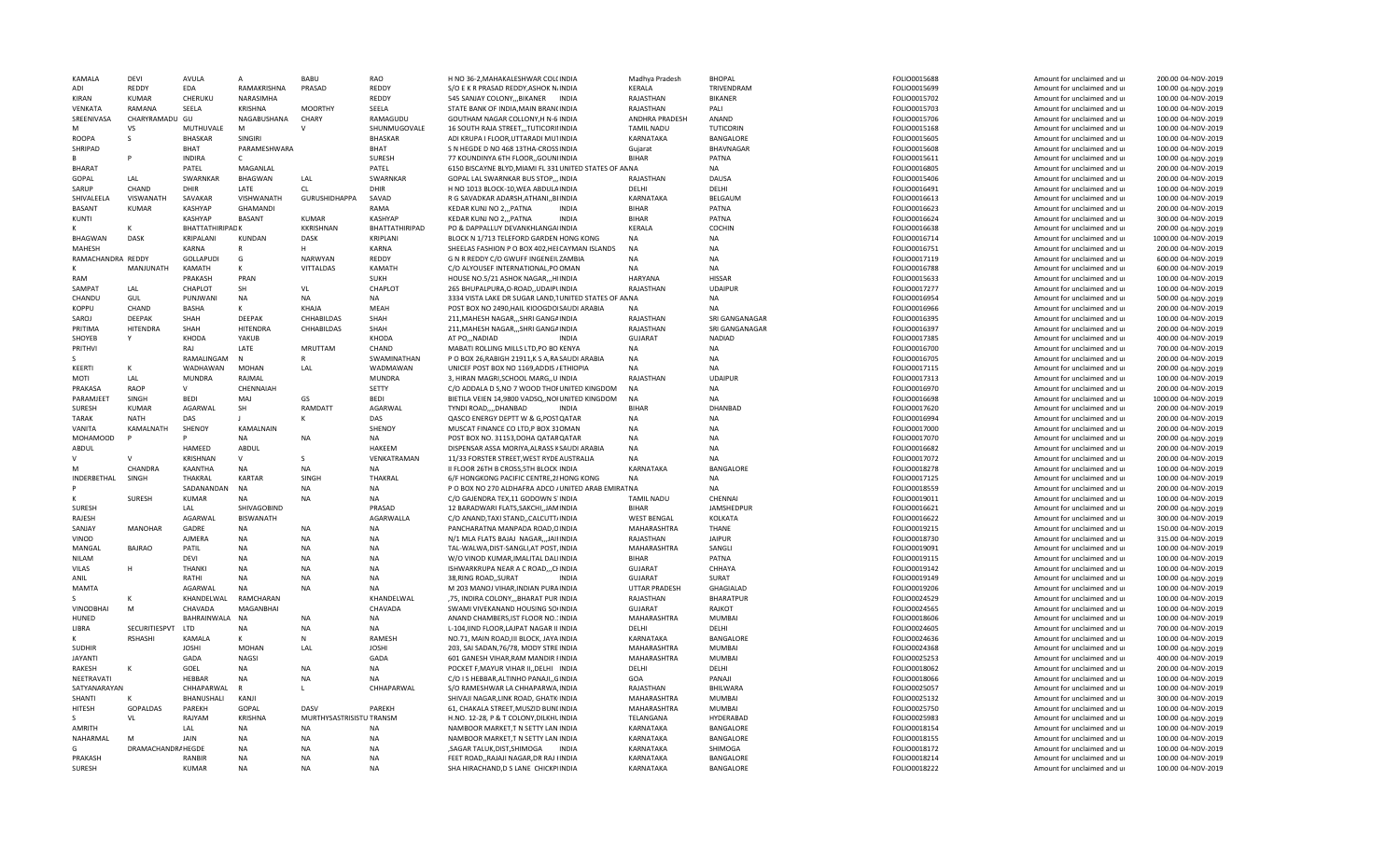| ANURAG             | <b>KRISHNA</b>              | AGRAWAI                | <b>JAGDISH</b>                    | PRASAD                | AGRAWAL           | C/131, VASANT VIHAR COLONY, SECUNDIA                   | Chhattisgarh          | Bilaspur                 |        |              | DPID-CLID-120113000CAmount for unclaimed and u   | 850.00 04-NOV-2019  |
|--------------------|-----------------------------|------------------------|-----------------------------------|-----------------------|-------------------|--------------------------------------------------------|-----------------------|--------------------------|--------|--------------|--------------------------------------------------|---------------------|
| <b>ISHRAT</b>      |                             | <b>ROMALE</b>          | SAGHIR                            |                       | AHAMED            | SHAH GANJ (PALTAN BAGAR),,,,SULINDIA                   | <b>UTTAR PRADESH</b>  | SULTANPUR                |        |              | DPID-CLID-120132000CAmount for unclaimed and ur  | 100.00 04-NOV-2019  |
| <b>POKHAR</b>      | MAI                         | GUJAR                  | <b>HAZARI</b>                     |                       | GUJAR             | THAGO KA KHERA, VPO AATUN,., DISINDIA                  | RAJASTHAN             | BHILWARA                 |        |              | DPID-CLID-130176000CAmount for unclaimed and ur  | 1686.00 04-NOV-2019 |
| LEELAVATIBEN       | PRAHLADBHAI                 | PATEL                  | PRAHLAD                           | <b>BHAIJORDAS</b>     | PATEL             | CHANASMA SOCIETY, RANIP, , AHMEIINDIA                  | <b>GUJARAT</b>        | AHMEDABAD                |        | FOLIO0002381 | Amount for unclaimed and ur                      | 100.00 04-NOV-2019  |
| SAWAILAL           |                             | <b>NAHAF</b>           | SUGANCHAND                        |                       |                   | VENKATARAYAN LANE, PARK TOWN INDIA                     | <b>TAMIL NADU</b>     | CHENNAI                  |        | FOLIO0008108 | Amount for unclaimed and ur                      | 100.00 04-NOV-2019  |
| DAKHAKANWAR        |                             |                        | SAWAILAL                          |                       | <b>NAHAR</b>      | VENKATARAYAN LANE, PARK TOWN INDIA                     | <b>TAMIL NADU</b>     | CHENNAI                  |        | FOLIO0008109 | Amount for unclaimed and ur                      | 100.00 04-NOV-2019  |
| <b>BASANT</b>      | <b>KUMAR</b>                | JAIN                   | LADULAL                           |                       | <b>JAIN</b>       | VENKATARAYAN LANE, PARK TOWN INDIA                     | <b>TAMIL NADU</b>     | CHENNAI                  |        | FOLIO0008111 | Amount for unclaimed and ur                      | 100.00 04-NOV-2019  |
| SANTOSH            |                             | KUMARI                 | <b>BASARB</b>                     |                       | <b>KUMAR</b>      | VENKATARAYAN LANE, PARK TOWN INDIA                     | <b>TAMIL NADU</b>     | CHENNAI                  |        | FOLIO0008112 | Amount for unclaimed and ur                      | 100.00 04-NOV-2019  |
| LAKSHMINARAYA BABU |                             | <b>BRUNDAVANAM B</b>   |                                   |                       | KRISHNAMACHARYULU | B L NARAYANA BABU SRILAKSHMI NINDIA                    | ANDHRA PRADESH        | KRISHNA                  |        | FOLIO0015081 | Amount for unclaimed and ur                      | 100.00 04-NOV-2019  |
|                    | <b>LFKHRA</b>               | <b>JAIN</b>            | <b>JUGRAI</b>                     |                       | <b>JAIN</b>       | LIG COLONY, 1ST STREET, NEW WASINDIA                   | <b>TAMIL NADU</b>     | CHENNAI                  |        | FOLIO0015548 | Amount for unclaimed and ur                      | 100.00 04-NOV-2019  |
|                    | <b>JAYA</b>                 | <b>KUMAR</b>           | P                                 |                       | NATARAJAN         | HOUSE NO 74 LORONG -19, GEYLANSING APORE               | <b>NA</b>             | <b>NA</b>                | 1438   | FOLIO0017176 | Amount for unclaimed and ur                      | 200.00 04-NOV-2019  |
| <b>DINESH</b>      |                             | <b>KATARIA</b>         | <b>NA</b>                         | <b>NA</b>             | <b>NA</b>         | C/O ANIL KUMAR ASHOK KUMAR, KIINDIA                    | Madhya Pradesh        | GWALIOR                  |        | FOLIO0006919 | Amount for unclaimed and ur                      | 100.00 04-NOV-2019  |
| MANJARI            |                             | DANI                   | <b>NA</b>                         | <b>NA</b>             | <b>NA</b>         | 407 ASHFORD EVERNEW 3RD FLOO UNITED STATES OF ANNA     |                       | <b>NA</b>                | 10522  | FOLIO0016951 | Amount for unclaimed and ur                      | 200.00 04-NOV-2019  |
|                    |                             |                        |                                   |                       |                   |                                                        |                       |                          |        |              |                                                  |                     |
| <b>DILIP</b>       |                             | DANI                   | <b>BHAILAL</b>                    |                       |                   | 407 ASHEORD EVERNEW 3RD FLOO UNITED STATES OF ANNA     |                       | NA                       | 10523  | FOLIO0016957 | Amount for unclaimed and u                       | 100.00 04-NOV-2019  |
| PRABUDHAN          | N                           | KRISHNAN               | к                                 |                       | <b>KRISHNAN</b>   | ABB ELECTRICAL INDUSTRIES, P B 87SAUDI ARABIA          | <b>NA</b>             | <b>NA</b>                | 11492  | FOLIO0016932 | Amount for unclaimed and ur                      | 200.00 04-NOV-2019  |
| <b>SURFSE</b>      |                             | BALLIA                 | RAMA                              | <b>KRISHNA</b>        | <b>RAO</b>        | DR SAAD ALGWAIZ POLYCLINIC, P O SAUDI ARABIA           | <b>NA</b>             | <b>NA</b>                | 11622  | FOLIO0016780 | Amount for unclaimed and ur                      | 200.00 04-NOV-2019  |
| VEERA              | <b>VENKATA</b>              | SATYANARAYANA KAMARAJU |                                   |                       | NAGAVARAPU        | P B NO 100 ALMUZAMIYAM, TEBRAISAUDI ARABIA             | <b>NA</b>             | NΔ                       | 11972  | FOLIO0017122 | Amount for unclaimed and ur                      | 200.00 04-NOV-2019  |
| JAMIL              | AHMEDSHARFUD RAJIWATE       |                        | SHARFUDDIN                        | ABDULLA               | RAJIWATE          | BADER ALMULLA & BROS CO, SHOP KUWAIT                   | <b>NA</b>             | <b>NA</b>                | 13034  | FOLIO0016745 | Amount for unclaimed and ur                      | 200.00 04-NOV-2019  |
| HASSAN             | SAEED                       | BAJHAO                 | SAEED                             | YESLAM                | <b>BAJHAO</b>     | BIN LADEN RD P O BOX 31917, JEDDSAUDI ARABIA           | <b>NA</b>             | <b>NA</b>                | 21418  | FOLIO0016911 | Amount for unclaimed and ur                      | 200.00 04-NOV-2019  |
|                    | SAMBATH                     | KUMAR                  |                                   | C                     | RAJAN             | ENGINEER HADIHAIDERV BROS CO, ISAUDI ARABIA            | <b>NA</b>             | NA                       | 31941  | FOLIO0017177 | Amount for unclaimed and ur                      | 200.00 04-NOV-2019  |
| <b>NAHID</b>       | KHALID                      | SHETHWALA              | KHALID                            | A                     | SHETHWALA         | P O BOX NO 1748, AL-KHOBAR, , K S / SAUDI ARABIA       | <b>NA</b>             | NA                       | 31952  | FOLIO0016983 | Amount for unclaimed and ur                      | 500.00 04-NOV-2019  |
| <b>UMESH</b>       | M                           | CHOKSHI                | MADHAVLAL                         | N                     | CHOKSHI           | 4511 MEADOW GREEN DR, SUGAR LUNITED STATES OF ANNA     |                       | NA                       | 77479  | FOLIO0016825 | Amount for unclaimed and ur                      | 300.00 04-NOV-2019  |
| NARFSH             | CHAND                       | <b>BANSAL</b>          | BALKISHAN                         |                       |                   | 450 N, METHILDA AVE., V-307, SUNIUNITED STATES OF ANNA |                       | <b>NA</b>                | 94086  | FOLIO0016694 | Amount for unclaimed and ur                      | 100.00 04-NOV-2019  |
| AMIT               |                             | GATTANI                |                                   | P                     | GATTANI           | LEVEL ONE COMMUNICATIONS INC UNITED STATES OF ANNA     |                       | <b>NA</b>                | 95630  | FOLIO0016679 | Amount for unclaimed and ur                      | 200.00 04-NOV-2019  |
| <b>TEMTI</b>       | MANEKSHAW                   | BODKANWALA             | <b>NA</b>                         | <b>NA</b>             | <b>NA</b>         | C/O OMANI FOODSTUFF TRAD, P O UNITED ARAB EMIRAT NA    |                       | NΔ                       | 111111 | FOLIO0027319 | Amount for unclaimed and ur                      | 173.00 04-NOV-2019  |
| NAVNEET            |                             | <b>JAITHALIA</b>       | JAIKISHAN                         |                       | JAITHALIA         | ABOVE TARANG TV IIND FLOOR, OP INDIA                   | <b>GUJARAT</b>        | SURAT                    |        |              | DPID-CLID-IN30048410 Amount for unclaimed and ur | 200.00 04-NOV-2019  |
|                    |                             |                        |                                   |                       |                   |                                                        |                       |                          |        |              |                                                  |                     |
| PURSHOTAM          | <b>KUMAR</b>                | GOEL                   | SULEKH                            | CHAND                 | GOEL              | H.NO 370, WARD 5, NEAR MAHAVIRINDIA                    | <b>HARYANA</b>        | KURUKSHETRA<br>HYDERARAD | 136132 |              | DPID-CLID-IN30133020 Amount for unclaimed and ur | 200.00 04-NOV-2019  |
| SYED               |                             | <b>MAHMOOD</b>         | LATE                              | SYED                  | GALIB             | H NO 23 2 371/1/B, MOGHAL PURA, INDIA                  | TELANGANA             |                          | 500002 |              | DPID-CLID-IN30051313 Amount for unclaimed and ur | 25.00 04-NOV-2019   |
| BRIJ               | GOPAL                       | ASAWA                  | LATE                              | SRINIVAS              | <b>ASAWA</b>      | 4-6-14, SUBHASH ROAD, , SECUNDEFINDIA                  | TELANGANA             | HYDERABAD                | 500003 |              | DPID-CLID-120545000CAmount for unclaimed and ur  | 5000.00 04-NOV-2019 |
| KAUSALYA           |                             | SANKURATRI             | S.                                | VENKATA               | RAO               | 610, BRINDAVAN APPARTMENTS, REINDIA                    | TELANGANA             | HYDERABAD                | 500004 | FOLIO0005756 | Amount for unclaimed and ur                      | 115.00 04-NOV-2019  |
|                    |                             | SWETHA                 | к                                 |                       | <b>BHASKER</b>    | 15 1 480, FEEL KHANA,, HYDERABAIINDIA                  | TELANGANA             | HYDERABAD                | 500012 |              | DPID-CLID-IN30102220 Amount for unclaimed and ur | 500.00 04-NOV-2019  |
| CHERUKU            | HIMA                        | <b>BINDU</b>           | CHERUKU                           | PREMPRASAD            | REDDY             | A/402 VILLA HEIGHTS, BRAHIMINW INDIA                   | TELANGANA             | HYDERABAD                | 500016 |              | DPID-CLID-IN30102220 Amount for unclaimed and ur | 100.00 04-NOV-2019  |
| GORIGE             | SANTOSH                     | <b>KUMAR</b>           | LATE                              | GSRI                  | HARI              | 1-1-379/9, JAWAHAR NAGAR, CHIKK INDIA                  | TELANGANA             | HYDERABAD                | 500020 |              | DPID-CLID-120514000CAmount for unclaimed and ur  | 100.00 04-NOV-2019  |
| VAMSI              | <b>KRISHNA</b>              | CHIKKAM                | CHANDRA                           | SEKHARRAO             | CHIKKAM           | 9 68/9 EAST HANUMAN NAGAR, BO INDIA                    | TELANGANA             | HYDERABAD                | 500032 |              | DPID-CLID-IN30051313 Amount for unclaimed and ur | 256.00 04-NOV-2019  |
|                    | <b>GSHIVA</b>               | PRASAD                 |                                   | PV                    | GANESH            | NO 1699 MIG.BHEL.R C PURAM.HYLINDIA                    | TELANGANA             | HYDERABAD                | 500032 |              | DPID-CLID-IN30113526 Amount for unclaimed and ur | 100.00 04-NOV-2019  |
| LALITHA            |                             | SUBRAMANIAN            | <b>N</b>                          |                       | SUBRAMANIAN       | C/O SH. S RAMANATHAN, 23-36/5, INDIA                   | TELANGANA             | HYDERABAD                | 500047 | FOLIO0015181 | Amount for unclaimed and ur                      | 100.00 04-NOV-2019  |
| <b>KAVFRI</b>      |                             | RAMANATHAN S           |                                   |                       | RIAMANATHAN       | C/O SH. S RAMANATHAN, 23-36/5, INDIA                   | TELANGANA             | HYDERABAD                | 500047 | FOLIO0015182 | Amount for unclaimed and ur                      | 100.00 04-NOV-2019  |
| <b>KRISHNA</b>     | PRASADT                     |                        |                                   |                       | SATYANANDAM       | C 850, NGO'S COLONY, VANASTHALIINDIA                   | TELANGANA             | HYDERABAD                | 500070 |              | DPID-CLID-IN30232410 Amount for unclaimed and ur | 300.00 04-NOV-2019  |
| CHALOURMI          |                             | MUKHERIFF              | KALYAN                            |                       | MUKHERJEE         | KANBAY SOFTWARE INDIA P LTD, PLINDIA                   | TELANGANA             | HYDERABAD                | 500081 |              | DPID-CLID-IN30039415 Amount for unclaimed and ur | 100.00 04-NOV-2019  |
| THALLAM            | NAGA                        | RANI                   | THALLAM                           | NAGARNARAYANA         | RAO               | D 217, KANTI SIKHARA APTS, PANJACINDIA                 | TELANGANA             | HYDERABAD                | 500082 |              | DPID-CLID-IN30102220 Amount for unclaimed and ur | 200.00 04-NOV-2019  |
| ANAND              | <b>KUMAR</b>                | PASUPULA               | P                                 | YADAGIRI              | <b>RAO</b>        | 23-5-624 INSIDE LALDERWAZA, PO SINDIA                  | TELANGANA             | HYDERABAD                | 500265 | FOLIO0009916 | Amount for unclaimed and ur                      | 100.00 04-NOV-2019  |
| ANURADHA           |                             | RAJAGOPALAN            | RAJAGOPALAN                       |                       | KUPPUSWAMY        | NO 21 S B H COLONY. BEHIND D B R INDIA                 |                       | HYDERABAD                | 500380 |              | Amount for unclaimed and u                       | 100.00 04-NOV-2019  |
|                    |                             |                        |                                   |                       |                   |                                                        | TELANGANA             |                          |        | FOLIO0009926 |                                                  |                     |
| <b>DR</b>          | RVPRABHAKAR                 | <b>RAO</b>             | $\mathsf{R}$                      | PRAMA                 | RAO               | 1-1-385/A, FLAT 'F' II FLOOR, B.G. AP INDIA            | TELANGANA             | HYDERABAD                | 500380 | FOLIO0026200 | Amount for unclaimed and ur                      | 100.00 04-NOV-2019  |
| SURYANARAYANA      |                             | KULAPUDI               | M                                 |                       | BULLISESHIAH      | BLOCK 2 FLAT 4 VIJAYANAGAR, HYIINDIA                   | TELANGANA             | HYDFRABAD                | 500457 | FOLIO0009988 | Amount for unclaimed and ur                      | 200.00 04-NOV-2019  |
| SURAM              | <b>ESWAR</b>                | RFDDY                  | <b>SUBBA</b>                      | <b>RFDDY</b>          | SURAM             | H NO 4-1-326-3, SHIVAJJI NAGAR, WINDIA                 | ANDHRA PRADESH        | <b>RANGA REDDY</b>       | 501101 |              | DPID-CLID-IN30177413 Amount for unclaimed and ur | 100.00 04-NOV-2019  |
| <b>ASADULLA</b>    |                             | <b>HUSSAINI</b>        | SAJJAD                            | PASHA                 | <b>HUSSAINI</b>   | SAMATHA ELECTRICALS KANCHIT X INDIA                    | TELANGANA             | MEDAK                    | 502103 | FOLIO0015681 | Amount for unclaimed and u                       | 100.00 04-NOV-2019  |
| RATHNAKAR          | BABU                        | KOLLI                  | VENKATESHWER                      | <b>RAO</b>            | KOLLI             | H NO 5-4-45/1, DWARAKA NAGAR,, IINDIA                  | TELANGANA             | NIZAMABAD                | 503001 |              | DPID-CLID-IN30182010 Amount for unclaimed and ur | 200.00 04-NOV-2019  |
|                    | SURYA                       | PRAKASH                | T                                 |                       | CHAKRAPANI        | SR ASST(P), APSRTC DM'S OFFICE,, KIINDIA               | TELANGANA             | KARIMNAGAR               | 505326 |              | DPID-CLID-IN30039412 Amount for unclaimed and ur | 100.00 04-NOV-2019  |
| VISWAPRAKASH       |                             | AGARWAL                | <b>NA</b>                         | <b>NA</b>             | <b>NA</b>         | PRAKASH JEWELLERY, CHINNA BAZAINDIA                    | TELANGANA             | KHAMMAM                  | 507101 |              | DPID-CLID-IN30102220 Amount for unclaimed and ur | 102.00 04-NOV-2019  |
| VIJAYA             |                             | VOORUKONDA             | VOORUKONDA                        |                       | VEERAIAH          | H NO 30-160, EEDULAGUDA, MIRY/INDIA                    | TELANGANA             | NALGONDA                 | 508207 |              | DPID-CLID-IN30226911 Amount for unclaimed and ur | 60.00 04-NOV-2019   |
| MOHD               | <b>IQBAL</b>                | AHMED                  | HAJI                              | <b>ZAKARIYA</b>       | GIGRA             | 21-93, BADEPALLY, JADCHERLA, MAHNDIA                   | TELANGANA             | MAHBOOBNAGAR             | 509301 |              | DPID-CLID-120307000CAmount for unclaimed and ur  | 200.00 04-NOV-2019  |
|                    |                             | SREENIVASULU           |                                   | VASWATHANARAYAN SETTY |                   | 15-3-429, MAIN BAZAR, HINDUPUR, INDIA                  | ANDHRA PRADESH        | ANANTAPUR                | 515201 |              | DPID-CLID-IN30061010 Amount for unclaimed and ur | 25.00 04-NOV-2019   |
| <b>KISHORF</b>     | <b>KUMAR</b>                |                        | LAKSHMAIAH                        |                       | <b>SETTY</b>      | 26/350/C, NEAR CHINNA MARKET,, KINDIA                  | <b>ANDHRA PRADESH</b> | <b>KURNOOL</b>           | 518001 |              | DPID-CLID-IN30169611 Amount for unclaimed and ur | 100.00 04-NOV-2019  |
| PINNAMANEN         |                             | RAJYALAXMI             |                                   | MADHAVA               | RAO               | DOOR NO 59A-17/1-4, NALLURI SEE INDIA                  | ANDHRA PRADESH        | KRISHNA                  | 520001 |              | DPID-CLID-IN30039411 Amount for unclaimed and ur | 200.00 04-NOV-2019  |
| SAMBASIVA          | RAO                         | ALLA                   | VENKAIAH                          |                       |                   | 4-31-22 OPP NAGANMASATRAM, NIINDIA                     | ANDHRA PRADESH        | KRISHNA                  | 520009 | FOLIO0008193 | Amount for unclaimed and ur                      | 100.00 04-NOV-2019  |
| KOTESWARARAO       |                             | KRISHNAHSETTY VEERAIAH |                                   |                       | NAIDU             | 32-9-9 NEAR CURRENTWELL, HOGAIINDIA                    | ANDHRA PRADESH        | KRISHNA                  | 520010 | FOLIO0005269 | Amount for unclaimed and ur                      | 200.00 04-NOV-2019  |
| POTLURI            | <b>MADHAVA</b>              | RAO                    | PATAMATA                          |                       |                   | 56-15-5/A NEAR GANAPATI.SACHID INDIA                   | <b>ANDHRA PRADESH</b> | <b>KRISHNA</b>           | 520010 |              | DPID-CLID-IN30045013 Amount for unclaimed and ur | 200.00 04-NOV-2019  |
|                    |                             |                        |                                   |                       |                   |                                                        |                       |                          |        |              |                                                  |                     |
| LAKSHMIKANTHAMMA   |                             | CHILAKA                | SAMBASIVA                         | RAO                   | CHILAKA           | 41-24-46, GANGANAMMA TEMPLE INDIA                      | ANDHRA PRADESH        | <b>KRISHNA</b>           | 520013 | FOLIO0025636 | Amount for unclaimed and ur                      | 100.00 04-NOV-2019  |
| APSARULLAH         |                             | SYED                   | AMANULLA                          |                       | SYED              | C/O ABHIMAN SILKS, INDRA BAZAAFINDIA                   | ANDHRA PRADESH        | <b>GUNTUR</b>            | 522003 | FOLIO0000279 | Amount for unclaimed and ur                      | 100.00 04-NOV-2019  |
| HARI               | RARII                       | YENDURI                | VENKATESWARA                      |                       | RAO               | 4 8 34 4 PLOT NO 204,3RD LINE, BRUNDIA                 | ANDHRA PRADESH        | <b>GUNTUR</b>            | 522006 |              | DPID-CLID-130414000CAmount for unclaimed and ur  | 50.00 04-NOV-2019   |
| VENKATA            | SUBBARAO                    | CHIVUKULA              | SRIMANNARAYANA                    |                       | VITTAL            | 19-2-25, MUTHI SETHI VARI PALEM, INDIA                 | <b>ANDHRA PRADESH</b> | <b>GUNTUR</b>            | 522201 |              | DPID-CLID-IN30039411 Amount for unclaimed and ur | 100.00 04-NOV-2019  |
| <b>VIJAYA</b>      | KUMARI                      | DUDDEMPUDI             | NA                                |                       | <b>NA</b>         | W/O D.L.N. CHOUDHARY, G.R.C., JR. INDIA                | ANDHRA PRADESH        | PRAKASAM                 | 523301 | FOLIO0015713 | Amount for unclaimed and ur                      | 100.00 04-NOV-2019  |
| THUMMALA           |                             | <b>BHAKTHAVATSALT</b>  |                                   | SUNDARARAMI           | REDDY             | 15/43 BRINDAVANAM, NELLORE, A IINDIA                   | ANDHRA PRADESH        | NELLORE                  | 524001 | FOLIO0016861 | Amount for unclaimed and ur                      | 500.00 04-NOV-2019  |
| <b>THORAHATULA</b> | <b>VENKATASREERA PRASAD</b> |                        | VENKATA                           |                       | RATNAM            | 16/469 MADHVAPATHIVARI STREETINDIA                     | ANDHRA PRADESH        | NELLORE                  | 524001 | FOLIO0027634 | Amount for unclaimed and ur                      | 100.00 04-NOV-2019  |
| PRFM               | CHAND                       | <b>JAIN</b>            | SAMPATLAL                         |                       | JAIN              | PRASANTI NAGAR, PEDA WALTAIR,, INDIA                   | ANDHRA PRADESH        | VISHAKHAPATNAM           | 530017 | FOLIO0000513 | Amount for unclaimed and ur                      | 100.00 04-NOV-2019  |
| <b>DONDETI</b>     | JAYA                        | DFVI                   | LOKESHWARA                        |                       | REDDY             | MIG 24 B 4 49 16 LOWSONS BAY CCINDIA                   | ANDHRA PRADESH        | VISHAKHAPATNAM           | 530017 |              | DPID-CLID-IN30021411 Amount for unclaimed and ur | 10.00 04-NOV-2019   |
| PEDARAJU           |                             |                        | SANKARAVAMSAI NARASIMHAMURTY RAJL |                       | SANKARAVAMSAM     | 14 27 16 Q NO 15 MIG II.VUDA QU/INDIA                  | <b>ANDHRA PRADESH</b> | VISHAKHAPATNAM           | 530026 |              | DPID-CLID-IN30051314 Amount for unclaimed and ur | 60.00 04-NOV-2019   |
|                    | <b>VS</b>                   | LAKSHMIDEVI            | K                                 | <b>BVKOTESWARA</b>    | <b>RAO</b>        | BHUPAYYA AGRAHANAM,,,AMALAFINDIA                       | <b>ANDHRA PRADESH</b> | <b>EAST GODAVARI</b>     | 533201 | FOLIO0005238 | Amount for unclaimed and u                       | 100.00 04-NOV-2019  |
|                    | VFNUGOPAL                   | RAIU                   | SUBBARAIU                         |                       |                   | D NO 1-181, SRI KRISHNA BHAVAN, (INDIA                 | ANDHRA PRADESH        | <b>WEST GODAVARI</b>     | 534208 |              | DPID-CLID-IN30232410 Amount for unclaimed and ur | 1.00 04-NOV-2019    |
| <b>BYREDDI</b>     | <b>NAGA</b>                 | RAJU                   | <b>BYREDDI</b>                    |                       | RAMANA            | D NO 50-141/1, GOLLAPALLI VILLAG INDIA                 | ANDHRA PRADESH        | VIZIANAGARAM             | 535573 |              | DPID-CLID-IN30232411 Amount for unclaimed and ur | 50.00 04-NOV-2019   |
|                    |                             |                        |                                   |                       |                   |                                                        |                       |                          |        |              |                                                  |                     |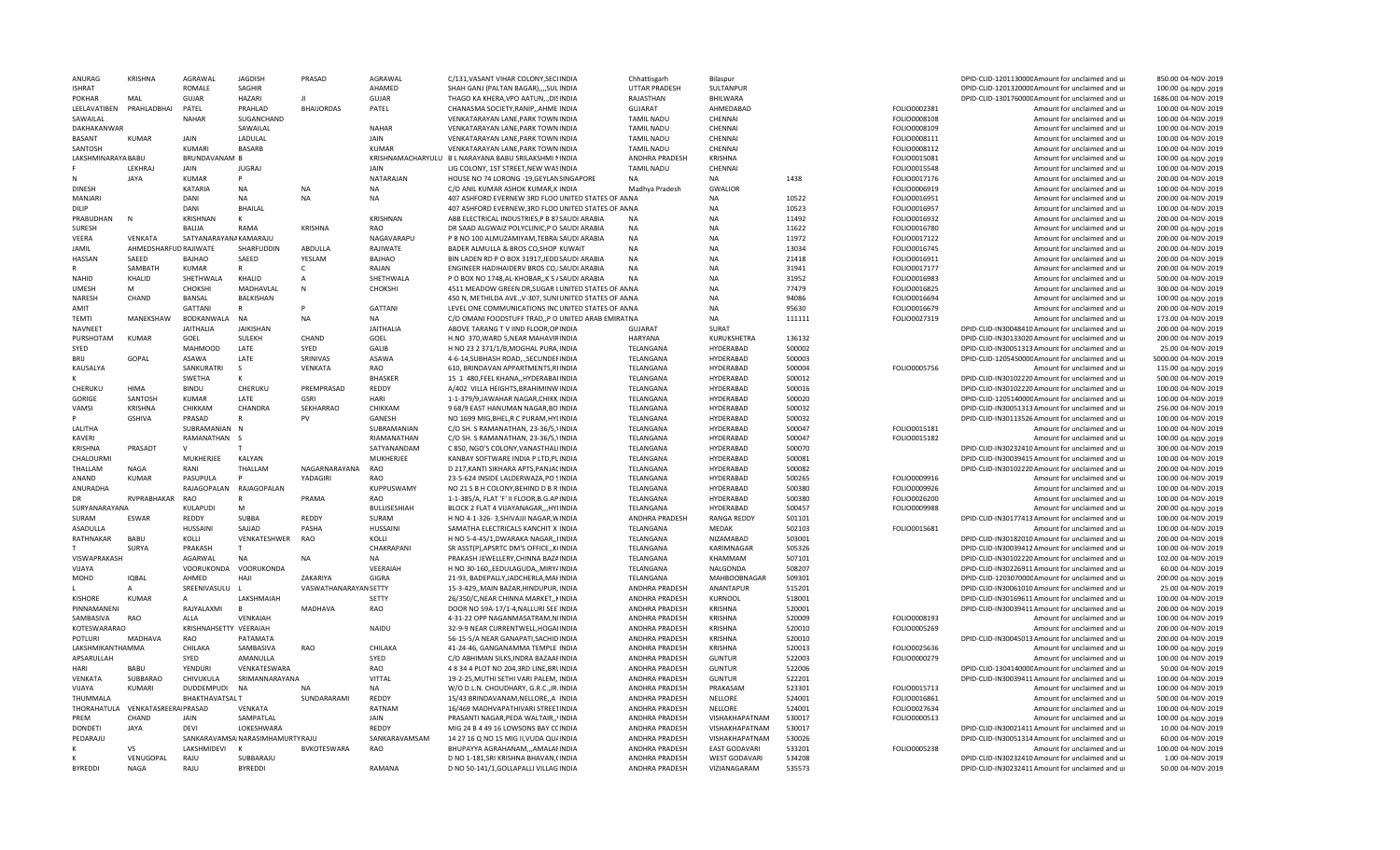| SHANTA           | <b>DFVI</b>    | <b>JAIN</b>       | PRAKASH           | CHAND             | JAIN           | C/O M/S SHANTI STORES CHOWK BINDIA         | <b>ASSAM</b> | DHUBRI           | 783301 | FOLIO0001710 | Amount for unclaimed and ur                      | 100.00 04-NOV-2019  |
|------------------|----------------|-------------------|-------------------|-------------------|----------------|--------------------------------------------|--------------|------------------|--------|--------------|--------------------------------------------------|---------------------|
| MANIK            | CHAND          | SARAWAGI          | LATE              | MOTILAL           | SARAWAGI       | C/O M/S SHANTI STORES CHOWK BINDIA         | ASSAM        | DHUBRI           | 783301 | FOLIO0001711 | Amount for unclaimed and ur                      | 100.00 04-NOV-2019  |
| <b>UTTAM</b>     |                | ROY               | SRI               | SAMAR             | ROY            | SANITAPARA, PO SANTIPARA, DIBRU INDIA      | ASSAM        | DIBRUGARH        | 786001 |              | DPID-CLID-IN30125028 Amount for unclaimed and ur | 100.00 04-NOV-2019  |
| <b>GOURI</b>     | SHANKAR        | CHITLANGI         | <b>BHAGWANDAS</b> |                   | CHITLANGI      | C/O R.S.PHARMACEUTICALS, RAJENINDIA        | ASSAM        | DIBRUGARH        | 786125 |              | DPID-CLID-120109000CAmount for unclaimed and ur  | 200.00 04-NOV-2019  |
| AJAY             |                | AGARWAL           | <b>MAHABIR</b>    | PRASAD            | <b>AGARWAI</b> | SRIPURIA, LNB ROAD, TINSUKIA, , TININDIA   | ASSAM        | <b>DIBRUGARH</b> | 786145 |              | DPID-CLID-120106000C Amount for unclaimed and ur | 100.00 04-NOV-2019  |
| VINOD            |                | <b>KUMAR</b>      | RAM               | DAS               | SAH            | SHIV SHAKTI BHAWAN,, FREE PRESS INDIA      | <b>BIHAR</b> | PATNA            | 800001 | FOLIO0010331 | Amount for unclaimed and ur                      | 100.00 04-NOV-2019  |
| <b>NISHA</b>     |                | <b>SINHA</b>      | <b>GOURI</b>      | SHANKER           | PRASAD         | PRABHA NIKETAN KANOOLALL ROA INDIA         | <b>BIHAR</b> | PATNA            | 800001 | FOLIO0010359 | Amount for unclaimed and ur                      | 100.00 04-NOV-2019  |
|                  |                |                   |                   |                   |                |                                            |              |                  |        |              |                                                  |                     |
| <b>DINESH</b>    | RAI            | RANJAN            | <b>GULAB</b>      |                   | <b>ROY</b>     | C/O SRI GULAB ROY, AAKRITI, 226 A'INDIA    | <b>BIHAR</b> | PATNA            | 800001 | FOLIO0002203 | Amount for unclaimed and ur                      | 200.00 04-NOV-2019  |
| ZUBAIR           |                | AHMAD             | AYUB              |                   | <b>HUSSAIN</b> | L 1 ALI NAGAR COLONY, PO ANISAB/INDIA      | <b>BIHAR</b> | PATNA            | 800002 | FOLIO0010335 | Amount for unclaimed and ur                      | 100.00 04-NOV-2019  |
| SATISH           |                | CHANDRA           | LATE              | MADAN             | LAL            | H.NO-49, NEW PUNJABI COLONY, INDIA         | <b>BIHAR</b> | PATNA            | 800002 |              | DPID-CLID-IN30210510 Amount for unclaimed and ur | 41.00 04-NOV-2019   |
| SHEELA           |                | DEVI              | YOGENDRA          |                   | PRASAD         | <b>BAKER GANJ,,, PATNA</b><br><b>INDIA</b> | <b>BIHAR</b> | PATNA            | 800004 | FOLIO0002132 | Amount for unclaimed and ur                      | 200.00 04-NOV-2019  |
| ROSH             |                | KUMARI            | <b>KRISHNA</b>    |                   | PRASAD         | W/O RAJ KISHORE, PATEL COLONY ! INDIA      | <b>BIHAR</b> | <b>PATNA</b>     | 800006 |              | DPID-CLID-IN30021412 Amount for unclaimed and ur | 200.00 04-NOV-2019  |
| MEENAL           |                | PRASAD            | ANIL              | <b>KISHORE</b>    | PRASAD         | C/O RAM PRAVESH PRASAD SAKARIINDIA         | <b>BIHAR</b> | PATNA            | 800007 | FOLIO0010340 | Amount for unclaimed and ur                      | 200.00 04-NOV-2019  |
| NEELESH          |                | PRASAD            | ANIL              | <b>KISHORE</b>    | PRASAD         | C/O RAM PRAVESH PRASAD SAKARIINDIA         | <b>BIHAR</b> | PATNA            | 800007 | FOLIO0010344 | Amount for unclaimed and ur                      | 200.00 04-NOV-2019  |
| <b>RISHITOSH</b> |                | PRASAD            | ANIL              | <b>KISHORE</b>    | PRASAD         | C/O RAM PRAVESH PRASAD SAKARIINDIA         | <b>BIHAR</b> | PATNA            | 800007 | FOLIO0010345 | Amount for unclaimed and ur                      | 200.00 04-NOV-2019  |
| <b>BINOD</b>     | <b>KUMAR</b>   | AGRAWAL           | SHYAM             | <b>SUNDER</b>     | AGRAWAL        | MARUFGANJ PATNACITY,,,PATNA INDIA          | <b>BIHAR</b> | <b>PATNA</b>     | 800008 | FOLIO0002205 | Amount for unclaimed and ur                      | 100.00 04-NOV-2019  |
| KESHAV           | PRASAD         | SINHA             | SHYAM             | NANDANPRASAD      | SINHA          | SAKLAKOTHI, 21, ANNUGRAH NARAINDIA         | <b>BIHAR</b> | PATNA            | 800013 | FOLIO0002161 | Amount for unclaimed and ur                      | 200.00 04-NOV-2019  |
| NAVANEET         |                | KUMAR             | SRI               | <b>MURAR</b>      | LAL            | C/O NATIONAL AGRO CHEMICALS, CINDIA        | <b>BIHAR</b> | PATNA            | 800013 | FOLIO0024501 | Amount for unclaimed and ur                      | 100.00 04-NOV-2019  |
| RAN              | VIJAY          | PRASAD            | <b>NA</b>         | <b>NA</b>         | <b>NA</b>      | SECTION OFFICER LIBRARY BIHAR.V INDIA      | <b>BIHAR</b> | PATNA            | 800015 | FOLIO0010341 | Amount for unclaimed and ur                      | 200.00 04-NOV-2019  |
|                  |                | <b>KUMAR</b>      | <b>BIRFNDRA</b>   | <b>NATH</b>       | <b>TEWARY</b>  |                                            |              | PATNA            |        |              |                                                  | 200.00 04-NOV-2019  |
| VIKASH           |                |                   |                   |                   |                | 92 MIG H KANKAR BAGH,,,PATNA INDIA         | <b>BIHAR</b> |                  | 800020 | FOLIO0005903 | Amount for unclaimed and ur                      |                     |
| RAJESH           |                | KUMAR             | <b>DSR</b>        | <b>RAM</b>        | SCNGH          | A 38 SECTOR 0, SALHIWALYA COLOIINDIA       | <b>BIHAR</b> | PATNA            | 800020 |              | DPID-CLID-120132000CAmount for unclaimed and ur  | 150.00 04-NOV-2019  |
| MADAN            | <b>MOHAN</b>   | <b>MISHRA</b>     | SHASHI            | <b>BHUSHAN</b>    | <b>MISHRA</b>  | VILL CHANDWA PO CHANDWARA, DINDIA          | <b>BIHAR</b> | <b>BHOJPUR</b>   | 802312 | FOLIO0002188 | Amount for unclaimed and ur                      | 200.00 04-NOV-2019  |
| SUJAY            | RHAN           | SINGH             | SHYAM             | PRAKASH           | SINGH          | MOH - PARNAWADA, BUNDELKHAN INDIA          | RIHAR        | <b>NAWADA</b>    | 805110 |              | DPID-CLID-IN30058910 Amount for unclaimed and ur | 100.00 04-NOV-2019  |
| AJIT             | <b>KUMAR</b>   | PANDEY            | S                 | ĸ                 | PANDEY         | C/O L I C OF INDIA, DUMKA BRANCHINDIA      | <b>BIHAR</b> | <b>DUMKA</b>     | 814101 |              | DPID-CLID-120132000CAmount for unclaimed and ur  | 50.00 04-NOV-2019   |
| <b>DIPAK</b>     | <b>KUMAR</b>   | MEHARIA           | <b>KUMAR</b>      |                   |                | MAIN ROAD, DUMKA,, DUMKA INDIA             | <b>BIHAR</b> | <b>DUMKA</b>     | 814101 |              | DPID-CLID-120132000CAmount for unclaimed and ur  | 100.00 04-NOV-2019  |
| SURENDRA         | PRASAD         | SAH               | RAM               | GULAM             | SAH            | C/O BANGALI SAH RAM GULAM, BAIINDIA        | <b>BIHAR</b> | <b>DEOGHAR</b>   | 814112 | FOLIO0010283 | Amount for unclaimed and ur                      | 100.00 04-NOV-2019  |
| KARUNA           | <b>DFVI</b>    | SHARMA            | <b>SHANKAR</b>    | LAL               | SHARMA         | NEAR SHYAM BIRI, LUXMI BIHAR COINDIA       | <b>BIHAR</b> | <b>DEOGHAR</b>   | 814112 |              | DPID-CLID-1304140001Amount for unclaimed and ur  | 130.00 04-NOV-2019  |
| ASHOK            | KUMAR          | <b>JALAN</b>      | KISHAN            | LALL              | JAIN           | C/O KISHAN LALL JALAN TUNDI ROAINDIA       | <b>BIHAR</b> | <b>DUMKA</b>     | 815301 | FOLIO0004215 | Amount for unclaimed and ur                      | 100.00 04-NOV-2019  |
| AWADH            | <b>KISHORE</b> | PATHAK            | RAM               | KISHUN            | PATHAK         | PRAKASH HARDWARE, GAYATRI MAINDIA          | <b>BIHAR</b> | PALAMU           | 822101 |              | DPID-CLID-IN30027110 Amount for unclaimed and ur | 20.00 04-NOV-2019   |
| RAI              | <b>KUMAR</b>   | JAIN              | RATTAN            | LAL               | JAIN           | C/O AKSHOY SERVICE STATION.MAIINDIA        | <b>BIHAR</b> | HAZARIBAGH       | 825301 | FOLIO0005064 | Amount for unclaimed and u                       | 100.00 04-NOV-2019  |
|                  |                | <b>JAIN</b>       | RATAN             | LAL               | <b>JAIN</b>    |                                            | RIHAR        | HAZARIBAGH       |        |              |                                                  |                     |
| SANJAY           |                |                   |                   |                   |                | C/O AKSHOY SERVICE STATION, MAIINDIA       |              |                  | 825301 | FOLIO0005066 | Amount for unclaimed and ur                      | 100.00 04-NOV-2019  |
| <b>KRISHNA</b>   | <b>MURARI</b>  | PRASAD            | LAXMI             | NARAYAN           | LAL            | 202/4 CANARY ROAD, BEHIND LAB(INDIA        | <b>BIHAR</b> | HAZARIBAGH       | 825301 |              | DPID-CLID-120109260CAmount for unclaimed and ur  | 100.00 04-NOV-2019  |
| SACHIDANAND      |                | SINGH             | ANIRUDHA          | NARAYAN           | SINGH          | S.N.SINGH, SR. CHEMIST, TISCO WES INDIA    | <b>BIHAR</b> | HAZARIBAGH       | 825314 |              | DPID-CLID-IN30088814 Amount for unclaimed and ur | 160.00 04-NOV-2019  |
| <b>RFKHA</b>     | <b>KUMARI</b>  | AGARWAL           | RATAN             | LAL               | AGARWAL        | TEMPLE ROAD, PURANA BAZAR, , DH. INDIA     | <b>BIHAR</b> | DHANBAD          | 826001 | FOLIO0005813 | Amount for unclaimed and ur                      | 100.00 04-NOV-2019  |
| PURABI           |                | DAS               | RAKHAL            |                   | DAS            | C/O RAKHAL DAS BHEL SITE OFFICE, INDIA     | <b>BIHAR</b> | DHANBAD          | 827001 | FOLIO0004128 | Amount for unclaimed and ur                      | 200.00 04-NOV-2019  |
| KAMALESH         | CHANDRA        | <b>BISWAS</b>     | B                 | K                 | <b>BISWAS</b>  | QR NO 2132 SEC IV F,,, BOKARO STE INDIA    | <b>BIHAR</b> | DHANBAD          | 827004 | FOLIO0015745 | Amount for unclaimed and ur                      | 200.00 04-NOV-2019  |
| SANJAY           |                | <b>KUMAR</b>      | SATYA             | <b>DEO</b>        | LAL            | C/O SATYA DEO LAL ZARDA MERCH INDIA        | <b>BIHAR</b> | <b>DHANBAD</b>   | 828111 | FOLIO0002081 | Amount for unclaimed and ur                      | 210.00 04-NOV-2019  |
| SHASANKHA        | SHFKHAR        | CHATTERJEE        | LATF              | <b>HARISADHAN</b> | CHATTERJEE     | QTRS NO KD 154 POST SINDRI,,,DIS INDIA     | <b>BIHAR</b> | DHANBAD          | 828122 | FOLIO0002083 | Amount for unclaimed and ur                      | 100.00 04-NOV-2019  |
| RUBY             | <b>KISHORF</b> | AMBASTHA          | SATYENDRA         | <b>KUMAR</b>      | AMBASTHA       | NEW BANK COLONY, STEEL GATE, P. (INDIA     | <b>BIHAR</b> | DHANBAD          | 828127 |              | DPID-CLID-120384000CAmount for unclaimed and ur  | 50.00 04-NOV-2019   |
| MANJU            |                | RAY               | <b>BAIDYANATH</b> |                   | RAY            | C/O SRI BAIDYANATH RAY, VIP COLCINDIA      | <b>BIHAR</b> | DHANBAD          | 828130 |              | DPID-CLID-IN30112715 Amount for unclaimed and ur | 200.00 04-NOV-2019  |
| PAWAN            | <b>KUMAR</b>   | AGARWAL           | BAJRANGLAL        |                   | AGARWAL        | C/O - BAJRANGLAL AGARWAL, POST INDIA       | <b>BIHAR</b> | DHANBAD          | 828201 |              | DPID-CLID-120106000CAmount for unclaimed and ur  | 200.00 04-NOV-2019  |
| PANKAJ           |                | <b>KUMAR</b>      | <b>RAMESH</b>     | <b>KUMAR</b>      | SHARMA         |                                            | <b>BIHAR</b> | DHANBAD          | 828307 |              | DPID-CLID-120109260CAmount for unclaimed and ur  | 100.00 04-NOV-2019  |
|                  |                |                   |                   |                   |                | MATIGARH QRT NO - SEC 3, NADKHIINDIA       |              |                  |        |              |                                                  |                     |
| JAIMAL           |                | SINGH             | <b>TARA</b>       |                   | SINGH          | 60 JHANDA CHOWK, JAGJEET CLOTI INDIA       | <b>BIHAR</b> | SINGHBHUM        | 831001 | FOLIO0005031 | Amount for unclaimed and ur                      | 200.00 04-NOV-2019  |
| M                |                | CHANDRASHEKH/C    |                   | DS                | MANI           | 325 A E C C FLAT, KADMA, E. SINGHIINDIA    | <b>BIHAR</b> | SINGHBHUM        | 831005 |              | DPID-CLID-120106000CAmount for unclaimed and ur  | 10.00 04-NOV-2019   |
| RAIBIR           | SINGH          | NAGI              | S.                | KULDIP            | SINGH          | D-24 KHUTADIH, AERODRUM ROAD INDIA         | <b>BIHAR</b> | SINGHBHUM        | 831011 | FOLIO0027980 | Amount for unclaimed and ur                      | 100.00 04-NOV-2019  |
| GOPAL            | <b>JIVAN</b>   | MAHAJAN           | <b>JIVAN</b>      | SUPADU            | MAHAJAN        | SAIL SATELLITE TOWNSHIP, DHURW INDIA       | <b>BIHAR</b> | <b>DHURWA</b>    | 834004 | FOLIO0005070 | Amount for unclaimed and ur                      | 200.00 04-NOV-2019  |
| <b>MURARI</b>    | SHARAN         | <b>VFRMA</b>      | PARAS             | <b>NATH</b>       | <b>VFRMA</b>   | ADARSH COLONY, SHYAMCHAK, NOTINDIA         | <b>BIHAR</b> | SARAN            | 841301 |              | DPID-CLID-120109240CAmount for unclaimed and ur  | 100.00 04-NOV-2019  |
| <b>GIRISH</b>    |                | <b>KUMAR</b>      | GOPAL             |                   | AGARWAL        | C/O SURUCHI BRAHAMAN TOLIM INDIA           | <b>BIHAR</b> | MUZAFFARPUR      | 842001 | FOLIO0002121 | Amount for unclaimed and ur                      | 1.00 04-NOV-2019    |
| <b>GEETESH</b>   |                | KUMAR             | GOPAL             |                   | AGARWAL        | C/O SURUCHI BRAHAMAN TOLLM INDIA           | RIHAR        | MUZAFFARPUR      | 842001 | FOLIO0002122 | Amount for unclaimed and u                       | 1.00 04-NOV-2019    |
| GOPAL            |                | AGARWAL           | <b>NARAIN</b>     |                   | AGARWAL        | C/O SURUCHI BRAHAMAN TOLI,,, M INDIA       | <b>BIHAR</b> | MUZAFFARPUR      | 842001 | FOLIO0002124 | Amount for unclaimed and ur                      | 1.00 04-NOV-2019    |
| <b>PUSHPA</b>    | <b>DEVI</b>    | TIKMANI           | GOPAL             |                   | <b>TIKMANI</b> | BHRHAMAN TOLI,,,MUJAFFARPUR INDIA          | <b>BIHAR</b> | MUZAFFARPUR      | 842001 | FOLIO0002126 | Amount for unclaimed and ur                      | 1.00 04-NOV-2019    |
| <b>SUNITA</b>    |                | PANSARI           | GHANSHYAM         |                   | PANSARI        | C/O SURUCHI BRAHAMAN TOLI,,,M INDIA        | <b>BIHAR</b> | MUZAFFARPUR      | 842001 | FOLIO0002128 | Amount for unclaimed and ur                      | 1.00 04-NOV-2019    |
| GOPAL            | PRASAD         | TIKMANI           | <b>NARAIN</b>     |                   | TIKMANI        | BHRHAMAN TOLI,,,MUJAFFARPUR INDIA          | <b>BIHAR</b> | MUZAFFARPUR      | 842001 | FOLIO0002125 | Amount for unclaimed and ur                      | 1.00 04-NOV-2019    |
| <b>PUSHPA</b>    |                | AGARWAL           | GOPAL             |                   | AGARWAL        | C/O SURUCHI BRAHAMAN TOLI,,,M INDIA        | <b>BIHAR</b> | MUZAFFARPUR      | 842001 | FOLIO0002123 | Amount for unclaimed and ur                      | 1.00 04-NOV-2019    |
|                  |                |                   |                   |                   |                |                                            | <b>BIHAR</b> |                  |        |              |                                                  |                     |
| SITAL            |                | PANSARI           | GHANSHYAM         |                   | PANSARI        | C/O SURUCHI BRAHAMAN TOLI,,,M INDIA        |              | MUZAFFARPUR      | 842001 | FOLIO0002127 | Amount for unclaimed and ur                      | 1.00 04-NOV-2019    |
| POONAM           |                | CHOUDHRY          | RAJESH            |                   | <b>KUMAR</b>   | W/O MR RAJESH KUMAR, BANGALI INDIA         | <b>BIHAR</b> | DARBHANGA        | 846001 |              | DPID-CLID-130234000CAmount for unclaimed and ur  | 619.00 04-NOV-2019  |
| PRITI            |                | CHOUDHARY         | SANJAY            |                   | <b>KUMAR</b>   | W/O SRI SANJAY KUMAR, BANGALI 'INDIA       | <b>BIHAR</b> | <b>DARBHANGA</b> | 846001 |              | DPID-CLID-130234000CAmount for unclaimed and ur  | 500.00 04-NOV-2019  |
| GHULAN           | <b>HAMDANI</b> | <b>KHAN</b>       | ZAFIRUDDIN        |                   | <b>KHAN</b>    | HOUSE NO 567, MILAN CHOWK, PO: INDIA       | <b>BIHAR</b> | <b>DARBHANGA</b> | 846004 |              | DPID-CLID-120189010CAmount for unclaimed and ur  | 200.00 04-NOV-2019  |
| SHIV             | <b>NATH</b>    | SHARMA            | <b>BASKIT</b>     |                   | <b>THAKUR</b>  | C/O HARINATH ENGINEERING, GOL/INDIA        | <b>BIHAR</b> | SAMASTIPUR       | 848101 |              | DPID-CLID-120191010CAmount for unclaimed and ur  | 50.00 04-NOV-2019   |
| MD               |                | <b>FAKHRUDDIN</b> | MOHD              |                   | ZEYAUDDIN      | H NO-66, MOH KASHIPUR,, SAMASTI INDIA      | RIHAR        | SAMASTIPUR       | 848101 |              | DPID-CLID-120384000CAmount for unclaimed and ur  | 100.00 04-NOV-2019  |
| GOVIND           |                | AGGARWAL          | NA                | <b>NA</b>         | NA             | 725 NAI BASTI KATRA, NEEL CH CH,, IINDIA   | DELHI        | DELHI            | 110006 | FOLIO0004589 | Amount for unclaimed and ur                      | 200.00 04-NOV-2019  |
| SATISH           | <b>KUMAR</b>   | DEWAN             | AMAR              | <b>NATH</b>       | DEWAN          | 4936 BARA TOOTI, SADAR BAZAR, ,D INDIA     | DELHI        | DELHI            | 110006 | FOLIO0014391 | Amount for unclaimed and ur                      | 100.00 04-NOV-2019  |
| <b>BAIRANG</b>   | LAL            | GOEL              | SH                | <b>INDER</b>      | MAL            | 8. CORONATION BUILDING FATEHP INDIA        | DELHI        | DELHI            | 110006 |              | DPID-CLID-IN30020610 Amount for unclaimed and ur | 100.00 04-NOV-2019  |
| SANGEETA         |                | AGARWAL           | SHIV              | <b>KUMAR</b>      | AGARWAL        | VAIDYA NANDRAM GIJRAJ CHAMAFINDIA          | DELHI        | DELHI            | 110006 | FOLIO0006958 | Amount for unclaimed and ur                      | 200.00 04-NOV-2019  |
| SHIV             | <b>KUMAR</b>   | <b>JAIN</b>       | p                 |                   | JAIN           | 7, VIVEKANAND PURI, DELHI<br><b>INDIA</b>  | DELHI        | DELHI            | 110007 |              | DPID-CLID-IN30011810 Amount for unclaimed and ur | 3894.00 04-NOV-2019 |
| <b>MAHIPAL</b>   |                | MIGLANI           | <b>OM</b>         | PRAKASH           | MIGLANI        | 32/4 EAST PATEL NAGAR,,,DELHI INDIA        | DFLHI        | DFLHI            | 110008 | FOLIO0004568 | Amount for unclaimed and ur                      | 100.00 04-NOV-2019  |
| GAYA             | PRASAD         | GAUTAM            | LATE              | DP                | GAUTAM         |                                            | DFLHI        | DFLHI            |        |              | Amount for unclaimed and u                       | 200.00 04-NOV-2019  |
|                  |                |                   |                   | D                 |                | GREEN PRAK EXTENSION,,, NEW DELINDIA       |              |                  | 110016 | FOLIO0014145 |                                                  |                     |
| <b>ARVINE</b>    |                | GOFL              | L                 |                   | GOEL           | 36A, II FLOOR, BEGUMPUR, NEAR M. INDIA     | DFLHI        | DELHI            | 110017 |              | DPID-CLID-IN30036021 Amount for unclaimed and ur | 100.00 04-NOV-2019  |
| <b>RACHNA</b>    |                | GOEL              | ARVIND            |                   | GOEL           | M-16 FIRST FLOOR KALKAJI,,, NEW CINDIA     | DELHI        | DELHI            | 110019 | FOLIO0014184 | Amount for unclaimed and ur                      | 100.00 04-NOV-2019  |
| MAGAN            | PRFFT          | SINGH             | <b>NA</b>         | <b>NA</b>         | <b>NA</b>      | 15/12, KALKAJI EXTENSION, OPP. B-INDIA     | DELHI        | DELHI            | 110019 | FOLIO0015830 | Amount for unclaimed and ur                      | 100.00 04-NOV-2019  |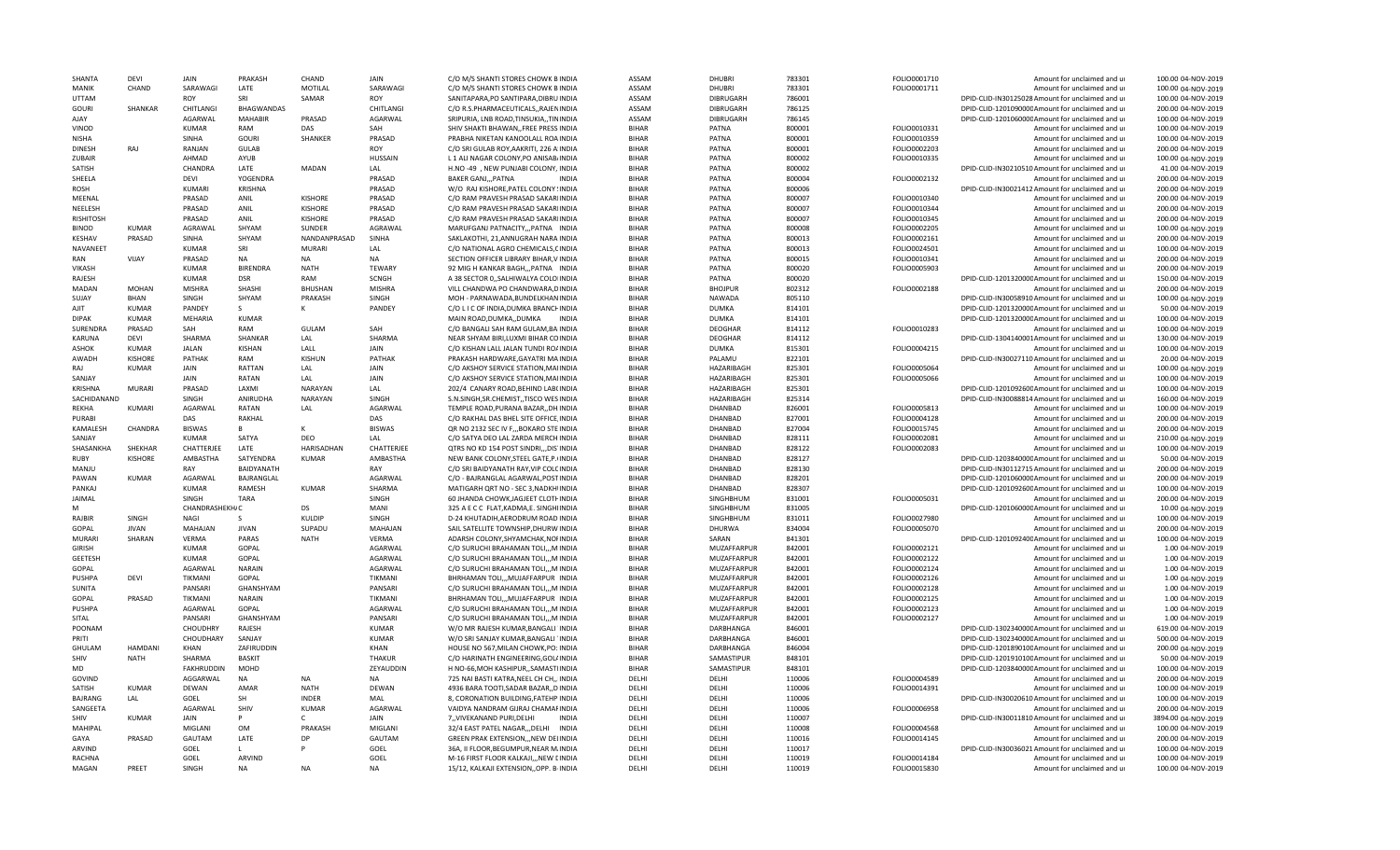| AMRIK                 |                     | SINGH          | NA                       | <b>NA</b>        | <b>NA</b>         | 15/12, KALKAJI EXTENSION, OPP. `BINDIA                                      | DELHI                            | DELHI                  | 110019           | FOLIO0015831 | Amount for unclaimed and ur                                                    | 100.00 04-NOV-2019                     |
|-----------------------|---------------------|----------------|--------------------------|------------------|-------------------|-----------------------------------------------------------------------------|----------------------------------|------------------------|------------------|--------------|--------------------------------------------------------------------------------|----------------------------------------|
| <b>JAGDISH</b>        | CHANDER             | <b>MFHTA</b>   | GHANSHYAM                |                  | DAS               | G-5/49/50,RED ROSE BUILDING,NEHNDIA                                         | DFLHI                            | DFLH                   | 110019           |              | DPID-CLID-IN30105510 Amount for unclaimed and ur                               | 180.00 04-NOV-2019                     |
| RAM                   | MURTI               | SHARMA         | LATE                     | SHRIRAM          | KISHAN            | G-69 NANAK PURA,,,N DELHI<br><b>INDIA</b>                                   | DELHI                            | DELHI                  | 110021           | FOLIO0014274 | Amount for unclaimed and ur                                                    | 100.00 04-NOV-2019                     |
| RADHAKISHAN           |                     | CHANDNANI      | SIRUMAL                  |                  |                   | NARAINA VIHAR,,,NEW DELHI<br><b>INDIA</b>                                   | DFLHI                            | DFLHI                  | 110028           | FOLIO0004508 | Amount for unclaimed and ur                                                    | 100.00 04-NOV-2019                     |
| URMIL                 |                     | <b>MINOCHA</b> | p                        |                  | <b>MINOCHA</b>    | A-1/73 SAFDARJUNG ENCLAVE DE INDIA                                          | DELHI                            | DELHI                  | 110029           | FOLIO0006704 | Amount for unclaimed and ur                                                    | 100.00 04-NOV-2019                     |
| MANOJ                 | KIIMAR              | SINHA          | RAM                      | LAKHAN           | PRASAD            | A-1/73 SAFDARJUNG ENCLAVE,,,DE INDIA                                        | DELHI                            | DELHI                  | 110029           | FOLIO0006705 | Amount for unclaimed and ur                                                    | 100.00 04-NOV-2019                     |
| VIJAY                 |                     | KAPILA         |                          |                  | KAPILA            | A-1/73 SAFDARJUNG ENCLAVE,,,DE INDIA                                        | DELHI                            | DELHI                  | 110029           | FOLIO0006709 | Amount for unclaimed and ur                                                    | 100.00 04-NOV-2019                     |
| MADAN                 | LAL                 | KHANNA         | LATE                     | SHSHIVNATH       | RAI               | IX/6446 MUKHERJI STREET, GANDHIINDIA                                        | DELHI                            | DELHI                  | 110031           | FOLIO0014324 | Amount for unclaimed and ur                                                    | 200.00 04-NOV-2019                     |
| SARITA                |                     | BARMECHA       | <b>BINOD</b>             | KUMAR            | BARMECHA          | SHREE MAHAVEER INDUSTRIES, 4/5/INDIA                                        | DELHI                            | DELHI                  | 110032           | FOLIO0001743 | Amount for unclaimed and ur                                                    | 100.00 04-NOV-2019                     |
| SACHIN                |                     | MAHESHWARI     | DAUDAYAL                 |                  | MAHESHWARI        | LOK VIHAR, PITAMPURA, , DELHI<br>INDIA                                      | DELHI                            | DELHI                  | 110034           | FOLIO0014482 | Amount for unclaimed and ur                                                    | 100.00 04-NOV-2019                     |
| NIRUPMA               |                     |                | PRAHLAD                  |                  | SINGH             | K D 19 PITAMPURA,, DELHI<br><b>INDIA</b>                                    | DELHI                            | DELHI                  | 110034           | FOLIO0014401 | Amount for unclaimed and ur                                                    | 100.00 04-NOV-2019                     |
| <b>RAKESH</b>         | <b>KUMAR</b>        | <b>KHERA</b>   | <b>MUKAND</b>            | LAL              | <b>KHERA</b>      | B-IV.255-A.LAWRENCE ROAD.DELHIINDIA                                         | DELHI                            | DELHI                  |                  |              | DPID-CLID-IN30011811 Amount for unclaimed and ur                               | 100.00 04-NOV-2019                     |
|                       |                     |                |                          |                  |                   |                                                                             |                                  |                        | 110035           |              |                                                                                |                                        |
| <b>JOGINDER</b>       |                     | <b>SINGH</b>   | SURJEET                  |                  | SINGH             | B 7/2, YADAV PARK BLOCK C, NANGLINDIA                                       | DELHI                            | DELHI                  | 110041           |              | DPID-CLID-IN30177412 Amount for unclaimed and ur                               | 150.00 04-NOV-2019                     |
| SWARAN                |                     | <b>NAGPAL</b>  | HAR                      | PARKASH          | NAGPAL            | BC-13 MIANWALI, NAGAR PASCHIM INDIA                                         | DELHI                            | DELHI                  | 110041           | FOLIO0006733 | Amount for unclaimed and ur                                                    | 100.00 04-NOV-2019                     |
| ARCHNA                |                     |                | <b>NA</b>                | <b>NA</b>        | <b>NA</b>         | WZ 1179/2 NANGAL RAYA, NEW DEIINDIA                                         | DFLHI                            | DFLH                   | 110046           |              | DPID-CLID-IN30112715 Amount for unclaimed and ur                               | 200.00 04-NOV-2019                     |
| YOGESH                |                     | ANAND          | $\varsigma$              | $\mathsf{C}$     | ANAND             | M-50 GREATER KAILASH, ONE MARINDIA                                          | DELHI                            | DELHI                  | 110048           | FOLIO0014228 | Amount for unclaimed and ur                                                    | 300.00 04-NOV-2019                     |
| ARJAN                 | DFV                 | TANEJA         | LATE                     | SHRIFATEHCHAND   | TANEJA            | S-387, GREATER KAILASH-II,,, NEW LINDIA                                     | DELHI                            | DELHI                  | 110048           | FOLIO0017601 | Amount for unclaimed and ur                                                    | 200.00 04-NOV-2019                     |
| <b>BNB</b>            | INVESTMENTSAN LTD   |                | <b>NA</b>                | <b>NA</b>        | <b>NA</b>         | 70 HEMKUNT COLONY, IIND FLOOR, INDIA                                        | DELHI                            | DELHI                  | 110048           |              | DPID-CLID-120242000CAmount for unclaimed and ur                                | 1000.00 04-NOV-2019                    |
| ANIL                  |                     | VERMA          | LATE                     | SHLPG            | <b>VERMA</b>      | B-97, (GROUND FLOOR), NITI BAGH, INDIA                                      | DELHI                            | DELHI                  | 110049           | FOLIO0024578 | Amount for unclaimed and ur                                                    | 100.00 04-NOV-2019                     |
| <b>RFKHA</b>          |                     | KHARA          | <b>BHUVNESH</b>          |                  | <b>KUMAR</b>      | A-109 PHASE II ASHOK VIHARDELHNDIA                                          | DELHI                            | DELHI                  | 110052           | FOLIO0004579 | Amount for unclaimed and ur                                                    | 100.00 04-NOV-2019                     |
| KUSUM                 |                     | LATA           | н                        | D                | <b>GUPTA</b>      | B-186 ASHOK VIHAR, PHASE I,, DELHIINDIA                                     | DELHI                            | DELHI                  | 110052           | FOLIO0014282 | Amount for unclaimed and ur                                                    | 200.00 04-NOV-2019                     |
|                       |                     | SHANTHI        | D                        |                  | RAJA              | C5D 43/A JANAKPURI,,,N DELHI INDIA                                          | DELHI                            | DELHI                  | 110058           | FOLIO0014256 | Amount for unclaimed and ur                                                    | 100.00 04-NOV-2019                     |
| <b>DIMPLF</b>         |                     | <b>GUPTA</b>   | <b>NARESH</b>            |                  | <b>GUPTA</b>      | H-17/51, SECTOR 7, ROHINI, NEW D INDIA                                      | DFLHI                            | DFLH                   | 110085           | FOLIO0001766 | Amount for unclaimed and ur                                                    | 100.00 04-NOV-2019                     |
| <b>GARIMA</b>         |                     | <b>GUPTA</b>   | NARESH                   |                  | <b>GUPTA</b>      | H-17/51, SECTOR 7, ROHINI, NEW D INDIA                                      | DELHI                            | DELHI                  | 110085           | FOLIO0001767 | Amount for unclaimed and ur                                                    | 100.00 04-NOV-2019                     |
| KUSUM                 |                     | <b>GUPTA</b>   | NARESH                   |                  | <b>GUPTA</b>      | H-17/51, SECTOR 7, ROHINI, DELHI INDIA                                      | DELHI                            | DELHI                  | 110085           | FOLIO0004595 | Amount for unclaimed and ur                                                    | 100.00 04-NOV-2019                     |
|                       |                     |                |                          |                  |                   |                                                                             |                                  |                        |                  |              |                                                                                |                                        |
| MADHU                 |                     | VARSHNEY       | VINOD                    |                  | VARSHNEY          | H-17/51, SECTOR 7, ROHINI, DELHI INDIA                                      | DELHI                            | DELHI                  | 110085           | FOLIO0004598 | Amount for unclaimed and ur                                                    | 100.00 04-NOV-2019                     |
| KAMLA                 |                     | AHUJA          | ĸ                        | <b>BDASS</b>     | AHUJA             | FLAT NO.326, POCKET B-5, SECTOR-INDIA                                       | DELHI                            | DELHI                  | 110085           | FOLIO0011080 | Amount for unclaimed and ur                                                    | 100.00 04-NOV-2019                     |
| GHANSHYAM             | <b>DASS</b>         | BANSAL         | LATE                     | SHMD             | BANSAL            | LIG FLAT 81/1 POCKET D-12, SECTOFINDIA                                      | DELHI                            | DELHI                  | 110085           | FOLIO0014156 | Amount for unclaimed and ur                                                    | 200.00 04-NOV-2019                     |
| <b>SURBH</b>          |                     | <b>BEHAL</b>   | <b>NA</b>                | <b>NA</b>        | NA                | POCKET E-15/230 SECTOR 8, ROHINIINDIA                                       | DFLHI                            | DFLH                   | 110085           | FOLIO0018020 | Amount for unclaimed and ur                                                    | 100.00 04-NOV-2019                     |
| SANT                  |                     | DASS           | BHOLAMAL                 |                  |                   | 162, AGROHA KUNJ, PLOT 1/1 SECT(INDIA                                       | DELHI                            | DELHI                  | 110085           | FOLIO0026432 | Amount for unclaimed and ur                                                    | 100.00 04-NOV-2019                     |
| <b>RAJFSH</b>         |                     | <b>GUPTA</b>   | SINGHASAN                |                  | <b>GUPTA</b>      | B-156 PKT 00,, SECTOR 1,, ROHINI, DINDIA                                    | DFLHI                            | DELHI                  | 110085           |              | DPID-CLID-IN30226910 Amount for unclaimed and ur                               | 11.00 04-NOV-2019                      |
| KALPANA               |                     | KANDPAL        | AJAYA                    |                  | KANDPAL           | 648 POCKET E, MAYUR VIHAR PHASIINDIA                                        | DELHI                            | DELHI                  | 110091           |              | DPID-CLID-IN30133018 Amount for unclaimed and ur                               | 50.00 04-NOV-2019                      |
| ANIL                  |                     | AGGARWAL       | GOVIND                   |                  | AGGARWAL          | DESH BANDHU HOUSING SOCIETY, FINDIA                                         | DELHI                            | DELHI                  | 110092           | FOLIO0004587 | Amount for unclaimed and ur                                                    | 100.00 04-NOV-2019                     |
| VINOD                 | PRASAD              | <b>MAMGAIN</b> | GOVIND                   | RAM              | MAMGAIN           | PLOT NO 248, PATPARGANJ INDUST INDIA                                        | DELHI                            | DFLH                   | 110092           |              | DPID-CLID-IN30177413 Amount for unclaimed and ur                               | 6.00 04-NOV-2019                       |
| AMIT                  |                     | <b>JAIN</b>    | RAJINDER                 | KUMAR            | JAIN              | I 3, SUBHASH CHOWK, LAXMI NAGA INDIA                                        | DELHI                            | DELHI                  | 110092           |              | DPID-CLID-IN30240410 Amount for unclaimed and ur                               | 300.00 04-NOV-2019                     |
| RAMESH                | CHAND               | SHARMA         | SRI                      | KRISHAN          | SHARMA            | B 259, ASHOK NAGAR, , NEW DELHI INDIA                                       | DELHI                            | DELHI                  | 110093           |              | DPID-CLID-IN30114310 Amount for unclaimed and ur                               | 50.00 04-NOV-2019                      |
| <b>ISHWAR</b>         |                     | <b>HEBBAR</b>  | SEETARAM                 |                  | <b>HFBBAR</b>     | MICROWAVE QUARTERS.ALTINHO IINDIA                                           | GOA                              | PANAJI                 | 403001           | FOLIO0014967 | Amount for unclaimed and u                                                     | 100.00 04-NOV-2019                     |
|                       | ULHAS               | <b>SHFTKAR</b> |                          |                  |                   | ADAN TONK, MARCAIM GOA, POST I INDIA                                        |                                  | MARDOL                 |                  |              |                                                                                |                                        |
| RAJESH                |                     |                | ULHAS                    |                  | SHETKAR           |                                                                             | GOA                              |                        | 403404           |              | DPID-CLID-IN30051310 Amount for unclaimed and ur                               | 20.00 04-NOV-2019                      |
| DHYAN                 | SINGH               | THIARA         | <b>HARISINGH</b>         |                  | THIARA            | GOVT QUARTER NO.D142 LAL BAH/INDIA                                          | <b>GUJARAT</b>                   | RAJKOT                 | 360001           | FOLIO0007785 | Amount for unclaimed and ur                                                    | 200.00 04-NOV-2019                     |
| LALIT                 | D                   | PATEL          | DURLABHJI                |                  |                   | C/O KISHAN TRADING CO 67 GUMAINDIA                                          | <b>GUJARAT</b>                   | RAJKO <sub>1</sub>     | 360001           | FOLIO0007788 | Amount for unclaimed and ur                                                    | 100.00 04-NOV-2019                     |
| <b>ARCHANA</b>        | $\mathbf{v}$        | PATEL          | VALLABHDAS               |                  |                   | C/O KISHAN TRADING CO 67 GUMAINDIA                                          | <b>GUJARAT</b>                   | RAJKOT                 | 360001           | FOLIO0007791 | Amount for unclaimed and ur                                                    | 100.00 04-NOV-2019                     |
| <b>BHUPAT</b>         |                     | <b>GANATRA</b> | DAHYALAL                 |                  |                   | C/O SANJAY TRADING CO, MILL PAR INDIA                                       | <b>GUJARAT</b>                   | RAJKOT                 | 360002           | FOLIO0013136 | Amount for unclaimed and ur                                                    | 100.00 04-NOV-2019                     |
| MANSUKHBHAI           | <b>JADAVBHAI</b>    | VAGHASIA       | <b>JADAVBHAI</b>         | <b>JERAMBHAI</b> | VAGHASIA          | BHOJRAJPARA STREET NO. 4,, MARCINDIA                                        | <b>GUJARAT</b>                   | RAJKOT                 | 360311           |              | DPID-CLID-IN30097410 Amount for unclaimed and ur                               | 120.00 04-NOV-2019                     |
| UDAY                  | JAGJIVAN            | SAVJIYANI      | JAGJIVAN                 | POPATLAL         | SAVJIYANI         | C/O. HARJI LAVJI COAL DEPT,,,,JAM-INDIA                                     | <b>GUJARAT</b>                   | <b>JAMNAGAR</b>        | 360530           |              | DPID-CLID-IN30097411 Amount for unclaimed and ur                               | 100.00 04-NOV-2019                     |
| MAMATA                |                     | SAHA           | M                        | M                | SAHA              | C/O M N SAHA GAYATRI KRUPA, OPIINDIA                                        | <b>GUJARAT</b>                   | <b>JUNAGADH</b>        | 360550           | FOLIO0000816 | Amount for unclaimed and ur                                                    | 100.00 04-NOV-2019                     |
| VILAS                 |                     | THANKI         | <b>HIMAT</b>             | LALR             | <b>THANKI</b>     | AT CHHAYA SHIV RAM PATEL'S HOLINDIA                                         | GUJARAT                          | <b>JUNAGADH</b>        | 360578           | FOLIO0000785 | Amount for unclaimed and ur                                                    | 100.00 04-NOV-2019                     |
| DHARMESH              | ARVINDBHAI          | MEHTA          | <b>ARVIND</b>            | KUMARJETHALAL    | MEHTA             | C/O ARVINDKUMAR JETHALAL MEHINDIA                                           | <b>GUJARAT</b>                   | <b>JAMNAGAR</b>        | 361001           | FOLIO0015721 | Amount for unclaimed and ur                                                    | 315.00 04-NOV-2019                     |
| <b>PARUL</b>          |                     | <b>MEHTA</b>   | RAJESH                   |                  | <b>MEHTA</b>      | C/O MEHTA FINANCE.GRAIN MARK INDIA                                          | <b>GUJARAT</b>                   | <b>JAMNAGAR</b>        | 361001           | FOLIO0025731 | Amount for unclaimed and u                                                     | 300.00 04-NOV-2019                     |
| CHFTAN                |                     | LOHIA          | <b>CHATER</b>            |                  | LAL               | 02, OSWAL COLONY, OPP. "JASMIN" IINDIA                                      | <b>GUJARAT</b>                   | <b>JAMNAGAR</b>        | 361004           | FOLIO0025000 | Amount for unclaimed and ur                                                    | 500.00 04-NOV-2019                     |
| KAMLESH               | <b>DEVSHI</b>       | CHOVATIA       | <b>NA</b>                | <b>NA</b>        | NA                | 1, RAGHUVIR SOCIETY, B/H I.T.I., JAINDIA                                    | <b>GUJARAT</b>                   | <b>JAMNAGAR</b>        | 361005           |              | DPID-CLID-120306010CAmount for unclaimed and ur                                | 1.00 04-NOV-2019                       |
|                       |                     | RAMAKRISHNAN C |                          |                  | <b>KRISHNAN</b>   | NO 41/F TYPE T/5, SECTORE 11 HNDIA                                          | <b>GUJARAT</b>                   | <b>JAMNAGAR</b>        | 361140           |              | DPID-CLID-IN30103924 Amount for unclaimed and ur                               | 500.00 04-NOV-2019                     |
| <b>ISHITA</b>         | DIPEN               | POPAT          | <b>DIPFN</b>             |                  | POPAT             | NILKANTH SECURITY,,81, SREENATHINDIA                                        | GUJARAT                          | <b>JUNAGADH</b>        | 362220           |              | DPID-CLID-IN30097410 Amount for unclaimed and ur                               | 150.00 04-NOV-2019                     |
|                       |                     |                |                          |                  |                   |                                                                             |                                  |                        |                  |              |                                                                                |                                        |
| BABURAJAN             |                     | SREEDHARAN     | KESHVAN                  |                  | SREEDHARAN        | H-11, ANURAG NAGAR, G.H.C.L. CO INDIA                                       | <b>GUJARAT</b>                   | <b>JUNAGADH</b>        | 362275           |              | DPID-CLID-IN30097410 Amount for unclaimed and ur                               | 200.00 04-NOV-2019                     |
| NARFSH                | BOGHABHAI           | GOHIL          | BOGHABHAI                | N                | <b>GOHIL</b>      | ELECTRICAL DEPARTMENT, GUJARA INDIA                                         | GUJARAT                          | <b>JUNAGADH</b>        | 362715           |              | DPID-CLID-IN30103924 Amount for unclaimed and ur                               | 25.00 04-NOV-2019                      |
| KALUBHAI              | G                   | VALA           | <b>GORDHANBHAI</b>       |                  | VALA              | AYODHYA NAGAR STREET NO. 2,80 INDIA                                         | <b>GUJARAT</b>                   | SURENDRANAGAR          | 363002           |              | DPID-CLID-IN30199110 Amount for unclaimed and ur                               | 1.00 04-NOV-2019                       |
| <b>IDRISHBHAI</b>     | <b>IBRAHIMBHAI</b>  | <b>BADI</b>    | <b>IBRAHIMBHAI</b>       |                  |                   | AT MAHIKA, TA WANKANER, , RAJKO INDIA                                       | <b>GUJARAT</b>                   | RAJKOT                 | 363621           |              | DPID-CLID-1203320001Amount for unclaimed and ur                                | 100.00 04-NOV-2019                     |
| SUNIL                 | MULVANTRAJ          | MEHTA          | MULVANTRAJ               | M                | <b>MEHTA</b>      | SHREEAMBIKA GUEST HOUSE, BIHGIINDIA                                         | <b>GUJARAT</b>                   | BHAVNAGAR              | 364001           | FOLIO0001964 | Amount for unclaimed and ur                                                    | 100.00 04-NOV-2019                     |
| FATNANI               |                     | <b>ASHWIN</b>  | RAMCHANDRA               |                  |                   | PLOT NO 1281 C, GHOGHA CIRCLE, NINDIA                                       | <b>GUJARAT</b>                   | BHAVNAGAR              | 364001           |              | DPID-CLID-IN30039413 Amount for unclaimed and ur                               | 1.00 04-NOV-2019                       |
| NASFFM                |                     | <b>KAPASI</b>  | <b>BADRUDIN</b>          |                  | <b>KAPASI</b>     | HALURIYA CHOWK, DIVAN PARA ROINDIA                                          | <b>GUJARAT</b>                   | BHAVNAGAR              | 364001           |              | DPID-CLID-IN30199110 Amount for unclaimed and ur                               | 200.00 04-NOV-2019                     |
| SACHDEV               | ANILBHAI            | GOVINDRAM      | GOVINDRAM                | THADUMAL         | SACHDEV           | ROOM NO. 75, OLD SINDHUNAGAR, INDIA                                         | GUJARAT                          | BHAVNAGAR              | 364001           |              | DPID-CLID-IN30220110 Amount for unclaimed and ur                               | 100.00 04-NOV-2019                     |
| NAYNA                 | VIRENDRAKUMAI SALOT |                | VIRENDRAKUMAR B          |                  | SALOT             | VAKHARIYA CHOWK,,,,BOTAD.<br>INDIA                                          | <b>GUJARAT</b>                   | BHAVNAGAR              | 364710           |              | DPID-CLID-IN30097411 Amount for unclaimed and ur                               | 50.00 04-NOV-2019                      |
| <b>GORASIYA</b>       | DEVJI               | MANJI          | <b>MANJI</b>             | <b>SHAMJI</b>    | <b>GORASIYA</b>   | RAMPAR (VEKRA), TAL. BHUJ-KUTCIINDIA                                        | <b>GUJARAT</b>                   | ВНИЈ КИСНСНН           | 370001           |              | DPID-CLID-IN30097411 Amount for unclaimed and ur                               | 500.00 04-NOV-2019                     |
| MUKFSH                | HIRII               | <b>VEERA</b>   | <b>HIRIL</b>             | VIRII            | VEERA             | SB/40, VARDHAMANNAGAR, BHUJ(INDIA                                           | <b>GUJARAT</b>                   | <b>ВНИЈ КИСНСНН</b>    | 370020           |              | DPID-CLID-120484000CAmount for unclaimed and ur                                | 200.00 04-NOV-2019                     |
| RAMANLAL              | CHUNILAL            | RAVAL          | CHUNILAL                 |                  | RAVAL             | TCX- N-20, GIM (KUTCH)<br><b>INDIA</b>                                      | <b>GUJARAT</b>                   | GANDHIDHAM             | 370201           |              | DPID-CLID-IN30245310 Amount for unclaimed and ur                               | 500.00 04-NOV-2019                     |
| ANJALI                |                     | WANI           | PARFSH                   |                  | <b>WANI</b>       |                                                                             |                                  | AHMFDABAD              | 380001           | FOLIO0006552 | Amount for unclaimed and u                                                     |                                        |
| <b>MRUGESHWARAIS</b>  |                     | AMBLER         | SHUBERMANYEN POLEISWARAN |                  | AMBLER            | 7 A TRUPTI APP NAVARANGPURA, BINDIA<br>MUNSHI COMPOUND, BETHAK, NAFINDIA    | <b>GUJARAT</b><br><b>GUJARAT</b> | AHMEDABAD              | 380001           |              | DPID-CLID-120491000CAmount for unclaimed and ur                                | 300.00 04-NOV-2019                     |
|                       |                     |                |                          |                  |                   |                                                                             |                                  |                        |                  |              |                                                                                | 200.00 04-NOV-2019                     |
| DEVENDRAKUMA MANEKLAL |                     | JAIN           | MANEKLAL                 |                  | JAIN              | PUKHRAJ NOTE-BOOK MEN CO, DH(INDIA                                          | <b>GUJARAT</b>                   | AHMEDABAD              | 380004           | FOLIO0013427 | Amount for unclaimed and ur                                                    | 100.00 04-NOV-2019                     |
| SHRIMAN               | SECURITIESPVT       | LTD            | <b>NA</b>                | <b>NA</b>        | <b>NA</b>         | 514, SAHAJANAND SHOPPING CENTINDIA                                          | <b>GUJARAT</b>                   | AHMEDABAD              | 380004           | FOLIO0025652 | Amount for unclaimed and ur                                                    | 400.00 04-NOV-2019                     |
|                       |                     |                |                          |                  |                   |                                                                             |                                  |                        |                  |              |                                                                                |                                        |
| INDU<br>RAJESH        |                     | SHARDA<br>SHAH | <b>NA</b><br>CHAMPAKLAL  | <b>NA</b>        | <b>NA</b><br>SHAH | UF-21 FAIRDEAL HOUSE, SWASTIK CINDIA<br>3 MANSURI PARK CO OP HOU SOCIIINDIA | <b>GUJARAT</b><br><b>GUJARAT</b> | AHMEDABAD<br>AHMEDABAD | 380009<br>380013 | FOLIO0012539 | Amount for unclaimed and ur<br>DPID-CLID-IN30148510 Amount for unclaimed and u | 100.00 04-NOV-2019<br>1.00 04-NOV-2019 |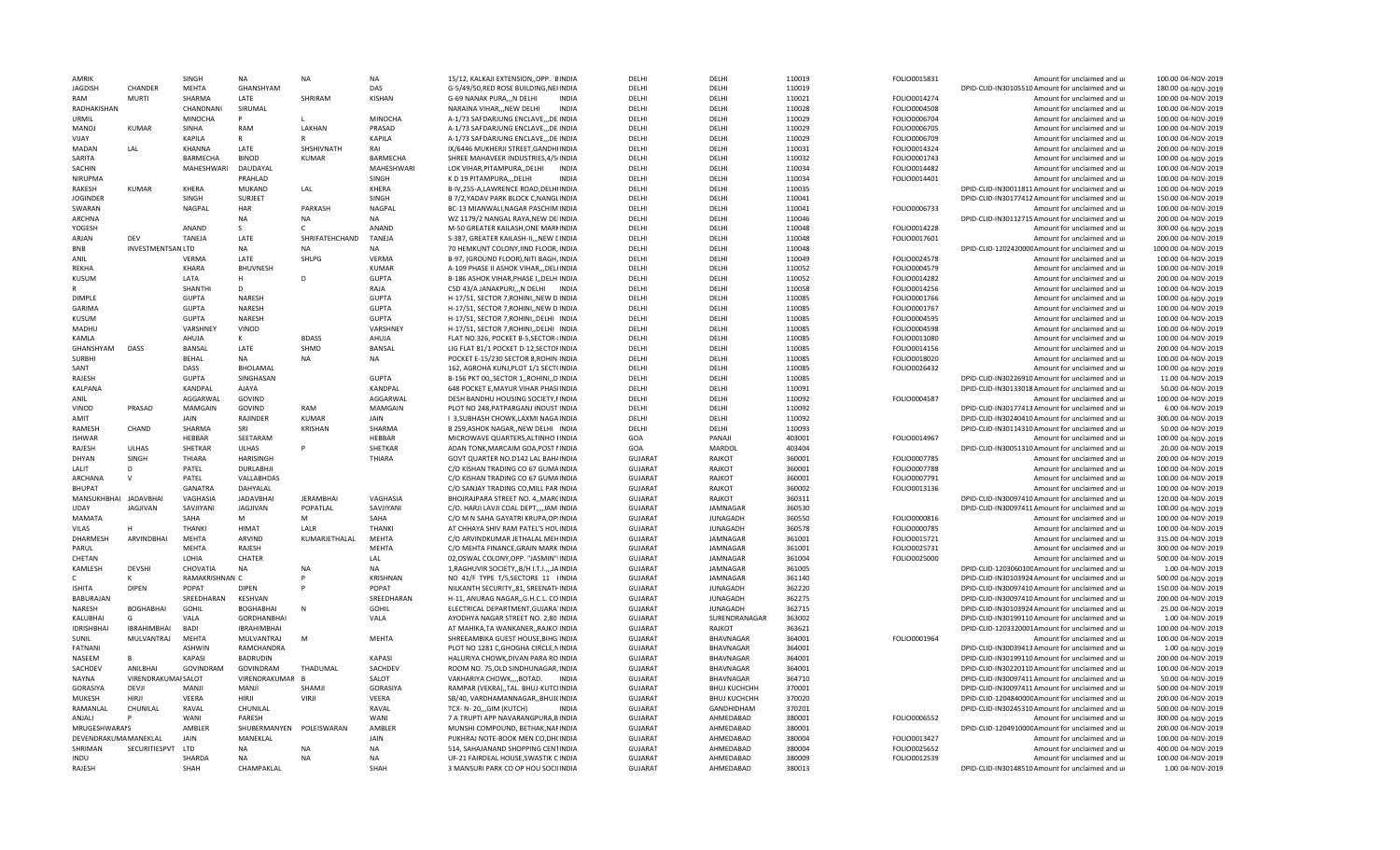| <b>DIVYA</b>           | B                             | PATEL                 | <b>BIPIN</b>           |                  | PATEL            | 204. VAIBHAV LAXMI APART., 32 M.INDI/                                      | <b>GUJARAT</b>                               | AHMEDABAD      | 380014           | FOLIO0001814                 | Amount for unclaimed and u                                 | 300.00 04-NOV-2019                       |
|------------------------|-------------------------------|-----------------------|------------------------|------------------|------------------|----------------------------------------------------------------------------|----------------------------------------------|----------------|------------------|------------------------------|------------------------------------------------------------|------------------------------------------|
| <b>BIPIN</b>           | M                             | PATEL                 | <b>MANEK</b>           | LAL              | PATEL            | VAIBHAV LAXMI APARTSARDAR P.INDIA                                          | <b>GUJARAT</b>                               | AHMEDABAD      | 380014           | FOLIO0000525                 | Amount for unclaimed and ur                                | 300.00 04-NOV-2019                       |
| SHYAMSUNDER G          |                               | KANJANI               | GOPALDAS               |                  | <b>JETHANAND</b> | NEW SHIV SHAKTI O/S RAIPUR NR CINDIA                                       | <b>GUJARAT</b>                               | AHMFDABAD      | 380022           | FOLIO0010946                 | Amount for unclaimed and ur                                | 100.00 04-NOV-2019                       |
| SHALINI                |                               | AGRAWAL               | SHAMBHU                | LAL              | AGRAWAL          | B-18 NEW NAVJYOT CO-OP HSG SO INDIA                                        | <b>GUJARAT</b>                               | AHMEDABAD      | 380052           | FOLIO0015522                 | Amount for unclaimed and ur                                | 158.00 04-NOV-2019                       |
| SUNITA                 |                               | AGRAWAL               | SHAMBHULAL             |                  | AGRAWAL          | B-18 NEW NAVJYOT CO-OP HSG SO INDIA                                        | <b>GUJARAT</b>                               | AHMEDABAD      | 380052           | FOLIO0015523                 | Amount for unclaimed and ur                                | 158.00 04-NOV-2019                       |
| SAVITABEN              | PRAVINBHAI                    | KHANT                 | PRAVINBHAI             | <b>MANABHAI</b>  | KHANT            | PLOT NO1601/2.SECTOR 2/C.GAND INDIA                                        | <b>GUJARAT</b>                               | GANDHINAGAR    | 382007           |                              | DPID-CLID-IN30127630 Amount for unclaimed and ur           | 100.00 04-NOV-2019                       |
| <b>SAROJ</b>           |                               | <b>THAKKER</b>        | <b>ANIL</b>            |                  | <b>THAKKFR</b>   | BLOCK 64/2 CH SECTOR 16, GANDHIINDIA                                       | GUJARAT                                      | AHMFDABAD      | 382016           | FOLIO0007288                 | Amount for unclaimed and ur                                | 100.00 04-NOV-2019                       |
| MADANLAL               | $\overline{A}$                | MANIK                 | ATMA                   | RAMR             | MANIK            | 67 ANAND NAGAR SECTOR 27, GANIINDIA                                        | <b>GUJARAT</b>                               | AHMEDABAD      | 382028           | FOLIO0007280                 | Amount for unclaimed and ur                                | 200.00 04-NOV-2019                       |
| MAHENDRA               | KUMARDASHARA MODI             |                       | DASHARATHLAL           |                  |                  | C-1 KAMLESHPARK, SOCIETY B/H PRINDIA                                       | <b>GUJARAT</b>                               | AHMEDABAD      | 382345           |                              | DPID-CLID-120257000CAmount for unclaimed and ur            | 200.00 04-NOV-2019                       |
| KALPANABEN             | ARUNBHAI                      | RAVAL                 | <b>ARUNBHAI</b>        |                  | RAVAL            | 16, MANTHAN TENAMENT, NR OLD INDIA                                         | <b>GUJARAT</b>                               | AHMEDABAD      | 382405           |                              | DPID-CLID-IN30220111Amount for unclaimed and ur            | 200.00 04-NOV-2019                       |
| <b>SURESHBHAI</b>      | BALUBHAI                      | PATEL                 | BALUBHAI               | <b>DUDHABHAI</b> | PATEL            | D-28, DIVYAJYOT TENAMENT,, UMA INDIA                                       | <b>GUJARAT</b>                               | AHMEDABAD      | 382415           |                              | DPID-CLID-120344000CAmount for unclaimed and ur            | 100.00 04-NOV-2019                       |
| JAYESH                 | PARMANAND                     | <b>DOSHI</b>          | PARMANAND              | PUNAMCHAND       | <b>DOSHI</b>     | 40 KALYAN SOCIETY, MALPUR ROADINDIA                                        | <b>GUJARAT</b>                               | SABARKANTHA    | 383315           |                              | DPID-CLID-IN30127630 Amount for unclaimed and ur           | 50.00 04-NOV-2019                        |
|                        |                               |                       |                        |                  |                  |                                                                            |                                              |                |                  |                              |                                                            |                                          |
| <b>ASHOK</b>           | KUMARDHULJIBH PATEL           |                       | PATEL                  | ASHOKBHAI        | DHULJIBHAI       | AT PO DADHVAV.TA VIJAY NAGARINDIA                                          | <b>GUJARAT</b>                               | SABARKANTHA    | 383462           |                              | DPID-CLID-IN30021413 Amount for unclaimed and ur           | 100.00 04-NOV-2019                       |
| LAKSHMI                | <b>RAO</b>                    | VFFTURI               | $\mathsf{V}$           | ς                | RAO              | B-78, ONGC COLONY, ONGC NAGAR INDIA                                        | <b>GUJARAT</b>                               | KALOL          | 384001           | FOLIO0010850                 | Amount for unclaimed and ur                                | 100.00 04-NOV-2019                       |
| PRAJAPATI              | PANKAJKUMAR M                 |                       | MOHANLAL               | <b>JOITARAM</b>  | PRAJAPATI        | 13 ,NEW ASOPALAV SOCY,OPP JAY 'INDIA                                       | <b>GUJARAT</b>                               | KALOL          | 384001           |                              | DPID-CLID-IN30023912 Amount for unclaimed and ur           | 300.00 04-NOV-2019                       |
| PRAHLADBHAI            | PARSHOTTAMDA PATEL            |                       | PARSHOTTAMDAS KUBERDAS |                  | PATEL            | 37, HILL NAGAR SOCIETY PART - 2,, IINDIA                                   | <b>GUJARAT</b>                               | KALOL          | 384002           |                              | DPID-CLID-IN30034310 Amount for unclaimed and ur           | 100.00 04-NOV-2019                       |
| MEENABEN               | <b>JAGDISHBHAI</b>            | PATEL                 | <b>JAGDISHBHAI</b>     | MANILAL          | PATEL            | C/O PRIME SYSTEM 113 PRUTHVI CINDIA                                        | <b>GUJARAT</b>                               | KALOL          | 384002           |                              | DPID-CLID-IN30051311 Amount for unclaimed and ur           | 200.00 04-NOV-2019                       |
| NITIN                  | SOMABHAI                      | PATEL                 | SOMABHAI               | BAPUDAS          | PATEL            | AT-MULSAN, TA-DI-MEHSANA,, MEHINDIA                                        | <b>GUJARAT</b>                               | KALOL          | 384002           |                              | DPID-CLID-1201090004Amount for unclaimed and ur            | 50.00 04-NOV-2019                        |
| DASHRATHLAL            | <b>BABULAL</b>                | SONI                  | <b>BABULAL</b>         |                  | SONI             | 20, VASUNDHARA SOCIETY, BECHARINDIA                                        | GUJARAT                                      | KALOL          | 384210           |                              | DPID-CLID-IN30023911 Amount for unclaimed and ur           | 200.00 04-NOV-2019                       |
| BHARATBHAI             | AMARABHAI                     | PAVARA                | AMARABHAI              | KHODABHAI        | PAVARA           | AT POST SHANKHESHWAR, TA SAMI INDIA                                        | <b>GUJARAT</b>                               | KALOL          | 384246           |                              | DPID-CLID-IN30098210 Amount for unclaimed and ur           | 50.00 04-NOV-2019                        |
| <b>PRAIAPATI</b>       | AMRUTBHAI                     | R                     | RAMABHAI               |                  |                  | PRAJAPATI VAS AT & POST, BABASA INDIA                                      | <b>GUJARAT</b>                               | KALOL          | 384255           |                              | DPID-CLID-1201090002Amount for unclaimed and ur            | 100.00 04-NOV-2019                       |
|                        | MAHESHKUMAR BHAGVANBHAI PATEL |                       | BHAGVANBHAI            | К                | PATEL            | 3 PATEL VAS, AT AND POST SATLAS AINDIA                                     | <b>GUJARAT</b>                               | KALOL          | 384330           |                              | DPID-CLID-IN30127630 Amount for unclaimed and ur           | 300.00 04-NOV-2019                       |
| BHIKHABHAI             | TRIBHOVANDAS PATEL            |                       | TRIBHOVAN              | DASAMICHANDAS    | PATEL            | BHUTVAS, AT POST AMBASAN, TA DIINDIA                                       | <b>GUJARAT</b>                               | KALOL          | 384435           |                              | DPID-CLID-IN30023912 Amount for unclaimed and ur           | 100.00 04-NOV-2019                       |
| PRAFULCHANDRACHIMANLAL |                               | SON                   | CHIMANLAL              |                  | SONI             | MARDA BARI NADIAD<br><b>INDIA</b>                                          | <b>GUJARAT</b>                               | KHEDA          | 387001           |                              | DPID-CLID-IN30177415 Amount for unclaimed and ur           | 4.00 04-NOV-2019                         |
| <b>FULKERIYA</b>       | <b>ASHIRVAD</b>               | CHRISTIAN             | ASHIRVAD               |                  | CHRISTIAN        | AT POST NENPUR, TAL MAHEMADA'INDIA                                         |                                              | KHEDA          | 387130           |                              | Amount for unclaimed and ur                                | 200.00 04-NOV-2019                       |
|                        |                               |                       |                        |                  |                  |                                                                            | <b>GUJARAT</b>                               |                |                  | FOLIO0011008                 |                                                            |                                          |
| SHAH                   | RAHULKUMAR                    | <b>JAGADISHBHAI</b>   | <b>JAGDISHBHAI</b>     | MANGILAL         | SHAH             | AT - DHOLKA, VARDHMAN SOC., AT - INDIA                                     | <b>GUJARAT</b>                               | AHMEDABAD      | 387810           |                              | DPID-CLID-IN30065210 Amount for unclaimed and ur           | 50.00 04-NOV-2019                        |
| MAHENDRAKUM MANIBHAI   |                               | PATEL                 | <b>MANIBHAI</b>        | KASHIBHAI        | PATEL            | VRAJ 20 TULSI PARK SOCIETY.NR PRINDIA                                      | <b>GUJARAT</b>                               | KHEDA          | 388001           |                              | DPID-CLID-IN30051311 Amount for unclaimed and ur           | 300.00 04-NOV-2019                       |
| KRUNAL                 | <b>ASHOKBHAI</b>              | PANDYA                | <b>ASHOKBHAI</b>       |                  | PANDYA           | JUNA RASTA, LIMJIBHAI NI CHAL, ANINDIA                                     | GUJARAT                                      | KHEDA          | 388001           |                              | DPID-CLID-IN30199110 Amount for unclaimed and ur           | 50.00 04-NOV-2019                        |
| <b>HINABEN</b>         | <b>HARIKRUSHNABHRAO</b>       |                       | NA                     | NA               | <b>NA</b>        | AKHAND ANAND SOC, B/H YOGI PETINDIA                                        | <b>GUJARAT</b>                               | KHEDA          | 388001           |                              | DPID-CLID-1203320006 Amount for unclaimed and ur           | 400.00 04-NOV-2019                       |
| MAULIK                 | <b>KANTILAL</b>               | <b>NADPARA</b>        | KANTILAL               | RAMJIBHAI        | <b>NADPARA</b>   | A2 RAMDEV KUTIR, GOVARDHAN SCINDIA                                         | <b>GUJARAT</b>                               |                | 388002           |                              | DPID-CLID-IN30177416 Amount for unclaimed and ur           | 34.00 04-NOV-2019                        |
| NEETU                  |                               | SINGH                 | SAMSHER                | <b>GULAB</b>     | SINGH            | A 16 NILKANTH BUNGLOWS.B/H YAINDIA                                         | GUJARAT                                      | KHEDA          | 388120           |                              | DPID-CLID-IN30051313 Amount for unclaimed and ur           | 1300.00 04-NOV-2019                      |
| ALPESH                 |                               | PATEL                 | <b>BACHUBHAI</b>       | K                | PATEL            | C\O VIMAL G PATEL, PATEL STREET IINDIA                                     | <b>GUJARAT</b>                               | KHEDA          | 388440           | FOLIO0007536                 | Amount for unclaimed and ur                                | 100.00 04-NOV-2019                       |
| <b>INDIRABEN</b>       | B                             | PATEL                 | <b>BACHUBHAI</b>       | Κ                | PATEL            | C\O VIMAL G PATEL, PATEL STREET IINDIA                                     | <b>GUJARAT</b>                               | KHEDA          | 388440           | FOLIO0007537                 | Amount for unclaimed and ur                                | 100.00 04-NOV-2019                       |
| DHARMESH               | B                             | PATEL                 | <b>BACHUBHAI</b>       | K                | PATEL            | C\O VIMAL G PATEL, PATEL STREET IINDIA                                     | <b>GUJARAT</b>                               | KHEDA          | 388440           | FOLIO0007538                 | Amount for unclaimed and ur                                | 100.00 04-NOV-2019                       |
| VINABEN                | P                             | PATEL                 | PARSOTTAM              |                  | PATEL            | AT. LIMDA MUVADA, PO. MOTI SARINDIA                                        | GUJARAT                                      | PANCHMAHAL     | 389260           |                              | DPID-CLID-IN30199110 Amount for unclaimed and ur           | 200.00 04-NOV-2019                       |
| ATUL                   | N                             | TALATI                | <b>NAVIN</b>           | CHANDRA          | TALATI           | 12 ANAND SOCIETY, NEAR VIVEK BUINDIA                                       | <b>GUJARAT</b>                               | VADODARA       | 390001           | FOLIO0014613                 | Amount for unclaimed and ur                                | 100.00 04-NOV-2019                       |
| MANJULA                | $\mathsf{N}$                  | <b>TALATI</b>         | <b>NAVIN</b>           | <b>CHANDRA</b>   | TALATI           | 12 ANAND SOCIETY, NEAR VIVEK BUINDIA                                       | <b>GUJARAT</b>                               | VADODARA       | 390001           | FOLIO0014614                 | Amount for unclaimed and ur                                | 100.00 04-NOV-2019                       |
| <b>RAMESH</b>          | D.                            | PATEL                 | <b>NA</b>              | <b>NA</b>        | <b>NA</b>        | 21-MANEK PARK SOCIETY.HARNI RCINDIA                                        | <b>GUJARAT</b>                               | VADODARA       | 390006           | FOLIO0019161                 | Amount for unclaimed and u                                 | 100.00 04-NOV-2019                       |
| MANISH                 | RAMANLAL                      | PATEL                 | RAMANLAL               |                  | PATEL            |                                                                            | <b>GUJARAT</b>                               | VADODARA       | 390008           |                              |                                                            | 153.00 04-NOV-2019                       |
|                        |                               |                       |                        |                  |                  | A-9, VATSA DUPLEX, NR. GAJANAND, INDIA                                     |                                              |                |                  |                              | DPID-CLID-120175000CAmount for unclaimed and ur            |                                          |
| KAWAL                  | PALSINGH                      | <b>BAKSHI</b>         | <b>GURUDIAL</b>        | <b>SINGH</b>     | <b>BAKSHI</b>    | A-631, SOMNATH NAGAR, TARSALI, INDIA                                       | <b>GUJARAT</b>                               | VADODARA       | 390009           |                              | DPID-CLID-IN30199110 Amount for unclaimed and ur           | 200.00 04-NOV-2019                       |
| <b>THAKAR</b>          | <b>DIPTIBEN</b>               | $\mathbf{U}$          | <b>URESHCHANDRA</b>    |                  |                  | A/8 VAIBHAV LAXMI SOCIETY, NEAR INDIA                                      | <b>GUJARAT</b>                               | VADODARA       | 390011           |                              | DPID-CLID-130167000CAmount for unclaimed and ur            | 50.00 04-NOV-2019                        |
| <b>SURESH</b>          | <b>KUMAR</b>                  | SUKHWAL               | <b>NA</b>              | NA               | NA               | H.NO.272 GAYATRI NAGAR, NEAR JAINDIA                                       | <b>GUJARAT</b>                               | VADODARA       | 390013           | FOLIO0019166                 | Amount for unclaimed and ur                                | 100.00 04-NOV-2019                       |
| <b>DINESH</b>          |                               | SUKHADIA              | JAYANTILAL             |                  |                  | CHOKHANDI CHAR RASTA, MAWAWINDIA                                           | <b>GUJARAT</b>                               | VADODARA       | 390017           | FOLIO0004708                 | Amount for unclaimed and ur                                | 200.00 04-NOV-2019                       |
| PRABHUDAS              | <b>ISHWARBHAI</b>             | PATEL                 | VINODCHANDRA           | PRABHUDAS        | PATEL            | NEAR SAIDEEP APP 3 MUKTIDHAM, INDIA                                        | GUJARAT                                      | VADODARA       | 390018           | FOLIO0014592                 | Amount for unclaimed and ur                                | 100.00 04-NOV-2019                       |
| <b>BINAY</b>           | <b>KRISHNA</b>                | <b>HALDAR</b>         | <b>KRISHNA</b>         |                  | <b>HALDAR</b>    | BIRLA COPPER, DAHEJ, , BHARUCH INDIA                                       | <b>GUJARAT</b>                               | <b>BHARUCH</b> | 392015           |                              | DPID-CLID-120107000CAmount for unclaimed and ur            | 29.00 04-NOV-2019                        |
| <b>JYOTIBEN</b>        | DHIRUBHAI                     | SARANG                | <b>DHIRUBHAI</b>       | NATHUBHAI        | SARANG           | 838, KRIBHCO TOWNSHIP, POST KRI INDIA                                      | GUJARAT                                      | SURAT          | 394515           | FOLIO0004079                 | Amount for unclaimed and ur                                | 100.00 04-NOV-2019                       |
| MANAHARLAL             | DHIRAJLAL                     | DESAI                 | DHIRAJLAL              |                  |                  | 8/1671, DARUFALIA, NEAR GOPIPUFINDIA                                       | <b>GUJARAT</b>                               | SURAT          | 395001           | FOLIO0024393                 | Amount for unclaimed and ur                                | 100.00 04-NOV-2019                       |
| ASHOK                  | A                             | PATEL                 | ARJAN                  | <b>BHAI</b>      | PATEL            | 202/ROMA APPT, MANIBAUG SOC, KINDIA                                        | <b>GUJARAT</b>                               | SURAT          | 395004           | FOLIO0008282                 | Amount for unclaimed and ur                                | 100.00 04-NOV-2019                       |
| RANCHHOD               | $\mathsf{R}$                  | PATEL                 | RAVJIBHAI              |                  | PATEL            | 202/ROMA APPT, MANIBAUG SOC, KINDIA                                        | <b>GUJARAT</b>                               | SURAT          | 395004           | FOLIO0008283                 | Amount for unclaimed and u                                 | 100.00 04-NOV-2019                       |
| <b>HARSHA</b>          | $\circ$                       | PATEL                 | NA                     | <b>NA</b>        | <b>NA</b>        | 202/ROMA APPT MANI BAUG SOC, IINDIA                                        | <b>GUJARAT</b>                               | SURAT          | 395004           | FOLIO0008284                 | Amount for unclaimed and ur                                | 100.00 04-NOV-2019                       |
| CHANDAN                |                               | PARMAR                | GOPAL                  |                  | SINGH            | 87 YOGESHWAR PARK, NR REKHA P/INDIA                                        | <b>GUJARAT</b>                               | SURAT          | 395009           |                              | DPID-CLID-IN30051318 Amount for unclaimed and ur           | 22.00 04-NOV-2019                        |
| <b>RAKESH</b>          | <b>RAMESH</b>                 | SHAH                  | <b>RAMESH</b>          |                  | SHAH             | B-203. VARDAY RESIDENCYL.P.SA\INDIA                                        | <b>GUJARAT</b>                               | <b>SURAT</b>   | 395009           |                              | DPID-CLID-120415000CAmount for unclaimed and ur            | 82.00 04-NOV-2019                        |
| PRITIBEN               | ROHITKUMAR                    | <b>DOSHI</b>          | ROHITKUMAR             |                  |                  | NANI MAHETVAD,,,VALSAD<br><b>INDIA</b>                                     | <b>GUJARAT</b>                               | VALSAD         | 396001           |                              | DPID-CLID-IN30220110 Amount for unclaimed and ur           | 100.00 04-NOV-2019                       |
|                        |                               |                       |                        |                  | MALIK            |                                                                            |                                              |                |                  |                              |                                                            |                                          |
| DEEP                   |                               | MALIK                 | PRAN                   |                  |                  | C/O R.N.MALIK 012, RAKSHAK HOU: INDIA                                      | <b>HARYANA</b>                               | <b>GURGAON</b> | 122001           | FOLIO0017158                 | Amount for unclaimed and ur                                | 200.00 04-NOV-2019                       |
| <b>USHA</b>            |                               | BAJAJ                 | NA                     | <b>NA</b>        | NA               | HOUSE NO 85 8 MARLA, MODEL TO'INDIA                                        | <b>HARYANA</b>                               | <b>GURGAON</b> | 122001           | FOLIO0027468                 | Amount for unclaimed and ur                                | 100.00 04-NOV-2019                       |
| PURVA                  |                               | <b>BAKSHI</b>         | NA                     | <b>NA</b>        | <b>NA</b>        | 2C/123 OAKWOOD ESTATE, DLF CIT'INDIA                                       | <b>HARYANA</b>                               | <b>GURGAON</b> | 122002           |                              | DPID-CLID-IN30018310 Amount for unclaimed and ur           | 200.00 04-NOV-2019                       |
| <b>MUKESH</b>          |                               | <b>KUMAR</b>          | AMBA                   |                  | DUTT             | NESTLE INDIA LTD, NESTLE HOUSE J/INDIA                                     | <b>HARYANA</b>                               | <b>GURGAON</b> | 122002           |                              | DPID-CLID-IN30223610 Amount for unclaimed and ur           | 300.00 04-NOV-2019                       |
| SANJAY                 |                               | RAWAL                 | н                      |                  | RAWAL            | DW-29, NIRVANA COUNTRY, SECTOIINDIA                                        | <b>HARYANA</b>                               | <b>GURGAON</b> | 122018           |                              | DPID-CLID-IN30009511 Amount for unclaimed and ur           | 100.00 04-NOV-2019                       |
| MAYA                   | DEVI                          | GARG                  | SUBHASH                |                  | GARG             | SUBHASH READYMADE STORE, MAI-INDIA                                         | <b>HARYANA</b>                               | MOHINDERGARH   | 123001           | FOLIO0016475                 | Amount for unclaimed and ur                                | 100.00 04-NOV-2019                       |
| PRADEEP                |                               | <b>KUMAR</b>          | RAM                    | LAI              | <b>SHARMA</b>    | S/O SH RAM LAL SHARMA BEHIND LINDIA                                        | <b>HARYANA</b>                               | <b>BHIWAN</b>  | 123306           | FOLIO0016508                 | Amount for unclaimed and ur                                | 100.00 04-NOV-2019                       |
| VANDANA                |                               |                       | <b>OM</b>              | PARKASH          | SONI             | VANDANA NURSING HOME, 663 W/INDIA                                          | <b>HARYANA</b>                               | HISSAR         | 125001           |                              | DPID-CLID-IN30267930 Amount for unclaimed and ur           | 100.00 04-NOV-2019                       |
| SURENDER               |                               | KHURANA               | SH                     | RAMDITTA         | MAL              | 266, MODEL TOWN, HISAR<br><b>INDIA</b>                                     | <b>HARYANA</b>                               | <b>HISSAR</b>  | 125005           |                              | DPID-CLID-IN30310810 Amount for unclaimed and ur           | 500.00 04-NOV-2019                       |
| PADAM                  |                               | <b>KUMAR</b>          | <b>BALBIR</b>          |                  | SINGH            | H NO 11 BLOCK 172. VILL AASAN TEIINDIA                                     | <b>HARYANA</b>                               | <b>JIND</b>    | 126102           |                              | DPID-CLID-IN30114310 Amount for unclaimed and ur           | 100.00 04-NOV-2019                       |
| ANUPAM                 |                               | SINGHAL               | <b>NA</b>              | <b>NA</b>        | <b>NA</b>        | HOUSE NO.231, SECTOR-8, DIST. ANINDIA                                      | <b>HARYANA</b>                               | <b>AMBALA</b>  | 134109           | FOLIO0000404                 | Amount for unclaimed and ur                                | 100.00 04-NOV-2019                       |
| <b>ACHLA</b>           |                               | GOEL                  | CHANDER                | <b>HARSH</b>     | GOEL             | HOUSE NO 685 SECTOR 9, , PANCHKINDIA                                       | <b>HARYANA</b>                               | AMBALA         | 134109           | FOLIO0000434                 | Amount for unclaimed and ur                                | 300.00 04-NOV-2019                       |
| <b>SURFSE</b>          |                               | SINGLA                | <b>NA</b>              | NA               | <b>NA</b>        | HOUSE NO. 231, SECTOR-8, , DIST. AN INDIA                                  | <b>HARYANA</b>                               | AMBALA         | 134109           | FOLIO0000406                 | Amount for unclaimed and ur                                | 100.00 04-NOV-2019                       |
| AYUSH                  |                               |                       |                        |                  | GARG             |                                                                            | <b>HARYANA</b>                               | AMRAI A        | 135003           |                              | DPID-CLID-IN30165310 Amount for unclaimed and ur           | 1000.00 04-NOV-2019                      |
|                        |                               |                       |                        |                  |                  |                                                                            |                                              |                |                  |                              |                                                            |                                          |
|                        |                               | GARG                  | NARINDER               |                  |                  | # 978, PRESS WALI GALI, NO-11 WAFINDIA                                     |                                              |                |                  |                              |                                                            |                                          |
| ARUN                   | KUMAR                         | <b>SACHAR</b>         | GOPAL                  | DASS             | SACHAF           | 213 GANDHI NAGAR,,,JAMMU<br><b>INDIA</b>                                   | JAMMU AND KASHMIR                            | <b>JAMMU</b>   | 180004           | FOLIO0000383                 | Amount for unclaimed and ur                                | 100.00 04-NOV-2019                       |
| MANJU<br>VIMAL         |                               | SACHAR<br><b>KOUR</b> | ARUN<br><b>SURJIT</b>  | <b>KUMAR</b>     | SACHAR<br>SINGH  | 213 GHANDHI NAGAR,,,JAMMU TA'INDIA<br>H NO 1345 SECT NO 9, NANAK NAG/INDIA | JAMMU AND KASHMIR<br>JAMMU AND KASHMIR JAMMU | JAMMU          | 180004<br>180004 | FOLIO0000384<br>FOLIO0007009 | Amount for unclaimed and ur<br>Amount for unclaimed and ur | 200.00 04-NOV-2019<br>100.00 04-NOV-2019 |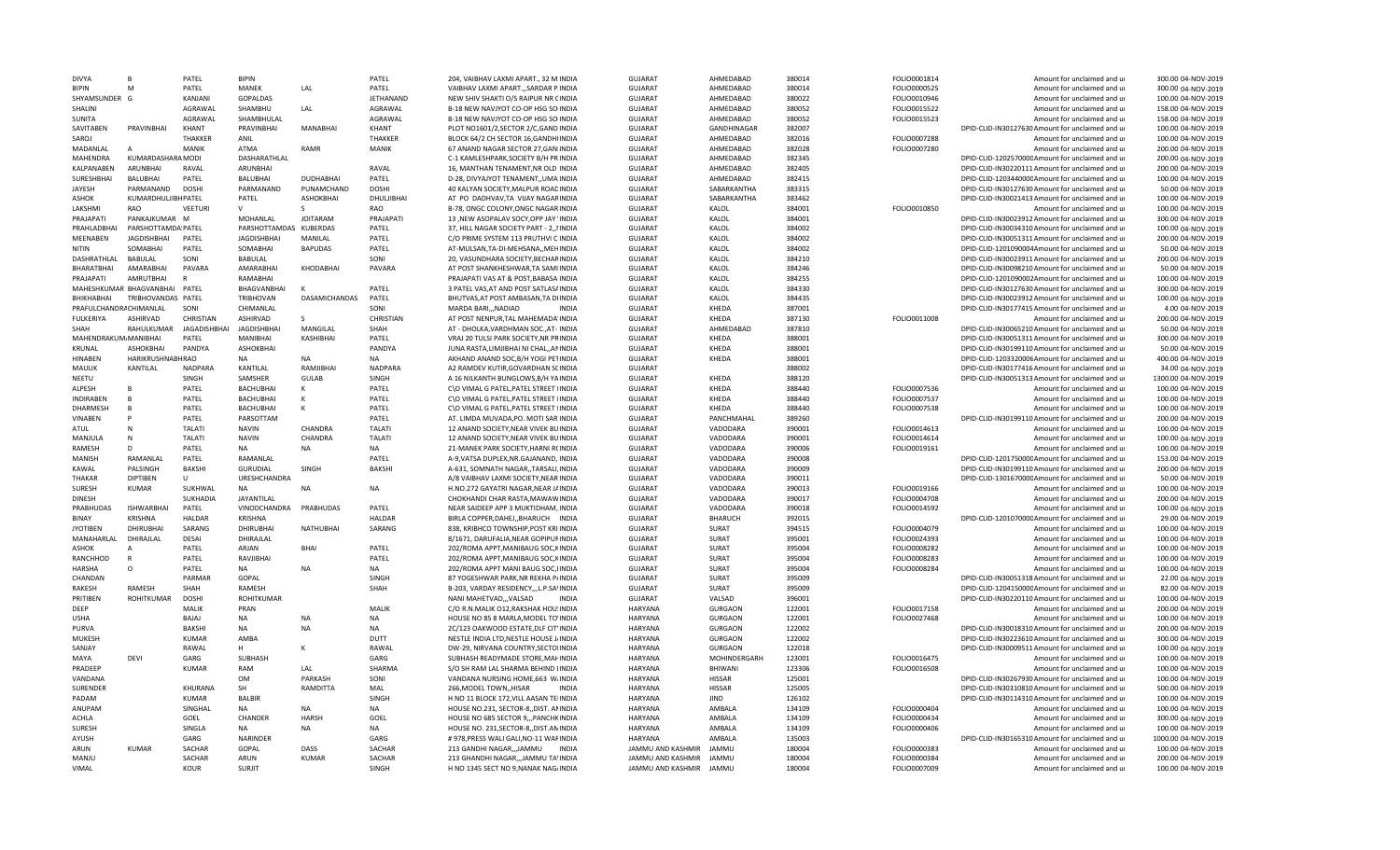| PRAKASH           |                          | PATEL                         | MOHANLAL                   |                     |                               | BANGALORE METAL MART SHOP NUNDIA                                              | KARNATAKA                        | <b>BANGALORE</b>              | 560002           | FOLIO0024523 | Amount for unclaimed and ur                                                     | 100.00 04-NOV-2019                      |
|-------------------|--------------------------|-------------------------------|----------------------------|---------------------|-------------------------------|-------------------------------------------------------------------------------|----------------------------------|-------------------------------|------------------|--------------|---------------------------------------------------------------------------------|-----------------------------------------|
| SYED              |                          | AMANULLA                      | SYED                       |                     | KHALEELULLA                   | LUCKEY TRADERS, 465/1, AVENUE R INDIA                                         | KARNATAKA                        | BANGALORE                     | 560002           | FOLIO0025778 | Amount for unclaimed and ur                                                     | 100.00 04-NOV-2019                      |
| KALA              |                          | PATHY                         | NA                         | <b>NA</b>           | <b>NA</b>                     | SREE VENKATESWARA COFFEE AND INDIA                                            | KARNATAKA                        | BANGALORE                     | 560003           | FOLIO0009630 | Amount for unclaimed and ur                                                     | 200.00 04-NOV-2019                      |
|                   |                          | MANICKAM                      | $\mathsf{R}$               |                     | KANDASAMY                     | FLAT NO 3 CANARA BANK APARTMIINDIA                                            | KARNATAKA                        | <b>BANGALORE</b>              | 560004           | FOLIO0001612 | Amount for unclaimed and ur                                                     | 400.00 04-NOV-2019                      |
| NAGAJYOTHI        |                          |                               |                            |                     | <b>DWARKANATH</b>             | 142, G R INVESTMENTS, G R PLAZA, INDIA                                        | KARNATAKA                        | BANGALORE                     | 560004           | FOLIO0025743 | Amount for unclaimed and ur                                                     | 100.00 04-NOV-2019                      |
|                   |                          | VISHWANATH                    | K                          | NANANTHA            | <b>KRISHNA</b>                | SARITHA LOTTERY NO 5, KRISHNA PIINDIA                                         | KARNATAKA                        | <b>BANGALORE</b>              | 560009           | FOLIO0009635 | Amount for unclaimed and ur                                                     | 100.00 04-NOV-2019                      |
| <b>PRECIOUS</b>   | <b>SECURITIESP</b>       | LTD                           | <b>NA</b>                  | <b>NA</b>           | <b>NA</b>                     | 338 1ST FLOOR, PRABHAT COMPLEXINDIA                                           | KARNATAKA                        | BANGALORE                     | 560009           | FOLIO0027635 | Amount for unclaimed and ur                                                     | 1.00 04-NOV-2019                        |
|                   | <b>KOSHORE</b>           | JAIN                          | <b>NA</b>                  | <b>NA</b>           | <b>NA</b>                     | NO- 2502 (BASEMENT) 8TH FLOOR INDIA                                           | KARNATAKA                        | BANGALORE                     | 560011           | FOLIO0018220 | Amount for unclaimed and ur                                                     | 100.00 04-NOV-2019                      |
| <b>VIKAS</b>      |                          | <b>BHAGA1</b>                 | VED                        | PRAKASH             | <b>BHAGAT</b>                 | 402 FLR 4 BLG LUCKY PARADISE, 22 NINDIA                                       | KARNATAKA                        | BANGALORE                     | 560011           | FOLIO0027774 | Amount for unclaimed and ur                                                     | 100.00 04-NOV-2019                      |
| <b>ASHOK</b>      | BHIMAJI                  | LOKARF                        | NA                         | <b>NA</b>           | NA                            | GST SECTION,E 4 ITI, AF, JALHALLI E INDIA                                     | KARNATAKA                        | BANGALORE                     | 560014           | FOLIO0010768 | Amount for unclaimed and ur                                                     | 100.00 04-NOV-2019                      |
| м                 | $\mathsf{A}$             | HEUDE                         | <b>NA</b>                  | <b>NA</b>           | <b>NA</b>                     | IST FLOOR SWASTIQ COMPLEX,S C FINDIA                                          | KARNATAKA                        | BANGALORE                     | 560020           | FOLIO0018173 | Amount for unclaimed and ur                                                     | 100.00 04-NOV-2019                      |
| RAHUL             | <b>KUMAR</b>             | CHOUDHARY                     | VISHNU                     | KUMAR               | CHOUDHARY                     | 29,7TH CROSS ROAD, SR NAGAR, BAINDIA                                          | KARNATAKA                        | <b>BANGALORE</b>              | 560027           |              | DPID-CLID-IN30047641 Amount for unclaimed and ur                                | 15.00 04-NOV-2019                       |
| <b>SAVITHA</b>    |                          |                               | SURENDER                   |                     | <b>KUMAR</b>                  | NO 21/7,3RD CROSS, SUDHAMA NA INDIA                                           | KARNATAKA                        | <b>BANGALORE</b>              | 560027           |              | DPID-CLID-IN30113526 Amount for unclaimed and ur                                | 150.00 04-NOV-2019                      |
| MANJU             |                          | PRAKH                         | <b>NA</b>                  | <b>NA</b>           | <b>NA</b>                     | 78 1S FLOOR, VIVEKANAND NAGAR, INDIA                                          | KARNATAKA                        | <b>BANGALORE</b>              | 560033           | FOLIO0018176 | Amount for unclaimed and ur                                                     | 100.00 04-NOV-2019                      |
| MANJU             | DEVI                     | <b>SETHIA</b>                 | KANYALAL                   |                     | SHETIA                        | NO 67/17,14TH MAIN ROAD, VIJAYAINDIA                                          | KARNATAKA                        | <b>BANGALORE</b>              | 560040           |              | DPID-CLID-IN30214810 Amount for unclaimed and ur                                | 1000.00 04-NOV-2019                     |
| SUSHEELA          |                          | BAI                           | CHAIN                      |                     | RAI                           | VIMAL DISTRBUTOR, A-59 D S LANE INDIA                                         | KARNATAKA                        | BANGALORE                     | 560053           | FOLIO0007564 | Amount for unclaimed and ur                                                     | 100.00 04-NOV-2019                      |
| <b>BHARAT</b>     | M                        | SALOT                         | <b>NA</b>                  | <b>NA</b>           | NA                            | C/O NIRAJ NOVELTIES, 6 P S LANE CHNDIA                                        | KARNATAKA                        | BANGALORE                     | 560053           | FOLIO0009522 | Amount for unclaimed and ur                                                     | 100.00 04-NOV-2019                      |
| PREMA             |                          |                               | <b>NA</b>                  | <b>NA</b>           | <b>NA</b>                     | C/O RAMESH TAILORS, NO-34/1 1STINDIA                                          | KARNATAKA                        | BANGALORE                     | 560053           | FOLIO0018386 | Amount for unclaimed and ur                                                     | 100.00 04-NOV-2019                      |
| SUSHEELA          |                          | BAI                           | $\mathcal{S}$              | PRAKASH             | CHAND                         | NO. 119.HOSPITAL ROADBANGAL(INDIA                                             | KARNATAKA                        | <b>BANGALORE</b>              | 560053           | FOLIO0024567 | Amount for unclaimed and ur                                                     | 100.00 04-NOV-2019                      |
| SOHANLAL          |                          | <b>NEGHRAJTI</b>              | <b>NA</b>                  | <b>NA</b>           | <b>NA</b>                     | C/O MEGHARAJ & CO, 202 D S LANE INDIA                                         | KARNATAKA                        | BANGALORE                     | 560053           | FOLIO0018239 | Amount for unclaimed and ur                                                     | 100.00 04-NOV-2019                      |
| SOHANLAL          |                          | <b>NEGHRAJ</b>                | <b>NA</b>                  | <b>NA</b>           | <b>NA</b>                     | C/O MEGHARAJ & CO, 202 D S LANE INDIA                                         | KARNATAKA                        | BANGALORE                     | 560053           | FOLIO0018238 | Amount for unclaimed and ur                                                     | 100.00 04-NOV-2019                      |
|                   |                          | <b>DIWAKAR</b>                | $\mathsf{C}$               | $\mathcal{C}$       | APPAIAH                       | OLD NO.500/B, NEW NO.42, TULASI INDIA                                         | KARNATAKA                        | <b>BANGALORE</b>              | 560054           | FOLIO0009576 | Amount for unclaimed and ur                                                     | 100.00 04-NOV-2019                      |
| G                 | $\mathbf{H}$             |                               | NANDAPURMATI URUVAKONDAIAH |                     | SWAMI                         | NO 18 SHREE GURU KRUPA, IST CROINDIA                                          | KARNATAKA                        | BANGALORE                     | 560072           |              | DPID-CLID-IN30135620 Amount for unclaimed and ur                                | 250.00 04-NOV-2019                      |
|                   | -S                       | SATISH                        | SRINIVASA                  |                     |                               | NO 673 29TH MAIN ROAD B T M, LAINDIA                                          | KARNATAKA                        | BANGALORE                     | 560076           | FOLIO0001565 | Amount for unclaimed and ur                                                     | 100.00 04-NOV-2019                      |
| INDEF             | CHAND                    | JAIN                          | <b>JEETMAL</b>             |                     |                               | NO.643,1ST FLOOR,2ND BLOCK,3REINDIA                                           | KARNATAKA                        | BANGALORE                     | 560079           | FOLIO0008050 | Amount for unclaimed and ur                                                     | 100.00 04-NOV-2019                      |
|                   | N                        | CHANDRASHEKAI N               |                            |                     | NANJUNDAIAH                   | 3/13, BMP-24, GANESHA BLOCK, 3R: INDIA                                        | KARNATAKA                        | <b>BANGALORE URBAN</b>        | 560096           | FOLIO0026731 | Amount for unclaimed and ur                                                     | 100.00 04-NOV-2019                      |
| SUSHIL            |                          | M                             | <b>MOHAN</b>               |                     | LAL                           | 31/3 GEETHA ROAD, KRISHNA TALKIINDIA                                          | KARNATAKA                        | <b>KOLAR</b>                  | 563122           | FOLIO0000705 | Amount for unclaimed and ur                                                     | 200.00 04-NOV-2019                      |
| SHETAL            |                          |                               | ASHOK                      |                     | <b>KUMAR</b>                  | J T RAM BUILDING, K G F,, ROBERTSCINDIA                                       | KARNATAKA                        | <b>KOLAR</b>                  | 563124           | FOLIO0001542 | Amount for unclaimed and ur                                                     | 100.00 04-NOV-2019                      |
| HEERALAL          |                          | M                             | <b>MOHAN</b>               |                     | LAL                           | GEETHA ROAD, OPP ROBERT SONEP INDIA                                           | KARNATAKA                        | KOLAR                         | 563124           | FOLIO0001567 | Amount for unclaimed and ur                                                     | 200.00 04-NOV-2019                      |
| <b>JAYANTHA</b>   | SHASTRY                  | $\mathsf{C}$                  | <b>ISHWARA</b>             |                     | SHASTRY                       | ARAMA HOUSE, POST KARIKALA, VIAINDIA                                          | KARNATAKA                        | PANJA                         | 574232           |              | DPID-CLID-130234000CAmount for unclaimed and ur                                 | 50.00 04-NOV-2019                       |
|                   |                          | <b>INDIRA</b>                 | MURIGESHAPPA               |                     |                               | C/O K S MAHABALA SHETTY, B-2 SAFINDIA                                         | KARNATAKA                        | MANGALORE                     | 575001           | FOLIO0016375 | Amount for unclaimed and ur                                                     | 100.00 04-NOV-2019                      |
|                   | NARASIMHA                | PAI                           | LATE                       | SRIBRAMACHANDRA PAI |                               | H NO 105, ANUGRAHA, ANANTHNACINDIA                                            | KARNATAKA                        | <b>UDUPI</b>                  | 576119           |              | DPID-CLID-IN30113526 Amount for unclaimed and ur                                | 1.00 04-NOV-2019                        |
| RANJAN            | <b>KUMAR</b>             | RAJAN                         | CHANDRAKANT                |                     | PRASAD                        | C/O MALLIKARJUNAPPA, SANNIDHI INDIA                                           | KARNATAKA                        | CHITRADURGA                   | 577004           |              | DPID-CLID-IN30023912 Amount for unclaimed and ur                                | 150.00 04-NOV-2019                      |
| MANJULA           | Κ                        | G                             | PRAKASH                    |                     | S.                            | STAFF NURSE, SSIMS AND RH, BY PA! INDIA                                       | KARNATAKA                        | CHITRADURGA                   | 577005           |              | DPID-CLID-IN30169611 Amount for unclaimed and ur                                | 10.00 04-NOV-2019                       |
| MEENA             |                          |                               | ASHOK                      |                     |                               | VINOD TEXTILES, M G ROAD, , CHIKMINDIA                                        | KARNATAKA                        | CHIKAMAGALUR                  | 577101           | FOLIO0015717 | Amount for unclaimed and ur                                                     | 100.00 04-NOV-2019                      |
|                   |                          |                               |                            |                     |                               |                                                                               |                                  |                               |                  |              |                                                                                 |                                         |
| GULZAR            | <b>BANUB</b>             | G                             |                            | <b>NOOR</b>         | AHAMED                        | QUARTER D-1,1/331 PAPER TOWN, INDIA                                           | KARNATAKA                        | SHIMOGA                       | 577302           | FOLIO0001578 | Amount for unclaimed and ur                                                     | 200.00 04-NOV-2019                      |
| KUNCHUM           | VIRUPAKSHAIAH CHIDANANDA |                               | KUNCHUM                    |                     | VIRUPAKSHAIAH                 | <b>GENERAL MERCHANT1ST MAINK.INDIA</b>                                        | KARNATAKA                        | CHITRADURGA                   | 577501           |              | DPID-CLID-1201090002Amount for unclaimed and ur                                 | 100.00 04-NOV-2019                      |
| GOUTAM            | <b>GURURAJ</b>           | NAKHATE                       | <b>GURURAJ</b>             |                     | NAKHATE                       | RACHANA APARTMET, T-7, 3RD FLO(INDIA                                          | KARNATAKA                        | DHARWAD                       | 580002           | FOLIO0002812 | Amount for unclaimed and ur                                                     | 100.00 04-NOV-2019                      |
| RAGHAVENDRA       |                          | M                             | SUDHAKARRAO                |                     |                               | H NO 11 408, DHANAGAR GALLI, BRAINDIA                                         | KARNATAKA                        | GULBARGA                      | 585103           |              | DPID-CLID-IN30113526 Amount for unclaimed and ur                                | 250.00 04-NOV-2019                      |
| VIJAY             | N                        | KULKARNI                      | NARAYANRAO                 |                     | KULKARNI                      | TRUPTI MASALA UDYOG, BENNI CONNDIA                                            | KARNATAKA                        | <b>BIJAPUR</b>                | 587101           |              | DPID-CLID-IN30113526 Amount for unclaimed and ur                                | 50.00 04-NOV-2019                       |
| NARYANA           |                          | MALAPANI                      | S                          | $\mathcal{S}$       | MALPANI                       | GULEDGUDDA,,,GULEDGUDDA INDIA                                                 | KARNATAKA                        | <b>BIJAPUR</b>                | 587203           |              | DPID-CLID-1204470001Amount for unclaimed and ur                                 | 100.00 04-NOV-2019                      |
| ARVIND            | SHRIPAD                  | DESHPANDE                     | SHRIPAD                    |                     | DESHPANDE                     | 433/3, CONGRESS ROAD, TILAKWAD INDIA                                          | KARNATAKA                        | BELGAUM                       | 590006           |              | DPID-CLID-IN30223610 Amount for unclaimed and ur                                | 80.00 04-NOV-2019                       |
| SOSAMMA           | <b>GEORGE</b>            | MANNARKUDY                    | MANNARKUDY                 | PAULOSE             | GEORGE                        | THADIKUZHANGARA HOUSE, MUDA INDIA                                             | KERALA                           | PALGHAT                       | 678683           |              | DPID-CLID-IN30039415 Amount for unclaimed and ur                                | 400.00 04-NOV-2019                      |
| PAREED            |                          | <b>BASHFFR</b>                | PAREED                     |                     | MEJHAR                        | VALSYAVEETTIL HOUSE, NADACKAL INDIA                                           | KERALA                           | KOTTAYAM                      | 686124           | FOLIO0017090 | Amount for unclaimed and ur                                                     | 200.00 04-NOV-2019                      |
| <b>JACOB</b>      |                          | <b>MATHFW</b>                 | <b>MATHEW</b>              | $\mathsf{C}$        | CHEMMALAKUZHJ                 | CHEMMALAKUZHY HOUSE,,,NEEZHIINDIA                                             | KFRALA                           | KOTTAYAM                      | 686612           | FOLIO0000277 | Amount for unclaimed and ur                                                     | 100.00 04-NOV-2019                      |
| JACOB             |                          |                               | <b>JOSEPH</b>              | к                   | $\mathsf{C}$                  | KOORUMULLIL HOUSE, VAKKAD POINDIA                                             | KERALA                           | KOTTAYAM                      | 686636           |              | DPID-CLID-IN30189510 Amount for unclaimed and ur                                | 25.00 04-NOV-2019                       |
| SUNIL             | C                        | EZHANIKKATTU                  | EZHANIKKATTU               | CHACKO              | CHACKO                        | 67 EZHANIKATTU 7 NAGAPPUZHA, KINDIA                                           | KERALA                           | ERNAKULAM                     | 686668           |              | DPID-CLID-IN30051314 Amount for unclaimed and ur                                | 109.00 04-NOV-2019                      |
| <b>IOHN</b>       |                          | SEBASTIAN                     | SEBASTIAN                  |                     |                               | KURAVAMVELI.CMC 16/75 PARK VIIINDIA                                           | KERALA                           | ALLEPPEY                      | 688545           |              | DPID-CLID-IN30023913 Amount for unclaimed and ur                                | 50.00 04-NOV-2019                       |
| VIJAYA            | <b>KUMARI</b>            | N                             | В                          |                     | NAVANEETHAN                   | TC 21/894KFFZHARANNURKARANNDIA                                                | KERALA                           | TRIVANDRUM                    | 695002           |              | DPID-CLID-IN30163770 Amount for unclaimed and ur                                | 100.00 04-NOV-2019                      |
|                   | C.                       | <b>KOSHY</b>                  | P                          | $\mathsf{C}$        | CHACKO                        | VRINDHAVAN, PATTOM, , TRIVANDRIINDIA                                          | KERALA                           | TRIVANDRUM                    | 695004           | FOLIO0001122 | Amount for unclaimed and ur                                                     | 100.00 04-NOV-2019                      |
| ASHOK             |                          | AGRAWAL                       | RANDAYAL                   |                     |                               | MORATI MOHALLA, MAIN ROAD,, IN INDIA                                          | MADHYA PRADESH                   | <b>INDORE</b>                 | 452001           | FOLIO0000360 | Amount for unclaimed and ur                                                     | 100.00 04-NOV-2019                      |
| <b>SUNIL</b>      |                          | <b>GUPTA</b>                  | RAMCHANDRA                 |                     | <b>GUPTA</b>                  | 280/8, GANNA COLONY, DHAR ROAIINDIA                                           | MADHYA PRADESH                   | <b>INDORF</b>                 | 452002           |              | DPID-CLID-120262000CAmount for unclaimed and ur                                 | 200.00 04-NOV-2019                      |
| <b>MANISHA</b>    |                          | GAUR                          | AMIT                       |                     | GAUR                          | 72 RESHAM GAUR,,, INDORE<br>INDIA                                             | MADHYA PRADESH                   | <b>INDORE</b>                 | 452006           | FOLIO0000368 | Amount for unclaimed and ur                                                     | 100.00 04-NOV-2019                      |
| SUNANDA           |                          | GAUR                          | BALKISHAN                  |                     | GAUR                          | RESHAM VALA, RAJIV BAZAR, , INDOFINDIA                                        | MADHYA PRADESH                   | <b>INDORE</b>                 | 452008           | FOLIO0000366 | Amount for unclaimed and ur                                                     | 100.00 04-NOV-2019                      |
| ATAL              |                          | CHOURASIA                     | <b>BABULAL</b>             |                     | CHOURASIA                     | 1845 KOYAL BAKHAL,,,MHOW<br><b>INDIA</b>                                      | MADHYA PRADESH                   | <b>INDORE</b>                 | 453441           |              | DPID-CLID-120262000CAmount for unclaimed and ur                                 | 500.00 04-NOV-2019                      |
| <b>ASHA</b>       |                          | <b>GUPTA</b>                  | <b>NA</b>                  | <b>NA</b>           | <b>NA</b>                     | 13 BETAL MARG, FREEGANJ,, UJJAIN INDIA                                        | MADHYA PRADESH                   | UJJAIN                        | 456010           |              | DPID-CLID-IN30112715 Amount for unclaimed and ur                                | 200.00 04-NOV-2019                      |
| PRAMILA           |                          | PORWAL                        | <b>KRISHNA</b>             | KUMAR               | PORWAL                        | C/O KRISHNA KUMAR BHAWARLAIINDIA                                              | MADHYA PRADESH                   | MANDASUR                      | 458002           |              | DPID-CLID-IN30088814 Amount for unclaimed and ur                                | 200.00 04-NOV-2019                      |
| SORABH            |                          | BAKLIWAL                      | RAJENDRA                   | к                   | BAKLIWAL                      | BAKLIWAL BHAWAN, KILA ROAD,, M. INDIA                                         | MADHYA PRADESH                   | <b>MANDASUR</b>               | 458002           |              | DPID-CLID-130176000CAmount for unclaimed and ur                                 | 9.00 04-NOV-2019                        |
| HARISH            |                          | <b>TRIVEDI</b>                | KAILASH                    | CHANDRA             | TRIVEDI                       | C/O NAREDI INVESTMENT CONSULTINDIA                                            | MADHYA PRADESH                   | MANDASUR                      | 458441           | FOLIO0025689 | Amount for unclaimed and ur                                                     | 100.00 04-NOV-2019                      |
| HARISH            |                          | <b>TRIVEDI</b>                | KAILASH                    | CHANDRA             | <b>TRIVEDI</b>                | NAREDI SECURITIES,1 FLOOR AJAN INDIA                                          | MADHYA PRADESH                   | MANDASUR                      | 458441           |              | DPID-CLID-IN30133017 Amount for unclaimed and ur                                | 50.00 04-NOV-2019                       |
| LAL               | <b>BAHADUR</b>           | CHAUHAN                       | <b>KAPUR</b>               | SINGH               | CHAUHAN                       | C/O SGT LB CHAUHAN, NO.3 AIRFOFINDIA                                          | MADHYA PRADESH                   | <b>BETUL</b>                  | 460553           | FOLIO0009721 | Amount for unclaimed and ur                                                     | 300.00 04-NOV-2019                      |
| NEETA             |                          | MAHESHWARI                    | <b>NATWAR</b>              | LAL                 | RATHI                         | ISHAN PARISAR, NEAR JAISWAL, I T I INDIA                                      | MADHYA PRADESH                   | HOSHANGABAD                   | 461001           |              | DPID-CLID-IN30048413 Amount for unclaimed and ur                                | 250.00 04-NOV-2019                      |
| SHOVIT            |                          | JAIN                          | SUBHASH                    | CHANDR              | JAIN                          | 5TH LINE ITARSI ITARSI<br><b>INDIA</b>                                        | MADHYA PRADESH                   | HOSHANGABAD                   | 461111           |              | DPID-CLID-120433000CAmount for unclaimed and ur                                 | 100.00 04-NOV-2019                      |
| RAMESHWAR         |                          | SINGH                         | RANJEET                    | <b>BHADUR</b>       | SINGH                         | H NO-97 NEAR SHIV MANDIR, BHOL INDIA                                          | MADHYA PRADESH                   | <b>BHOPAL</b>                 | 462001           |              | DPID-CLID-120316000CAmount for unclaimed and ur                                 | 158.00 04-NOV-2019                      |
| ARCHANA           |                          | RAIZADA                       | PRFM                       | SINGH               | RAIZADA                       | D-28 74 BUNGALOWS,,,BHOPAL<br><b>INDIA</b>                                    | MADHYA PRADESH                   | <b>BHOPAL</b>                 | 462003           | FOLIO0006652 | Amount for unclaimed and ur                                                     | 200.00 04-NOV-2019                      |
| ANURANJA          |                          | RAIZADA                       | PREM                       | SINGH               | RAIZADA                       | D-28 74 BUNGALOWS,,,BHOPAL<br><b>INDIA</b>                                    | MADHYA PRADESH                   | <b>BHOPAL</b>                 | 462003           | FOLIO0006653 | Amount for unclaimed and ur                                                     | 100.00 04-NOV-2019                      |
| ATUL              | <b>KUMAR</b>             | <b>GUPTA</b>                  | LAXMINARAYAN               |                     | <b>GUPTA</b>                  | H-83 SHASTRI NAGAR.BHADBHADA INDIA                                            | MADHYA PRADESH                   | <b>BHOPAL</b>                 | 462003           | FOLIO0006651 | Amount for unclaimed and ur                                                     | 100.00 04-NOV-2019                      |
|                   | Ν                        | BALACHANDRAN K                |                            |                     | <b>NANOO</b>                  | SARVA DHARMA SOCIETY, KOLAR R(INDIA                                           | MADHYA PRADESH                   | <b>BHOPAL</b>                 | 462016           | FOLIO0004336 | Amount for unclaimed and ur                                                     | 200.00 04-NOV-2019                      |
| BHAVANA<br>YOGESH |                          | <b>DUBEY</b><br><b>KAPOOR</b> | M<br>HARBANSLAL            | <sub>S</sub>        | <b>DUBEY</b><br><b>KAPOOR</b> | H. NO. 60, PATEL MARG, , , ASHOK NINDIA<br>GURU DWARA STREET, MORAR GW. INDIA | MADHYA PRADESH<br>MADHYA PRADESH | <b>GUNA</b><br><b>GWALIOR</b> | 473331<br>474006 | FOLIO0016164 | DPID-CLID-IN30198310 Amount for unclaimed and ur<br>Amount for unclaimed and ur | 50.00 04-NOV-2019<br>158.00 04-NOV-2019 |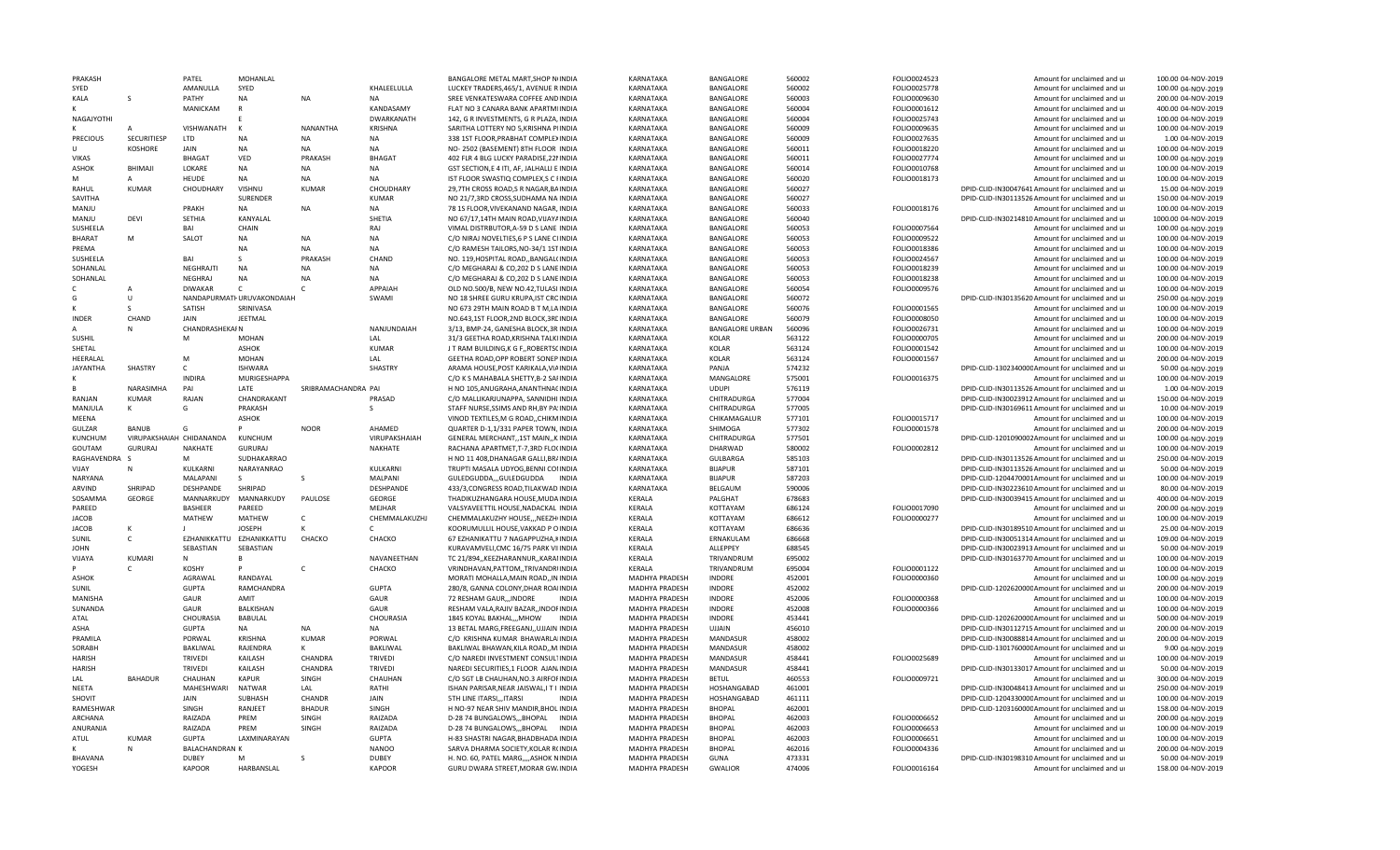| SANDHYA                 |                      | SHARMA                       | SATYANARAYAN           |                   | SHARMA          | C/O SRI S.N.SHARMA, PRECIDENT DIINDIA                                        | MADHYA PRADESH             | <b>MORFNA</b>                  | 476001           | FOLIO0016473 | Amount for unclaimed and ur                               | 100.00 04-NOV-2019                       |
|-------------------------|----------------------|------------------------------|------------------------|-------------------|-----------------|------------------------------------------------------------------------------|----------------------------|--------------------------------|------------------|--------------|-----------------------------------------------------------|------------------------------------------|
| PIYUSH                  |                      | CHAUDHARI                    | NARAYAN                |                   |                 | GUPTAJI'S HOUSE, 234, BADBAN, , CHINDIA                                      | MADHYA PRADESH             | CHHINDWARA                     | 480001           | FOLIO0027077 | Amount for unclaimed and ur                               | 100.00 04-NOV-2019                       |
| ARCHNA                  |                      | AGRAWAL                      | KRISHNAMURARI          |                   | AGRAWAL         | C/O KRISHNA ALUMINIUM INDUSTIINDIA                                           | MADHYA PRADESH             | <b>JABALPUR</b>                | 483501           | FOLIO0005464 | Amount for unclaimed and ur                               | 100.00 04-NOV-2019                       |
| SURENDRA                |                      | SINGH                        | IAI                    |                   | SINGH           | M P NAGAR, SECTOR-02, MUKHTIYAIINDIA                                         | MADHYA PRADESH             | SATNA                          | 485001           |              | DPID-CLID-IN30155721 Amount for unclaimed and ur          | 100.00 04-NOV-2019                       |
| SANJAY                  |                      | SONI                         | SHYAM                  | SUNDER            | SONI            | TETHWAR PARA CHOWK,,,RAJNANLINDIA                                            | MADHYA PRADESH             | RAJNANDGAON                    | 491441           |              | DPID-CLID-120118020CAmount for unclaimed and ur           | 100.00 04-NOV-2019                       |
| ABDUL                   |                      | GAFFAR                       | YUSUF                  |                   | <b>BHAI</b>     | C/O NEW DIAMOND BACKERY, SANJINDIA                                           | MADHYA PRADESH             | RAIPUR                         | 492001           | FOLIO0005112 | Amount for unclaimed and ur                               | 100.00 04-NOV-2019                       |
| MAMTA                   |                      | AGRAWAL                      | NARENDRA               |                   | AGRAWAL         | 223 NEAR IMDADI GODOWN, BAIJN INDIA                                          | MADHYA PRADESH             | RAIPUR                         | 492001           |              | DPID-CLID-IN30133018 Amount for unclaimed and ur          | 1.00 04-NOV-2019                         |
|                         | <sub>S</sub>         | JUNEJA                       | <b>INDERSINGH</b>      |                   | <b>JUNEIA</b>   | BEHIND RAMGULAM BUILDING.NE/INDIA                                            | MADHYA PRADESH             | <b>RAIPUR</b>                  | 492009           |              | DPID-CLID-IN30015910 Amount for unclaimed and ur          | 200.00 04-NOV-2019                       |
| RAM                     | LAL                  | SHRIVASTAVA                  | LATE                   | <b>ASHRAFILAL</b> | SHRIVASTAVA     | HNO Y 250, KOTA,, RAIPUR<br><b>INDIA</b>                                     | MADHYA PRADESH             | RAIPUR                         | 492010           | FOLIO0005123 | Amount for unclaimed and ur                               | 100.00 04-NOV-2019                       |
| VINOD                   | <b>KUMAR</b>         | PORWAL                       | SHANTI                 | LALJI             | PORWAL          | C\O KAMAL JAIN, ROOM NO.39, 2NEINDIA                                         | MAHARASHTRA                | <b>MUMBAI</b>                  | 400002           | FOLIO0006037 | Amount for unclaimed and ur                               | 1.00 04-NOV-2019                         |
| <b>UGAMRAI</b>          | $\mathsf{v}$         | <b>JAIN</b>                  | VAKTAVARMAL            |                   |                 | 108/116 VITHAL WADI, IST FLOOR R INDIA                                       | MAHARASHTRA                | MUMBAI                         | 400002           | FOLIO0014791 | Amount for unclaimed and ur                               | 100.00 04-NOV-2019                       |
| SIDHRAJ                 | HAMIRMAL             | <b>BAFNA</b>                 | <b>HAMIRMAL</b>        | KARAMCHAND        | <b>BAFNA</b>    | ROOM NO 16 2MD FLOOR GURUKUINDIA                                             | MAHARASHTRA                | <b>MUMBAI</b>                  | 400002           | FOLIO0016605 | Amount for unclaimed and u                                | 100.00 04-NOV-2019                       |
| PANKAJ                  | HIRALAL              | <b>SHAH</b>                  | <b>HIRA</b>            |                   | LAL             | INDUSTRIAL CORPORATION, 8/B 1S INDIA                                         | MAHARASHTRA                | <b>MUMBAI</b>                  | 400003           | FOLIO0025424 | Amount for unclaimed and ur                               | 100.00 04-NOV-2019                       |
| SHYLA                   | ANNU                 | MATHEW                       | <b>JACOB</b>           |                   | MATHEW          | 11, KARTIKEYA NOFRA, NAVY NAGAIINDIA                                         | MAHARASHTRA                | <b>MUMBAI</b>                  | 400005           | FOLIO0024613 | Amount for unclaimed and ur                               | 100.00 04-NOV-2019                       |
| RAJEEV                  | K                    | AGARWAL                      | K                      | LG                | AGARWAL         | 53, 'SUNITA', 9TH FLOOR, CUFFE PAIINDIA                                      | MAHARASHTRA                | <b>MUMBAI</b>                  | 400005           | FOLIO0025142 | Amount for unclaimed and ur                               | 400.00 04-NOV-2019                       |
| <b>JANKI</b>            | LAL                  | <b>KABRA</b>                 | GOKUL                  | CHAND             | KABRA           | JEEVAN VIHAR, GRD. FLOOR, FLAT N(INDIA                                       | MAHARASHTRA                | <b>MUMBAI</b>                  | 400006           | FOLIO0017584 | Amount for unclaimed and ur                               | 150.00 04-NOV-2019                       |
| <b>NALIN</b>            | PURSHOTTAMDA POOJARA |                              | <b>PURSHOTTAMDAS</b>   |                   | POOJARA         | 43, KAMAL, 69, WALKESHWAR ROAIINDIA                                          | MAHARASHTRA                | <b>MUMBAI</b>                  | 400006           |              | DPID-CLID-IN30216410 Amount for unclaimed and ur          | 100.00 04-NOV-2019                       |
| <b>DINESH</b>           | <b>HIRJI</b>         | GALA                         | HIRJI                  |                   | GALA            | 339 RAJESH BLDG 2ND/77,OPP LANINDIA                                          | MAHARASHTRA                | MUMBAI                         | 400007           | FOLIO0004795 | Amount for unclaimed and ur                               | 100.00 04-NOV-2019                       |
|                         |                      | SALVI                        | $\mathbf{N}$           | G                 | SALVI           | NAIGAON. NEW POLICE LINE.G/13. INDIA                                         | MAHARASHTRA                | <b>MUMBAI</b>                  | 400012           | FOLIO0010212 | Amount for unclaimed and u                                | 200.00 04-NOV-2019                       |
| MADHULIKA               |                      | <b>BOKIL</b>                 | SANJIV                 |                   | <b>BOKIL</b>    | 302, CONDOR GARDEN, TATA COLINDIA                                            | MAHARASHTRA                | <b>MUMBAI</b>                  | 400012           |              | DPID-CLID-IN30076510 Amount for unclaimed and ur          | 300.00 04-NOV-2019                       |
| MADANLAL                |                      | SURANA                       | RATANLAL               |                   | SURANA          | 9 KOYAJI CHAWL, G K ROAD NAIGO/INDIA                                         | MAHARASHTRA                | MUMBAI                         | 400014           | FOLIO0014761 | Amount for unclaimed and ur                               | 100.00 04-NOV-2019                       |
| <b>HARISH</b>           | SHIVDAS              | <b>SICKA</b>                 | SH                     | SHIVDASMOOLIEE    | <b>SICKA</b>    | 767-A, DR. GHANTI ROAD, PARASI COINDIA                                       | MAHARASHTRA                | <b>MUMBAI</b>                  | 400014           | FOLIO0017606 | Amount for unclaimed and ur                               | 100.00 04-NOV-2019                       |
| <b>KALPANA</b>          | P                    | <b>JAIN</b>                  | <b>NA</b>              | <b>NA</b>         | <b>NA</b>       | 3 MOHAN KUNT FIRST FLOOR, 68 JY INDIA                                        | MAHARASHTRA                | <b>MUMBAI</b>                  | 400014           | FOLIO0018622 | Amount for unclaimed and ur                               | 100.00 04-NOV-2019                       |
| KALPANA                 |                      | <b>JAIN</b>                  | <b>NA</b>              | <b>NA</b>         | <b>NA</b>       | 3 MOHAN KUNJ FIRST FLOOR, 68 JY(INDIA                                        | MAHARASHTRA                | <b>MUMBAI</b>                  | 400014           | FOLIO0018623 | Amount for unclaimed and ur                               | 100.00 04-NOV-2019                       |
| POPAT                   | LALS                 | JAIN                         | <b>NA</b>              | <b>NA</b>         | <b>NA</b>       | 3 MOHAN KUNJ FIRST FLOOR, 68 JY(INDIA                                        | MAHARASHTRA                | <b>MUMBAI</b>                  | 400014           | FOLIO0018628 | Amount for unclaimed and ur                               | 100.00 04-NOV-2019                       |
| SHARAD                  | $\mathsf{V}$         | <b>RAO</b>                   | A                      | NVENKAT           | <b>RAO</b>      | C/O SOUTHERN COUNTRIES FINAN(INDIA                                           | MAHARASHTRA                | <b>MUMBAI</b>                  | 400014           | FOLIO0025206 | Amount for unclaimed and ur                               | 200.00 04-NOV-2019                       |
| SHEHNAZ                 | IA                   | <b>KHAN</b>                  | <b>NA</b>              | <b>NA</b>         | NA              | 18 THAKUR NIWAS, JAMSHEDJI TAT/INDIA                                         | MAHARASHTRA                | MUMBAI                         | 400020           |              | DPID-CLID-IN30154916 Amount for unclaimed and ur          | 200.00 04-NOV-2019                       |
| <b>BALWANT</b>          | SINGH                | <b>KUMAR</b>                 | <b>NA</b>              | <b>NA</b>         | <b>NA</b>       | C/O R KABRA & CO CAS 515, TULSIA INDIA                                       | MAHARASHTRA                | MUMBAI                         | 400021           | FOLIO0024340 | Amount for unclaimed and ur                               | 2000.00 04-NOV-2019                      |
| VIJAYALAKSHM            |                      | L                            |                        |                   | RAMNATH         | 5/217 SHREE NIKETAN, MUMBAI TA INDIA                                         | MAHARASHTRA                | MUMBAI                         | 400022           | FOLIO0011281 | Amount for unclaimed and ur                               | 100.00 04-NOV-2019                       |
| <b>KETAN</b>            | <b>DEVCHAND</b>      | SHAH                         | <b>DEVCHAND</b>        | VALI              | SHAH            | 87/9 SHANKAR VILLA JAIN SOCIETY, INDIA                                       | <b>MAHARASHTRA</b>         | <b>MUMBAI</b>                  | 400022           | FOLIO0011478 | Amount for unclaimed and ur                               | 100.00 04-NOV-2019                       |
| PRAGNA                  | DEVCHAND             | SHAH                         | DEVCHAND               | <b>VALI</b>       | SHAH            | 87/9 SHANKAR VILLA JAIN SOCIETY, INDIA                                       | MAHARASHTRA                | MUMBAI                         | 400022           | FOLIO0011479 | Amount for unclaimed and ur                               | 100.00 04-NOV-2019                       |
| <b>JAYANT</b>           | DEVCHAND             | SHAH                         | DEVCHAND               | VALJI             | SHAH            | 87/9 SHANKAR VILLA JAIN SOCIETY, INDIA                                       | MAHARASHTRA                | <b>MUMBAI</b>                  | 400022           | FOLIO0011480 | Amount for unclaimed and ur                               | 100.00 04-NOV-2019                       |
| <b>JOSEPH</b>           |                      | QUADRAS                      | <b>NICHOLAS</b>        |                   | QUADRAS         | BANK OF BARODA, MAIN OFFICE NRINDIA                                          | MAHARASHTRA                | <b>MUMBAI</b>                  | 400023           | FOLIO0016862 | Amount for unclaimed and ur                               | 200.00 04-NOV-2019                       |
| MADHUKAR                |                      | SHFTH                        | CHIMANLAL              |                   |                 | SHOP NO.3, RAJABAHADUR MANSI(INDIA                                           | MAHARASHTRA                | MUMBAI                         | 400023           | FOLIO0024647 | Amount for unclaimed and ur                               | 500.00 04-NOV-2019                       |
| JEETENDRA               |                      | BHAVANANI                    | <b>JETHU</b>           |                   | BHAVNANI        | 3/1 NANIK NIWAS, WARDEN ROAD,, INDIA                                         | MAHARASHTRA                | MUMBAI                         | 400026           | FOLIO0005995 | Amount for unclaimed and ur                               | 100.00 04-NOV-2019                       |
| SUSHIL                  | KHETSHI              | SHAH                         | KHETSHI                | PADAMSHI          | SHAH            | 13 SMRUTI KUNJ 1ST FLOOR, 222 SEINDIA                                        | MAHARASHTRA                | MUMBAI                         | 400028           | FOLIO0011475 | Amount for unclaimed and ur                               | 200.00 04-NOV-2019                       |
| SHIV                    | <b>DUTTSINGH</b>     | <b>BHADORIA</b>              | SHYAM                  | SINGH             | <b>BHADORIA</b> | 84 ENTERPRISE 8TH FLOOR, FORJET INDIA                                        | <b>MAHARASHTRA</b>         | MUMBAI                         | 400036           | FOLIO0014659 | Amount for unclaimed and ur                               | 150.00 04-NOV-2019                       |
| <b>SEMIT</b>            | PHARMACAUTIC/ LTD    |                              | NΔ                     | NA                | <b>NA</b>       | SEMIT PHARMACAUTLCALS& CHEMINDIA                                             | MAHARASHTRA                | MUMBAI                         | 400039           | FOLIO0025328 | Amount for unclaimed and ur                               | 100.00 04-NOV-2019                       |
| <b>BABUSING</b>         | KEWALSING            | RATHOD                       | KEWALSING              |                   | RATHOD          | B-568, GOVT SERVANTS COLONY,, K INDIA                                        | MAHARASHTRA                | <b>MUMBAI</b>                  | 400051           |              | DPID-CLID-IN30226911 Amount for unclaimed and ur          | 25.00 04-NOV-2019                        |
| NEERAJ                  |                      | <b>JOSHI</b>                 | B                      | $\mathsf{C}$      | <b>JOSHI</b>    | E-304, ROYAL CLASSIC, NEW LINK RINDIA                                        | MAHARASHTRA                | MUMBAI                         | 400053           |              | DPID-CLID-IN30047642 Amount for unclaimed and ur          | 1000.00 04-NOV-2019                      |
| HASUMATI                | A                    | THAKER                       | ARVIND                 |                   | THAKER          | 4 SURYA SADAN 6TH ROAD T P S V, INDIA                                        | MAHARASHTRA                | <b>MUMBAI</b>                  | 400055           | FOLIO0011291 | Amount for unclaimed and ur                               | 200.00 04-NOV-2019                       |
| SALOCHINA               |                      | CHANDIRAMANI RAM             |                        |                   |                 | COOPER HOSPITAL STAFF QUARTERINDIA                                           | MAHARASHTRA                | <b>MUMBAI</b>                  | 400056           | FOLIO0004873 | Amount for unclaimed and ur                               | 200.00 04-NOV-2019                       |
| UDAY                    | <b>RAMESH</b>        | SHAH                         | RAMESH                 |                   | SHAH            | 41 GEETA, J P ROAD, ANDHERI WEST INDIA                                       | MAHARASHTRA                | <b>MUMBAI</b>                  | 400058           |              | DPID-CLID-IN30154916 Amount for unclaimed and ur          | 2.00 04-NOV-2019                         |
| SHREEJI                 | CAPITALANDFINALTD    |                              | SOHAN                  | LALI              | <b>KOGTA</b>    | 105, RASHMI TOWER, NEAR TO JAININDIA                                         | MAHARASHTRA                | MUMBAI                         | 400059           | FOLIO0024847 | Amount for unclaimed and ur                               | 300.00 04-NOV-2019                       |
| VIJAY                   | M                    | <b>MODI</b>                  | MAGANLAL               | -S                | <b>MODI</b>     | 11-VYAS BLDG KOTHARI, WADI RAMINDIA                                          | MAHARASHTRA                | MUMBAI                         | 400064           | FOLIO0014838 | Amount for unclaimed and ur                               | 100.00 04-NOV-2019                       |
| <b>KAVITA</b>           | $\mathsf{V}$         | MATALIA                      | VIJAY                  | M                 | MATALIA         | 11-VYAS BLDG KOTHARI WADI, RAMINDIA                                          | MAHARASHTRA                | <b>MUMBAI</b>                  | 400064           | FOLIO0014839 | Amount for unclaimed and ur                               | 100.00 04-NOV-2019                       |
| <b>NITIN</b>            |                      | GAIKWAD                      | <b>MANOHAR</b>         | <b>KASHIRAM</b>   | GAIKWAD         | A-3-622, LINK PALACE CHS, PANNAL INDIA                                       | MAHARASHTRA                | MUMBAI                         | 400064           |              | DPID-CLID-120218000CAmount for unclaimed and ur           | 5.00 04-NOV-2019                         |
| SHARAD                  |                      | KARVA                        | KALYANMAL              |                   | <b>KARVA</b>    | B-602. DWARKA APT., JAIN MANDIFINDIA                                         | MAHARASHTRA                | <b>MUMBAI</b>                  | 400066           | FOLIO0025086 | Amount for unclaimed and u                                | 100.00 04-NOV-2019                       |
| CHAND                   | RAKANT               | LAKHANI                      | BHAGUANJI              |                   | LAKHANI         | C/301 RAJKISHORE SOCIETY, MEURIHNDIA                                         | MAHARASHTRA                | <b>MUMBAI</b>                  | 400067           | FOLIO0017130 | Amount for unclaimed and ur                               | 200.00 04-NOV-2019                       |
| <b>BHADRESH</b>         | D                    | <b>GOHIL</b>                 | DAMJIBHAI              | R                 | <b>GOHIL</b>    | 4, MEHUL BLDG., IST.FLOOR,, OPP.A. INDIA                                     | MAHARASHTRA                | MUMBAI                         | 400067           | FOLIO0026956 | Amount for unclaimed and ur                               | 75.00 04-NOV-2019                        |
| KRISHNANAND             |                      | SHETTY                       | T                      | NAGAPPA           | SHETTY          | 1-61A SINDHI SOCIETY, CHEMBUR, , NINDIA                                      | MAHARASHTRA                | <b>MUMBAI</b>                  | 400071           | FOLIO0004830 | Amount for unclaimed and ur                               | 200.00 04-NOV-2019                       |
| MRUDULA                 | M                    | <b>DESAI</b>                 | <b>NA</b>              | <b>NA</b>         | <b>NA</b>       | RAGHUNATH NIWAS, GAVTHAN RO/INDIA                                            | MAHARASHTRA                | MUMBAI                         | 400071           | FOLIO0018543 | Amount for unclaimed and ur                               | 100.00 04-NOV-2019                       |
| <b>UMA</b>              | BHAGATRAJ            | SUHJANI                      | BHAGATRAJ              | К                 | SUHJANI         | 28, BASANT GARDEN BUNGALOW, INDIA                                            |                            | <b>MUMBAI</b>                  | 400071           |              | DPID-CLID-120342000CAmount for unclaimed and ur           | 25.00 04-NOV-2019                        |
| JAYARAMAKUMAR           |                      |                              | <b>NA</b>              | <b>NA</b>         | <b>NA</b>       | C/O BIGSHARE SERVICES PVT LTD,E INDIA                                        | MAHARASHTRA<br>MAHARASHTRA | <b>MUMBAI</b>                  | 400072           | FOLIO0027343 | Amount for unclaimed and ur                               | 500.00 04-NOV-2019                       |
| <b>DINABEN</b>          | HARKISANDAS          | PAREKH                       | HARKISANDAS            | T                 | PARFKH          | LAGDIWALA ESTATE HINGWALA LAIINDIA                                           | MAHARASHTRA                | <b>MUMBAI</b>                  | 400077           | FOLIO0011428 | Amount for unclaimed and ur                               | 200.00 04-NOV-2019                       |
| <b>MAHENDRA</b>         | MANSUKHLAL           | <b>DESAI</b>                 | MANSUKHLAL             |                   | <b>DESAI</b>    | 91/2, SHASHI PRABHA, GARODIA NAINDIA                                         | MAHARASHTRA                | <b>MUMBAI</b>                  | 400077           | FOLIO0024608 | Amount for unclaimed and u                                | 100.00 04-NOV-2019                       |
|                         | D                    | KUNDAF                       | D                      | A                 |                 |                                                                              |                            | MUMBAI                         |                  | FOLIO0025745 |                                                           |                                          |
| <b>SURESH</b><br>MUKUND |                      | <b>ASHAR</b>                 | PRAGJI                 |                   | <b>KUNDAR</b>   | NAGAPPA CHAWL, OPP. BANK OF BINDIA                                           | MAHARASHTRA                | MUMBAI                         | 400078<br>400086 | FOLIO0011320 | Amount for unclaimed and ur                               | 100.00 04-NOV-2019<br>100.00 04-NOV-2019 |
| RASIKLAL                |                      | DHAMI                        | <b>NA</b>              | <b>NA</b>         | <b>NA</b>       | C/O AWAZ CO 48-A M G ROAD, GHAINDIA<br>B/7JAWAN NAGAR 4TH FLOOR, OPP INDIA   | MAHARASHTRA<br>MAHARASHTRA | <b>MUMBAI</b>                  | 400092           | FOLIO0014811 | Amount for unclaimed and ur<br>Amount for unclaimed and u | 58.00 04-NOV-2019                        |
| <b>ACHARYA</b>          | MAHENDRA             | PRASAD                       | REVABHAI               |                   |                 | 18/B NAND BHUVAN M C ROAD OP INDIA                                           |                            | <b>MUMBAI</b>                  | 400093           |              |                                                           |                                          |
| v                       | M                    |                              |                        |                   | MATHAI          |                                                                              | MAHARASHTRA                |                                |                  | FOLIO0014825 | Amount for unclaimed and ur                               | 100.00 04-NOV-2019                       |
|                         |                      | <b>ELIAS</b>                 | V                      |                   |                 | B 1 KARUNA PARK, 137 M V ROAD, AINDIA                                        | MAHARASHTRA                | <b>MUMBAI</b>                  | 400093           | FOLIO0015907 | Amount for unclaimed and ur                               | 200.00 04-NOV-2019                       |
| AJITHA<br>ANITHA        |                      | <b>ELIAS</b><br><b>ELIAS</b> | $\vee$<br>$\mathsf{V}$ | M<br>M            | <b>ELIAS</b>    | B 1 KARUNA PARK, 137 M V ROAD, AINDIA<br>B 1 KARUNA PARK.137 M V ROAD.AINDIA | MAHARASHTRA                | <b>MUMBAI</b><br><b>MUMBAI</b> | 400093           | FOLIO0015908 | Amount for unclaimed and ur                               | 200.00 04-NOV-2019<br>200.00 04-NOV-2019 |
|                         |                      |                              |                        |                   | <b>ELIAS</b>    |                                                                              | MAHARASHTRA                |                                | 400093           | FOLIO0015909 | Amount for unclaimed and ur                               |                                          |
| HIMANSHU                |                      | <b>GUPTA</b>                 | CHANDRA                |                   | PRAKASH         | B/8 RANJANI BARC COLONY 1ST FL(INDIA                                         | MAHARASHTRA                | MUMBAI                         | 400094           |              | DPID-CLID-IN30154916 Amount for unclaimed and ur          | 300.00 04-NOV-2019                       |
| <b>SUBHASH</b>          | R                    | SAWANI                       | RAJARAM                | PANDURANG         | SAWANT          | 91 ROHINI MAHIENDRA NAGAR, HA INDIA                                          | MAHARASHTRA                | MUMBAI                         | 400097           | FOLIO0002554 | Amount for unclaimed and ur                               | 100.00 04-NOV-2019                       |
| <b>DINESH</b>           |                      | <b>SHAH</b>                  | JESINGLAL              |                   |                 | 12/3, GAUSHALA BUILDING, GAUSH INDIA                                         | MAHARASHTRA                | MUMBAI                         | 400097           | FOLIO0025712 | Amount for unclaimed and ur                               | 100.00 04-NOV-2019                       |
| RAVI                    |                      | <b>JAIN</b>                  | <b>NA</b>              | <b>NA</b>         | <b>NA</b>       | FLAT NO 14, IST FLOOR, BLDG NO AINDIA                                        | MAHARASHTRA                | MUMBAI                         | 400097           |              | DPID-CLID-IN30154918 Amount for unclaimed and ur          | 170.00 04-NOV-2019                       |
| <b>KANNAN</b>           |                      | PARAMASIVAM                  | PARAMASIVAM            |                   |                 | A-4/13 NABARD NAGAR, THAKUR C(INDIA                                          | MAHARASHTRA                | MUMBAI                         | 400101           | FOLIO0005947 | Amount for unclaimed and ur                               | 100.00 04-NOV-2019                       |
| GARGI                   |                      | SACHDEVA                     | PARMA                  | <b>NAND</b>       | SACHDEVA        | 6D, 402, ALICA NAGAR, LOKHANDVINDIA                                          | MAHARASHTRA                | <b>MUMBAI</b>                  | 400101           | FOLIO0025695 | Amount for unclaimed and ur                               | 100.00 04-NOV-2019                       |
| SHWETA                  |                      | <b>OSTWAL</b>                | SUSHIL                 | KUMAR             | SAND            | FLAT NO B-404 VASANT SMRUTI,90 INDIA                                         | MAHARASHTRA                | <b>MUMBAI</b>                  | 400101           |              | DPID-CLID-1201090004Amount for unclaimed and ur           | 62.00 04-NOV-2019                        |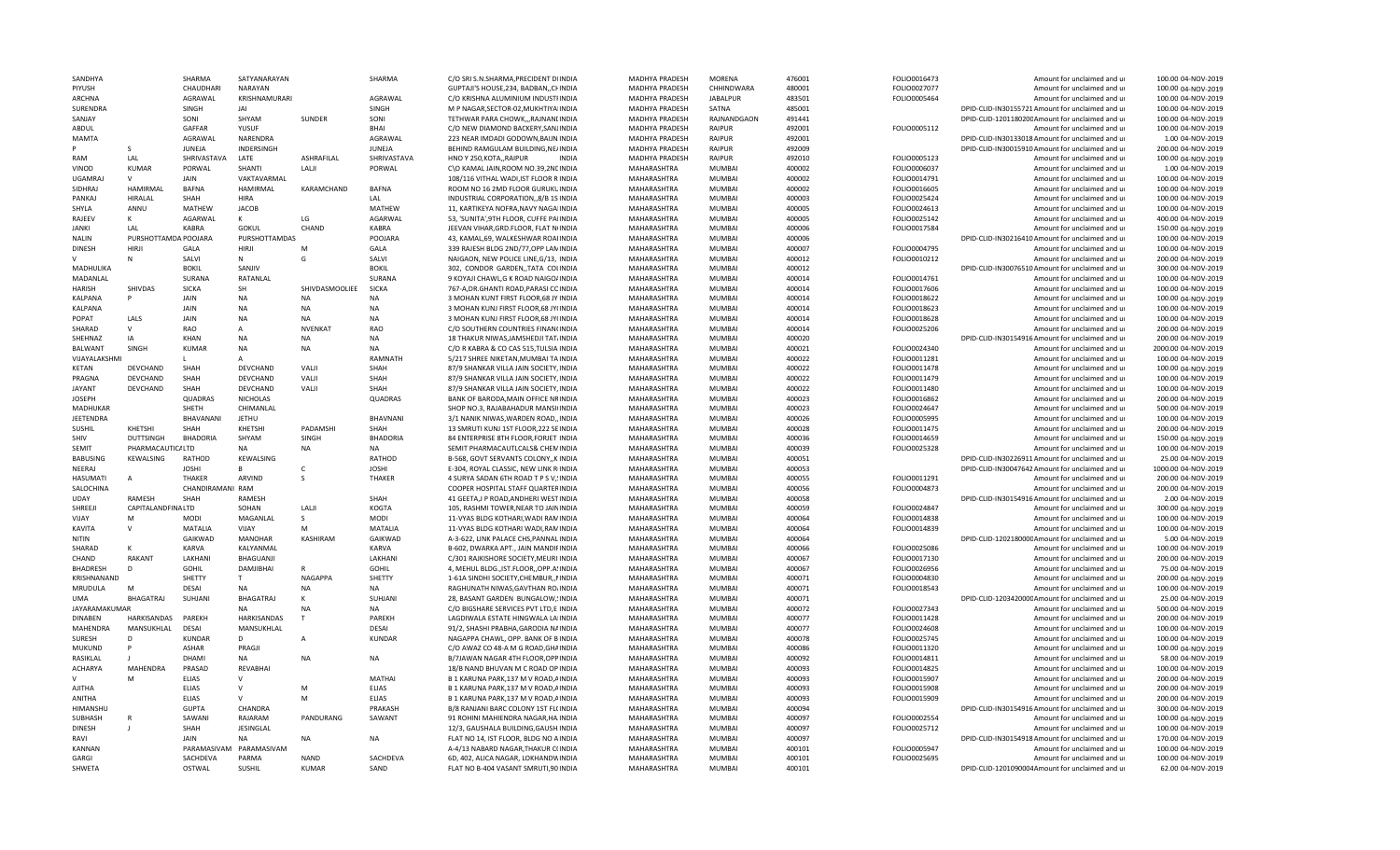| ANIL               |                      | <b>SHINDF</b>    | BANDOPANI              |                        | SHINDE           | C6-9 O-4 SECTOR NO 6,CBD KONKA INDIA                                             | MAHARASHTRA            | THANE              | 400615           | FOLIO0004781 | Amount for unclaimed and ur                                                    | 200.00 04-NOV-2019                       |
|--------------------|----------------------|------------------|------------------------|------------------------|------------------|----------------------------------------------------------------------------------|------------------------|--------------------|------------------|--------------|--------------------------------------------------------------------------------|------------------------------------------|
| <b>GURMUKH</b>     | К                    | <b>WADHWANI</b>  | KISHINDAR              | $\mathsf{R}$           | WADHWANI         | B/208. JAI LAXMI CO-OP-HSG-SOC LINDIA                                            | MAHARASHTRA            | <b>THANE</b>       | 401105           | FOLIO0026415 | Amount for unclaimed and ur                                                    | 100.00 04-NOV-2019                       |
| <b>JATIN</b>       | <b>MAHFSH</b>        | PAREKH           | MAHESH                 |                        | PAREKH           | JIVDANI ROAD KRISHNA KUNJ,1ST FINDIA                                             | MAHARASHTRA            | <b>THANE</b>       | 401303           | FOLIO0014754 | Amount for unclaimed and ur                                                    | 100.00 04-NOV-2019                       |
| ABHIJFFT           | <b>BHAURAO</b>       | SARASWAT         | <b>BHAURAO</b>         |                        |                  | B/2/104 MAHENDRA PARK, BOISAR, INDIA                                             | MAHARASHTRA            | <b>THANE</b>       | 401501           |              | DPID-CLID-IN30154915 Amount for unclaimed and ur                               | 150.00 04-NOV-2019                       |
| SATISH             | GORAKHNATH           | KHESE            | GORAKHNATH             | RAMBHAU                | KHESE            | 274 SHUKRAWARPETH, NEAR CHINCINDIA                                               | MAHARASHTRA            | PUNE               | 411002           | FOLIO0010012 | Amount for unclaimed and ur                                                    | 100.00 04-NOV-2019                       |
| VRUSHALI           | SATISH               | <b>KHESE</b>     | NΔ                     | N <sub>A</sub>         | <b>NA</b>        | 154 SHUKRAWAR PETH, NEAR CHIN INDIA                                              | MAHARASHTRA            | PUNE               | 411002           | FOLIO0019090 | Amount for unclaimed and ur                                                    | 100.00 04-NOV-2019                       |
| <b>KRISHNA</b>     |                      | CHOUDHARI        | LATE                   | SUNILKANTI             | CHOUDHARI        | RADON-504, 5TH FLOOR, ZIRCON SIINDIA                                             | MAHARASHTRA            | PUNE               | 411014           |              | DPID-CLID-1201090001Amount for unclaimed and ur                                | 1000.00 04-NOV-2019                      |
| <b>INDER</b>       |                      | SINGH            | <b>BADLU</b>           |                        | RAM              | OC 3 BN, NATIONAL DEFENCE ACALINDIA                                              | MAHARASHTRA            | PUNE               | 411023           | FOLIO0015666 | Amount for unclaimed and ur                                                    | 100.00 04-NOV-2019                       |
| DHONDU             | <b>BABAN</b>         | <b>SURGUDE</b>   | <b>BABAN</b>           | RAMCHANDRA             | SURGUDE          | ABHIRUCHI KIRTINAGAR, NEW SANCINDIA                                              | MAHARASHTRA            | PUNF               | 411027           | FOLIO0001896 | Amount for unclaimed and ur                                                    | 200.00 04-NOV-2019                       |
| CHANDRAKALA        | DHONDU               | <b>SURGUDE</b>   | DHONDU                 | <b>BABAN</b>           | <b>SURGUDE</b>   | ABHIRUCHI KIRTINAGAR, NEW SANCINDIA                                              | MAHARASHTRA            | PUNE               | 411027           | FOLIO0001897 | Amount for unclaimed and ur                                                    | 200.00 04-NOV-2019                       |
| NAVALMAL           |                      | JAIN             | NAVALMAI               | NATHMAL                | JAIN             | 84 NEW TIMBER MARKET, ,, PUNE INDIA                                              | MAHARASHTRA            | <b>PUNE</b>        | 411042           | FOLIO0001895 | Amount for unclaimed and ur                                                    | 300.00 04-NOV-2019                       |
| NEETU              |                      | <b>MORE</b>      | LAXMAN                 | TULSHIRAM              | SALUNKE          | 524 BHAVANI PETH.HARKANAGAR.IINDIA                                               | <b>MAHARASHTRA</b>     | PUNE               | 411042           |              | DPID-CLID-IN30051316 Amount for unclaimed and ur                               | 5.00 04-NOV-2019                         |
|                    |                      |                  |                        |                        |                  |                                                                                  |                        |                    |                  |              |                                                                                |                                          |
| <b>RFKHA</b>       | PRAFULLA             | <b>JADHAV</b>    | PRAFULLA               | VISHNUPANT             | <b>JADHAV</b>    | MANAV MANDIR HOUSING COMPLINDIA                                                  | <b>MAHARASHTRA</b>     | PUNF               | 411043           | FOLIO0010003 | Amount for unclaimed and u                                                     | 100.00 04-NOV-2019                       |
| SAMBAIL            |                      | <b>SHINDF</b>    | <b>BABURAO</b>         |                        | SHINDE           | 47, HARI PRASAD APPT., VITTHALW INDIA                                            | MAHARASHTRA            | PUNF               | 411051           | FOLIO0011400 | Amount for unclaimed and ur                                                    | 100.00 04-NOV-2019                       |
| SUSHILKUMAR        | SUBHASHLAL           | GUNDECHA         | SUBHASHLAL             | SHIVLAL                | GUNDECHA         | A/P ALEFATA, TAL JUNNAR, , PUNE INDIA                                            | MAHARASHTRA            | PUNF               | 412411           |              | DPID-CLID-IN30177414 Amount for unclaimed and ur                               | 60.00 04-NOV-2019                        |
| MAHENDRA           | GULABCHANDJI MALPANI |                  | <b>GULABCHAND</b>      | ZUMBERLALJI            | MALPANI          | NEAR KALIKA DEVI MANDIR, AUSA IINDIA                                             | MAHARASHTRA            | LATUR              | 413512           |              | DPID-CLID-120447000CAmount for unclaimed and ur                                | 200.00 04-NOV-2019                       |
| <b>SUSHILA</b>     |                      | PATEKAR          | MADHUKAR               |                        | PATEKAR          | 852 VITTHAL BHUVAN, BAGADPATTIINDIA                                              | MAHARASHTRA            | AHMEDNAGAR         | 414001           | FOLIO0010010 | Amount for unclaimed and ur                                                    | 1.00 04-NOV-2019                         |
| <b>VIVEK</b>       | DATTATRAYA           | DHARM            | DATTATRAYA             |                        | DHARM            | D-31/99, RAMKRUSHNA COLONY,, IINDIA                                              | MAHARASHTRA            | AHMEDNAGAR         | 414001           |              | DPID-CLID-120113000CAmount for unclaimed and ur                                | 200.00 04-NOV-2019                       |
| SANDEEP            | RAMESHLAL            | <b>BORA</b>      | RAMESHLAL              |                        | <b>BORA</b>      | PLOT NO. P/3,, MIDC,, AHMEDNAGA INDIA                                            | MAHARASHTRA            | AHMEDNAGAR         | 414111           |              | DPID-CLID-130234000CAmount for unclaimed and ur                                | 100.00 04-NOV-2019                       |
| <b>NILFSH</b>      | SHIVPRASADANA MANE   |                  | ANANDRAO               |                        |                  | 89, YADOGOPAL PETH, SAMARTH M/INDIA                                              | MAHARASHTRA            | SATARA             | 415002           |              | DPID-CLID-120361000CAmount for unclaimed and ur                                | 1.00 04-NOV-2019                         |
| <b>SUMITRADEVI</b> | SHANTILAL            | DHOOT            | NARAYAN                | <b>LALPARTHVIRA</b>    | MUNDA            | WARD NO.14, VASANT COLONY, ICH. INDIA                                            | MAHARASHTRA            | SATARA             | 415116           |              | DPID-CLID-120247000CAmount for unclaimed and ur                                | 1500.00 04-NOV-2019                      |
| <b>MUKESH</b>      | <b>TOKARSHI</b>      | SHAH             | <b>TOKARSHI</b>        | LAKHAMSHI              | SHAH             | A/2/4, RATANSHI NAGAR,,,,SANGLI INDIA                                            | MAHARASHTRA            | SANGLI             | 416416           |              | DPID-CLID-120109190CAmount for unclaimed and ur                                | 300.00 04-NOV-2019                       |
| RAIU               |                      | <b>ASRANI</b>    | JETHANAND              |                        | <b>ASRANI</b>    | BK NO 660 A/12.ULHASNAGAR.DISTINDIA                                              | MAHARASHTRA            | <b>THANE</b>       | 421002           | FOLIO0015872 | Amount for unclaimed and u                                                     | 100.00 04-NOV-2019                       |
| <b>BHARAT</b>      | D                    | <b>KHAIRNAR</b>  | D                      | ĸ                      | <b>KHAIRNAR</b>  | 8 LAXMAN ZULLA BLDG BHOIR WALINDIA                                               | MAHARASHTRA            | <b>THANE</b>       | 421202           |              | DPID-CLID-120360000C Amount for unclaimed and ur                               | 5.00 04-NOV-2019                         |
| DAYANAND           |                      | KAMAT            |                        | <b>AP</b>              | KAMAT            | 5, MANGALDEEP APPTS., PLOT NO.1INDIA                                             | MAHARASHTRA            | <b>THANE</b>       | 421501           | FOLIO0024488 | Amount for unclaimed and ur                                                    | 200.00 04-NOV-2019                       |
| MILIND             | DHANRAI              | PATIL            | <b>DHANRAJ</b>         |                        | PATIL            | 36, GEETANJALI,, GANGAPUR ROAD, INDIA                                            | MAHARASHTRA            | <b>NASHIK</b>      | 422005           |              | DPID-CLID-120109070CAmount for unclaimed and ur                                | 1.00 04-NOV-2019                         |
| <b>VIDYA</b>       | <b>RHIJSHAN</b>      | <b>THUKRAL</b>   |                        | <b>KRISHAN</b>         |                  |                                                                                  |                        | <b>NASHIK</b>      | 422221           |              | DPID-CLID-IN30039412 Amount for unclaimed and ur                               |                                          |
|                    |                      |                  | LILA                   |                        | THUKRAL          | KENDRIYA VIDYALAYA AFS OJHAR,,, INDIA                                            | MAHARASHTRA            |                    |                  |              |                                                                                | 25.00 04-NOV-2019                        |
| <b>MEERA</b>       | SHRIPATRAO           | ADMANE           | SHRIPATRAO             | к                      | ADMANE           | SWATANTRAY CHOWK,,,SANGAMN INDIA                                                 | MAHARASHTRA            | AHMEDNAGAR         | 422605           |              | DPID-CLID-120335000CAmount for unclaimed and ur                                | 200.00 04-NOV-2019                       |
| <b>DIGAMBER</b>    | SUGANDHARAO DESHMUKH |                  | SUGANDHA               |                        | RAO              | AP DHANDARFAL BR, SANGAMNER, INDIA                                               | MAHARASHTRA            | AHMEDNAGAR         | 422605           |              | DPID-CLID-120335000CAmount for unclaimed and ur                                | 400.00 04-NOV-2019                       |
| ASHOKKUMAR         | RAMNIWAS             | DHOOT            | RAMNIWAS               |                        | DHOOT            | SHOP NO 185 JILHA PETH, NEAR BHIINDIA                                            | MAHARASHTRA            | <b>JALGAON</b>     | 425001           |              | DPID-CLID-IN30047642 Amount for unclaimed and ur                               | 200.00 04-NOV-2019                       |
| <b>NFHA</b>        | RADHESHYAM           | KOGITA           | RADHESHYAM             |                        |                  | 172 KOGTA NIVAS, VISANJI NAGAR,, INDIA                                           | MAHARASHTRA            | <b>JALGAON</b>     | 425001           |              | DPID-CLID-1203320001Amount for unclaimed and ur                                | 1000.00 04-NOV-2019                      |
| <b>SMITA</b>       | <b>BABURAO</b>       | SHINDE           | <b>BABURAO</b>         | RAMBHAU                | SHINDE           | EKTA APT ULKANAGARI, AURANGABINDIA                                               | MAHARASHTRA            | AURANGABAD         | 431001           |              | DPID-CLID-IN30226914 Amount for unclaimed and ur                               | 50.00 04-NOV-2019                        |
| SATISH             | BADRINARAYAN MANTRI  |                  | BADRINARAYAN           |                        | <b>MANTRI</b>    | PLOT NO 3 INDRAPRASHTH, NEAR ININDIA                                             | MAHARASHTRA            | AURANGABAD         | 431005           |              | DPID-CLID-IN30028010 Amount for unclaimed and ur                               | 50.00 04-NOV-2019                        |
| <b>SUNITA</b>      | RAMESHWAR            | MUNDADA          | MADANLAL               | <b>BHAGCHAND</b>       | LATHI            | SURAJ SAKLECHA NAGAR.BHOKARDINDIA                                                | MAHARASHTRA            | <b>JALGAON</b>     | 431203           |              | DPID-CLID-IN30177410 Amount for unclaimed and ur                               | 200.00 04-NOV-2019                       |
| MADHUKAR           |                      | <b>MOTEWAR</b>   | VITHALRAO              |                        | MOTEWAR          | HOUSE NO 1 1 1029, NANDED HOUSINDIA                                              | MAHARASHTRA            | NANDED             | 431605           |              | DPID-CLID-IN30021410 Amount for unclaimed and ur                               | 100.00 04-NOV-2019                       |
| MADHU              | SUDAN                | PATHAK           | <b>BHIM</b>            | SAIN                   | PATHAK           | D/1/8, W.C.L. COLONY, COAL ESTATINDIA                                            | MAHARASHTRA            | NAGPUR             | 440001           |              | DPID-CLID-120113000CAmount for unclaimed and ur                                | 100.00 04-NOV-2019                       |
| SHASHIKANT         | DONGARMAL            | SHARMA           | DONGARMAL              |                        |                  | 230 RAMNAGAR, , NAGPUR<br><b>INDIA</b>                                           | MAHARASHTRA            | BHANDARA           | 440010           |              | DPID-CLID-IN30047640 Amount for unclaimed and ur                               | 300.00 04-NOV-2019                       |
| <b>RFKHA</b>       | <b>VIKAS</b>         | <b>DUBEWAR</b>   | <b>VIKAS</b>           |                        | <b>DUBEWAR</b>   | GOPAL NAGAR, SECOND BUS STOP,, INDIA                                             | MAHARASHTRA            | <b>BHANDARA</b>    | 440022           |              | DPID-CLID-120186000CAmount for unclaimed and ur                                | 50.00 04-NOV-2019                        |
| <b>JAYESH</b>      | RAJKUMARJI           | KOTHARI          | RAJKUMARJI             |                        | <b>KOTHARI</b>   | GORAKSHAN ROAD,,,,AKOLA<br><b>INDIA</b>                                          | MAHARASHTRA            | AKOLA              | 444001           |              | DPID-CLID-130231000CAmount for unclaimed and ur                                | 25.00 04-NOV-2019                        |
| SHASHIKANT         | GANGADHAR            | MOHOD            | GANGADHAR              | PANJABRAO              | MOHOD            | F 1 CHAKRADHAR APPT, SHAKAR NAINDIA                                              | MAHARASHTRA            | AKOLA              | 444005           |              | DPID-CLID-IN30177410 Amount for unclaimed and ur                               | 50.00 04-NOV-2019                        |
| BHAGYASHREE        | PRASHANT             | WANKHADE         | PRASHANT               | <b>DEVIDAS</b>         | WANKHADE         | HIWAR KHED ROAD,,,AKOT<br><b>INDIA</b>                                           | MAHARASHTRA            | AKOLA              | 444101           |              | DPID-CLID-120289000CAmount for unclaimed and ur                                | 100.00 04-NOV-2019                       |
| SATISH             | P                    | <b>JALIT</b>     | PUNDLIKRAO             | SHANKARRAO             | JALIT            | AT/PO,, PRERNA COLONY,, RADHA NINDIA                                             | MAHARASHTRA            | <b>AMRAOTI</b>     | 444603           |              | DPID-CLID-120390000C Amount for unclaimed and ur                               | 15.00 04-NOV-2019                        |
| <b>KISHOR</b>      | A                    | <b>DAKSINI</b>   | ANAND                  |                        | <b>DAKSINI</b>   | 'ASHRAY' BALAJI PLOT, PANNALAL NINDIA                                            | MAHARASHTRA            | <b>AMRAOTI</b>     | 444605           | FOLIO0025099 | Amount for unclaimed and ur                                                    | 100.00 04-NOV-2019                       |
| SAROJIN            |                      | <b>MISHRA</b>    | SATYABADI              |                        |                  |                                                                                  | ORISSA                 | <b>BHUBNESHWAR</b> |                  | FOLIO0007522 |                                                                                |                                          |
|                    |                      |                  |                        |                        | <b>MISHRA</b>    | PLOT NO 344 A, BHUBANESWAR, ORINDIA                                              |                        |                    | 751002           |              | Amount for unclaimed and ur                                                    | 200.00 04-NOV-2019                       |
| KUSUM              |                      | <b>RUDANI</b>    | CHUNI                  | LAL                    | <b>RUDANI</b>    | C/O BHARAT TIMBER CO.VIVEKANA INDIA                                              | ORISSA                 | <b>BALASORE</b>    | 756001           | FOLIO0000654 | Amount for unclaimed and u                                                     | 200.00 04-NOV-2019                       |
| DULIP              | KIIMAR               | PATEL            | NATHUBHAI              |                        | PATEL            | C/O BHARAT TIMBER CO.VIVEKANAINDIA                                               | ORISSA                 | <b>BALASORE</b>    | 756001           | FOLIO0007525 | Amount for unclaimed and ur                                                    | 200.00 04-NOV-2019                       |
| VASANT             | <b>KUMAR</b>         | POKAR            | MULAJI                 | BHAI                   | <b>POKAR</b>     | C/O BHARAT TIMBER CO, VIVEKANA INDIA                                             | ORISSA                 | <b>BALASORE</b>    | 756001           | FOLIO0007526 | Amount for unclaimed and ur                                                    | 200.00 04-NOV-2019                       |
| PRADYUMNA          | <b>KUMAR</b>         | SAHU             | ABADHUTA               |                        | SAHU             | STATE BANK OF INDIA, ANGUL ORIS: INDIA                                           | ORISSA                 | DHENKANAL          | 759122           | FOLIO0007532 | Amount for unclaimed and ur                                                    | 150.00 04-NOV-2019                       |
| <b>DEVINDER</b>    | PALSINGH             | <b>TOOR</b>      | $\mathcal{S}$          | GURDEV                 | SINGH            | 582 JAWADI KALAN, LUDHIANA, , PUIINDIA                                           | PUNJAB                 | LUDHIANA           | 141002           |              | DPID-CLID-IN30114310 Amount for unclaimed and ur                               | 200.00 04-NOV-2019                       |
| NARESH             | <b>KUMAR</b>         | SHARMA           | DEVI                   | CHAND                  | SHARMA           | B-II 2009/4 MULKH RAJ STREET, SHIVINDIA                                          | PUNJAB                 | <b>LUDHIANA</b>    | 141008           | FOLIO0002245 | Amount for unclaimed and ur                                                    | 200.00 04-NOV-2019                       |
| SUMAN              |                      | LATA             | NARINDER               |                        | SINGLA           | W/O NARINDER SINGLA, VPO,, BILASINDIA                                            | PUNJAB                 | <b>FEROZEPUR</b>   | 142039           | FOLIO0015832 | Amount for unclaimed and ur                                                    | 100.00 04-NOV-2019                       |
| PARAMIIT           |                      | SINGH            | <b>SURJIT</b>          |                        | SINGH            | JEETVILLA STREETAMRITSAR<br><b>INDIA</b>                                         | PUNJAB                 | AMRITSAR           | 143001           | FOLIO0010242 | Amount for unclaimed and u                                                     | 200.00 04-NOV-2019                       |
| <b>KRISHNA</b>     |                      | AGGARWAL         | <b>MOHINDER</b>        |                        | PAL              | 12 A, FRIENDS MARKET BECO COMPINDIA                                              | PUNJAB                 | GURDASPUR          | 143505           |              | DPID-CLID-IN30114310 Amount for unclaimed and ur                               | 100.00 04-NOV-2019                       |
| <b>SUNIL</b>       |                      | SONI             | KAMAL                  | <b>NARAYAN</b>         | CHOUDHARI        | H.NO.FM-244,, MODEL HOUSE,, JAL/INDIA                                            | PUNJAB                 | <b>JALANDHAR</b>   | 144003           | FOLIO0005041 | Amount for unclaimed and ur                                                    | 100.00 04-NOV-2019                       |
| <b>SURJIT</b>      | SINGE                | <b>BIMBH</b>     | VATAN                  |                        | SINGH            | H.NO. 66/1, VILL BIRAMPUR, HOSHINDIA                                             | PUNJAB                 | <b>HOSHIARPUR</b>  | 146001           |              | DPID-CLID-IN30160410 Amount for unclaimed and ur                               | 100.00 04-NOV-2019                       |
| <b>JASVINDER</b>   | SINGH                | <b>VIRK</b>      | <b>HARNAM</b>          | SINGH                  | <b>VIRK</b>      | HOUSE NO.17. SEWA SINGH THIKAFINDIA                                              | PUNJAB                 | PATIALA            | 147001           |              | DPID-CLID-120390000CAmount for unclaimed and ur                                | 40.00 04-NOV-2019                        |
| <b>RAKFSH</b>      |                      | <b>GUPTA</b>     | <b>JAI</b>             | <b>KUMAR</b>           | <b>GUPTA</b>     | 186, GEN. HARBAX ENCLAVE, OPPO: INDIA                                            | PUNJAB                 | PATIALA            | 147002           |              | DPID-CLID-IN30112716 Amount for unclaimed and ur                               | 50.00 04-NOV-2019                        |
| NAFICE             |                      | AHMED            | <b>NA</b>              | <b>NA</b>              | <b>NA</b>        | 88/5, NEAR SUB TEHSIL, DIST. SANG INDIA                                          | PUNJAB                 | SANGRUR            | 148021           | FOLIO0012508 | Amount for unclaimed and ur                                                    | 100.00 04-NOV-2019                       |
| RAM                |                      |                  |                        |                        | RAM              | VEER COLONY, KOTHI NO 56, BATHI INDIA                                            | PUNJAB                 | <b>BHATINDA</b>    | 151001           | FOLIO0015824 | Amount for unclaimed and ur                                                    | 50.00 04-NOV-2019                        |
|                    |                      |                  |                        |                        |                  |                                                                                  |                        | <b>BHATINDA</b>    |                  |              |                                                                                |                                          |
| <b>APARAIFY</b>    | <b>NIWAS</b>         | BANSAL           | <b>SITA</b><br>RAM     |                        |                  |                                                                                  |                        |                    |                  |              |                                                                                |                                          |
|                    |                      | <b>KUMAR</b>     |                        | AWADHESH               | SINGH            | 17 SQV DSS MI SECTION, C/O 34 WIIINDIA                                           | PUNJAB                 |                    | 151001           |              | DPID-CLID-1204470003Amount for unclaimed and ur                                | 1.00 04-NOV-2019                         |
| <b>NITIN</b>       |                      | <b>GUPTA</b>     | SHYAM                  | LAL                    | <b>GUPTA</b>     | 871/1 A VISHAL NAGAR,,, BATHIND/INDIA                                            | PUNJAB                 | <b>BHATINDA</b>    | 151005           | FOLIO0027621 | Amount for unclaimed and ur                                                    | 100.00 04-NOV-2019                       |
| KIRAN              |                      | MEHTA            | DAYA                   | <b>NAND</b>            | MEHTA            | H NO 1079 SECTOR 19B,,,CHANDIG/INDIA                                             | PUNJAB                 | CHANDIGARH         | 160019           | FOLIO0000445 | Amount for unclaimed and ur                                                    | 100.00 04-NOV-2019                       |
| RAI                | <b>KUMAR</b>         | SINGLA           | RAMJI                  |                        | DAS              | 1362A SECTOR 19B CHD.CHANDIGAINDIA                                               | PUNJAB                 | CHANDIGARH         | 160019           | FOLIO0007078 | Amount for unclaimed and u                                                     | 200.00 04-NOV-2019                       |
| <b>JASBIR</b>      | SINGH                | KOHLI            | LATE                   | SNARAINSINGH           | KOHLI            | 3285 SECTOR 21-DCHANDIGARH INDIA                                                 | PUNJAB                 | CHANDIGARH         | 160022           | FOLIO0014976 | Amount for unclaimed and ur                                                    | 100.00 04-NOV-2019                       |
| <b>IQBAL</b>       |                      | KAUR             | <sup>S</sup>           | <b>JASBIRSINGH</b>     | KOHLI            | 3285 SECTOR 21-D.,,CHANDIGARH INDIA                                              | PUNJAB                 | CHANDIGARH         | 160022           | FOLIO0014975 | Amount for unclaimed and ur                                                    | 100.00 04-NOV-2019                       |
| LUXMI              |                      | <b>JOSHI</b>     | PARDEEP                | KUMAR                  | <b>JOSHI</b>     | HOUSE NO 2321 SECTOR 24 C, CHAMNDIA                                              | PUNJAB                 | CHANDIGARH         | 160023           | FOLIO0007027 | Amount for unclaimed and ur                                                    | 200.00 04-NOV-2019                       |
| RAI                | KUMAR                | <b>KOCHHAR</b>   | RARII                  | RAM                    | KOCHHAR          | H NO 195 SECTOR 46 A,,,CHANDIGAINDIA                                             | PUNJAB                 | CHANDIGARH         | 160047           | FOLIO0000405 | Amount for unclaimed and u                                                     | 100.00 04-NOV-2019                       |
| GAURAV             |                      | NAGPAL           | MAHFNDRA               | KUMAR                  | NAGPAL           | HOUSE NO. 112, SCHEME NO.7, PAN INDIA                                            | RAJASTHAN              | ALWAR              | 301001           |              | DPID-CLID-IN30133020 Amount for unclaimed and ur                               | 163.00 04-NOV-2019                       |
| VIKASH<br>SHYAM    | PRAKASH              | CHACHAN<br>YADAV | <b>DEVIKI</b><br>LAYAK | <b>NANDAN</b><br>SINGH | CHACHAN<br>YADAV | 254, SEHEME NO.1,, ARYA NAGAR,, / INDIA<br>VILL BIJORAWS, PO NAGAL KHORIA, INDIA | RAJASTHAN<br>RAJASTHAN | ALWAR<br>ALWAR     | 301001<br>301701 | FOLIO0001502 | DPID-CLID-120106050CAmount for unclaimed and ur<br>Amount for unclaimed and ur | 250.00 04-NOV-2019<br>100.00 04-NOV-2019 |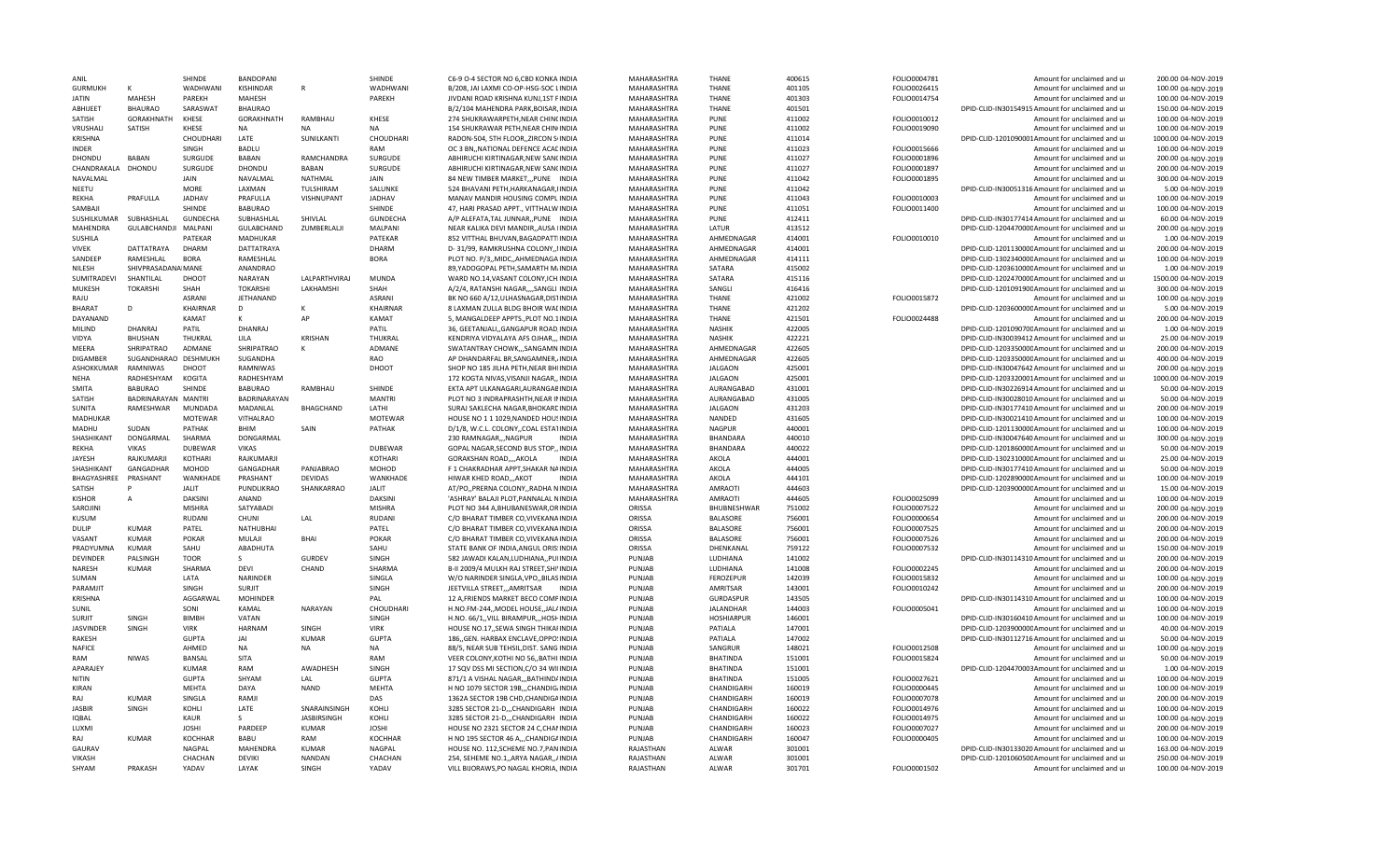| <b>HINDUSTAN</b> | <b>TRADECOMPRIVALIMITED</b> |                  | <b>NA</b>      | <b>NA</b>      | <b>NA</b>        | C-15 IST FLOOR, NEW GRAIN MAND INDIA    | RAIASTHAN | <b>JAIPUR</b>   | 302003 |              | DPID-CLID-120650000CAmount for unclaimed and ur  | 1305.00 04-NOV-2019 |
|------------------|-----------------------------|------------------|----------------|----------------|------------------|-----------------------------------------|-----------|-----------------|--------|--------------|--------------------------------------------------|---------------------|
| BHAJAN           | DAS                         | SAPRA            | TARACHAND      |                | SAPRA            | 4 GA-13, JAWAHAR NAGAR, JAIPURINDIA     | RAJASTHAN | <b>JAIPUR</b>   | 302004 |              | DPID-CLID-IN30116030 Amount for unclaimed and ur | 100.00 04-NOV-2019  |
|                  |                             | KHATRI           |                | $\mathsf{C}$   | KHATRI           | 4 KHA 32, JAWAHAR NAGAR, JAIPUFINDIA    | RAJASTHAN | <b>JAIPUR</b>   | 302004 | FOLIO0016701 | Amount for unclaimed and ur                      | 100.00 04-NOV-2019  |
| <b>BRIJESH</b>   |                             | <b>DUTT</b>      | <b>BADRI</b>   |                | PRASAD           | H NO 109 JANAK PURI SECOND, JAIPINDIA   | RAJASTHAN | <b>JAIPUR</b>   | 302005 | FOLIO0008657 | Amount for unclaimed and ur                      | 100.00 04-NOV-2019  |
| MADHURI          |                             | GAUTAM           | <b>BRIJESH</b> |                | DUTT             | H NO 109 JANAK PURI SECOND, JAIPINDIA   | RAJASTHAN | <b>JAIPUR</b>   | 302005 | FOLIO0008658 | Amount for unclaimed and ur                      | 100.00 04-NOV-2019  |
|                  | S                           | KANG             | SARDAR         | <b>BHAGAT</b>  | SINGH            | B-111, (OLD-B-121), BALAJI MARG, FINDIA | RAJASTHAN | <b>JAIPUR</b>   | 302012 | FOLIO0000573 | Amount for unclaimed and ur                      | 100.00 04-NOV-2019  |
| <b>URVASHI</b>   |                             |                  | KULDEEP        | <b>SINGH</b>   | KANG             | B-111 (OLD-B-121), BALAJI MARG, HINDIA  | RAJASTHAN | <b>JAIPUR</b>   | 302012 | FOLIO0001365 | Amount for unclaimed and ur                      | 100.00 04-NOV-2019  |
| CHERUB           |                             |                  | KULDFFP        | SINGH          | KANG             | B-111 (OLD-B-121), BALAJI MARG, HINDIA  | RAJASTHAN | <b>JAIPUR</b>   | 302012 | FOLIO0001360 | Amount for unclaimed and ur                      | 100.00 04-NOV-2019  |
| <b>URVASHI</b>   |                             |                  | KULDEEP        | SINGH          | KANG             | B-111 (OLD-B-121), BALAJI MARG, HINDIA  | RAJASTHAN | <b>JAIPUF</b>   | 302012 | FOLIO0000582 | Amount for unclaimed and ur                      | 100.00 04-NOV-2019  |
| <b>URVASHI</b>   |                             |                  | KULDEEP        | SINGH          | KANG             | B-111 (OLD-B-121), BALAJI MARG, HINDIA  | RAJASTHAN | <b>JAIPUR</b>   | 302012 | FOLIO0000579 | Amount for unclaimed and ur                      | 100.00 04-NOV-2019  |
| DRAUPADI         |                             | <b>KHAITAN</b>   | BHANAMAL       |                | KHAITAN          | B-129 INDUSTRIAL AREA, JHOTWAR, INDIA   | RAJASTHAN | <b>JAIPUR</b>   | 302012 | FOLIO0009164 | Amount for unclaimed and ur                      | 100.00 04-NOV-2019  |
| GAURI            |                             | SHANKER          | BINDESHWARI    |                | PRASAD           |                                         | RAJASTHAN | <b>JAIPUR</b>   |        |              |                                                  | 100.00 04-NOV-2019  |
|                  |                             |                  |                |                |                  | B-129 INDUSTRIAL AREA, JHOTWAR INDIA    |           |                 | 302012 | FOLIO0009165 | Amount for unclaimed and ur                      |                     |
| DURGADAS         | $\mathsf{K}$                | SAWLANI          | KHUBCHAND      |                | SAWLANI          | PLOT NO 215 DURGA BHAWAN, SIN INDIA     | RAJASTHAN | <b>JAIPUR</b>   | 302016 |              | DPID-CLID-IN30115112 Amount for unclaimed and ur | 400.00 04-NOV-2019  |
| <b>BASANT</b>    |                             | <b>MODANI</b>    | GOPAL          |                | <b>MODANI</b>    | D-15 STAFF COLONY, M R ENGG COLINDIA    | RAJASTHAN | <b>JAIPUR</b>   | 302017 | FOLIO0008848 | Amount for unclaimed and ur                      | 100.00 04-NOV-2019  |
| <b>JITENDRA</b>  | <b>KUMAR</b>                | <b>MATHUR</b>    | H              | Þ              | <b>MATHUR</b>    | 136/X CIVIL LINES, AJMER, , AJMER INDIA | RAJASTHAN | AJMER           | 305001 | FOLIO0007258 | Amount for unclaimed and ur                      | 100.00 04-NOV-2019  |
| RAJA             | RAM                         | PARASHAR         | RAMNARAIN      |                |                  | OPPO SITLA MANDIR, DAULAT BAGHNDIA      | RAJASTHAN | AJMER           | 305001 | FOLIO0015222 | Amount for unclaimed and ur                      | 25.00 04-NOV-2019   |
| ANITA            |                             | PARASHAR         | ROOP           | CHAND          | JI               | OPPO SITLA MANDIR, DAULAT-BAGHNDIA      | RAJASTHAN | AJMER           | 305001 | FOLIO0015232 | Amount for unclaimed and ur                      | 25.00 04-NOV-2019   |
| VARUN            |                             | LALLA            | <b>DURGA</b>   | DAS            | LALLA            | A 64 PARAG CHANDRAVARDAI NAGINDIA       | RAJASTHAN | AJMER           | 305001 |              | DPID-CLID-IN30226912 Amount for unclaimed and ur | 50.00 04-NOV-2019   |
| GAUTAM           | CHAND                       | <b>MERATWAL</b>  | SOHAN          | LAL            | MERATWAL         | GAUTAM BAHI STORE.BHANWAR B.INDIA       | RAJASTHAN | <b>AJMER</b>    | 305624 | FOLIO0015306 | Amount for unclaimed and u                       | 100.00 04-NOV-2019  |
| PUKHRAJ          |                             | <b>JAIN</b>      | GHESHA         | LAL            | <b>JAIN</b>      | DEOLIA KLANA, VIJAYNAGAR, , DEOLI INDIA | RAJASTHAN | AJMER           | 305624 |              | DPID-CLID-1304140004Amount for unclaimed and ur  | 200.00 04-NOV-2019  |
| <b>NAMRTA</b>    |                             | LOYA             | <b>HARISH</b>  | KUMAR          | LOYA             | PRITHVI RAJ NAGAR AJMER ROAD, CINDIA    | RAJASTHAN | AJMER           | 305801 |              | DPID-CLID-IN30051313 Amount for unclaimed and ur | 700.00 04-NOV-2019  |
| <b>RUCHI</b>     |                             | POKHARNA         | SANJAY         |                | POKHARNA         | 41 SHIV MANDIR K SAMNE, VALI GA INDIA   | RAJASTHAN | AJMER           | 305801 |              | DPID-CLID-IN30051313 Amount for unclaimed and ur | 1000.00 04-NOV-2019 |
| TARA             | CHAND                       | <b>JAIN</b>      | LATE           | HARAKCHAND     | JAIN             | TARA CHAND JAIN, C/O RASHI SALESINDIA   | RAJASTHAN | AJMER           | 305801 |              | DPID-CLID-IN30088814 Amount for unclaimed and ur | 125.00 04-NOV-2019  |
|                  | <b>KUMAR</b>                | <b>DOSHI</b>     |                |                | <b>DOSHI</b>     |                                         |           |                 | 305801 |              |                                                  |                     |
| ASHOK            |                             |                  | TARA           | CHAND          |                  | PLOT NO 3, ADINATH COLONY, JAIPLINDIA   | RAJASTHAN | AJMER           |        |              | DPID-CLID-1201090001Amount for unclaimed and ur  | 300.00 04-NOV-2019  |
| PRABHA           | DEVI                        | JAIN             | DHARAM         | CHAND          | JAIN             | C-6, "ABHISHEK", RAJHANS COLONY, INDIA  | RAJASTHAN | AJMER           | 305801 |              | DPID-CLID-120177010CAmount for unclaimed and ur  | 125.00 04-NOV-2019  |
| SHIV             | KANTA                       | RATHI            | VIMAL          | <b>KISHORE</b> | RATHI            | 23, MAHAVIR COLONY, AJMER ROAIINDIA     | RAJASTHAN | AJMER           | 305801 |              | DPID-CLID-130286000CAmount for unclaimed and ur  | 200.00 04-NOV-2019  |
| <b>IMTEYAZ</b>   | <b>HUSSAIN</b>              | ALAM             | SHEKH          | MAQSOOD        | ALAM             | ADARSH NAGAR COLONY, DELWARAINDIA       | RAJASTHAN | AJMER           | 305901 |              | DPID-CLID-IN30015910 Amount for unclaimed and ur | 50.00 04-NOV-2019   |
| <b>SURESH</b>    |                             | <b>GOPALIYA</b>  | <b>BHAGWAN</b> | DAS            | <b>GOPALIYA</b>  | ENGINEER DISTRICT SOIL CONSERV/INDIA    | RAJASTHAN | <b>SIROHI</b>   | 307001 | FOLIO0015400 | Amount for unclaimed and ur                      | 100.00 04-NOV-2019  |
| GANESH           | SINGH                       | RAWAT            | RAM            | SINGH          | <b>RAWAT</b>     | C/O SANJAY SINGH RANAWAT, PRATINDIA     | RAJASTHAN | BHILWARA        | 311001 | FOLIO0000167 | Amount for unclaimed and ur                      | 100.00 04-NOV-2019  |
| SAMPAT           |                             | LAL              | <b>NA</b>      | <b>NA</b>      | <b>NA</b>        | 262 B SHASTRI NAGAR,,,BHILWARA INDIA    | RAJASTHAN | <b>BHILWARA</b> | 311001 | FOLIO0000265 | Amount for unclaimed and ur                      | 200.00 04-NOV-2019  |
| NAHAR            | SINGH                       | JAIN             | UGAM           | SINGH          | JAIN             | PATHWARI KE PAS, SANGANAR GAT INDIA     | RAJASTHAN | BHILWARA        | 311001 | FOLIO0003097 | Amount for unclaimed and ur                      | 100.00 04-NOV-2019  |
| PRAVEEN          | <b>KUMAR</b>                | JAIN             | MISHRI         | LAL            | JAIN             | C/O NIHAL CHAND AJMERA, AMLIYCINDIA     | RAJASTHAN | BHILWARA        | 311001 | FOLIO0003175 | Amount for unclaimed and ur                      | 100.00 04-NOV-2019  |
| KAILASH          | CHANDRA                     | MAHESHWARI       | SHANTI         | LAL            | MAHESHWARI       | 114-B, SASTRI NAGAR, BHILWARA INDIA     | RAJASTHAN | BHILWARA        | 311001 | FOLIO0003192 | Amount for unclaimed and ur                      | 100.00 04-NOV-2019  |
| CHAND            | MAL                         | <b>JAIN</b>      | <b>BIRDI</b>   | CHAND          | <b>JAIN</b>      | KALURAM BHANWARLAL, SARAFA BINDIA       | RAJASTHAN | BHILWARA        | 311001 | FOLIO0003280 | Amount for unclaimed and ur                      | 100.00 04-NOV-2019  |
| CHAND            | MAL                         | PATODI           | <b>BIRDI</b>   | CHAND          | PATODI           | ADARSH MOHELLABHILWARA INDIA            | RAJASTHAN | BHILWARA        | 311001 | FOLIO0003281 | Amount for unclaimed and ur                      | 100.00 04-NOV-2019  |
| SURENDRA         |                             | AGRAWAL          | OM             | PRAKASH        | AGRAWAL          | 103 RAJENDRA MARG,,,BHILWARA INDIA      | RAJASTHAN | BHILWARA        | 311001 | FOLIO0003424 | Amount for unclaimed and ur                      | 100.00 04-NOV-2019  |
| SHREE            | LAL                         | <b>BIRLA</b>     | <b>BANSHI</b>  |                | <b>BIRLA</b>     | C/O ARCHNA FABRICS.P B NO RICO INDIA    |           | BHILWARA        | 311001 | FOLIO0003426 |                                                  | 100.00 04-NOV-2019  |
|                  |                             |                  |                | LAL            |                  |                                         | RAJASTHAN |                 |        |              | Amount for unclaimed and ur                      |                     |
| <b>UMA</b>       |                             | MAHESWARI        | SUBHASH        |                | MAHESWARI        | W/O SUBHASH MAHESWRI SEWA SINDIA        | RAJASTHAN | BHILWARA        | 311001 | FOLIO0003562 | Amount for unclaimed and ur                      | 200.00 04-NOV-2019  |
| DEVENDRA         |                             | LAHOTI           | BHANWAR        | LAL            | LAHOTI           | C/O CHANDMAL PATODI, ADARSH NINDIA      | RAJASTHAN | BHILWARA        | 311001 | FOLIO0003649 | Amount for unclaimed and ur                      | 100.00 04-NOV-2019  |
| RAVINDAR         |                             | NAYAK            | LATE           | SANTAN         | <b>NAYAK</b>     | C/O NARESH KUMAR MAGGON, 6-DINDIA       | RAJASTHAN | BHILWARA        | 311001 | FOLIO0000145 | Amount for unclaimed and ur                      | 200.00 04-NOV-2019  |
| BALU             | RAM                         | RAWAT            | RAM            | л              | SINGH            | C/O PWNEET SINGH, 6-D-7 HOUSIN(INDIA    | RAJASTHAN | BHILWARA        | 311001 | FOLIO0000144 | Amount for unclaimed and ur                      | 200.00 04-NOV-2019  |
| <b>MAHESH</b>    |                             | RATHI            | <b>NAND</b>    | LALJI          | RATHI            | RATHI COAL COMPANY OPP PHD WINDIA       | RAJASTHAN | BHILWARA        | 311001 | FOLIO0003787 | Amount for unclaimed and ur                      | 100.00 04-NOV-2019  |
| MAHENDRA         | <b>KUMAR</b>                | JAIN             | CHHIRANGI      | LAL            | JAIN             | C/O PATODI TEXTILE, JYOTI HOTEL BINDIA  | RAJASTHAN | BHILWARA        | 311001 | FOLIO0002916 | Amount for unclaimed and ur                      | 100.00 04-NOV-2019  |
| NARESH           | <b>KUMAR</b>                | SISODIYA         | KALU           | SINGH          | SISODIYA         | C/O RAM GOPAL PANWAR, SHAM K INDIA      | RAJASTHAN | BHILWARA        | 311001 | FOLIO0000132 | Amount for unclaimed and ur                      | 100.00 04-NOV-2019  |
| LIKHI            | RAM                         | CHOUDHARY        | <b>NA</b>      | <b>NA</b>      | <b>NA</b>        | C/O RAJASHAN SYNTHETICES, GANGINDIA     | RAJASTHAN | BHILWARA        | 311001 | FOLIO0000126 | Amount for unclaimed and ur                      | 100.00 04-NOV-2019  |
| <b>SUMITRA</b>   |                             | LADHA            | Þ              | C              | LADHA            | LADHA BHAWAN, SEWA SADAN RO/INDIA       | RAJASTHAN | BHILWARA        | 311001 | FOLIO0003859 | Amount for unclaimed and ur                      | 100.00 04-NOV-2019  |
| VIDHYA           | SAGAR                       | SURANA           | PRATAP         | SINGH          | SURANA           | BEHIND BHADADA BAG, BHOPAL GAINDIA      | RAJASTHAN | BHILWARA        | 311001 | FOLIO0006407 | Amount for unclaimed and ur                      | 100.00 04-NOV-2019  |
| SUNDER           | LAL                         | <b>TOSHNIWAL</b> | GOKUL          | LAL            | <b>TOSHNIWAL</b> | 2/135. MANIKYA NAGAR BHILWAR/INDIA      | RAJASTHAN | <b>BHILWARA</b> | 311001 | FOLIO0006445 | Amount for unclaimed and ur                      | 100.00 04-NOV-2019  |
| MADAN            | LAL                         | <b>MUNDRA</b>    | <b>NA</b>      | <b>NA</b>      | <b>NA</b>        | SRIRAM BHAWAN, ADARSH MOHALINDIA        | RAJASTHAN | <b>BHILWARA</b> | 311001 | FOLIO0012152 | Amount for unclaimed and ur                      | 200.00 04-NOV-2019  |
| DEEPAK           | KUMAR                       | AGARWAL          | SHANKAR        | LAL            | AGARWAL          | S-15/291 PRATAP NAGAR,,,BHILWAINDIA     | RAJASTHAN | BHILWARA        | 311001 | FOLIO0012200 | Amount for unclaimed and ur                      | 100.00 04-NOV-2019  |
| SATYANARAYAN     |                             |                  | <b>BALU</b>    | RAM            | <b>BAHETI</b>    |                                         | RAJASTHAN |                 |        |              |                                                  |                     |
|                  |                             | BAHETI           |                |                |                  | M/S BALURAMN SATYANARAYAN, S. INDIA     |           | BHILWARA        | 311001 | FOLIO0012244 | Amount for unclaimed and ur                      | 300.00 04-NOV-2019  |
| SUBHASH          |                             | SHARMA           | <b>NA</b>      | <b>NA</b>      | <b>NA</b>        | SHRI RAM JIVAN SHARMA, C-145 SUINDIA    | RAJASTHAN | BHILWARA        | 311001 | FOLIO0012341 | Amount for unclaimed and ur                      | 100.00 04-NOV-2019  |
| PRANAYA          |                             | UPADHYAYA        | BAL            | <b>MUKUND</b>  | UPADHYAYA        | SHARDA PRESS BUILDING, NEAR AZ/INDIA    | RAJASTHAN | BHILWARA        | 311001 | FOLIO0012348 | Amount for unclaimed and ur                      | 200.00 04-NOV-2019  |
| SHRAWAN          | <b>KUMAR</b>                | <b>KOTHARI</b>   | <b>MANOHAR</b> | SINGH          | <b>KOTHARI</b>   | 32 KASHIPURI,,,BHILWARA<br><b>INDIA</b> | RAJASTHAN | BHILWARA        | 311001 | FOLIO0012370 | Amount for unclaimed and ur                      | 100.00 04-NOV-2019  |
| VIMAL            | KUMAR                       | SURIYA           | BHERU          | LAL            | SURIYA           | SURIYA FANCY CLOTH STORE, SANG. INDIA   | RAJASTHAN | BHILWARA        | 311001 | FOLIO0012381 | Amount for unclaimed and ur                      | 100.00 04-NOV-2019  |
| PRATIBHA         | <b>HEMENDRA</b>             | KAUSHIK          | н              |                | <b>KAUSHIK</b>   | 152-A, SUBHASH NAGAR, , BHILWAR/INDIA   | RAJASTHAN | <b>BHILWARA</b> | 311001 | FOLIO0012496 | Amount for unclaimed and ur                      | 100.00 04-NOV-2019  |
| KANEHYA          | LAL                         | SOMANI           | LATE           |                | MOTILAL          | 4/107 MANIKYA NAGAR, GHODA JO INDIA     | RAJASTHAN | BHILWARA        | 311001 | FOLIO0012173 | Amount for unclaimed and ur                      | 100.00 04-NOV-2019  |
| <b>MADHU</b>     |                             | SOMANI           | <b>SURESH</b>  |                | SOMANI           | ARADHAVA MATCHING CENTRE, SAIINDIA      | RAJASTHAN | <b>BHILWARA</b> | 311001 | FOLIO0012402 | Amount for unclaimed and ur                      | 158.00 04-NOV-2019  |
| <b>GEETA</b>     | DEVI                        | SOMANI           | PUSHPRAJ       |                | SOMANI           | ARADHANA MATCHING, CENTRE SAIINDIA      | RAJASTHAN | BHILWARA        | 311001 | FOLIO0012390 | Amount for unclaimed and ur                      | 100.00 04-NOV-2019  |
| ANIL             |                             | SURANA           | <b>NA</b>      | <b>NA</b>      | <b>NA</b>        | 16/126 BEHIND BHADADA BHAG,,,EINDIA     | RAJASTHAN | BHILWARA        | 311001 | FOLIO0022513 | Amount for unclaimed and ur                      | 100.00 04-NOV-2019  |
| VIJAY            | <b>KUMAR</b>                | RATHI            | <b>NA</b>      | <b>NA</b>      | NA               | L-16/17 NETAJI SUBHASH MARKET,, INDIA   | RAJASTHAN | BHILWARA        | 311001 | FOLIO0023093 | Amount for unclaimed and ur                      | 100.00 04-NOV-2019  |
| <b>POKAR</b>     | MAL                         | <b>GURGAR</b>    | NA             | <b>NA</b>      | <b>NA</b>        | C/O PATODI TEXTILES, HOTLE JYOTI INDIA  | RAJASTHAN | BHILWARA        | 311001 | FOLIO0023194 | Amount for unclaimed and ur                      | 100.00 04-NOV-2019  |
| <b>SUNITA</b>    |                             | SHARDA           | <b>DINESH</b>  |                | SHARDA           | B-2 SANJAY COLONY, SHTU NATH MINDIA     | RAJASTHAN | BHILWARA        | 311001 | FOLIO0023441 | Amount for unclaimed and ur                      | 8.00 04-NOV-2019    |
|                  |                             | SHARMA           |                |                |                  |                                         |           |                 |        |              |                                                  |                     |
| SANTOSH          |                             |                  | NA             | <b>NA</b>      | <b>NA</b>        | 104 RAMKUNJ, RAJENDRA MARG, BIINDIA     | RAJASTHAN | BHILWARA        | 311001 | FOLIO0023640 | Amount for unclaimed and ur                      | 100.00 04-NOV-2019  |
| RAVINDRA         |                             | KABRA            | BANSILAL       |                |                  | A 28/29, SANJAY COLONY, BHILWARINDIA    | RAJASTHAN | BHILWARA        | 311001 | FOLIO0024761 | Amount for unclaimed and ur                      | 100.00 04-NOV-2019  |
| AJAY             |                             | <b>NFNAWATI</b>  | D              |                | NENAWATI         | B-317,,R.K.COLONY,,BHILWARA INDIA       | RAJASTHAN | BHILWARA        | 311001 | FOLIO0024527 | Amount for unclaimed and ur                      | 500.00 04-NOV-2019  |
| ΚΑΜΑΙ            |                             | <b>JAIN</b>      | RAIMAL         |                | <b>JAIN</b>      | 1B-27,, SHASTRI NAGAR,, BHILWARA INDIA  | RAJASTHAN | BHILWARA        | 311001 | FOLIO0025239 | Amount for unclaimed and ur                      | 200.00 04-NOV-2019  |
| <b>NAVRATAN</b>  |                             | <b>NYAT</b>      | S.             |                | <b>NYAT</b>      | NEAR GOPAL DAIRY, NEHRU ROAD,, INDIA    | RAJASTHAN | BHILWARA        | 311001 | FOLIO0024992 | Amount for unclaimed and ur                      | 200.00 04-NOV-2019  |
|                  |                             | BABEL            |                |                | <b>BABEL</b>     | BABEL MARKET, BAZAR NO.2,, BHILVINDIA   | RAJASTHAN | BHILWARA        | 311001 | FOLIO0025263 | Amount for unclaimed and ur                      | 1000.00 04-NOV-2019 |
| KAMLA            |                             | JAIN             | M              |                | JAIN             | Q.N.2 P & T COLONY, SHASTRI NAG/INDIA   | RAJASTHAN | BHILWARA        | 311001 | FOLIO0025393 | Amount for unclaimed and ur                      | 100.00 04-NOV-2019  |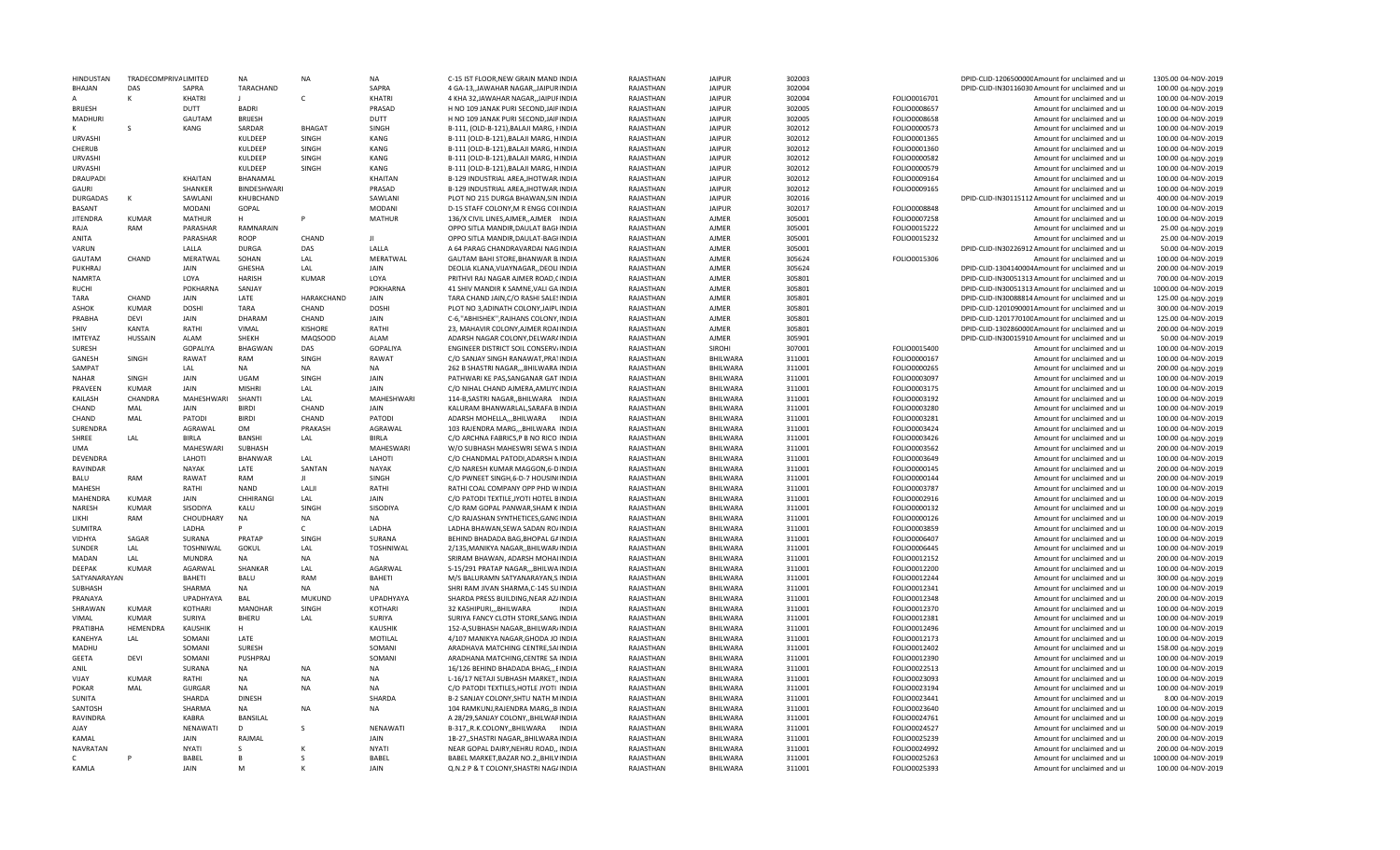| <b>SUNIL</b>          | KUMAR          | <b>AJMERA</b>           | VRIDHI            |                   | CHAND                            | AIMERA NIWAS SINDHU NAGARB INDIA                                              | RAJASTHAN              | <b>BHILWARA</b>            | 311001           | FOLIO0025429                 | Amount for unclaimed and ur                                | 100.00 04-NOV-2019                   |
|-----------------------|----------------|-------------------------|-------------------|-------------------|----------------------------------|-------------------------------------------------------------------------------|------------------------|----------------------------|------------------|------------------------------|------------------------------------------------------------|--------------------------------------|
| RAMESH                | CHANDRA        | KHEMKA                  | К                 | D                 | KHEMKA                           | 29 ASHOK NAGAR, BHILWARA INDIA                                                | RAJASTHAN              | BHILWARA                   | 311001           | FOLIO0025457                 | Amount for unclaimed and ur                                | 100.00 04-NOV-2019                   |
| SURENDRA              | <b>KUMAR</b>   | SHARMA                  |                   | $\mathsf{N}$      | SHARMA                           | RAM KUNJ, RAJENDRA MARG,,,BHILINDIA                                           | RAJASTHAN              | BHILWARA                   | 311001           | FOLIO0025876                 | Amount for unclaimed and ur                                | 100.00 04-NOV-2019                   |
| AIAY                  | PAL            | SANADHYA                | B                 |                   | SANADHYA                         | CAPITAL INVESTMENT CONSULTAN INDIA                                            | RAJASTHAN              | BHILWARA                   | 311001           | FOLIO0025922                 | Amount for unclaimed and ur                                | 100.00 04-NOV-2019                   |
| <b>SUNITA</b>         |                | MELANA                  | к                 | $\mathsf{C}$      | MELANA                           | W/O. KAILASH C MELANA,C 163 SH.INDIA                                          | RAJASTHAN              | BHILWARA                   | 311001           | FOLIO0025268                 | Amount for unclaimed and ur                                | 300.00 04-NOV-2019                   |
| ANIL                  |                | <b>VFRMA</b>            | SUNDER            | LAL               | VERMA                            | C/O R.K. BORDIA & CO., GANDHI BA INDIA                                        | RAJASTHAN              | BHILWARA                   | 311001           | FOLIO0026071                 | Amount for unclaimed and ur                                | 158.00 04-NOV-2019                   |
| REKHA                 | KUMARI         | MALIWAL                 | <b>MOHAN</b>      | LAL               | MALIWAL                          | MALIWAL AUTOMOBILES, 107, INDFINDIA                                           | RAJASTHAN              | BHILWARA                   | 311001           | FOLIO0026186                 | Amount for unclaimed and ur                                | 450.00 04-NOV-2019                   |
| <b>SUMFR</b>          |                | <b>JAIN</b>             | S.                | M                 | <b>JAIN</b>                      | 144, KASHI PURI, , BHILWARA<br><b>INDIA</b>                                   | RAJASTHAN              | BHILWARA                   | 311001           | FOLIO0025699                 | Amount for unclaimed and ur                                | 100.00 04-NOV-2019                   |
| NAVNEET               |                | <b>JAIN</b>             | <b>UMRAO</b>      | MAL               | JAIN                             | 6-C-6, NEW HOUSING BOARD, SHASTINDIA                                          | RAJASTHAN              | <b>BHILWARA</b>            | 311001           | FOLIO0026246                 | Amount for unclaimed and ur                                | 100.00 04-NOV-2019                   |
| RAMESH                | CHANDRA        | GOYAL                   | SHYAM             | LAL               | GOYAL                            | A-21 R.K. COLONY,,,BHILWARA INDIA                                             | RAJASTHAN              | BHILWARA                   | 311001           | FOLIO0026247                 | Amount for unclaimed and ur                                | 100.00 04-NOV-2019                   |
| KULDEEP               | <b>KUMAR</b>   | <b>NAHTA</b>            | NEMCHAND          |                   | <b>NAHTA</b>                     | 3-E-21, NEW HOUSING BOARD, SHA INDIA                                          | RAJASTHAN              | BHILWARA                   | 311001           | FOLIO0027011                 | Amount for unclaimed and ur                                | 100.00 04-NOV-2019                   |
| SUNITA                |                | <b>MATHUR</b>           | S                 | к                 | <b>MATHUR</b>                    | CAPITAL INVESTMENT CONSULTAN INDIA                                            | RAJASTHAN              | <b>BHILWARA</b>            | 311001           | FOLIO0025920                 | Amount for unclaimed and ur                                | 100.00 04-NOV-2019                   |
| ANJU                  |                | LADDHA                  | NARAYAN           |                   | LADDHA                           | 11/20, ARYA SAMAJ ROAD,,,BHILW/INDIA                                          | RAJASTHAN              | BHILWARA                   | 311001           | FOLIO0027176                 | Amount for unclaimed and ur                                | 100.00 04-NOV-2019                   |
|                       |                | SHARMA                  |                   |                   |                                  |                                                                               |                        |                            |                  |                              |                                                            |                                      |
| RAGHAV                |                |                         | SOHAN             | LAL               | SHARMA<br>$\mathbf{H}$           | 4 M 3 R C VYAS COLONY, BHILWARINDIA                                           | RAJASTHAN              | BHILWARA                   | 311001           |                              | DPID-CLID-IN30021412 Amount for unclaimed and ur           | 150.00 04-NOV-2019                   |
| MAHESH                | CHANDRA        | LAKOTIYA                | LATF              | SHHARDAYAL        |                                  | C-22, SHASTRI NAGAR,,, BHILWARA INDIA                                         | RAJASTHAN              | BHILWARA                   | 311001           |                              | DPID-CLID-IN30105510 Amount for unclaimed and ur           | 4.00 04-NOV-2019                     |
| RAM                   | PAL            | SOMANI                  | PUSPRAJ           |                   | SOMANI                           | 257-K, NEAR SONI HOSPITAL, BHOP/INDIA                                         | RAJASTHAN              | BHILWARA                   | 311001           |                              | DPID-CLID-IN30105510 Amount for unclaimed and ur           | 115.00 04-NOV-2019                   |
| SURESH                |                | SOMANI                  | PUSHPRAJ          |                   | SOMANI                           | 257K, NEAR SONI HOSPITAL, SANGA INDIA                                         | RAJASTHAN              | BHILWARA                   | 311001           |                              | DPID-CLID-IN30105510 Amount for unclaimed and ur           | 316.00 04-NOV-2019                   |
| MANISHA               |                | SOMANI                  | KRISHNA           | GOPAL             | SOMANI                           | I F 28.HOUSING BOARD.SHASTRI NINDIA                                           | RAJASTHAN              | BHILWARA                   | 311001           |                              | DPID-CLID-IN30105510 Amount for unclaimed and ur           | 100.00 04-NOV-2019                   |
| <b>UMA</b>            |                | NUWAL                   | <b>SUBHASH</b>    |                   | <b>NUWAL</b>                     | 26, SEWA SADAN ROAD, BHILWARA INDIA                                           | RAJASTHAN              | <b>BHILWARA</b>            | 311001           |                              | DPID-CLID-IN30105510 Amount for unclaimed and up           | 200.00 04-NOV-2019                   |
| SUBHASH               | <b>CHANDRA</b> | NUWAL                   | SH                | <b>RAMRICHPAL</b> | <b>NUWAL</b>                     | 13, SEWA SADAN ROAD, BHILWARA INDIA                                           | RAJASTHAN              | <b>BHILWARA</b>            | 311001           |                              | DPID-CLID-IN30105510 Amount for unclaimed and ur           | 200.00 04-NOV-2019                   |
| CHAND                 | MAL            | PATODI                  | SH                | <b>BARDICHAND</b> | PATODI                           | 49, ADARSH MOHALLA,, BHILWARA INDIA                                           | RAJASTHAN              | BHILWARA                   | 311001           |                              | DPID-CLID-IN30105510 Amount for unclaimed and ur           | 1500.00 04-NOV-2019                  |
| SUBHASH               |                | MAHESHWARI              | RAMARICHHAPAL     |                   | NUWAL                            | 23 SEWA SADAN ROAD,,,BHILWARAINDIA                                            | RAJASTHAN              | BHILWARA                   | 311001           |                              | DPID-CLID-IN30105510 Amount for unclaimed and ur           | 200.00 04-NOV-2019                   |
| VISHAL                |                | <b>JAIN</b>             | <b>ASHOK</b>      | <b>KUMAR</b>      | <b>JAIN</b>                      | A 209, SHASTRI NAGAR, , BHILWARA INDIA                                        | RAJASTHAN              | <b>BHILWARA</b>            | 311001           |                              | DPID-CLID-IN30105510 Amount for unclaimed and ur           | 1.00 04-NOV-2019                     |
| VIJAY                 | KUMAR          | SHARMA                  | <b>NAND</b>       | LAL               | SHARMA                           | 52, GANDHI NAGAR, WARD NO 45, BIINDIA                                         | RAJASTHAN              | BHILWARA                   | 311001           |                              | DPID-CLID-IN30105510 Amount for unclaimed and ur           | 50.00 04-NOV-2019                    |
| LAD                   |                | <b>MALOO</b>            | SHANKAR           | LAL               | <b>MALOO</b>                     | 157 SHIV BAZAR, WARD NO.15, TEH INDIA                                         | RAJASTHAN              | BHILWARA                   | 311001           |                              | DPID-CLID-IN30105510 Amount for unclaimed and ur           | 100.00 04-NOV-2019                   |
| SUDHA                 |                | TOSHNIWAL               | <b>JAGDISH</b>    | CHANDRA           | <b>TOSHNIWAL</b>                 | TIRUPATI TIMBERS, VEER SAWARKA INDIA                                          | RAJASTHAN              | BHILWARA                   | 311001           |                              | DPID-CLID-IN30105510 Amount for unclaimed and ur           | 25.00 04-NOV-2019                    |
| YOGESH                |                | <b>GURJI</b>            | SATYA             | PRAKASH           | <b>GURJI</b>                     | F 274,R K COLONY,, BHILWARA<br>INDIA                                          | RAJASTHAN              | BHILWARA                   | 311001           |                              | DPID-CLID-IN30177411 Amount for unclaimed and ur           | 6.00 04-NOV-2019                     |
| SATYA                 | NARAYAN        | TIWARI                  | KRISHAN           | CHANDRA           | TIWARI                           | H NO 528, KASHVA KI GAVADI, SUW/INDIA                                         | RAJASTHAN              | BHILWARA                   | 311001           |                              | DPID-CLID-IN30177416 Amount for unclaimed and ur           | 1.00 04-NOV-2019                     |
| AMIT                  | KUMAR          | <b>BOONLIA</b>          |                   | <b>SINGH</b>      | <b>BOONLIA</b>                   |                                                                               |                        | <b>BHILWARA</b>            |                  |                              |                                                            | 100.00 04-NOV-2019                   |
|                       |                |                         | RAJENDRA          |                   |                                  | G-15, SOHAN PLAZA COMPLEX, BHAIINDIA                                          | RAJASTHAN              |                            | 311001           |                              | DPID-CLID-120230000CAmount for unclaimed and ur            |                                      |
| RAMGOPAL              |                | MANDOVARA               | BHAWAR            | LAL               | MANDOVARA                        | HOLI KA CHOWK, HAMIRGARH, BHIL'INDIA                                          | RAJASTHAN              | BHILWARA                   | 311001           |                              | DPID-CLID-120379000CAmount for unclaimed and ur            | 200.00 04-NOV-2019                   |
| RAVI                  | KUMAR          | JAIN                    | SHANTI            | LAL               | JAIN                             | 256, JAIN MANDIR KE SAMNE, NAG INDIA                                          | RAJASTHAN              | BHILWARA                   | 311001           |                              | DPID-CLID-120447000CAmount for unclaimed and ur            | 21.00 04-NOV-2019                    |
| RATAN                 | <b>KUMAR</b>   | SANCHETI                | SOHAN             | LAL               | SANCHETI                         | 111-KASHIPURIBHILWARA<br><b>INDIA</b>                                         | RAJASTHAN              | BHILWARA                   | 311001           |                              | DPID-CLID-130176000CAmount for unclaimed and ur            | 1050.00 04-NOV-2019                  |
| MANSINGH              |                | <b>JAIN</b>             | BHERU             | SINGH             | JAIN                             | 302-D.VIJAI SINGH PATHIK NAGAR. INDIA                                         | RAJASTHAN              | BHILWARA                   | 311001           |                              | DPID-CLID-130176000CAmount for unclaimed and ur            | 550.00 04-NOV-2019                   |
| ARCHNA                |                | PATODI                  | NARESH            |                   | PATODI                           | ADARSH MOHALLA,, BHOPAL GANJ,, INDIA                                          | RAJASTHAN              | <b>BHILWARA</b>            | 311001           |                              | DPID-CLID-130176000CAmount for unclaimed and ur            | 1150.00 04-NOV-2019                  |
| <b>RAM</b>            |                | SHARMA                  | ARJUN             | LAL               | SHARMA                           | 195 SANJAY COLONY,.,.,BHILWARA INDIA                                          | RAJASTHAN              | BHILWARA                   | 311001           |                              | DPID-CLID-130176000CAmount for unclaimed and ur            | 1000.00 04-NOV-2019                  |
| ANKUR                 |                | PATODI                  | SUKHMAL           |                   | PATODI                           | 31/192 MANIKYA NAGAR,.,.,BHILWINDIA                                           | RAJASTHAN              | BHILWARA                   | 311001           |                              | DPID-CLID-130176000CAmount for unclaimed and ur            | 2100.00 04-NOV-2019                  |
| RAJ                   | <b>KUMAR</b>   | PATODI                  | <b>MANOHAR</b>    | LAL               | JI.                              | PATODI BHAWAN , MANKYA NAGAINDIA                                              | RAJASTHAN              | <b>BHILWARA</b>            | 311001           |                              | DPID-CLID-130176000CAmount for unclaimed and ur            | 500.00 04-NOV-2019                   |
| BALU                  | RAM            | KABRA                   | <b>MISHRI</b>     |                   | LAL                              | KABRA KI GALI, BHOPAL GANJ,, BHIL'INDIA                                       | RAJASTHAN              | BHILWARA                   | 311001           |                              | DPID-CLID-130176000CAmount for unclaimed and ur            | 3000.00 04-NOV-2019                  |
| JINEET                |                | <b>NOLKHA</b>           | SH                | OP                | <b>NOLKHA</b>                    | "VIBHA-VILA", A-267, R.K.COLONY, , BINDIA                                     | RAJASTHAN              | BHILWARA                   | 311001           |                              | DPID-CLID-130176000CAmount for unclaimed and ur            | 25.00 04-NOV-2019                    |
|                       | $\mathsf{V}$   | SUKHALA                 | RAM               | DEV               | - 11                             | JAMNA LAL MELANA, 22/20 AZAD NINDIA                                           | RAJASTHAN              | BHILWARA                   | 311001           | FOLIO0000166                 | Amount for unclaimed and ur                                | 200.00 04-NOV-2019                   |
| MADHU                 | <b>DEVI</b>    | TOSHNIWAL               | DILIP             |                   | <b>KUMAR</b>                     | C/O AKHIL MATHUR, 5-I-20 R C VYASINDIA                                        | RAJASTHAN              | <b>BHILWARA</b>            | 311001           | FOLIO0017877                 | Amount for unclaimed and ur                                | 100.00 04-NOV-2019                   |
| <b>NATWAR</b>         | LAL            | SHARMA                  | <b>BADR</b>       | LALI              | SHARMA                           | C/O GIRIRAJ PRASAD SHARMA, NEAIINDIA                                          | RAJASTHAN              | <b>BHILWARA</b>            | 311021           | FOLIO0006405                 | Amount for unclaimed and ur                                | 100.00 04-NOV-2019                   |
| SANDEEP               |                | <b>TOSHNIWAL</b>        | SATYA             | <b>NARAYAN</b>    | <b>TOSHNIWAL</b>                 | SADAR BAZAR, GULABPURA,, GULAB INDIA                                          | RAJASTHAN              | BHILWARA                   | 311021           |                              | DPID-CLID-1201090002Amount for unclaimed and ur            | 100.00 04-NOV-2019                   |
| PRABHU                | DAYAI          | DAD                     | RAMESHWAR         | LAL               | DAD                              | POST HURDAA VIA GULABPURA,,,HIINDIA                                           | RAJASTHAN              | BHILWARA                   | 311022           | FOLIO0008733                 |                                                            | 100.00 04-NOV-2019                   |
|                       |                |                         |                   |                   |                                  |                                                                               |                        |                            |                  |                              | Amount for unclaimed and ur                                |                                      |
| MUL<br>BHFRU          | CHAND<br>LAL   | TOSHNIWAL<br>BIRLA      | KESRI             | MAL<br>LAL        | <b>TOSHNIWAL</b><br><b>BIRLA</b> | V & P BARDOD, VIA HAMIRGARH, DIINDIA                                          | RAJASTHAN              | BHILWARA                   | 311025           | FOLIO0012340                 | Amount for unclaimed and ur                                | 1.00 04-NOV-2019                     |
|                       |                |                         | <b>BANSHI</b>     |                   |                                  | NEAR SATYA NARAYAN TEMPLE, VEIINDIA                                           | RAJASTHAN              | BHILWARA                   | 311403           |                              | DPID-CLID-IN30105510 Amount for unclaimed and ur           | 25.00 04-NOV-2019                    |
| <b>NAND</b>           | SINGH          | <b>KHATORH</b>          | GHASI             | LAL               | <b>KHATORH</b>                   | POST MANDAL GARH,, DIST, BHILWAINDIA                                          | RAJASTHAN              | BHILWARA                   | 311604           | FOLIO0012358                 | Amount for unclaimed and u                                 | 10.00 04-NOV-2019                    |
| <b>DINESE</b>         | KUMAF          | LADDHA                  | <b>MOOL</b>       | CHAND             | LADDHA                           | S/O. MOOL CHAND LADDHA, SOMAINDIA                                             | RAJASTHAN              | <b>BHILWARA</b>            | 311604           |                              | DPID-CLID-IN30105510 Amount for unclaimed and ur           | 25.00.04-NOV-2019                    |
| <b>NAND</b>           | SINGH          | <b>KHATORH</b>          | GHASILAL          |                   | KHATORH                          | NEAR JAIN TEMPLE, PURANI ABADI, INDIA                                         | RAJASTHAN              | BHILWARA                   | 311604           |                              | DPID-CLID-130176000C Amount for unclaimed and ur           | 100.00 04-NOV-2019                   |
| BHERU                 | LAL            | <b>MANTRI</b>           | RAM               | PRASAD            | <b>MONTRI</b>                    | C/O JAI SHIV TRADING CO., POST- K/INDIA                                       | RAJASTHAN              | BHILWARA                   | 311605           | FOLIO0025740                 | Amount for unclaimed and ur                                | 100.00 04-NOV-2019                   |
| RAJESH                |                | <b>MOONDRA</b>          | RAMESHWAR         | LAL               | <b>MOONDRA</b>                   | C/O RAJESH STORE, OPP. HIGHER SEIINDIA                                        | RAJASTHAN              | BHILWARA                   | 311801           | FOLIO0016335                 | Amount for unclaimed and ur                                | 100.00 04-NOV-2019                   |
| SURESH                | CHANDRA        | AGARWAL                 | RAMPAL            |                   | AGARWAL                          | KOTHARI MOHALLA, GANGAPUR, DISINDIA                                           | RAJASTHAN              | BHILWARA                   | 311801           |                              | DPID-CLID-120247000CAmount for unclaimed and ur            | 100.00 04-NOV-2019                   |
| SUNIL                 |                | <b>JHAVAR</b>           | SATYANARAIN       |                   |                                  | C/O SH. SATYANARAYAN JHAVAR, A INDIA                                          | RAJASTHAN              | CHITTORGARH                | 312001           | FOLIO0025302                 | Amount for unclaimed and ur                                | 500.00 04-NOV-2019                   |
| DHARMENDRA            |                | SOMANI                  | KHANHIYALAL       |                   | SOMANI                           | C/O MAHENDRA TWO WHEELARS SINDIA                                              | RAJASTHAN              | CHITTORGARH                | 312001           |                              | DPID-CLID-IN30088814 Amount for unclaimed and ur           | 275.00 04-NOV-2019                   |
| KAVITA                |                | TOSHNIWAL               | RAMNIWAS          |                   | <b>TOSHNIWAL</b>                 | 9 - 10, NEHRU BAZAR,, CHITTORGARIINDIA                                        | RAJASTHAN              | CHITTORGARH                | 312001           |                              | DPID-CLID-IN30105510 Amount for unclaimed and ur           | 1000.00 04-NOV-2019                  |
| ARCHANA               |                | TOSHNIWAL               | RAM               | <b>NIWAS</b>      | <b>TOSHNIWAL</b>                 | PURANI SABZI MANDI, CHUDI BAZAHNDIA                                           | RAJASTHAN              | CHITTORGARH                | 312001           |                              | DPID-CLID-IN30105510 Amount for unclaimed and ur           | 3000.00 04-NOV-2019                  |
| RAKESH                |                | <b>BAGHMAR</b>          | <b>NAND</b>       | LAL               | <b>BAGHMAR</b>                   | 54 A, PRATAP NAGAR, , CHITTORGAR INDIA                                        | RAJASTHAN              | CHITTORGARH                | 312001           |                              | DPID-CLID-IN30105510 Amount for unclaimed and ur           | 1.00 04-NOV-2019                     |
| MANOHAR               | LAL            | <b>MUNDRA</b>           | SH                | RADHESHYAM        | <b>MUNDRA</b>                    | A-37, SECTOR NO.5, GANDHI NAGAFINDIA                                          | RAJASTHAN              | CHITTORGARH                | 312001           |                              | DPID-CLID-120257000CAmount for unclaimed and ur            | 100.00 04-NOV-2019                   |
| ANIL                  | <b>KUMAR</b>   | <b>KHATOD</b>           | SH                | KISHANLAL         | <b>KHATOD</b>                    | KHATOD BHAWAN, DELHI GATE, CH/INDIA                                           | RAJASTHAN              | CHITTORGARH                | 312001           |                              | DPID-CLID-120257000CAmount for unclaimed and ur            | 330.00 04-NOV-2019                   |
| SHYAM                 | SUNDER         | PORWAL                  | KANWAR            |                   | LAL                              | SHRI RAM MEDICALS, GANGRAR, , DI: INDIA                                       | RAJASTHAN              | CHITTORGARH                | 312021           |                              | DPID-CLID-IN30105510 Amount for unclaimed and ur           | 188.00 04-NOV-2019                   |
| <b>MANKAWAR</b>       |                | DHOOT                   | <b>SH</b>         | <b>HARISH</b>     | DHOOT                            | DAK BANGLA ROAD,.,,NIMBAHERA INDIA                                            | RAJASTHAN              | CHITTORGARH                | 312601           |                              | DPID-CLID-120257000CAmount for unclaimed and ur            | 200.00 04-NOV-2019                   |
|                       |                |                         |                   |                   |                                  |                                                                               |                        |                            |                  |                              |                                                            |                                      |
| <b>OM</b>             | PRAKASH        | RAWAL                   | PARMANAND         |                   | RAWAL                            | C/O SH.RAMESHWAR LAL SHARMA, INDIA                                            | RAJASTHAN              | CHITTORGARH                | 312605           | FOLIO0012123                 | Amount for unclaimed and u                                 | 300.00 04-NOV-2019                   |
| <b>RATAN</b>          | LAL            | JAT                     | SH                | <b>EKLING</b>     | RAJ                              | H.NO. 40, CHOGAVADI, GANGRAR,., INDIA                                         | RAJASTHAN              | CHITTORGARH                | 312901           |                              | DPID-CLID-120257000CAmount for unclaimed and ur            | 100.00 04-NOV-2019                   |
| <b>SIMA</b>           |                | GOYAL                   | SURESH            |                   | GOYAL                            | 6 SHIVAJI NAGAR,,,UDAIPUR<br><b>INDIA</b>                                     | RAJASTHAN              | CHITTORGARH                | 313001           | FOLIO0003360                 | Amount for unclaimed and ur                                | 100.00 04-NOV-2019                   |
| KAMAL                 |                | <b>JAIN</b>             | D                 |                   | JAIN                             | C/O PORWAL INVESTMENTS, 35-A CINDIA                                           | RAJASTHAN              | CHITTORGARH                | 313001           | FOLIO0006026                 | Amount for unclaimed and ur                                | 1.00 04-NOV-2019                     |
| PRAMILA               |                | PORWAL                  | CHANDRA           | PRAKASH           | PORWAL                           | 10, PATEL CIRCLE, KISHAN POLE RO/INDIA                                        | RAJASTHAN              | CHITTORGARH                | 313001           | FOLIO0006029                 | Amount for unclaimed and ur                                | 1.00 04-NOV-2019                     |
| KALPANA               |                | VERMA                   | D                 | к                 | VERMA                            | C/O RAJ PETRO SYNTHETIC LTD, SUKINDIA                                         | RAJASTHAN              | CHITTORGARH                | 313001           | FOLIO0011686                 | Amount for unclaimed and ur                                | 100.00 04-NOV-2019                   |
|                       |                |                         |                   |                   |                                  |                                                                               |                        |                            |                  |                              |                                                            |                                      |
| AMIT                  | к              | PORWAL                  | <b>ROSHAN</b>     | LAL               | PORWAL                           | C/O HARISH ARYA 1 K-18 SECTOR N INDIA                                         | RAJASTHAN              | CHITTORGARH                | 313001           | FOLIO0011695                 | Amount for unclaimed and ur                                | 1.00 04-NOV-2019                     |
| <b>KARAN</b><br>GULAB | SINGH          | PORWAL<br><b>PARIKH</b> | LAXMI<br>NARFNDRA | CHAND             | PORWAL<br><b>PARIKH</b>          | C/O HARISH ARYA 1 K-18 SECTOR N INDIA<br>C/O SONEX ENTERPRISES OPP JYOT INDIA | RAJASTHAN<br>RAJASTHAN | CHITTORGARH<br>CHITTORGARH | 313001<br>313001 | FOLIO0011696<br>FOLIO0011700 | Amount for unclaimed and ur<br>Amount for unclaimed and ur | 1.00 04-NOV-2019<br>1.00 04-NOV-2019 |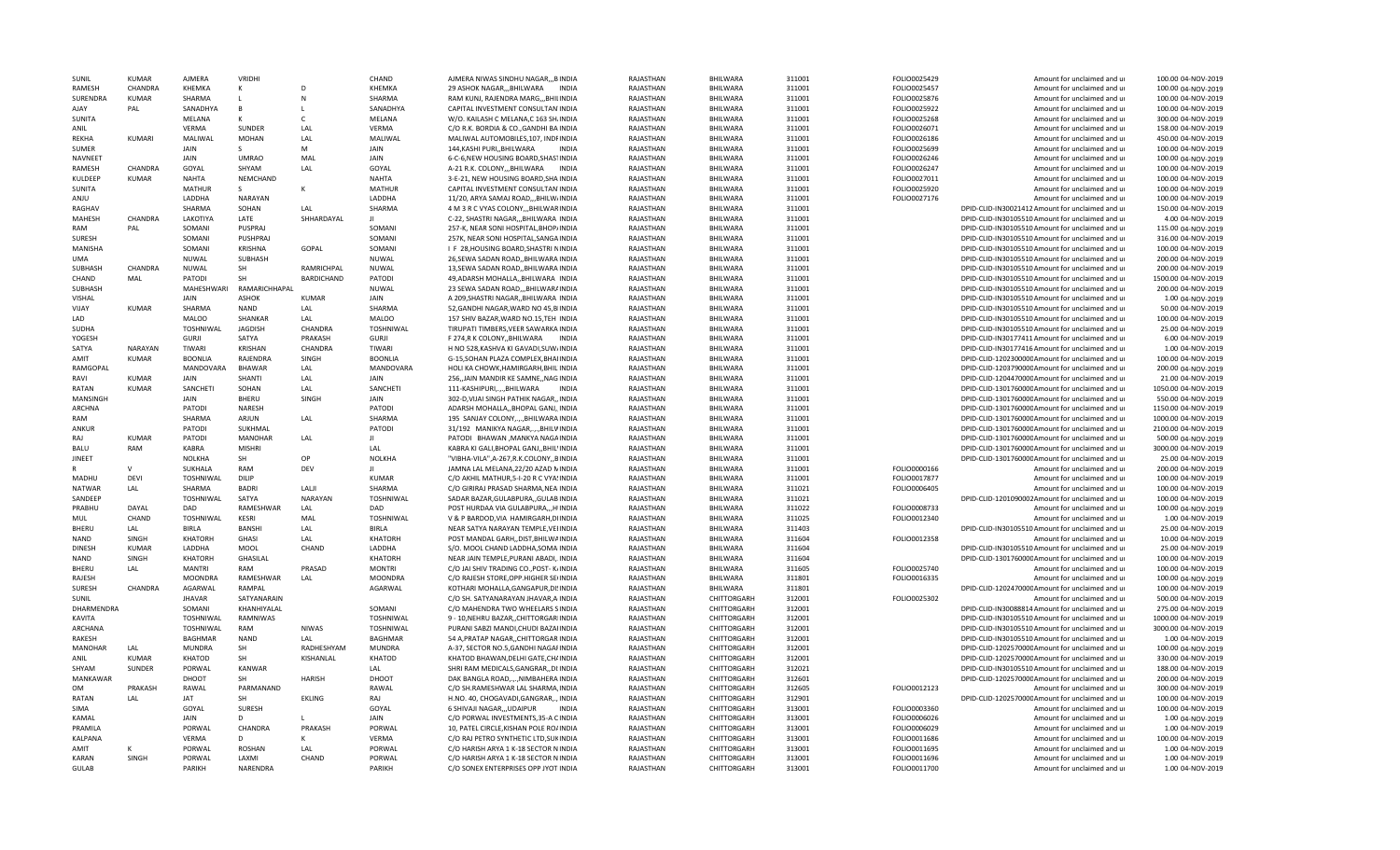| SUSHILA         |                         | PORWAL                   | KARAN                   | SINGH           | PORWAL           | C/O HARISH ARYA 1-K-18 SEC NO 1: INDIA                                         | RAJASTHAN                              | CHITTORGARH        | 313001           | FOLIO0011701                 | Amount for unclaimed and ur                                | 1.00 04-NOV-2019                         |
|-----------------|-------------------------|--------------------------|-------------------------|-----------------|------------------|--------------------------------------------------------------------------------|----------------------------------------|--------------------|------------------|------------------------------|------------------------------------------------------------|------------------------------------------|
| <b>MUNMUN</b>   |                         | <b>PUROHIT</b>           | $\mathsf{B}$            | S.              | <b>PUROHIT</b>   | POKHARANA U P BHOKATA BHAND INDIA                                              | RAJASTHAN                              | CHITTORGARH        | 313001           | FOLIO0011953                 | Amount for unclaimed and ur                                | 100.00 04-NOV-2019                       |
| RAKESHWER       |                         | <b>PUROHIT</b>           | RAM                     |                 | <b>KRISHAN</b>   | POKHARANA U P BHOKATA BHAND INDIA                                              | RAJASTHAN                              | CHITTORGARH        | 313001           | FOLIO0011954                 | Amount for unclaimed and ur                                | 100.00 04-NOV-2019                       |
| B.              |                         | PUROHIT                  | $\mathsf{R}$            | w               | <b>PUROHIT</b>   | POKHARANA U P BHOKATA BHAND.INDIA                                              | RAJASTHAN                              | CHITTORGARH        | 313001           | FOLIO0011956                 | Amount for unclaimed and ur                                | 100.00 04-NOV-2019                       |
| <b>NARENDRA</b> |                         | <b>JOSHI</b>             | <b>BHANWAR</b>          | LAL             | <b>JOSHI</b>     | C/O DINESH PORWAL 5 SURANA ST INDIA                                            | RAJASTHAN                              | CHITTORGARH        | 313001           | FOLIO0011973                 | Amount for unclaimed and ur                                | 100.00 04-NOV-2019                       |
| PUSHPA          |                         | <b>JOSHI</b>             | NARENDRA                |                 | <b>JOSHI</b>     | C/O DINESH PORWAL,5 SURANA ST INDIA                                            | RAJASTHAN                              | CHITTORGARH        | 313001           | FOLIO0011974                 | Amount for unclaimed and ur                                | 100.00 04-NOV-2019                       |
| <b>JOHNU</b>    |                         | <b>BOLIA</b>             | NARENDRA                | SINGH           | <b>BOLIA</b>     | C/O DINESH PORWAL,5 SURANA ST INDIA                                            | RAJASTHAN                              | CHITTORGARH        | 313001           | FOLIO0011976                 | Amount for unclaimed and ur                                | 100.00 04-NOV-2019                       |
| MANJU           |                         | <b>PUROHIT</b>           | $\overline{R}$          |                 | PALIWAL          | POKHARA U P BHOKATA BHANDAR, INDIA                                             | RAJASTHAN                              | CHITTORGARH        | 313001           | FOLIO0011947                 | Amount for unclaimed and ur                                | 100.00 04-NOV-2019                       |
| LILABAI         |                         | PALIWAL                  | $\mathsf{R}$            |                 | PALIWAL          | POKHARA U P BHOKATA BHANDAR, INDIA                                             | RAJASTHAN                              | CHITTORGARH        | 313001           | FOLIO0011948                 | Amount for unclaimed and ur                                | 100.00 04-NOV-2019                       |
| <b>RISHI</b>    |                         | AGRAWAL                  | H                       |                 | AGRAWAL          | 16, RAJENDRA NAGAR, , GAIRIYAWASINDIA                                          | RAJASTHAN                              | CHITTORGARH        | 313001           | FOLIO0017225                 | Amount for unclaimed and ur                                | 200.00 04-NOV-2019                       |
| <b>SUDHIR</b>   |                         | SAMDANI                  | $\mathsf{R}$            |                 | SAMDANI          | MAHESHWARI INVESTMENTS, 8, CH/INDIA                                            | RAJASTHAN                              | CHITTORGARH        | 313001           | FOLIO0017290                 | Amount for unclaimed and ur                                | 200.00 04-NOV-2019                       |
| AIIT            |                         | JAIN                     | PRADHU                  | <b>MANKUMAR</b> |                  | JAIN STORE.CHOWKLA BAZAR., UDAINDIA                                            |                                        | CHITTORGARH        | 313001           | FOLIO0017837                 | Amount for unclaimed and u                                 | 100.00 04-NOV-2019                       |
|                 |                         |                          |                         |                 | JAIN             |                                                                                | RAJASTHAN                              |                    |                  |                              |                                                            |                                          |
| <b>GAJENDRA</b> |                         | <b>JAIN</b>              | TEJ                     | PAL             | $\mathbf{H}$     | GIRDHARI LAL JAIN, IN SIDE CHANDFINDIA                                         | RAJASTHAN                              | CHITTORGARH        | 313001           | FOLIO0017842                 | Amount for unclaimed and ur                                | 100.00 04-NOV-2019                       |
| SUNIL           |                         | SAMDANI                  | R                       | C.              | SAMDANI          | MAHESHWARI INVESTMENTS, 8, CHINDIA                                             | RAJASTHAN                              | CHITTORGARH        | 313001           | FOLIO0017850                 | Amount for unclaimed and ur                                | 200.00 04-NOV-2019                       |
| VARSHA          |                         | SAMDANI                  | <b>SUDHIR</b>           |                 | SAMDANI          | MAHESHWARI INVESTMENTS, 8, CHINDIA                                             | RAIASTHAN                              | CHITTORGARH        | 313001           | FOLIO0017852                 | Amount for unclaimed and ur                                | 100.00 04-NOV-2019                       |
| MANISHA         |                         | TOSHNIWAL                | RAJ                     | <b>KUMAR</b>    | <b>TOSHNIWAL</b> | 32 SUBHASH MARG,,,UDAIPUR INDIA                                                | RAIASTHAN                              | CHITTORGARH        | 313001           | FOLIO0017869                 | Amount for unclaimed and ur                                | 600.00 04-NOV-2019                       |
| <b>JITENDRA</b> |                         | <b>JAIN</b>              | TAJ                     | PAL             | $\mathbf{H}$     | GIRDHARI LAL JAIN, IN SIDE CHANDFINDIA                                         | RAJASTHAN                              | CHITTORGARH        | 313001           | FOLIO0017885                 | Amount for unclaimed and ur                                | 100.00 04-NOV-2019                       |
| <b>JITENDRA</b> |                         | <b>BELAWAT</b>           | <b>NA</b>               | <b>NA</b>       | <b>NA</b>        | HEMENDRA GARMENTS, 170 BADA INDIA                                              | RAJASTHAN                              | CHITTORGARH        | 313001           | FOLIO0024141                 | Amount for unclaimed and ur                                | 100.00 04-NOV-2019                       |
| ANIL            |                         | JAIN                     | <b>NA</b>               | <b>NA</b>       | <b>NA</b>        | RISHABH PHOTO COPIER,8 NYAY M.INDIA                                            | RAJASTHAN                              | CHITTORGARH        | 313001           | FOLIO0024293                 | Amount for unclaimed and ur                                | 100.00 04-NOV-2019                       |
| ANIL            |                         | JAIN                     | <b>NA</b>               | <b>NA</b>       | <b>NA</b>        | RISHABH PHOTO COPIER,8 NYAY M.INDIA                                            | RAJASTHAN                              | CHITTORGARH        | 313001           | FOLIO0024294                 | Amount for unclaimed and ur                                | 100.00 04-NOV-2019                       |
| <b>MAINA</b>    |                         | SINGHVI                  | LAXMI                   | LAL             | <b>SINGHVI</b>   | C-53 BHUPAL PURA, UDAIPUR (RAJ.) INDIA                                         | RAJASTHAN                              | CHITTORGARH        | 313001           | FOLIO0025400                 | Amount for unclaimed and ur                                | 200.00 04-NOV-2019                       |
| NARANDRA        | <b>KUMAR</b>            | PORWAL                   | SH                      | <b>CL</b>       | PORWAL           | SHRI NATH, NAYAY MARG, , UDAIPUFINDIA                                          | RAJASTHAN                              | CHITTORGARH        | 313001           | FOLIO0025542                 | Amount for unclaimed and ur                                | 1300.00 04-NOV-2019                      |
| RAI             | KUMAR                   | PANWALA                  | <b>NA</b>               | <b>NA</b>       | <b>NA</b>        | HEMENDRA GARMENTS, 170 BADA INDIA                                              | RAJASTHAN                              | CHITTORGARH        | 313001           | FOLIO0024192                 | Amount for unclaimed and ur                                | 100.00 04-NOV-2019                       |
| SAVITA          |                         | JAIN                     | NA                      | <b>NA</b>       | <b>NA</b>        | HEMENDRA GARMENTS, 170BADA EINDIA                                              |                                        | CHITTORGARH        | 313001           | FOLIO0024207                 |                                                            | 100.00 04-NOV-2019                       |
|                 |                         |                          |                         |                 |                  |                                                                                | RAJASTHAN                              |                    |                  |                              | Amount for unclaimed and ur                                |                                          |
| SAVITA          |                         | <b>JAIN</b>              | <b>NA</b>               | <b>NA</b>       | <b>NA</b>        | HEMENDRA GARMENTS, 170BADA EINDIA                                              | RAJASTHAN                              | CHITTORGARH        | 313001           | FOLIO0024208                 | Amount for unclaimed and ur                                | 100.00 04-NOV-2019                       |
| SAVITA          |                         | <b>JAIN</b>              | <b>NA</b>               | <b>NA</b>       | <b>NA</b>        | HEMENDRA GARMENTS, 170BADA EINDIA                                              | RAJASTHAN                              | CHITTORGARH        | 313001           | FOLIO0024209                 | Amount for unclaimed and ur                                | 100.00 04-NOV-2019                       |
| SAVITA          |                         | JAIN                     | <b>NA</b>               | <b>NA</b>       | <b>NA</b>        | HEMENDRA GARMENTS, 170BADA EINDIA                                              | RAJASTHAN                              | CHITTORGARH        | 313001           | FOLIO0024210                 | Amount for unclaimed and ur                                | 100.00 04-NOV-2019                       |
| SAVITA          |                         | <b>JAIN</b>              | <b>NA</b>               | NA              | <b>NA</b>        | HEMENDRA GARMENTS, 170BADA EINDIA                                              | RAJASTHAN                              | CHITTORGARH        | 313001           | FOLIO0024211                 | Amount for unclaimed and ur                                | 100.00 04-NOV-2019                       |
| SAVITA          |                         | <b>JAIN</b>              | <b>NA</b>               | <b>NA</b>       | <b>NA</b>        | HEMENDRA GARMENTS, 170BADA EINDIA                                              | RAIASTHAN                              | CHITTORGARH        | 313001           | FOLIO0024212                 | Amount for unclaimed and ur                                | 100.00 04-NOV-2019                       |
| SAVITA          |                         | JAIN                     | <b>NA</b>               | <b>NA</b>       | <b>NA</b>        | HEMENDRA GARMENTS, 170BADA EINDIA                                              | RAJASTHAN                              | CHITTORGARH        | 313001           | FOLIO0024213                 | Amount for unclaimed and ur                                | 100.00 04-NOV-2019                       |
| SAVITA          |                         | JAIN                     | <b>NA</b>               | <b>NA</b>       | <b>NA</b>        | HEMENDRA GARMENTS, 170BADA EINDIA                                              | RAJASTHAN                              | CHITTORGARH        | 313001           | FOLIO0024214                 | Amount for unclaimed and ur                                | 100.00 04-NOV-2019                       |
| RANJANA         |                         | SISODIA                  | CHAITAN                 |                 | <b>KUMAR</b>     | 87 PANCHWATI,,,UDAIPUR<br><b>INDIA</b>                                         | RAJASTHAN                              |                    | 313004           |                              | DPID-CLID-IN30018310 Amount for unclaimed and ur           | 1500.00 04-NOV-2019                      |
| KAILASH         |                         | DEVI                     | <b>BASANTI</b>          | LAL             |                  | JATO KI BAWARI, POST RUNDERA, TEINDIA                                          | RAJASTHAN                              |                    | 313006           |                              | DPID-CLID-IN30105510 Amount for unclaimed and ur           | 100.00 04-NOV-2019                       |
| <b>VIKAS</b>    |                         | VIJAYVARGIYA             | DEVI                    | LAL             | VIJAYVARGIYA     | BEHIND SEC.SCHOOL, MAVLI JUNCTINDIA                                            | RAJASTHAN                              | CHITTORGARH        | 313203           |                              | DPID-CLID-130176000C Amount for unclaimed and ur           | 120.00 04-NOV-2019                       |
| VERSHA          |                         | KUMARI                   | OMPRAKASH               |                 |                  | C/O TRILOK SINGH MANOCHA, PLOTINDIA                                            | RAJASTHAN                              | <b>BHARATPUR</b>   | 321001           | FOLIO0015259                 | Amount for unclaimed and ur                                | 100.00 04-NOV-2019                       |
|                 |                         |                          |                         |                 |                  |                                                                                |                                        |                    |                  |                              |                                                            |                                          |
|                 |                         |                          |                         |                 |                  |                                                                                |                                        |                    |                  |                              |                                                            |                                          |
| ANIL            | <b>KUMAR</b>            | GARG                     | $\mathsf{R}$            | D               | GARG             | C-3 TRIVANI AWAS, NEAR WATAR T/INDIA                                           | RAJASTHAN                              | <b>KOTA</b>        | 324001           |                              | DPID-CLID-120177010CAmount for unclaimed and ur            | 300.00 04-NOV-2019                       |
| <b>VIBHOR</b>   |                         | <b>MUNDRA</b>            | <b>RADHEY</b>           | SHYAM           | <b>MUNDRA</b>    | H NO 245 NEAR CHURCHKOTA INDIA                                                 | RAJASTHAN                              | KOTA               | 324002           | FOLIO0002897                 | Amount for unclaimed and ur                                | 100.00 04-NOV-2019                       |
| VISHNU          | KUMAR                   | GAUTAM                   | RAM                     | GOPAL           | SHARMA           | 3/E 23, MAHAVEER NAGAR EXTN, KCINDIA                                           | RAJASTHAN                              | KOTA               | 324005           |                              | DPID-CLID-IN30088814 Amount for unclaimed and ur           | 200.00 04-NOV-2019                       |
| CHANDRESH       |                         | VIJAY                    | <b>JAGMOHAN</b>         |                 | VIJAY            | H NO 18/69, CHURCH STREET, SUBZI INDIA                                         | RAJASTHAN                              | KOTA               | 324006           |                              | DPID-CLID-IN30223610 Amount for unclaimed and ur           | 25.00 04-NOV-2019                        |
| RAM             | SWAROOP                 | GOYAL                    | <b>NA</b>               | <b>NA</b>       | NA               | BHAYA KATLA, DEENDAYAL PARK,, BJINDIA                                          | RAJASTHAN                              | KOTA               | 325205           |                              | DPID-CLID-IN30105510 Amount for unclaimed and ur           | 200.00 04-NOV-2019                       |
| ABHAY           | <b>KUMAR</b>            | <b>JAIN</b>              | SH                      | MANSUKHLAL      | JAIN             | D-65.R.T. MILLS STAFF COLONYBH.INDIA                                           | RAJASTHAN                              | <b>JHALAWAR</b>    | 326502           |                              | DPID-CLID-120106050CAmount for unclaimed and ur            | 2.00 04-NOV-2019                         |
| REENA           |                         | NARANIWAL                | MANISH                  |                 | NARANIWAL        | W\O MANISH NARANIWAL, R.T.M. FINDIA                                            | RAIASTHAN                              | <b>JHALAWAR</b>    | 326502           |                              | DPID-CLID-120106050CAmount for unclaimed and ur            | 25.00 04-NOV-2019                        |
| <b>UMA</b>      | <b>DEVI</b>             | <b>BIYAN</b>             | SANATAN                 | <b>KUMAR</b>    | <b>BIYANI</b>    | 96, BIYANIYO KI GALI, WARD NO.1,, SINDIA                                       | RAJASTHAN                              | <b>SIKAR</b>       | 332001           |                              | DPID-CLID-120137000CAmount for unclaimed and ur            | 100.00 04-NOV-2019                       |
| BALDEV          |                         | SINGH                    | S                       | <b>GULAB</b>    | SINGH            | C/O NEW HOPE MOPEL SCHOOL, P (INDIA                                            | RAJASTHAN                              | SRIGANGANAGAR      | 335704           | FOLIO0005460                 | Amount for unclaimed and ur                                | 100.00 04-NOV-2019                       |
| <b>GURBANS</b>  |                         | KAUR                     | S                       | <b>BALDEV</b>   | SINGH            | C/O NEW HOPE MOPEL SCHOOL, P (INDIA                                            | RAJASTHAN                              | SRIGANGANAGAR      | 335704           | FOLIO0005461                 |                                                            |                                          |
|                 |                         |                          | SRI                     |                 |                  |                                                                                |                                        |                    |                  |                              | Amount for unclaimed and ur                                | 100.00 04-NOV-2019                       |
| <b>VISHNI</b>   | DEVI                    | ARORA                    |                         | KHILURAM        | ARORA            | C/O BURA RAM ARORA WARD NO 1INDIA                                              | RAJASTHAN                              | SRIGANGANAGAR      | 335804           | FOLIO0015399                 | Amount for unclaimed and ur                                | 100.00 04-NOV-2019                       |
| ANNAPURNA       |                         | PAREEK                   | GHAN                    | SHYAM           | PAREEK           | VIDYA BHAWAN, DIDWANA, RAJ, DIDINDIA                                           | RAJASTHAN                              | <b>NAGAUR</b>      | 341303           | FOLIO0009052                 | Amount for unclaimed and ur                                | 100.00 04-NOV-2019                       |
| SUNIL           | <b>KUMAR</b>            | <b>TAPARIA</b>           | <b>BHANWAR</b>          | LAL             | <b>TAPARIA</b>   | 172, SADAR BAJAR, GORADI CHANCIINDIA                                           | RAJASTHAN                              | <b>NAGAUR</b>      | 341503           |                              | DPID-CLID-IN30220111 Amount for unclaimed and ur           | 200.00 04-NOV-2019                       |
| <b>DINESH</b>   | CHAND                   | <b>KABRA</b>             | RAM                     | <b>BALLABH</b>  | <b>KABRA</b>     | C/O BANKAT LAL OM PRAKASH, MAINDIA                                             | RAJASTHAN                              | <b>NAGAUR</b>      | 341510           |                              | DPID-CLID-120121010CAmount for unclaimed and ur            | 95.00 04-NOV-2019                        |
| MINAXI          | DEVI                    | AGARWAL                  | <b>BHANWAR</b>          |                 | LALAGARWAL       | W/O RAM BABU AGARWAL, CHHJEIINDIA                                              | RAJASTHAN                              | <b>NAGAUR</b>      | 341510           |                              | DPID-CLID-120121010CAmount for unclaimed and ur            | 400.00 04-NOV-2019                       |
| <b>USHA</b>     |                         | <b>KABRA</b>             | <b>NA</b>               | <b>NA</b>       | <b>NA</b>        | C/O RAM NARAYAN KABRA, SURAN/INDIA                                             | RAJASTHAN                              | <b>NAGAUR</b>      | 341510           |                              | DPID-CLID-1203320007Amount for unclaimed and ur            | 500.00 04-NOV-2019                       |
| <b>MAHFSH</b>   |                         | MOHNOT                   | PARAS                   | RAJ             | MOHNOT           | BADRI NARAIN STREET, GUNDI KA NINDIA                                           | RAJASTHAN                              | <b>JODHPUR</b>     | 342001           | FOLIO0001792                 | Amount for unclaimed and ur                                | 100.00 04-NOV-2019                       |
| NARESH          |                         | MOHNOT                   | PARAS                   | RAJ             | <b>MOHNOT</b>    | BADRI NARAIN STREET, GUNDI KA NINDIA                                           | RAJASTHAN                              | <b>JODHPUR</b>     | 342001           | FOLIO0001794                 | Amount for unclaimed and ur                                | 100.00 04-NOV-2019                       |
| <b>PARAS</b>    | RAI                     | MOHNOT                   | PREM                    | RAJ             | <b>MOHNOT</b>    | BADRI NARAIN STREET, GUNDI KA MINDIA                                           | RAJASTHAN                              | <b>JODHPUR</b>     | 342001           | FOLIO0001793                 | Amount for unclaimed and ur                                | 200.00 04-NOV-2019                       |
| SHASHIKANT      |                         | MAHESHWARI               | RAM                     |                 | <b>BUX</b>       | MOTI BHAWAN MANSAGAR, BEHINIINDIA                                              | RAJASTHAN                              | <b>JODHPUR</b>     | 342001           |                              | DPID-CLID-120109000CAmount for unclaimed and ur            | 100.00 04-NOV-2019                       |
| <b>BABULAL</b>  |                         | JASRAJ                   | JASRAJ                  |                 |                  | DUNGAR CHANDLUNIA, BHARU BAZINDIA                                              | RAJASTHAN                              | <b>BARMER</b>      | 344022           | FOLIO0013307                 | Amount for unclaimed and ur                                | 100.00 04-NOV-2019                       |
| KAMLESH         | <b>KUMAR</b>            | <b>FOOLCHAND</b>         | FOOLCHAND               |                 |                  | KAMLESH KUMAR FOOLCHAND, BHI INDIA                                             | RAJASTHAN                              | <b>BARMER</b>      | 344022           |                              | DPID-CLID-120121010CAmount for unclaimed and ur            | 100.00 04-NOV-2019                       |
| KAMLA           |                         | DEVI                     | PARASMAL                |                 | JAIN             | KANSARO KA BAS, WARD NO 10,, BAINDIA                                           | RAJASTHAN                              | <b>BARMER</b>      | 344022           |                              | DPID-CLID-120333000CAmount for unclaimed and ur            | 125.00 04-NOV-2019                       |
| RAJKANWAR       |                         | <b>JETHA</b>             | NA                      | <b>NA</b>       | <b>NA</b>        | SUITING SPECIALS, 27 GODOWN STFINDIA                                           | <b>TAMIL NADU</b>                      | CHENNAI            | 600001           |                              | Amount for unclaimed and ur                                | 100.00 04-NOV-2019                       |
| к               | SURESH                  | <b>KUMAR</b>             | NA                      | <b>NA</b>       | NA               | C/O GAJENDRA TEX, 11 GODOWN S'INDIA                                            | <b>TAMIL NADU</b>                      | CHENNAI            | 600001           | FOLIO0018994<br>FOLIO0019012 | Amount for unclaimed and ur                                | 100.00 04-NOV-2019                       |
|                 |                         |                          |                         |                 |                  |                                                                                |                                        |                    |                  |                              |                                                            |                                          |
| GANBHIRMAL      |                         | <b>JETHA</b>             | NA                      | <b>NA</b>       | NA               | SUITING SPECIALS, 27 GODOWN STFINDIA                                           | <b>TAMIL NADU</b>                      | CHENNAI            | 600001           | FOLIO0019024                 | Amount for unclaimed and ur                                | 100.00 04-NOV-2019                       |
| <b>MILAP</b>    | CHAND                   | <b>BARDIA</b>            | LATE                    |                 | <b>JOGRAJJI</b>  | C/O MAHAVEER CUTPICE STORE.45 INDIA                                            | <b>TAMIL NADU</b>                      | CHENNAI            | 600004           | FOLIO0002076                 | Amount for unclaimed and ur                                | 110.00 04-NOV-2019                       |
|                 | <b>SAMPATHKUMAFJAIN</b> |                          | NA                      | <b>NA</b>       | NA               | 31/2, SUNDRAM PILLAI STREET, PUIINDIA                                          | <b>TAMIL NADU</b>                      | CHENNAI            | 600007           | FOLIO0017908                 | Amount for unclaimed and ur                                | 100.00 04-NOV-2019                       |
|                 | SAMPATHKUMAFJAIN        |                          | NA                      | <b>NA</b>       | <b>NA</b>        | 31/2 SUNDARAMPILLAIST PURESAVINDIA                                             | <b>TAMIL NADU</b>                      | CHENNAI            | 600007           | FOLIO0019074                 | Amount for unclaimed and ur                                | 100.00 04-NOV-2019                       |
| ASHA            |                         | RAMNANI                  | $\mathsf{C}$            | н               | RAMNANI          | 150/40 PURASWALKAM HIGH ROALINDIA                                              | TAMIL NADU                             | CHENNAL            | 600010           | FOLIO0000927                 | Amount for unclaimed and ur                                | 300.00 04-NOV-2019                       |
| ARULSWAMY       |                         |                          | <b>NA</b>               | <b>NA</b>       | <b>NA</b>        | C/O SANTOSH KUMAR.120 NORTH IINDIA                                             | <b>TAMIL NADU</b>                      | CHENNAI            | 600011           | FOLIO0027350                 | Amount for unclaimed and ur                                | 1.00 04-NOV-2019                         |
| K               |                         | ANANDHI                  | NA                      | NΔ              | <b>NA</b>        | 15, IIND. MADLEY STREET, T.NAGAR INDIA                                         | <b>TAMIL NADU</b>                      | CHENNAI            | 600017           | FOLIO0000902                 | Amount for unclaimed and ur                                | 100.00 04-NOV-2019                       |
| T               |                         | <b>JAYAKUMAR</b>         | <b>THOLASI</b>          |                 | LINGAM           | PLOT -1 A, BHARANI STREET, AMRITHNDIA                                          | <b>TAMIL NADU</b>                      | CHENNAI            | 600042           |                              | DPID-CLID-IN30189510 Amount for unclaimed and ur           | 5.00 04-NOV-2019                         |
| VR<br>N         |                         | CHEUAPPAN<br>TAMILARASAN | VEERAPPAN<br>NAEHIAPPAM |                 |                  | 123, MUGAPPIAR ROAD, PADI, MADIINDIA<br>48 PERIYAR 2ND STREET, SRINIVASA INDIA | <b>TAMIL NADU</b><br><b>TAMIL NADU</b> | CHENNAI<br>CHENNAI | 600050<br>600050 | FOLIO0008175<br>FOLIO0008163 | Amount for unclaimed and ur<br>Amount for unclaimed and ur | 100.00 04-NOV-2019<br>100.00 04-NOV-2019 |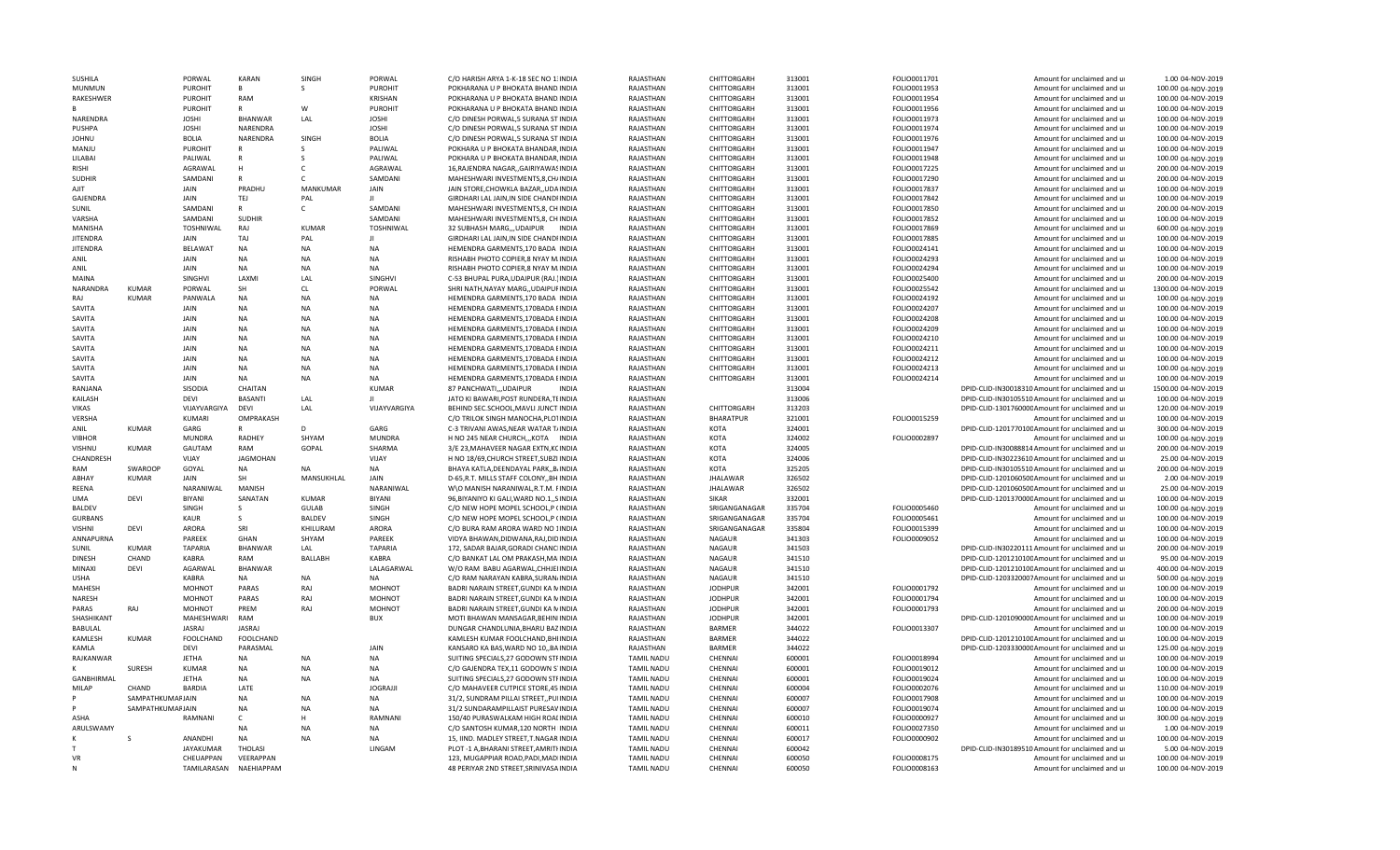|                             |                             | <b>PICHAPPAN</b>       | VINAI                      |                 | THEERTHANS               | ALAGU STREET AGENCIES 123 MUGINDIA                    |              | <b>TAMIL NADU</b>              | CHENNA                         | 600050           | FOLIO0008167 | Amount for unclaimed and ur                                                     | 100.00 04-NOV-2019                       |
|-----------------------------|-----------------------------|------------------------|----------------------------|-----------------|--------------------------|-------------------------------------------------------|--------------|--------------------------------|--------------------------------|------------------|--------------|---------------------------------------------------------------------------------|------------------------------------------|
| N                           | SUNDAR                      | RAIAN                  | NARAINMAN                  |                 |                          | 48, PERIYAR II STREET, SRINIWASA NINDIA               |              | <b>TAMIL NADU</b>              | CHENNAI                        | 600050           | FOLIO0008168 | Amount for unclaimed and ur                                                     | 100.00 04-NOV-2019                       |
|                             |                             | RAMALINGAM             | <b>NA</b>                  | <b>NA</b>       | <b>NA</b>                | NEW NO 5 SENGOTHIMMAN KOIL, IIINDIA                   |              | <b>TAMIL NADU</b>              | CHENNAI                        | 600073           |              | DPID-CLID-IN30018310 Amount for unclaimed and ur                                | 10.00 04-NOV-2019                        |
|                             | $\mathsf{C}$                | JAIN                   | JEETMAL                    |                 |                          | 21 PALLIAPPAN STREET, SOWCARPE INDIA                  |              | <b>TAMIL NADU</b>              | CHENNAI                        | 600079           | FOLIO0007967 | Amount for unclaimed and ur                                                     | 100.00 04-NOV-2019                       |
| H                           | M                           | GHORAWAT               | S.                         |                 | GHORAWAT                 | NO 6 PALLIAPPAN LANE, SOWCARPEINDIA                   |              | <b>TAMIL NADU</b>              | CHENNAI                        | 600079           | FOLIO0007846 | Amount for unclaimed and ur                                                     | 1.00 04-NOV-2019                         |
|                             | RAJENDRA                    | KUMAR                  |                            |                 | JAIN                     | C/O SHAH ELECTRICALS, 341 MINT SINDIA                 |              | <b>TAMIL NADU</b>              | CHENNAI                        | 600079           | FOLIO0017258 | Amount for unclaimed and ur                                                     | 1.00 04-NOV-2019                         |
| <b>JUGRAJ</b>               |                             | <b>HARAN</b>           | DAYALAL                    |                 |                          | 44, KALATHI PILLAI STREET, ELEPHAIINDIA               |              | <b>TAMIL NADU</b>              | CHENNAI                        | 600079           | FOLIO0026050 | Amount for unclaimed and ur                                                     | 100.00 04-NOV-2019                       |
| AMAR                        | CHAND                       | JAIN                   | P                          | $\mathsf{C}$    | JAIN                     | 22 CHINNA NAICKARAN ST,1ST FLO INDIA                  |              | <b>TAMIL NADU</b>              | CHENNAI                        | 600079           | FOLIO0008092 | Amount for unclaimed and ur                                                     | 100.00 04-NOV-2019                       |
| M                           | SASI                        | <b>DEVI</b>            | M                          |                 | BASAVAIAH                | 76 VEERAPPA NAGAR, ALWARTIRU IINDIA                   |              | <b>TAMIL NADU</b>              | CHENNAI                        | 600087           | FOLIO0008028 | Amount for unclaimed and ur                                                     | 100.00 04-NOV-2019                       |
|                             |                             | NATARAJAN              | C                          | VAVADHARAYAHL   | NATARAJAN                | 55-N PARK DUGAR TOWNSHIP MOLINDIA                     |              | <b>TAMIL NADU</b>              | CHENNAI                        | 600089           | FOLIO0007992 | Amount for unclaimed and ur                                                     | 200.00 04-NOV-2019                       |
|                             |                             | KALYANI                |                            |                 | VIJAYARAGHAVAN           | N-15 2ND MAIN ROAD, THIRD FLOO INDIA                  |              | <b>TAMIL NADU</b>              | CHENNAI                        | 600102           | FOLIO0008165 | Amount for unclaimed and ur                                                     | 100.00 04-NOV-2019                       |
|                             |                             | PREETHI                | <b>NA</b>                  | <b>NA</b>       | <b>NA</b>                | C/O TARA CHAND JAIN 61 CHOOLAIINDIA                   |              | <b>TAMIL NADU</b>              | CHENNAL                        | 600112           | FOLIO0019076 | Amount for unclaimed and u                                                      | 100.00 04-NOV-2019                       |
| SHANMUGAN                   |                             | G                      | GOPAL                      | SAMY            |                          | PLOT NO.2, 2ND STREET, PRIYA NAGINDIA                 |              | <b>TAMIL NADU</b>              | <b>CHENGALANNA</b>             | 603202           |              | DPID-CLID-IN30169610 Amount for unclaimed and ur                                | 200.00 04-NOV-2019                       |
|                             | <b>VINOTH</b>               | KUMAI                  |                            |                 | SAMPATHKUMAR             | NO 33,5TH STREET, SANJEEVIRAYANINDIA                  |              | <b>TAMIL NADU</b>              | SOUTH ARCOT                    | 604001           |              | DPID-CLID-IN30177411 Amount for unclaimed and ur                                | 200.00 04-NOV-2019                       |
| CHINNASWAM                  |                             | PRABAKARAN             | CHINNASWAMY                |                 | Δ                        | 7,2ND MAIN ROAD RAJAJI NAGAR, LINDIA                  |              | <b>TAMIL NADU</b>              | PONDICHERRY                    | 605008           |              | DPID-CLID-IN30169611 Amount for unclaimed and ur                                | 10.00 04-NOV-2019                        |
| M                           |                             | <b>JAIN</b>            | $\mathbf{L}$               |                 |                          |                                                       |              |                                |                                |                  |              |                                                                                 |                                          |
|                             | SANJAYKUMAR                 |                        |                            |                 | MANGILAL                 | 20,6TH CROSS, RAINBOW NAGAR, P(INDIA                  |              | <b>TAMIL NADU</b>              | PONDICHERRY                    | 605011           |              | DPID-CLID-IN30108022 Amount for unclaimed and ur                                | 50.00 04-NOV-2019                        |
| <b>DURGADEVI</b>            |                             |                        | PRABAKARAN                 |                 |                          | 67/11, NADUTHAKKA, KALLAKURICHINDIA                   |              | <b>TAMIL NADU</b>              | <b>SOUTH ARCOT</b>             | 606202           |              | DPID-CLID-IN30017510 Amount for unclaimed and ur                                | 195.00 04-NOV-2019                       |
| VENKATESAN                  |                             |                        | RAMALINGAM                 |                 | N                        | 10 A, 2098, G A CANAL EAST BANK, INDIA                |              | <b>TAMIL NADU</b>              | THANJAVUR                      | 613001           |              | DPID-CLID-IN30017510 Amount for unclaimed and ur                                | 25.00 04-NOV-2019                        |
| HABEEB                      | MOHAMED                     | <b>RMK</b>             | MOHAMED                    | <b>DAWOOD</b>   | HAMEED                   | POOMPUKAR SILK HOUSE,54 BIG S'INDIA                   |              | <b>TAMIL NADU</b>              | THANJAVUR                      | 614601           |              | DPID-CLID-IN30267930 Amount for unclaimed and ur                                | 100.00 04-NOV-2019                       |
|                             |                             | YOGARAI                |                            |                 | VAIYAPURI                | C/O SRI MANICKAVINAYAGAR FINA INDIA                   |              | <b>TAMIL NADU</b>              | TIRUCHY                        | 620008           | FOLIO0007601 | Amount for unclaimed and ur                                                     | 100.00 04-NOV-2019                       |
| MANGALAM                    | KRISHNA                     | MURTHY                 | $\mathcal{S}$              |                 | KRISHNAMURTHY            | KAILASAPURAM TOWNSHIP,,,TIRUCINDIA                    |              | <b>TAMIL NADU</b>              | TIRUCHY                        | 620010           | FOLIO0000733 | Amount for unclaimed and ur                                                     | 100.00 04-NOV-2019                       |
|                             |                             | SIVAKUMAR              | $\mathbb{R}$               |                 | KANDASAMY                | B-5/148. BHEL TOWNSHIP.KAILASAIINDIA                  |              | <b>TAMIL NADU</b>              | <b>TIRUCHY</b>                 | 620014           | FOLIO0008178 | Amount for unclaimed and ur                                                     | 158.00 04-NOV-2019                       |
| PACKIAM                     |                             |                        | SFFMAN                     |                 | NATARAJAN                | 6/502 A UTTAMAR KOIL QTRS, BIRAIINDIA                 |              | <b>TAMIL NADU</b>              | TIRUCHY                        | 620016           |              | DPID-CLID-IN30021411 Amount for unclaimed and ur                                | 5.00 04-NOV-2019                         |
| -S                          |                             | KOMATHYSANKA B         |                            |                 |                          | SANKARANARAYANAN 116 EXTENTION, ONGARAKUDIL, THUNDIA  |              | <b>TAMIL NADU</b>              | TIRUCHY                        | 621010           |              | DPID-CLID-IN30021411 Amount for unclaimed and ur                                | 10.00 04-NOV-2019                        |
| MUTHUNARASINGAM             |                             |                        | <b>KARUPPAIAH</b>          |                 |                          | 59, APPAVU PILLAI PATTI, KODANGI INDIA                |              | <b>TAMIL NADU</b>              | D. OUIAD-F-MILLF               | 624208           |              | DPID-CLID-IN30169610 Amount for unclaimed and ur                                | 100.00 04-NOV-2019                       |
| <b>YUNUS</b>                | ABDUL                       | SATTAR                 | $\overline{A}$             |                 | SATTAR                   | NO-37 MAHAL 5TH STREET, MADURINDIA                    |              | <b>TAMIL NADU</b>              | <b>MADURAI</b>                 | 625001           | FOLIO0007590 | Amount for unclaimed and ur                                                     | 200.00 04-NOV-2019                       |
| <b>YUNUS</b>                | ABDUL                       | SATTAR                 | $\overline{A}$             |                 | SATTAR                   | NO 37 MAHAL 5TH STREET, MADUR INDIA                   |              | <b>TAMIL NADU</b>              | MADURAI                        | 625001           | FOLIO0007598 | Amount for unclaimed and ur                                                     | 200.00 04-NOV-2019                       |
| YUNUS                       | ABDUL                       | SATTAR                 | $\overline{A}$             |                 | SATTAR                   | NO 37 MAHAL 5TH STREET, MADUR INDIA                   |              | <b>TAMIL NADU</b>              | MADURAI                        | 625001           | FOLIO0007599 | Amount for unclaimed and ur                                                     | 200.00 04-NOV-2019                       |
| RAJU                        |                             |                        | KANAPATHISAMY              |                 | <b>NAICKER</b>           | 25, KASTHURI BAI STREET, NRT NAG INDIA                |              | <b>TAMIL NADU</b>              | THENI                          | 625531           |              | DPID-CLID-IN30023910 Amount for unclaimed and ur                                | 25.00 04-NOV-2019                        |
| M                           |                             | <b>GOPINATH</b>        | $\mathcal{S}$              |                 | MUNIASAMY                | 284/1, PANNYAR STREET, CHINNASLINDIA                  |              | <b>TAMIL NADU</b>              | KAMARAJ                        | 626117           |              | DPID-CLID-1201090001Amount for unclaimed and ur                                 | 100.00 04-NOV-2019                       |
| R                           |                             | RADHAKRISHNANA         |                            |                 | RAMANUJAM                | B-92, SPIC NAGAR, MUTHIYAPURAM INDIA                  |              | <b>TAMIL NADU</b>              | TIRUNELVELI                    | 628005           |              | DPID-CLID-IN30177412 Amount for unclaimed and ur                                | 50.00 04-NOV-2019                        |
|                             |                             | -S                     |                            |                 | NALLAPERUMAL             |                                                       |              |                                | KANYAKUMARI                    | 629001           |              |                                                                                 |                                          |
| SINDHU                      |                             |                        |                            |                 |                          | NO.60, CHIDAMBARANATHAN STREINDIA                     |              | <b>TAMIL NADU</b>              |                                |                  |              | DPID-CLID-120404000C Amount for unclaimed and ur                                | 100.00 04-NOV-2019                       |
| VANAJA                      |                             | <b>KUMAR</b>           | <b>KUMAR</b>               |                 |                          | DOOR NO. 20. VINAYAYAR NAGAR., INDIA                  |              | <b>TAMIL NADU</b>              | SALEM                          | 636003           |              | DPID-CLID-120109000CAmount for unclaimed and ur                                 | 25.00 04-NOV-2019                        |
| SOUNDARAVALLI               |                             |                        | SUBRAMANIAM                |                 |                          | 4/101A SYNDICATE BANK COLONY, IINDIA                  |              | <b>TAMIL NADU</b>              | SALFM                          | 636008           |              | DPID-CLID-IN30017510 Amount for unclaimed and up                                | 100.00 04-NOV-2019                       |
|                             | $\mathbf{v}$                | SAVITHRI               | A                          | <b>NCHANDRA</b> | MOULEESWARAN             | NO 2E/4 A, CHURCH COLONY, NEAR INDIA                  |              | <b>TAMIL NADU</b>              | SALFM                          | 636401           |              | DPID-CLID-IN30189510 Amount for unclaimed and ur                                | 100.00 04-NOV-2019                       |
| <b>SFNTHIL</b>              | <b>KUMAR</b>                |                        | RAMASAMY                   |                 |                          | NO 11/103, EAST KATTUKOTTAI, BEL INDIA                |              | <b>TAMIL NADU</b>              | SALEM                          | 637402           |              | DPID-CLID-IN30169610 Amount for unclaimed and ur                                | 200.00 04-NOV-2019                       |
| <b>ANITHA</b>               |                             |                        | VENGATESAN                 |                 |                          | NEW NO 96, KARPAGAM JEWELLER INDIA                    |              | <b>TAMIL NADU</b>              | PERIYAR                        | 638401           |              | DPID-CLID-IN30017510 Amount for unclaimed and ur                                | 50.00 04-NOV-2019                        |
|                             |                             | KRISHNAN               |                            | SINNIA          | GOWNDER                  | 10/11 MILL ROAD, THEKKU THOTTA INDIA                  |              | <b>TAMIL NADU</b>              | PERIYAR                        | 638668           | FOLIO0005429 | Amount for unclaimed and ur                                                     | 100.00 04-NOV-2019                       |
|                             |                             | <b>BALASUBRAMAN P</b>  |                            | RAMASAMY        | <b>GOUNDER</b>           | NORTH, PRADHAKSHNAM ROAD, , KAINDIA                   |              | <b>TAMIL NADU</b>              | PERIYAR                        | 639001           | FOLIO0005439 | Amount for unclaimed and ur                                                     | 100.00 04-NOV-2019                       |
|                             |                             | VELUSAMY               | - S                        | NKARUPPANNA     | GOVNDER                  | 29 K V B NAGAR, , KARRUR                              | <b>INDIA</b> | <b>TAMIL NADU</b>              | PERIYAR                        | 639002           | FOLIO0014946 | Amount for unclaimed and ur                                                     | 200.00 04-NOV-2019                       |
| $\mathsf{R}$                | N                           |                        | BALAKRISHNAN NARAYANASWAMY |                 |                          | 253 A1 KEEZH STREET, COODALUR ('INDIA                 |              | <b>TAMIL NADU</b>              | COIMBATORE                     | 641002           |              | DPID-CLID-IN30021411 Amount for unclaimed and ur                                | 100.00 04-NOV-2019                       |
|                             |                             | SENGOTTUVEL A          |                            | MARAPPA         | MUDALIAR                 | 80 KNP ROAD,,,COIMBATORE                              | <b>INDIA</b> | <b>TAMIL NADU</b>              | COIMBATORE                     | 641101           | FOLIO0000546 | Amount for unclaimed and ur                                                     | 150.00 04-NOV-2019                       |
| LAKSHMI                     |                             |                        | <b>NANJAN</b>              |                 |                          | NO 49, ELITHORAI, YEDAPPALLI PO, NINDIA               |              | <b>TAMIL NADU</b>              | NILGIRI                        | 643104           |              | DPID-CLID-IN30169611 Amount for unclaimed and ur                                | 50.00 04-NOV-2019                        |
|                             | CHANDRAKANT SHAMDASANI      | <b>MADHAVDAS</b>       | LATE                       | SRIMT           | SHAMDASANI               | NL-6-7-5 SECTOR-15, OPPOSITE A P INDIA                |              | <b>UTTAR PRADESH</b>           |                                | 200706           | FOLIO0014866 | Amount for unclaimed and ur                                                     | 100.00 04-NOV-2019                       |
| PARKASH                     |                             | DFVI                   | <b>BHAGWAN</b>             |                 | DASS                     | III H 74 NEHRU NAGAR, GHAZIABAD INDIA                 |              | <b>UTTAR PRADESH</b>           | GHAZIABAD                      | 201001           | FOLIO0008303 | Amount for unclaimed and ur                                                     | 100.00 04-NOV-2019                       |
| DAYA                        |                             | RAM                    | BALWANT                    |                 | SINGH                    | Q.NO. A/377, SECTOR-23, RAJNAGA INDIA                 |              | <b>UTTAR PRADESH</b>           | GHAZIABAD                      | 201001           | FOLIO0009641 | Amount for unclaimed and ur                                                     | 100.00 04-NOV-2019                       |
| MUSHARRAF                   |                             | HUSAIN                 | <b>NA</b>                  | <b>NA</b>       | <b>NA</b>                | A-803, NEEL PADAM KUNJ, OPP. DAEINDIA                 |              | UTTAR PRADESH                  | GHAZIABAD                      | 201010           | FOLIO0016661 | Amount for unclaimed and ur                                                     | 300.00 04-NOV-2019                       |
| <b>SUMAN</b>                |                             | <b>TAPARIYA</b>        | $\overline{B}$             | $\mathsf{R}$    | <b>TAPARIYA</b>          | C 182 RAMPRASTHA COLONY, FLAT INDIA                   |              | UTTAR PRADESH                  | GHAZIABAD                      | 201011           |              | DPID-CLID-IN30133019 Amount for unclaimed and ur                                | 200.00 04-NOV-2019                       |
| PREETI                      |                             | SARASWAT               | SUDHINDRA                  |                 | SARASWAT                 | A-98 SECTOR-22,,, NOIDA                               | <b>INDIA</b> | <b>UTTAR PRADESH</b>           | GHAZIABAD                      | 201301           | FOLIO0006736 | Amount for unclaimed and ur                                                     | 300.00 04-NOV-2019                       |
| PREETI                      |                             | AGARWAL                | <b>NA</b>                  | <b>NA</b>       | <b>NA</b>                | B-140 SECTOR 19,,,NOIDA                               | <b>INDIA</b> | UTTAR PRADESH                  | GHAZIABAD                      | 201301           |              | DPID-CLID-IN30048410 Amount for unclaimed and ur                                | 1000.00 04-NOV-2019                      |
| NIRMALA                     |                             | <b>DEVI</b>            | <b>NA</b>                  | <b>NA</b>       | <b>NA</b>                | F-94, SECTOR-56,,, NOIDA                              | <b>INDIA</b> | UTTAR PRADESH                  | GHAZIABAD                      | 201301           |              | DPID-CLID-IN30048410 Amount for unclaimed and ur                                | 100.00 04-NOV-2019                       |
| <b>DHARMBIR</b>             |                             |                        | <b>NA</b>                  | <b>NA</b>       |                          |                                                       | <b>INDIA</b> |                                |                                |                  |              | DPID-CLID-IN30048410 Amount for unclaimed and ur                                |                                          |
|                             | KUMAR                       | SINGH                  | RAM                        | SARAN           | <b>NA</b>                | F-94, SECTOR-56,,, NOIDA                              |              | UTTAR PRADESH                  | GHAZIABAD                      | 201301           |              |                                                                                 | 200.00 04-NOV-2019                       |
| RAJESH                      |                             | GARG                   |                            |                 | DAS                      | C 20 21, INDUSTRIAL AREA,, HATHRAINDIA                |              | UTTAR PRADESH                  | ALIGARH                        | 204101           |              | DPID-CLID-IN30240410 Amount for unclaimed and ur                                | 100.00 04-NOV-2019                       |
| RAINI                       |                             | GARG                   | RAJESH                     | KUMAR           | GARG                     | C 20 21, INDUSTRIAL AREA, HATHRAINDIA                 |              | UTTAR PRADESH                  | ALIGARH                        | 204101           |              | DPID-CLID-IN30240410 Amount for unclaimed and ur                                | 100.00 04-NOV-2019                       |
| <b>NUPUR</b>                |                             | <b>TIWARI</b>          | RAJEEV                     |                 | TIWARI                   | VIDHYA PATI NAGAR.MURSAN GATINDIA                     |              | <b>UTTAR PRADESH</b>           | <b>ALIGARH</b>                 | 204101           |              | DPID-CLID-120214000CAmount for unclaimed and ur                                 | 140.00 04-NOV-2019                       |
| <b>VIVEK</b>                |                             | JAIN                   | ABHAY                      | <b>KUMAR</b>    | <b>JAIN</b>              | ABHAY TRADING COMPANY, 2, SINDINDIA                   |              | <b>UTTAR PRADESH</b>           | <b>ETWAH</b>                   | 206001           | FOLIO0027023 | Amount for unclaimed and ur                                                     | 100.00 04-NOV-2019                       |
| ATUL                        | KUMAR                       | AGARWAL                | D                          | N               | AGARWAL                  | AJIT MAL ETAWAH U P,,,ETAWAH INDIA                    |              | UTTAR PRADESH                  | <b>ETWAH</b>                   | 206121           | FOLIO0007504 | Amount for unclaimed and ur                                                     | 100.00 04-NOV-2019                       |
| SUBODH                      |                             | <b>GUPTA</b>           | <b>JAGDISH</b>             | PRASAD          | <b>GUPTA</b>             | NO 21 BADABAJAR, ETAH, , SONRON INDIA                 |              | UTTAR PRADESH                  | ETWAH                          | 207403           |              | DPID-CLID-1304140006 Amount for unclaimed and ur                                | 34.00 04-NOV-2019                        |
| RITA                        |                             | GOVIL                  | ARUN                       |                 | GOVIL                    | C/O KUSH INDUSTRIES, 15/200 'C' CIINDIA               |              | UTTAR PRADESH                  | KANPUR                         | 208001           | FOLIO0003891 | Amount for unclaimed and ur                                                     | 100.00 04-NOV-2019                       |
| SHRISH                      | CHANDRA                     | <b>GUPTA</b>           | <b>NA</b>                  | <b>NA</b>       | <b>NA</b>                | 24/23 KARACHI, KHANA,, KANPUR INDIA                   |              | <b>UTTAR PRADESH</b>           | <b>KANPUR</b>                  | 208001           | FOLIO0018916 | Amount for unclaimed and ur                                                     | 100.00 04-NOV-2019                       |
| UDAI                        | <b>NARAIN</b>               | SHUKLA                 | N                          |                 | SHUKLA                   | 3/170 C VISHNUPURI,,, KANPUR                          | <b>INDIA</b> | <b>UTTAR PRADESH</b>           | <b>KANPUR</b>                  | 208002           | FOLIO0010119 | Amount for unclaimed and ur                                                     | 100.00 04-NOV-2019                       |
| RAM                         | DAS                         | <b>GUPTA</b>           | <b>NA</b>                  | <b>NA</b>       | <b>NA</b>                | 1/26 NAWAB GANJ,,,KANPUR                              | <b>INDIA</b> | UTTAR PRADESH                  | <b>KANPUR</b>                  | 208002           | FOLIO0018907 | Amount for unclaimed and ur                                                     | 100.00 04-NOV-2019                       |
| RAM                         | DAS                         | <b>GUPTA</b>           | <b>NA</b>                  | <b>NA</b>       | <b>NA</b>                | 1/26 NAWAB GANJKANPUR                                 | <b>INDIA</b> | UTTAR PRADESH                  | <b>KANPUR</b>                  | 208002           | FOLIO0018908 | Amount for unclaimed and ur                                                     | 100.00 04-NOV-2019                       |
| SAVITIRI                    |                             | SRIVASTAVA             | RAIKUMAR                   | LAL             | SRIVASTAVA               | H NO 734B N RLY LOCO COLONY, G'INDIA                  |              | UTTAR PRADESH                  | KANPUR                         | 208004           | FOLIO0010122 | Amount for unclaimed and ur                                                     | 100.00 04-NOV-2019                       |
| ABJINDAR                    |                             |                        |                            |                 |                          |                                                       | <b>INDIA</b> |                                |                                |                  |              |                                                                                 |                                          |
|                             | SINGH                       | SURF                   | GORMFL                     | SINGH           | SURF                     | 410/6 SHASTRI NAGAR,,,KANPUR                          |              | UTTAR PRADESH                  | KANPUR                         | 208005           | FOLIO0002036 | Amount for unclaimed and ur                                                     | 100.00 04-NOV-2019                       |
| <b>GORMEL</b>               | SINGH                       | <b>SURE</b>            | <b>JOGINDAR</b>            |                 | SINGH                    | 410/6SHASTRI NAGAR,,,KANPUR                           | <b>INDIA</b> | <b>UTTAR PRADESH</b>           | <b>KANPUR</b>                  | 208005           | FOLIO0005821 | Amount for unclaimed and ur                                                     | 100.00 04-NOV-2019                       |
|                             |                             | <b>NIRMAL</b>          | <b>NA</b>                  | <b>NA</b>       | <b>NA</b>                |                                                       |              |                                | <b>KANPUR</b>                  |                  |              |                                                                                 |                                          |
| <b>ASHOK</b><br><b>HARI</b> |                             |                        |                            | LAL             |                          | 14/4, SITE NO. 2 ,, KIDWAI NAGAR,,, INDIA             |              | <b>UTTAR PRADESH</b>           |                                | 208011           | FOLIO0002027 | Amount for unclaimed and ur<br>Amount for unclaimed and ur                      | 200.00 04-NOV-2019                       |
|                             | SHANKAR                     | TRIPATHI               | CHOTTE                     |                 | TRIPATHI<br><b>DIXIT</b> | 128/2/98 OPP CBI, YASODA NAGAR, INDIA                 | <b>INDIA</b> | <b>UTTAR PRADESH</b>           | <b>KANPUR</b>                  | 208011           | FOLIO0010148 |                                                                                 | 100.00 04-NOV-2019                       |
| AMAR<br>$\varsigma$         | <b>NATH</b><br>$\mathsf{C}$ | <b>DIXIT</b><br>PORWAL | LATE<br><b>BADRI</b>       | SADHARILAL      | PRASAD                   | 126 A/2A,, USMANPUR, KANPUR<br>8M/15 DABOULI,,,KANPUR | <b>INDIA</b> | UTTAR PRADESH<br>UTTAR PRADESH | <b>KANPUR</b><br><b>KANPUR</b> | 208014<br>208022 | FOLIO0015765 | DPID-CLID-IN30133018 Amount for unclaimed and ur<br>Amount for unclaimed and ur | 300.00 04-NOV-2019<br>100.00 04-NOV-2019 |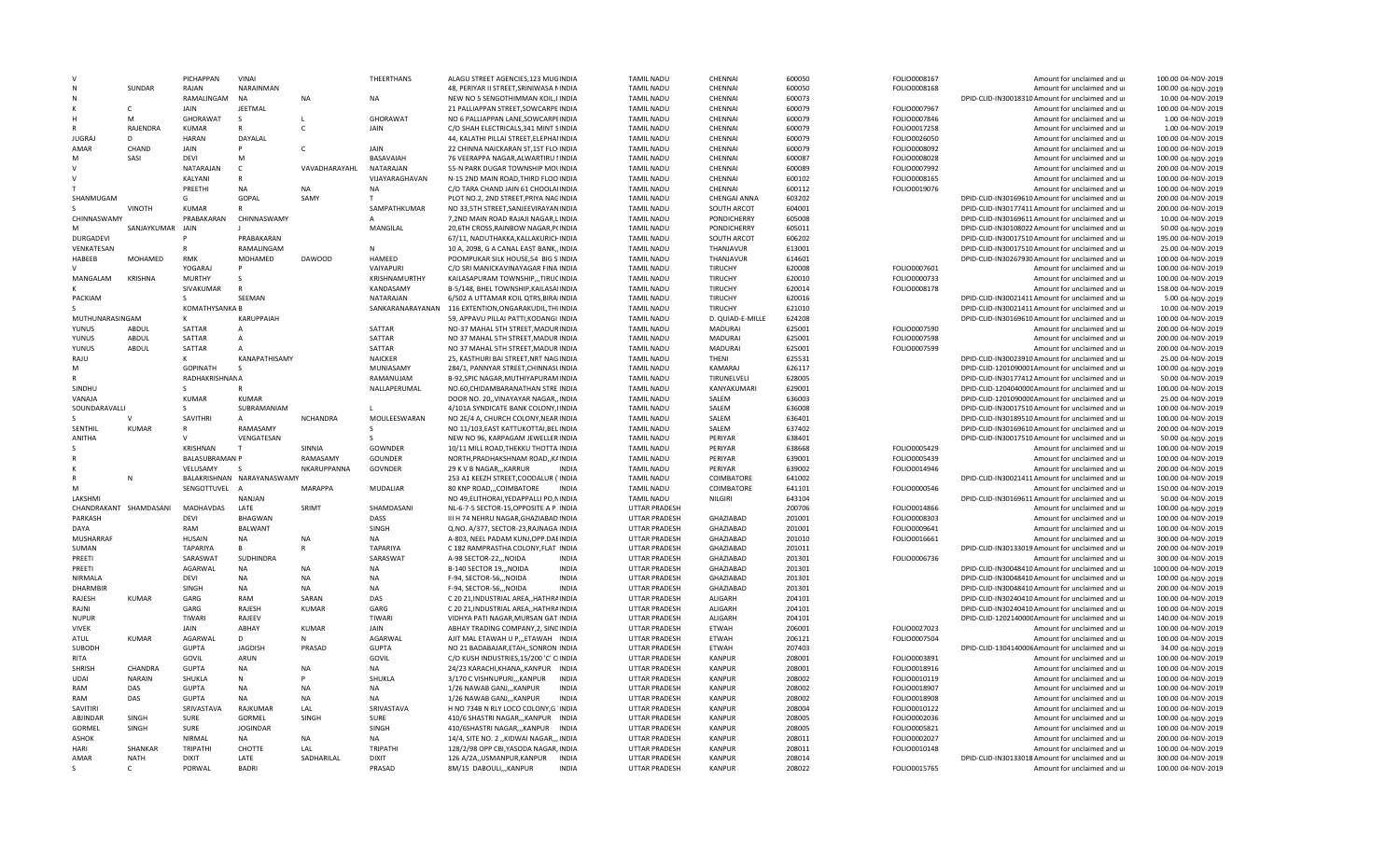| RAM             | PRASAD         | VERMA          | <b>HARIDAS</b>  |                 |                 | UNION BANK OF INDIA, STATION RCINDIA       | <b>UTTAR PRADESH</b> | BANDA            | 210001 | FOLIO0010164 | Amount for unclaimed and ur                      | 100.00 04-NOV-2019  |
|-----------------|----------------|----------------|-----------------|-----------------|-----------------|--------------------------------------------|----------------------|------------------|--------|--------------|--------------------------------------------------|---------------------|
| SANJEEV         |                | <b>GUPTA</b>   | <b>NA</b>       | <b>NA</b>       | <b>NA</b>       | 527/D/1 K P KAKKAR NAGAR, DARIA INDIA      | <b>UTTAR PRADESH</b> | ALLAHABAD        | 211003 |              | DPID-CLID-IN30001110 Amount for unclaimed and ur | 50.00 04-NOV-2019   |
| SUNIL           |                | KESHARWANI     | SH              |                 | <b>JAGNNATH</b> | 775/177 B, RAJROOP PUR, , ALLAHAI INDIA    | UTTAR PRADESH        | ALLAHABAD        | 211011 |              | DPID-CLID-120206000CAmount for unclaimed and ur  | 50.00 04-NOV-2019   |
| MANJULA         |                | AGRAWAL        | <b>NA</b>       | <b>NA</b>       | <b>NA</b>       | C/O ROOP RANJAN STUDIO, AUSHAIINDIA        | UTTAR PRADESH        | VARANASI         | 221001 |              | DPID-CLID-IN30112715 Amount for unclaimed and ur | 100.00 04-NOV-2019  |
| SANDEEP         |                | AGRAWAL        | H               | к               | <b>GUPTA</b>    | 90 ROOP RANJAN STUDIO, AUSANG INDIA        | UTTAR PRADESH        | VARANASI         | 221001 |              | DPID-CLID-IN30133019 Amount for unclaimed and ur | 100.00 04-NOV-2019  |
| AZARA           |                | BEGUM          | <b>NA</b>       | NΔ              | <b>NA</b>       | S-8/416 C-1, M A ROAD,, VARANASI INDIA     | <b>UTTAR PRADESH</b> | VARANASI         | 221002 | FOLIO0027896 | Amount for unclaimed and ur                      | 200.00 04-NOV-2019  |
| LILAWATI        |                | SINGH          | AMAR            | <b>BAHADUR</b>  | SINGH           | B-37/170 - 8, GIRINAGAR EXTN, BIR INDIA    | UTTAR PRADESH        | VARANASI         | 221010 |              | DPID-CLID-IN30055610 Amount for unclaimed and ur | 25.00 04-NOV-2019   |
|                 |                |                |                 |                 |                 |                                            |                      |                  | 223001 |              |                                                  |                     |
| KARUNESH        |                | <b>GUPTA</b>   | RAMAKANT        |                 | <b>GUPTA</b>    | 78, PURANA CHAUK, SHAHGANJ, JAINDIA        | <b>UTTAR PRADESH</b> |                  |        |              | DPID-CLID-IN30226911 Amount for unclaimed and ur | 550.00 04-NOV-2019  |
| <b>UMFSH</b>    | <b>KUMAR</b>   | <b>AGARWAL</b> | <b>NA</b>       | <b>NA</b>       | <b>NA</b>       | 1271, DELHI DARWAZA,,,FAIZABAD INDIA       | <b>UTTAR PRADESH</b> | FAIZABAD         | 224001 |              | DPID-CLID-IN30155710 Amount for unclaimed and ur | 2.00 04-NOV-2019    |
| MANIK           | LAL            | GUPTA          | <b>RAM</b>      | <b>DULAREY</b>  | <b>GUPTA</b>    | 895, FATEH GANJ,,,FAIZABAD<br>INDIA        | <b>UTTAR PRADESH</b> | FAIZABAD         | 224001 |              | DPID-CLID-120106060CAmount for unclaimed and ur  | 50.00 04-NOV-2019   |
| RAMESH          | CHAND          | JAIN           | NA              | NA              | <b>NA</b>       | AVADH FINANCIAL CONSULTANTS, NINDIA        | <b>UTTAR PRADESH</b> | LUCKNOW          | 226001 | FOLIO0018968 | Amount for unclaimed and ur                      | 100.00 04-NOV-2019  |
| ANJALI          |                | <b>BHATIA</b>  | <b>THAKUR</b>   | DASS            | <b>BHATIA</b>   | 17/6 TYPE III PWD COLONY JAIL RO/INDIA     | UTTAR PRADESH        | LUCKNOW          | 226002 | FOLIO0001465 | Amount for unclaimed and ur                      | 100.00 04-NOV-2019  |
|                 | <b>VIQAR</b>   | <b>HUSAIN</b>  | -S.             | <b>IFTIKHAR</b> | <b>HUSAIN</b>   | MODEL COLONY, RUSTOM NAGAR, INDIA          | <b>UTTAR PRADESH</b> | LUCKNOW          | 226003 | FOLIO0001455 | Amount for unclaimed and u                       | 200.00 04-NOV-2019  |
| SAVITRI         |                | SRIVASTAVA     | $\mathsf{K}$    | к               | SRIVASTAVA      | 6/26, VIPUL KHAND, GOMTI NAGAR, INDIA      | UTTAR PRADESH        | <b>LUCKNOW</b>   | 226010 |              | DPID-CLID-IN30055610 Amount for unclaimed and ur | 50.00 04-NOV-2019   |
| ZAKIA           |                | KHAN           | GAUHAR          | AHMAD           | KHAN            | 180/19, TAKIA AZAM BEG, BAROOD IINDIA      | UTTAR PRADESH        | LUCKNOW          | 226018 |              | DPID-CLID-IN30177411 Amount for unclaimed and ur | 250.00 04-NOV-2019  |
| PRAKASH         |                | CHANDRA        | BASU            | DEO             | SHARMA          | C/O SRI R L SHARMA 6/63, VIKAS NAINDIA     | UTTAR PRADESH        | LUCKNOW          | 226022 | FOLIO0027973 | Amount for unclaimed and ur                      | 100.00 04-NOV-2019  |
| <b>VIPUL</b>    |                | KHANDELWAL     | VIRENDRA        | KUMAR           | KHANDELWAL      | 20/4, DHARMSHALA WARD, AJIT NAIINDIA       | <b>UTTAR PRADESH</b> | PRATAPGARH       | 230001 |              | DPID-CLID-120191010CAmount for unclaimed and ur  | 50.00 04-NOV-2019   |
| ASHISH          | KUMAR          | KHANDELWAL     | VIRENDER        | <b>KUMAR</b>    | KHANDELWAL      | 20/4, DHARAMSHALA, WARD, PRATAINDIA        | <b>UTTAR PRADESH</b> | PRATAPGARH       | 230001 |              | DPID-CLID-120191010CAmount for unclaimed and ur  | 50.00 04-NOV-2019   |
| MEENA           |                | TYAGI          | VED             | PRAKASH         | <b>TYAGI</b>    | B-527/NTPC/NCPS, VIDYUT NAGAR, INDIA       | UTTAR PRADESH        | MIRZAPUR         | 231222 | FOLIO0010112 | Amount for unclaimed and ur                      | 100.00 04-NOV-2019  |
| RAJ             | <b>KUMAR</b>   | <b>GUPTA</b>   | RAMDHANI        |                 | <b>GUPTA</b>    | NO 86 RIVER BAN COLONY.GHAZIPUNDIA         | <b>UTTAR PRADESH</b> | <b>GHAZIPUR</b>  | 233001 |              | DPID-CLID-IN30039418 Amount for unclaimed and ur | 200.00 04-NOV-2019  |
|                 |                | <b>KUMAR</b>   |                 | SRISLIRAL       | PARKASH         |                                            |                      | BAREILLY         |        |              |                                                  |                     |
| SUSHIL          |                |                | $\mathbf{L}$    |                 |                 | C/O HAR MILAD STORE, 22 SHASTRI INDIA      | <b>UTTAR PRADESH</b> |                  | 243001 | FOLIO0001769 | Amount for unclaimed and ur                      | 200.00 04-NOV-2019  |
| VIKRAM          |                | <b>KAPOOR</b>  | <b>MUNNA</b>    | LAL             | <b>KAPOOR</b>   | KAPOOR STATIONERS, 3/50 KUNCH/INDIA        | <b>UTTAR PRADESH</b> | BAREILLY         | 243001 | FOLIO0014455 | Amount for unclaimed and ur                      | 4.00.04-NOV-2019    |
| ARUNABH         |                | PRABHAKAR      | RAGHUNANDAN     | SINGH           | YADAV           | D/21 TIBRINATH BDA COLONY,,,BAFINDIA       | <b>UTTAR PRADESH</b> | BAREILLY         | 243005 | FOLIO0014320 | Amount for unclaimed and ur                      | 100.00 04-NOV-2019  |
| RADHEY          | SHYAM          | <b>GUPTA</b>   | KEDAR           |                 | NATH            | QUARTOR NO. - 5, MENTAL HOSPIT/INDIA       | <b>UTTAR PRADESH</b> | BAREILLY         | 243005 |              | DPID-CLID-IN30118620 Amount for unclaimed and ur | 100.00 04-NOV-2019  |
| RAJIV           | <b>KUMAR</b>   | AGARWAL        | M               | L.              | AGARWAL         | 27, VIKRAMADITYAPURI,,, BAREILLY INDIA     | <b>UTTAR PRADESH</b> | BAREILLY         | 243005 |              | DPID-CLID-IN30118620 Amount for unclaimed and ur | 100.00 04-NOV-2019  |
| <b>KANCHAN</b>  |                | ARORA          | SUSHIL          |                 | <b>KUMAR</b>    | B-97, MODEL TOWN,,, BAREILLY INDIA         | <b>UTTAR PRADESH</b> | BAREILLY         | 243122 |              | DPID-CLID-IN30155720 Amount for unclaimed and ur | 300.00 04-NOV-2019  |
| AKHILESH        |                | RAI            | RAMADHAR        |                 | RAI             | <b>B-419 IFFCO TOWNSHIPBAREILLY INDIA</b>  | <b>UTTAR PRADESH</b> | BAREILLY         | 243403 | FOLIO0014356 | Amount for unclaimed and u                       | 200.00 04-NOV-2019  |
| BILAL           | AHMAD          | SHAMSI         | <b>MASHKOOR</b> | AHMAD           | <b>SHAMS</b>    | 176, LAJPAT NAGAR,,, MORADABAD INDIA       | <b>UTTAR PRADESH</b> | MORADABAD        | 244001 |              | DPID-CLID-IN30021412 Amount for unclaimed and ur | 250.00 04-NOV-2019  |
| SUNITA          |                | DEVI           | KAILASH         | CHANDRA         | AGARWAL         | W/O KAILASH CHANDRA AGARWALINDIA           | <b>UTTAR PRADESH</b> | PAURI GARHWAL    | 246149 |              | DPID-CLID-IN30133017 Amount for unclaimed and ur | 200.00 04-NOV-2019  |
| <b>BEER</b>     |                | SINGH          | <b>BAL</b>      |                 | <b>KISHAN</b>   | RADHA BIHAR, NUMAISH CAMP,, SAIINDIA       | UTTAR PRADESH        | SAHARANPUR       | 247001 |              | DPID-CLID-120164040CAmount for unclaimed and ur  | 43.00 04-NOV-2019   |
| <b>TAJINDER</b> | SINGH          | <b>BEDI</b>    | <b>MANDHEER</b> | SINGH           | <b>BEDI</b>     | H.NO - 39, BERI BAGH KHAND - 2,,,SINDIA    | <b>UTTAR PRADESH</b> | SAHARANPUR       | 247001 |              | DPID-CLID-120289000CAmount for unclaimed and u   | 50.00 04-NOV-2019   |
| CHANDAN         | SINGH          | <b>RANA</b>    | $\mathsf{R}$    | -S.             | RANA            | 105/1 NAI BASTI CHAKHOWALA, DEIINDIA       | UTTAR PRADESH        | <b>DEHRA DUN</b> | 248001 |              | DPID-CLID-IN30045013 Amount for unclaimed and ur | 100.00 04-NOV-2019  |
| PADMA           |                | RANI           | <b>NA</b>       | <b>NA</b>       | <b>NA</b>       |                                            | <b>UTTAR PRADESH</b> | <b>DEHRA DUN</b> | 248001 |              |                                                  | 200.00 04-NOV-2019  |
|                 |                |                |                 |                 |                 | 51 A LYTTON ROAD, DEHRADUN, , DINDIA       |                      |                  |        |              | DPID-CLID-IN30088814 Amount for unclaimed and ur |                     |
| ANITA           |                | CHAWLA         | VIMAL           | <b>KUMAR</b>    | CHAWLA          | 14/4 BHAGWAN DASS QUARTERS, CINDIA         | UTTAR PRADESH        | <b>DEHRA DUN</b> | 248001 |              | DPID-CLID-120206020CAmount for unclaimed and ur  | 100.00 04-NOV-2019  |
| <b>VIBHAV</b>   |                | <b>GUPTA</b>   | <b>ISH</b>      | <b>KRIPA</b>    | <b>GUPTA</b>    | C/O ISH MEDICOS 15 KANWALI ROJNDIA         | <b>UTTAR PRADESH</b> | <b>DEHRA DUN</b> | 248001 |              | DPID-CLID-130414000CAmount for unclaimed and up  | 40.00 04-NOV-2019   |
| <b>SHASHI</b>   |                | BANSAL         | $\mathsf{R}$    | к               | <b>BANSAL</b>   | F 2, MEENA ENCLAVE, YOGI VIHAR, HINDIA     | UTTAR PRADESH        | HARDWAR          | 249401 |              | DPID-CLID-IN30070810 Amount for unclaimed and ur | 1500.00 04-NOV-2019 |
|                 |                | <b>GUPTA</b>   | <b>NARAIN</b>   |                 | PRASAD          | 22-RAMNAGAR,,,MEERUT CITY<br><b>INDIA</b>  | UTTAR PRADESH        | MEERUT           | 250002 | FOLIO0006743 | Amount for unclaimed and ur                      | 100.00 04-NOV-2019  |
| <b>SACHIN</b>   |                | RAI            | <b>GULSHAN</b>  |                 | RAI             | 731.LADDHAWALA.HANUMANPURIINDIA            | <b>UTTAR PRADESH</b> | MUZAFFARNAGAR    | 251001 |              | DPID-CLID-IN30155721 Amount for unclaimed and ur | 25.00 04-NOV-2019   |
| LALIT           | <b>MOHAN</b>   | <b>JOSHI</b>   | HARISH          | CHANDRA         | <b>JOSHI</b>    | V-KWARSINGH (CHANDPUR), PO-ANINDIA         | <b>UTTAR PRADESH</b> | PITHORAGARH      | 262523 |              | DPID-CLID-1201910101Amount for unclaimed and ur  | 10.00 04-NOV-2019   |
| MAYA            |                | VASISHT        | D               | D               | VASISHT         | W/O MR.D.D.VASHISTH (CHIEF ENGINDIA        | <b>UTTAR PRADESH</b> | NAINITAL         | 263148 | FOLIO0004661 | Amount for unclaimed and ur                      | 300.00 04-NOV-2019  |
| <b>KFWAL</b>    | <b>KRISHAN</b> | <b>BATRA</b>   | SATYARAM        |                 | DASS            | BATRA TEXTILIS AGANCY B 35, NEATINDIA      | <b>UTTAR PRADESH</b> | NAINITAL         | 263153 | FOLIO0004552 | Amount for unclaimed and ur                      | 100.00 04-NOV-2019  |
| ARCHANA         |                | <b>MISHRA</b>  | $\overline{A}$  | $\mathsf{K}$    | RAJAN           | VILL KASAILA, POST MANKAPUR, GCINDIA       | UTTAR PRADESH        | GONDA            | 271001 |              | DPID-CLID-IN30177410 Amount for unclaimed and ur | 100.00 04-NOV-2019  |
| KOMAL           |                | SARAF          | PAWAN           |                 | SARAF           | TRILOKI BAKERS, RANI BAZAR, GONDINDIA      | UTTAR PRADESH        | GONDA            | 271001 | FOLIO0025719 | Amount for unclaimed and ur                      | 100.00 04-NOV-2019  |
| ARTI            |                | DEVI           | RAJENDRA        | PRASAD          | LOHIA           | SISWA BAZAR,,,MAHARAJGANJ<br>INDIA         | <b>UTTAR PRADESH</b> | <b>GORAKHPUR</b> | 273153 | FOLIO0010113 | Amount for unclaimed and ur                      | 100.00 04-NOV-2019  |
| RAJENDRA        | PRASAD         | LOHIA          | GANESH          | PRASAD          | LOHIA           | SISWA BAZAR,,,MAHARAJGANJ<br><b>INDIA</b>  | UTTAR PRADESH        | GORAKHPUR        | 273153 | FOLIO0010114 | Amount for unclaimed and ur                      | 100.00 04-NOV-2019  |
| <b>VIDHYA</b>   | <b>BHUSHAN</b> | SHARMA         | LATE            | SHRIVISHNUDUTT  | SHARMA          | 64, TATVA DARSHI VATIKA,, MATHUIINDIA      | <b>UTTAR PRADESH</b> | MATHURA          | 281006 |              | DPID-CLID-IN30155721 Amount for unclaimed and ur | 100.00 04-NOV-2019  |
|                 |                |                |                 |                 |                 |                                            |                      |                  |        |              |                                                  |                     |
| <b>JOHNEY</b>   |                | MAHAJAN        | VED             | PRAKASH         | MAHAJAN         | 36, RAM NAGAR COLONY, CIVIL LINEINDIA      | <b>UTTAR PRADESH</b> | AGRA             | 282002 |              | DPID-CLID-IN30155721 Amount for unclaimed and ur | 100.00 04-NOV-2019  |
| MITHLESH        |                | YADAV          | <b>SUGHAR</b>   | <b>SING</b>     | YADAV           | 26, PRIYANKA PURAM SARLA BAGHINDIA         | <b>UTTAR PRADESH</b> | AGRA             | 282005 |              | DPID-CLID-IN30226910 Amount for unclaimed and ur | 80.00 04-NOV-2019   |
| SURESH          | CHANDRA        | SHARMA         | SHEO            | CHARANLAL       | SHARMA          | KENDRIYA VIDYALAYA O E F.HAZAR INDIA       | UTTAR PRADESH        | <b>AGRA</b>      | 283103 | FOLIO0009444 | Amount for unclaimed and ur                      | 300.00 04-NOV-2019  |
| PRAMOD          | <b>KUMAR</b>   | DIXIT          | PREM            | <b>NARAYAN</b>  | <b>DIXIT</b>    | NEW MARKET, TUNDLA,, FIROZABAL INDIA       | UTTAR PRADESH        | <b>AGRA</b>      | 283204 | FOLIO0001488 | Amount for unclaimed and u                       | 100.00 04-NOV-2019  |
| JAGDISH         | PD             | KHANDELWAL     | LATE            | SRIRAM          | <b>NATH</b>     | NEW MARKET, TUNDLA,, FIROZABAL INDIA       | UTTAR PRADESH        | AGRA             | 283204 | FOLIO0001490 | Amount for unclaimed and ur                      | 100.00 04-NOV-2019  |
| RAJNEESH        |                |                |                 | -S.             | PANDEY          | <b>GYAN KUTI,,,TUNDLA</b><br><b>INDIA</b>  | UTTAR PRADESH        | AGRA             | 283204 | FOLIO0009459 | Amount for unclaimed and ur                      | 100.00 04-NOV-2019  |
| NEELAM          |                | AGARWAL        | AGARWAL         |                 |                 | 63 JUGIYANA,,,JHANSI<br><b>INDIA</b>       | <b>UTTAR PRADESH</b> | <b>JHANS</b>     | 284001 |              | DPID-CLID-120132000CAmount for unclaimed and ur  | 10.00 04-NOV-2019   |
| JEYA            | LAKSHMI        | RAMANATHAN     | LAKSHMI         |                 |                 | 2/5 SATISH NAGAR, REFUJI COLONY INDIA      | <b>UTTAR PRADESH</b> | <b>JHANSI</b>    | 284003 |              | DPID-CLID-120132000CAmount for unclaimed and ur  | 200.00 04-NOV-2019  |
| KAMALA          |                | ARORA          | <b>BISWA</b>    | <b>NATH</b>     | ARORA           | SUNDARI MOHAN AVENUE,,,CALCUINDIA          | <b>WEST BENGAL</b>   | KOLKATA          | 700001 | FOLIO0004141 | Amount for unclaimed and ur                      | 100.00 04-NOV-2019  |
| RAM             | <b>RATAN</b>   | DAGA           | JAY             | <b>NARAYAN</b>  | DAGA            | C/O RATAN & CO,40/1 SHIBTOLLA 'INDIA       | <b>WEST BENGAL</b>   | KOLKATA          | 700001 | FOLIO0006642 | Amount for unclaimed and ur                      | 100.00 04-NOV-2019  |
| ABHAY           |                | LAKHOTIA       | <b>KESHAN</b>   | DEV             | LAKHOTIA        | C/O J K ENTERPRISES, 83/85 N S RO/INDIA    | <b>WEST BENGAL</b>   | <b>KOLKATA</b>   | 700001 | FOLIO0027547 | Amount for unclaimed and ur                      | 100.00 04-NOV-2019  |
| SUDHA           | <b>DFVI</b>    | JAISWAL        | <b>BALRAM</b>   |                 | JAISWAL         | 1/1B BARICK LANE, ,,CALCUTTA INDIA         | <b>WEST BENGAL</b>   | KOLKATA          | 700006 | FOLIO0013912 | Amount for unclaimed and ur                      | 200.00 04-NOV-2019  |
| ARUN            | <b>KUMAR</b>   | BAHETY         | RAM             | <b>KISHAN</b>   | <b>BAHFTY</b>   | 5, JADULAL MULLICK ROAD,,,,KOLK/INDIA      | <b>WEST BENGAL</b>   | KOLKATA          | 700006 |              | DPID-CLID-120345000CAmount for unclaimed and ur  | 100.00 04-NOV-2019  |
| SANTOSH         | <b>KUMAR</b>   | LADHA          | <b>NA</b>       | <b>NA</b>       | <b>NA</b>       | C/O TARA CHAND MAHESH KUMARINDIA           | <b>WEST BENGAL</b>   | <b>KOLKATA</b>   | 700007 | FOLIO0023769 | Amount for unclaimed and ur                      | 100.00 04-NOV-2019  |
| <b>BAJRANG</b>  | LAL            | GOYAL          | <b>NA</b>       | NΔ              | NΔ              |                                            |                      |                  | 700007 |              |                                                  |                     |
|                 |                |                |                 |                 |                 | 18 COTTON STREET,,,CALCUTTA INDIA          | <b>WEST BENGAL</b>   | KOLKATA          |        | FOLIO0023689 | Amount for unclaimed and ur                      | 100.00 04-NOV-2019  |
| PRADEEP         | <b>KUMAR</b>   | LADHA          | NA              | NA              | <b>NA</b>       | C/O TARA CHAND MAHESH KUMARINDIA           | <b>WEST BENGAL</b>   | KOLKATA          | 700007 | FOLIO0023768 | Amount for unclaimed and ur                      | 100.00 04-NOV-2019  |
| SHAKUNTALA      | DEVI           | TODI           | <b>BINOD</b>    | <b>KUMAR</b>    | TODI            | C/O RASHMI ENTERPRISE, 214/216, INDIA      | <b>WEST BENGAL</b>   | KOLKATA          | 700007 | FOLIO0025925 | Amount for unclaimed and ur                      | 158.00 04-NOV-2019  |
| SURESH          |                | AGARWAL        |                 |                 | <b>AGARWAL</b>  | 143 RAJA RAM MOHAN ROY ROAD, INDIA         | <b>WEST BENGAL</b>   | <b>KOLKATA</b>   | 700008 | FOLIO0027606 | Amount for unclaimed and ur                      | 100.00 04-NOV-2019  |
| ANIL            | KUMAR          | MALL           | CHAMPA          | LAL             | MALL            | 32A/28 SUREN SARKAR ROAD, 3RD IINDIA       | <b>WEST BENGAL</b>   | KOLKATA          | 700010 | FOLIO0009754 | Amount for unclaimed and ur                      | 100.00 04-NOV-2019  |
| <b>BINOD</b>    | <b>KUMAR</b>   | PODDAR         | LATE            | HIRALAL         | PODDAR          | C/O PUSHPA DEVI PODDAR, 53/2, B/INDIA      | <b>WEST BENGAL</b>   | KOLKATA          | 700010 | FOLIO0024509 | Amount for unclaimed and ur                      | 10.00 04-NOV-2019   |
| ALKA            |                | <b>MODI</b>    | <b>ARUN</b>     |                 | <b>MODI</b>     | 48. CHITTRANJAN AVNUEKOLKAT.INDIA          | <b>WEST BENGAL</b>   | <b>KOLKATA</b>   | 700012 |              | DPID-CLID-IN30026310 Amount for unclaimed and ur | 200.00 04-NOV-2019  |
| RIPIN           | RIHARI         | ROONGTA        | <b>NA</b>       | <b>NA</b>       | <b>NA</b>       | 16/1A CREEK ROW,,,CALCUTTA<br><b>INDIA</b> | <b>WEST BENGAL</b>   | <b>KOLKATA</b>   | 700014 | FOLIO0023751 | Amount for unclaimed and ur                      | 100.00 04-NOV-2019  |
| <b>FARHEEN</b>  |                | <b>ISHAQUE</b> | MOHAMMED        |                 | <b>ISHAOUF</b>  | 32 D MIAJAN, OASTAGER LANE, IST. INDIA     | <b>WEST BENGAL</b>   | KOLKATA          | 700017 | FOLIO0004291 | Amount for unclaimed and ur                      | 100.00 04-NOV-2019  |
| <b>NAVIN</b>    | M              | RATHOD         | MAGANLAL        | $\mathbb{R}$    | RATHOD          | 56-A PADDAPUKUR ROAD, RIDDHI SINDIA        | <b>WEST BENGAL</b>   | KOLKATA          | 700020 |              | DPID-CLID-IN30077310 Amount for unclaimed and ur | 1.00 04-NOV-2019    |
|                 |                |                |                 |                 |                 |                                            |                      |                  |        |              |                                                  |                     |